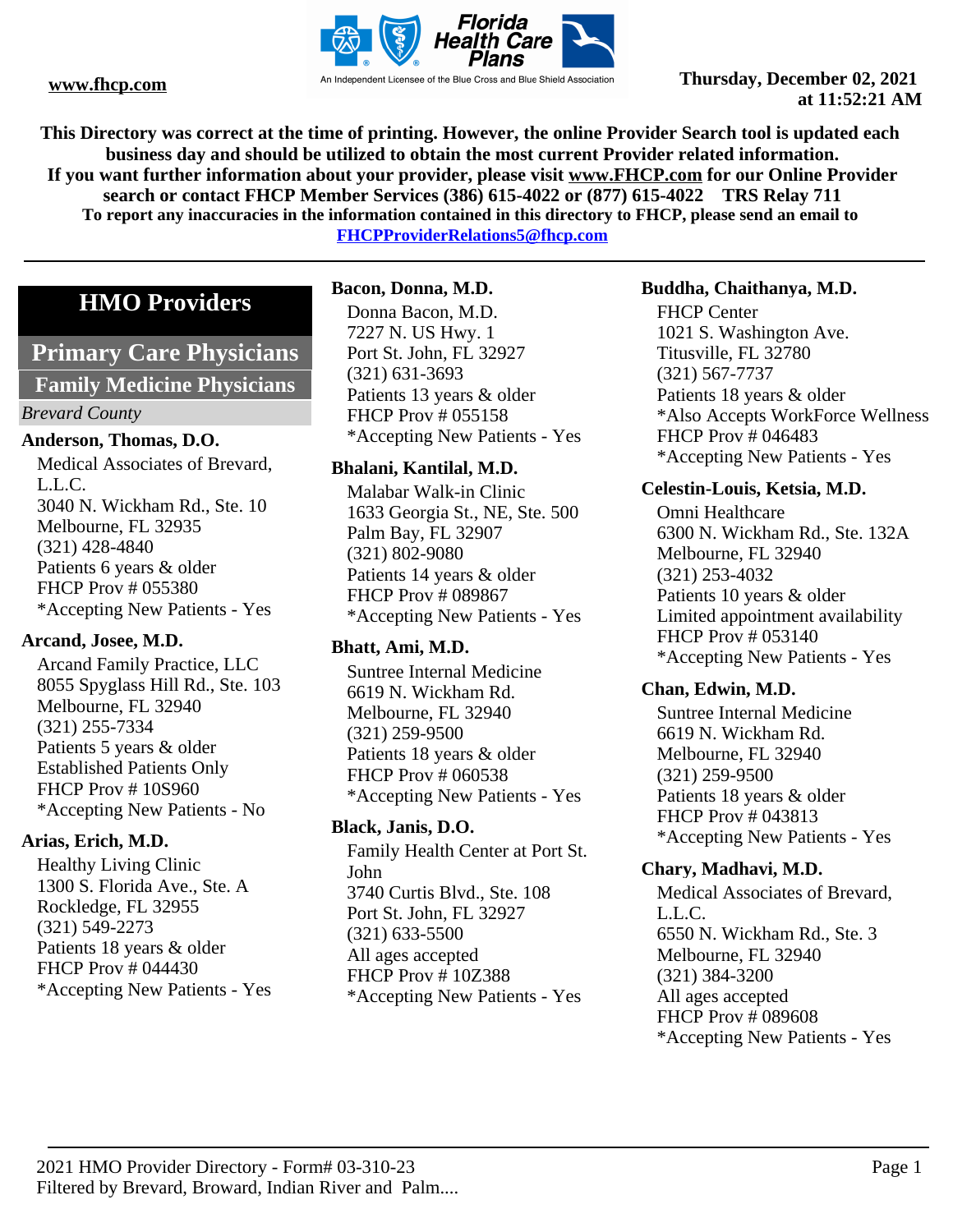

**This Directory was correct at the time of printing. However, the online Provider Search tool is updated each business day and should be utilized to obtain the most current Provider related information. If you want further information about your provider, please visit www.FHCP.com for our Online Provider search or contact FHCP Member Services (386) 615-4022 or (877) 615-4022 TRS Relay 711 To report any inaccuracies in the information contained in this directory to FHCP, please send an email to** 

**FHCPProviderRelations5@fhcp.com**

# **Cohen, Leon, M.D.**

Leon A Cohen, M.D., P.A. 375 S. Courtenay Pkwy., Ste. 1 Merritt Island, FL 32952 (321) 453-3420 Patients 18 years & older FHCP Prov # 043968 \*Accepting New Patients - Yes

### **Cushmore-Womble, Marie, M.D.**

The Brevard Health Alliance, Inc. 1361 Florida Ave., Ste. 2 Palm Bay, FL 32905 (321) 241-6800 Patients newborn & older Limited Appointment Availability FHCP Prov # 077957 \*Accepting New Patients - Yes

The Brevard Health Alliance, Inc. 1537 N. Singleton Ave. Titusville, FL 32796 (321) 268-0267 Patients newborn & older FHCP Prov # 077957 \*Accepting New Patients - Yes

The Brevard Health Alliance, Inc. 17 Silver Palm Ave. Melbourne, FL 32901 (321) 733-2021 Patients newborn & older FHCP Prov # 077957 \*Accepting New Patients - Yes

The Brevard Health Alliance, Inc. 2120 Sarno Rd. Melbourne, FL 32935 (321) 241-6800 Patients newborn & older Extended hours and walk-in appointments available at this location to established pediatric patientsMon.-Fri.: 8:00 a.m. to 10:00 p.m. Sat.: 8:00 a.m. to 7:00 p.m. FHCP Prov # 077957 \*Accepting New Patients - Yes

The Brevard Health Alliance, Inc. 220 Barton Blvd., Unit C14 Rockledge, FL 32955 (321) 639-5177 Patients newborn & older FHCP Prov # 077957 \*Accepting New Patients - Yes

The Brevard Health Alliance, Inc. 220 Barton Blvd., Unit C14 (Mobile Unit) Rockledge, FL 32955 (321) 639-5177 Patients newborn & older FHCP Prov # 077957 \*Accepting New Patients - Yes

The Brevard Health Alliance, Inc. 5270 Babcock St. NE., Ste. 1 Palm Bay, FL 32905 (321) 722-5959 Patients newborn & older FHCP Prov # 077957 \*Accepting New Patients - Yes

The Brevard Health Alliance, Inc. 7227 N. US Hwy. 1 Cocoa, FL 32937 (321) 877-2740 Patients newborn & older FHCP Prov # 077957 \*Accepting New Patients - Yes

The Brevard Health Alliance, Inc. 775 Malabar Rd. Malabar, FL 32950 (321) 733-0642 Patients newborn & older FHCP Prov # 077957 \*Accepting New Patients - Yes

# **Das, Rajive, M.D.**

Medical Associates of Brevard, L.L.C. 1071 Port Malabar Blvd. N.E., Ste. 111 Palm Bay, FL 32905 (321) 725-9800 Patients 6 years & older FHCP Prov # 055378 \*Accepting New Patients - Yes

### **Diaz Mendez, Harry, M.D.**

Steward Medical Group dba Steward Family Medicine, Viera 7970 N. Wickham Rd., Ste. 101 Melbourne, FL 32940 (321) 637-2908 All ages accepted FHCP Prov # 083664 \*Accepting New Patients - Yes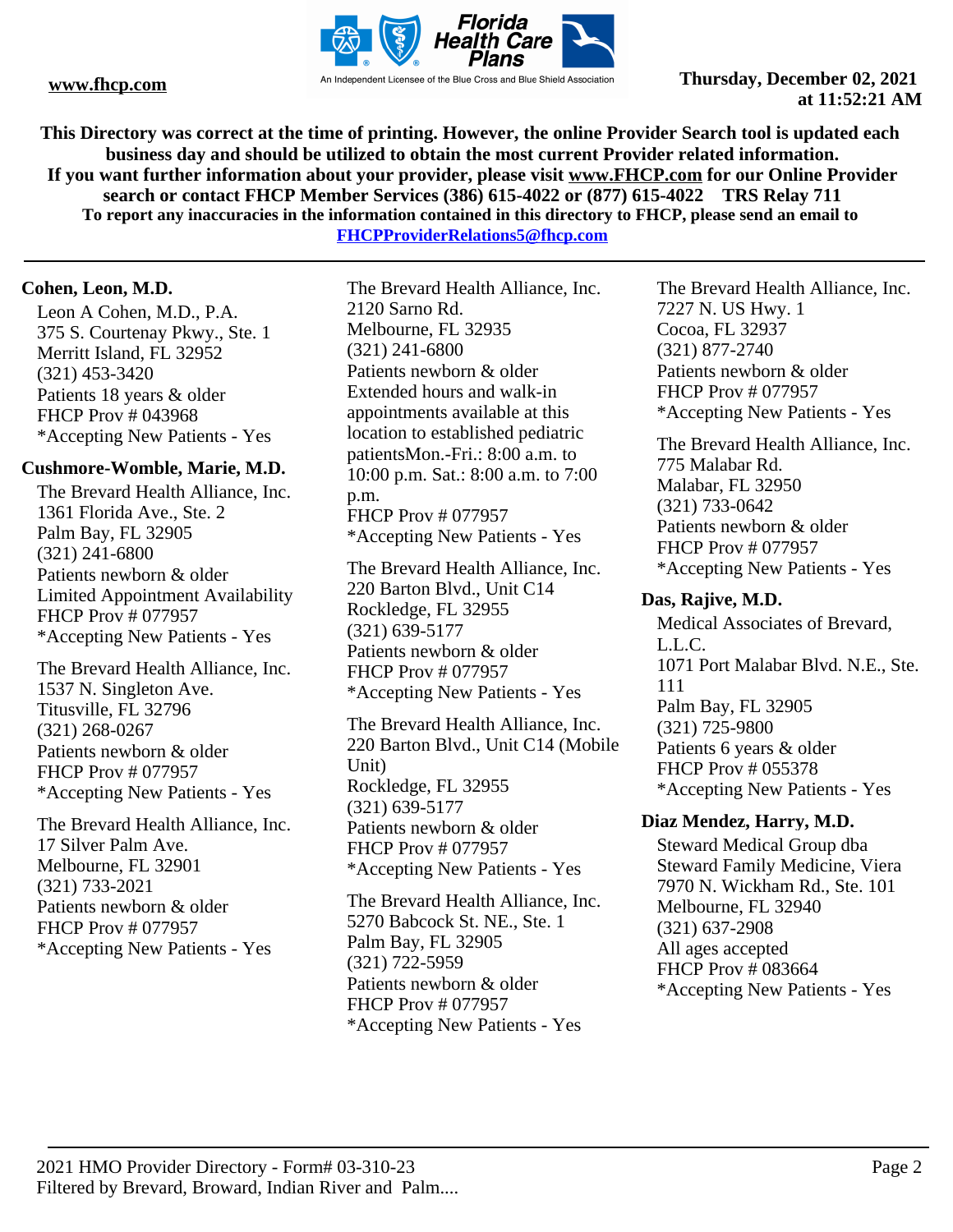

**This Directory was correct at the time of printing. However, the online Provider Search tool is updated each business day and should be utilized to obtain the most current Provider related information. If you want further information about your provider, please visit www.FHCP.com for our Online Provider search or contact FHCP Member Services (386) 615-4022 or (877) 615-4022 TRS Relay 711 To report any inaccuracies in the information contained in this directory to FHCP, please send an email to FHCPProviderRelations5@fhcp.com**

# **Dilley, Frances, M.D.**

Steward Medical Group dba Steward Family Medicine, Viera 7970 N. Wickham Rd., Ste. 101 Melbourne, FL 32940 (321) 637-2908 All ages accepted FHCP Prov # 056818 \*Accepting New Patients - Yes

# **Ditz, Frank, M.D.**

Family Practice of Suntree and Viera, P.A. 2 Suntree Pl., Ste. 300 Melbourne, FL 32940 (321) 253-3944 Patients 8 years & older FHCP Prov # 043969 \*Accepting New Patients - Yes

# **Fair, Susan, D.O.**

Susan C. Fair, D.O., P.A. 595 N. Courtenay Pkwy., Ste. 102 Merritt Island, FL 32953 (321) 455-1226 Patients 5 years & older Established patients only FHCP Prov # 136173 \*Accepting New Patients - Yes

# **Fotopoulos, Evangelia, M.D.**

Steward Medical Group dba SMG Pediatrics and Family Practice 240 N. Wickham Rd., Ste. 204 Melbourne, FL 32935 (321) 775-1300 All ages accepted FHCP Prov # 042816 \*Accepting New Patients - Yes

# **Galfo, Mark, M.D.**

Parrish Wellness Center 494 N. Washington Ave. Titusville, FL 32796 (321) 267-8311 Patients 18 years & older \*Also Accepts Workforce Wellness FHCP Prov # 506345 \*Accepting New Patients - No

# **Gayed, Esmat, M.D.**

Medical Associates of Brevard, L.L.C. 3021 W. Eau Gallie Blvd., Ste. 101 Melbourne, FL 32934 (321) 255-0959 Patients 10 years & older FHCP Prov # 054038 \*Accepting New Patients - Yes

# **Hoggard, Adreanne, M.D.**

Complete Care Family Medicine 119 N. Banana River Dr. Merritt Island, FL 32952 (321) 985-9097 Patients 5 years & older Established Patients Only FHCP Prov # 072731 \*Accepting New Patients - Yes

Complete Care Family Medicine 2400 N. Courtenay Pkwy., Ste. 100 Merritt Island, FL 32953 (321) 985-9097 Patients 5 years & older Established Patients Only FHCP Prov # 072731 \*Accepting New Patients - Yes

Complete Care Family Medicine 590 Malabar Rd. SE, Ste. 7 Palm Bay, FL 32907 (321) 985-9097 Patients 5 years & older Established Patients Only FHCP Prov # 072731 \*Accepting New Patients - Yes

# **Ireland, Brian, D.O.**

Medical Associates of Brevard, L.L.C. 1380 S. Patrick Dr. Satellite Beach, FL 32937 (321) 773-2659 All ages accepted FHCP Prov # 043972 \*Accepting New Patients - Yes

# **Ireland, Mark, D.O.**

Medical Associates of Brevard, L.L.C. 1380 S. Patrick Dr. Satellite Beach, FL 32937 (321) 773-2659 All ages accepted FHCP Prov # 129578 \*Accepting New Patients - Yes

# **Kanellopoulos, Nikolaos, M.D.**

Island Family Health 260 N. Tropical Trl., Ste. 105 Merritt Island, FL 32953 (321) 208-8258 Patients 7 years & older FHCP Prov # 077990 \*Accepting New Patients - Yes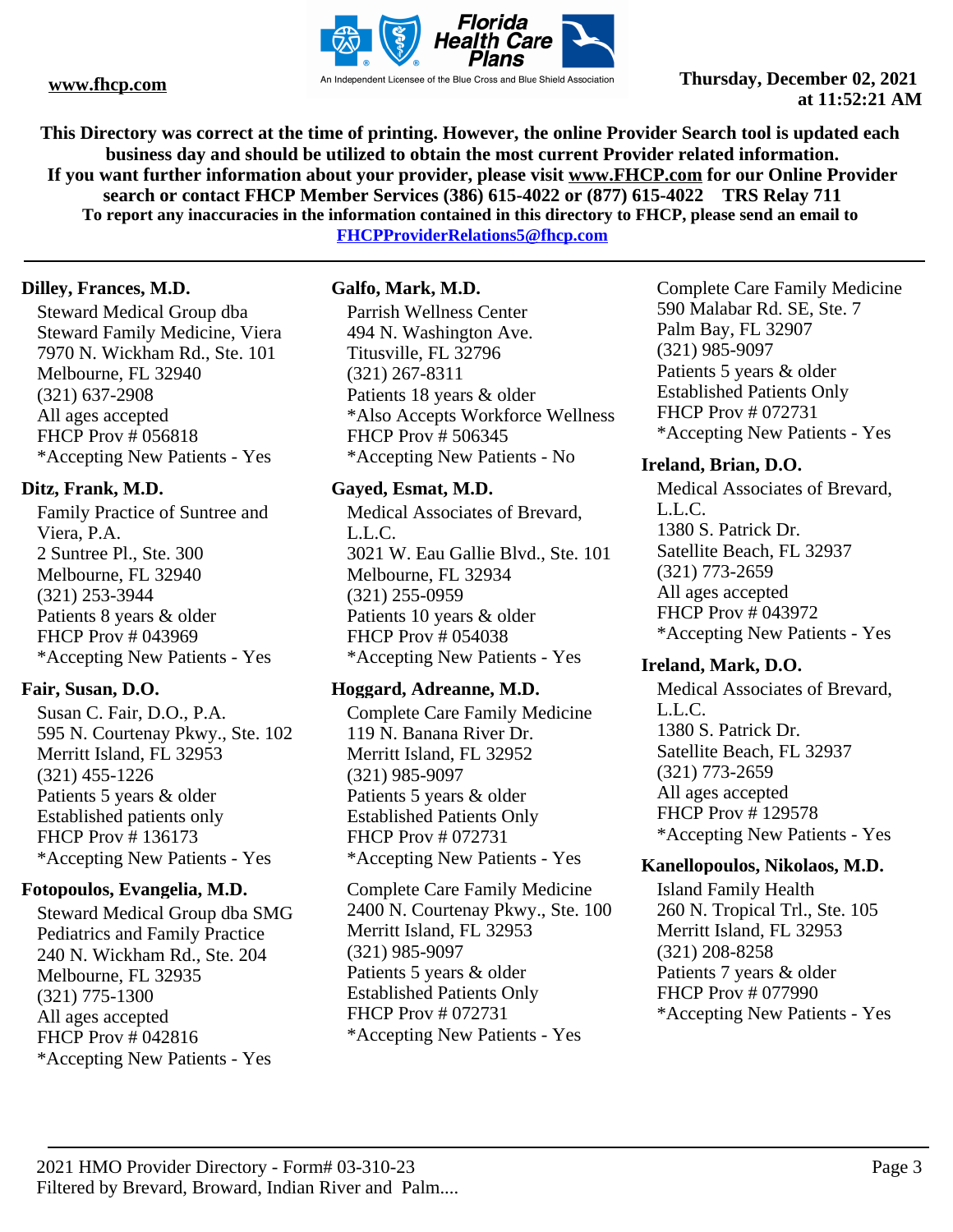

**This Directory was correct at the time of printing. However, the online Provider Search tool is updated each business day and should be utilized to obtain the most current Provider related information. If you want further information about your provider, please visit www.FHCP.com for our Online Provider search or contact FHCP Member Services (386) 615-4022 or (877) 615-4022 TRS Relay 711 To report any inaccuracies in the information contained in this directory to FHCP, please send an email to** 

**FHCPProviderRelations5@fhcp.com**

# **Kimmel, Murray, D.O.**

Kimmelcare Family Practice, P.A. 2230 N. Wickham Rd., Ste. B Melbourne, FL 32935 (321) 757-0600 Patients 6 years & older FHCP Prov # 051425 \*Accepting New Patients - Yes

# **Knappman, John, M.D.**

Steward Medical Group dba Steward Family Medicine, Merritt Island 2404 N. Courtenay Pkwy., Ste. D Merritt Island, FL 32953 (321) 452-4470 Patients 18 years & older FHCP Prov # 043019 \*Accepting New Patients - Yes

### **Kobobel, Jasen, M.D.**

Brevard Family Walk-In Clinic 1205 N. Courtenay Pkwy. Merritt Island, FL 32953 (321) 636-0005 Patients 5 years & older FHCP Prov # 037568 \*Accepting New Patients - Yes

Brevard Family Walk-In Clinic 1950 Rockledge Blvd., Ste. 101 Rockledge, FL 32955 (321) 636-0005 Patients 5 years & older FHCP Prov # 037568 \*Accepting New Patients - Yes

# **Lai, Ming, M.D.**

Steward Medical Group dba Steward Family Medicine, Malabar 910 Malabar Rd. SE, #2 Palm Bay, FL 32907 (321) 768-2356 Patients 2 years & older FHCP Prov # 046618 \*Accepting New Patients - Yes

#### **Leathers-Murmer, Andrea, M.D.**

Omni Healthcare 6100 Minton Rd. NW, Ste. 104 Palm Bay, FL 32907 (321) 724-1172 Patients 18 years & older FHCP Prov # 052382 \*Accepting New Patients - Yes

### **Loftis, Jordan, M.D.**

Complete Care Family Medicine 2400 N. Courtenay Pkwy., Ste. 100 Merritt Island, FL 32953 (321) 985-9097 Patients 5 years & older FHCP Prov # 090023 \*Accepting New Patients - Yes

### **Marshall, Benjamin, M.D.**

Garden Street Medical Group, LLC 1785 Garden St. Titusville, FL 32796 (321) 269-9612 Patients 5 years & older Established patients only FHCP Prov # 082312 \*Accepting New Patients - No

# **Marshall, Brittany, M.D.**

Garden Street Medical Group, LLC 1785 Garden St. Titusville, FL 32796 (321) 269-9612 Patients 18 years & older Established patients only FHCP Prov # 086122 \*Accepting New Patients - No

### **Martinez, Armando, M.D.**

Armando O. Martinez, M.D., P.A. 1395 N. Courtenay Pkwy., Ste. 200 Merritt Island, FL 32953 (321) 459-1333 Patients 21 years & older FHCP Prov # 052125 \*Accepting New Patients - Yes

### **Mayor-Davies, Judy, M.D.**

Omni Healthcare 2501 W. New Haven Ave., 1st Floor Melbourne, FL 32904 (321) 723-9411 All ages accepted FHCP Prov # 131696 \*Accepting New Patients - Yes

### **Mishra, Poonam, D.O.**

Medical Associates of Brevard, L.L.C. 401 N. Wickham Rd., Ste. H Melbourne, FL 32935 (321) 757-5105 Patients 6 years & older FHCP Prov # 143049 \*Accepting New Patients - Yes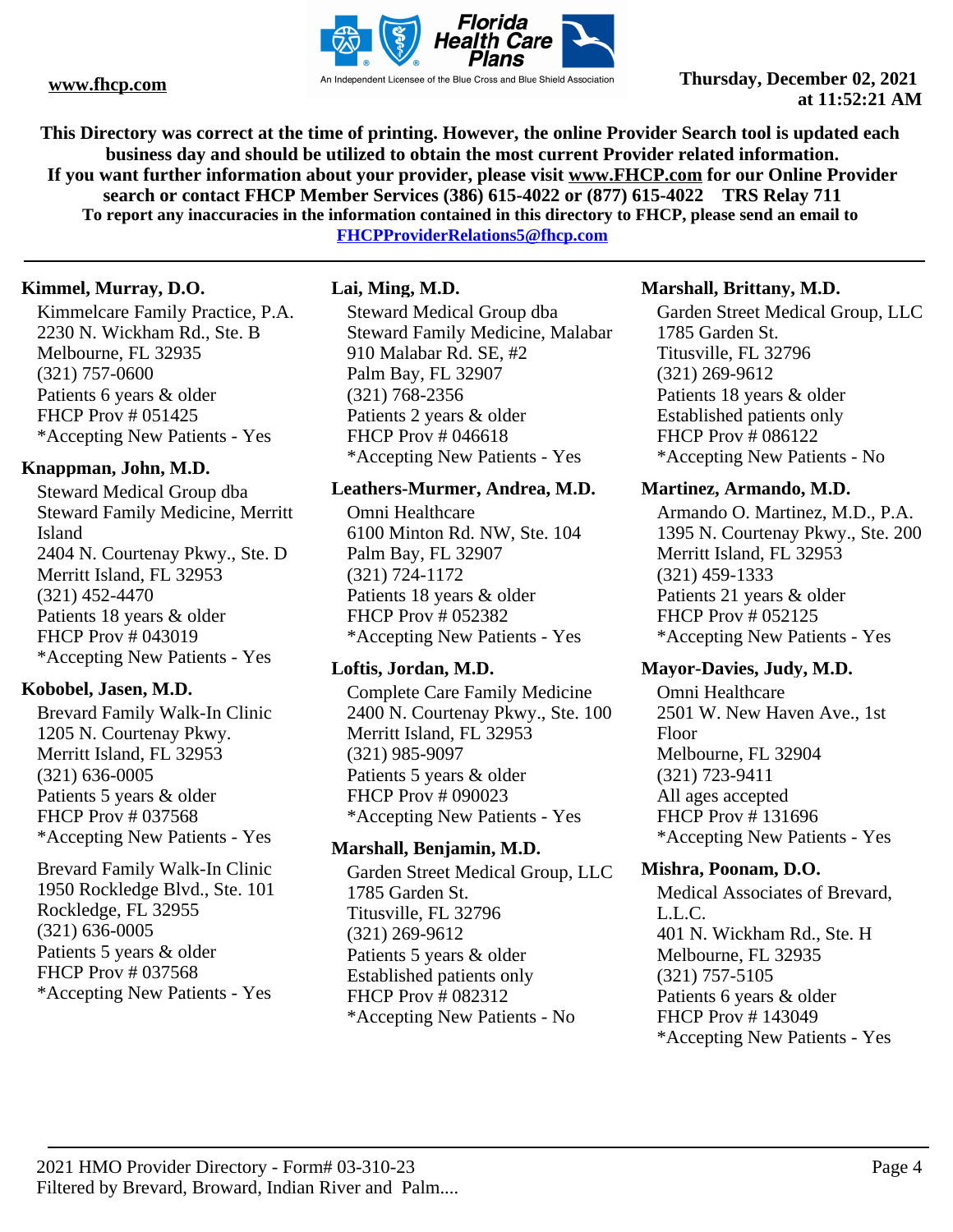

**This Directory was correct at the time of printing. However, the online Provider Search tool is updated each business day and should be utilized to obtain the most current Provider related information. If you want further information about your provider, please visit www.FHCP.com for our Online Provider search or contact FHCP Member Services (386) 615-4022 or (877) 615-4022 TRS Relay 711 To report any inaccuracies in the information contained in this directory to FHCP, please send an email to** 

**FHCPProviderRelations5@fhcp.com**

# **Moak Williams, Lauren, M.D.**

The Brevard Health Alliance, Inc. 1361 Florida Ave., Ste. 2 Palm Bay, FL 32905 (321) 241-6800 Patients newborn & older Limited Appointment Availability FHCP Prov # 088090 \*Accepting New Patients - Yes

The Brevard Health Alliance, Inc. 1537 N. Singleton Ave. Titusville, FL 32796 (321) 268-0267 Patients newborn & older FHCP Prov # 088090 \*Accepting New Patients - Yes

The Brevard Health Alliance, Inc. 17 Silver Palm Ave. Melbourne, FL 32901 (321) 733-2021 Patients newborn & older FHCP Prov # 088090 \*Accepting New Patients - Yes

The Brevard Health Alliance, Inc. 2120 Sarno Rd. Melbourne, FL 32935 (321) 241-6800 Patients newborn & older Extended hours and walk-in appointments available at this location to established pediatric patientsMon.-Fri.: 8:00 a.m. to 10:00 p.m. Sat.: 8:00 a.m. to 7:00 p.m. FHCP Prov # 088090 \*Accepting New Patients - Yes

The Brevard Health Alliance, Inc. 220 Barton Blvd., Unit C14 Rockledge, FL 32955 (321) 639-5177 Patients newborn & older FHCP Prov # 088090 \*Accepting New Patients - Yes

The Brevard Health Alliance, Inc. 220 Barton Blvd., Unit C14 (Mobile Unit) Rockledge, FL 32955 (321) 639-5177 Patients newborn & older FHCP Prov # 088090 \*Accepting New Patients - Yes

The Brevard Health Alliance, Inc. 5270 Babcock St. NE., Ste. 1 Palm Bay, FL 32905 (321) 722-5959 Patients newborn & older FHCP Prov # 088090 \*Accepting New Patients - Yes

The Brevard Health Alliance, Inc. 7227 N. US Hwy. 1 Cocoa, FL 32937 (321) 877-2740 Patients newborn & older FHCP Prov # 088090 \*Accepting New Patients - Yes

The Brevard Health Alliance, Inc. 775 Malabar Rd. Malabar, FL 32950 (321) 733-0642 Patients newborn & older FHCP Prov # 088090 \*Accepting New Patients - Yes

# **Modi, Dixitkumar, M.D.**

Dixitkumar N. Modi M.D. P.A. 4350 N. Atlantic Ave. Cocoa Beach, FL 32931 (321) 613-5352 Patients 5 years & older FHCP Prov # 068984 \*Accepting New Patients - Yes

# **Moss, Marilyn, M.D.**

DOCCS (Diagnostic & Clinical Care Services, Inc.) 2100 N. Wickham Rd. Melbourne, FL 32935 (321) 752-7100 All ages accepted Established patients only FHCP Prov # 044990 \*Accepting New Patients - No

### **Naoumoff, Stephane, M.D.**

Riverside Family Health 1395 N. Courtenay Pkwy., Ste. 100 Merritt Island, FL 32953 (321) 453-5252 Patients 1 year & older FHCP Prov # 135854 \*Accepting New Patients - Yes

# **Nelson, Lawrence, M.D.**

Suntree Internal Medicine 6619 N. Wickham Rd. Melbourne, FL 32940 (321) 259-9500 Patients 18 years & older FHCP Prov # 083982 \*Accepting New Patients - Yes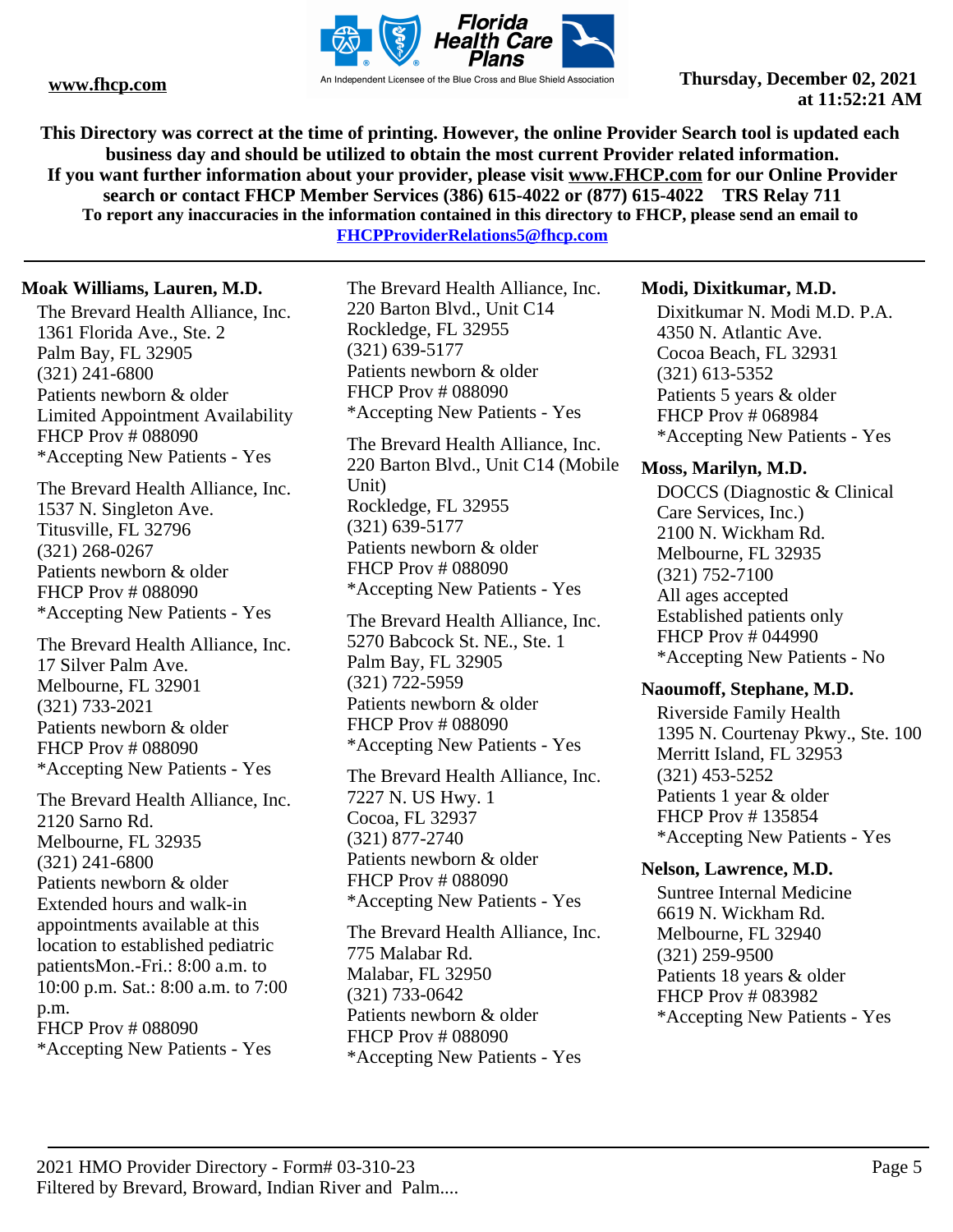

**This Directory was correct at the time of printing. However, the online Provider Search tool is updated each business day and should be utilized to obtain the most current Provider related information. If you want further information about your provider, please visit www.FHCP.com for our Online Provider search or contact FHCP Member Services (386) 615-4022 or (877) 615-4022 TRS Relay 711 To report any inaccuracies in the information contained in this directory to FHCP, please send an email to FHCPProviderRelations5@fhcp.com**

# **Paul, Rajee, M.D.**

Space Coast Health Centers 5005 Port St. John Pkwy., Ste. 2400 Cocoa, FL 32927 (321) 877-2700 Patients 18 years & older FHCP Prov # 10R549 \*Accepting New Patients - Yes

Space Coast Health Centers 836 Century Medical Dr. Titusville, FL 32980 (321) 268-6836 Patients 18 years & older FHCP Prov # 10R549 \*Accepting New Patients - Yes

# **Pena, Paul, D.O.**

The Brevard Health Alliance, Inc. 1361 Florida Ave., Ste. 2 Palm Bay, FL 32905 (321) 241-6800 Patients newborn & older Limited Appointment Availability FHCP Prov # 090863 \*Accepting New Patients - Yes

The Brevard Health Alliance, Inc. 1537 N. Singleton Ave. Titusville, FL 32796 (321) 268-0267 Patients newborn & older FHCP Prov # 090863 \*Accepting New Patients - Yes

The Brevard Health Alliance, Inc. 17 Silver Palm Ave. Melbourne, FL 32901 (321) 733-2021 Patients newborn & older FHCP Prov # 090863 \*Accepting New Patients - Yes

The Brevard Health Alliance, Inc. 2120 Sarno Road Melbourne, FL 32935 (321) 241-6800 Patients newborn & older Extended hours and walk-in appointments available at this location to established pediatric patientsMon.-Fri.: 8:00 a.m. to 10:00 p.m. Sat.: 8:00 a.m. to 7:00 p.m. FHCP Prov # 090863 \*Accepting New Patients - Yes

The Brevard Health Alliance, Inc. 220 Barton Blvd., Unit C14 Rockledge, FL 32955 (321) 639-5177 Patients newborn & older FHCP Prov # 090863 \*Accepting New Patients - Yes

The Brevard Health Alliance, Inc. 220 Barton Blvd., Unit C14 (Mobile Unit) Rockledge, FL 32955 (321) 639-5177 Patients newborn & older FHCP Prov # 090863 \*Accepting New Patients - Yes

The Brevard Health Alliance, Inc. 5270 Babcock St. NE., Ste. 1 Palm Bay, FL 32905 (321) 722-5959 Patients newborn & older FHCP Prov # 090863 \*Accepting New Patients - Yes

The Brevard Health Alliance, Inc. 7227 N. US Hwy. 1 Cocoa, FL 32937 (321) 877-2740 Patients newborn & older FHCP Prov # 090863 \*Accepting New Patients - Yes

The Brevard Health Alliance, Inc. 775 Malabar Rd. Malabar, FL 32950 (321) 733-0642 Patients newborn & older FHCP Prov # 090863 \*Accepting New Patients - Yes

# **Pinsky, Mark, D.O.**

Medical Associates of Brevard, L.L.C. 8045 Spyglass Hill Rd., Ste. 101 Melbourne, FL 32940 (321) 255-2289 Patients 5 years & older FHCP Prov # 073865 \*Accepting New Patients - Yes

# **Quintyne, David, D.O.**

The Brevard Health Alliance, Inc. 1361 Florida Ave., Ste. 2 Palm Bay, FL 32905 (321) 241-6800 Patients newborn & older Limited Appointment Availability FHCP Prov # 076808 \*Accepting New Patients - Yes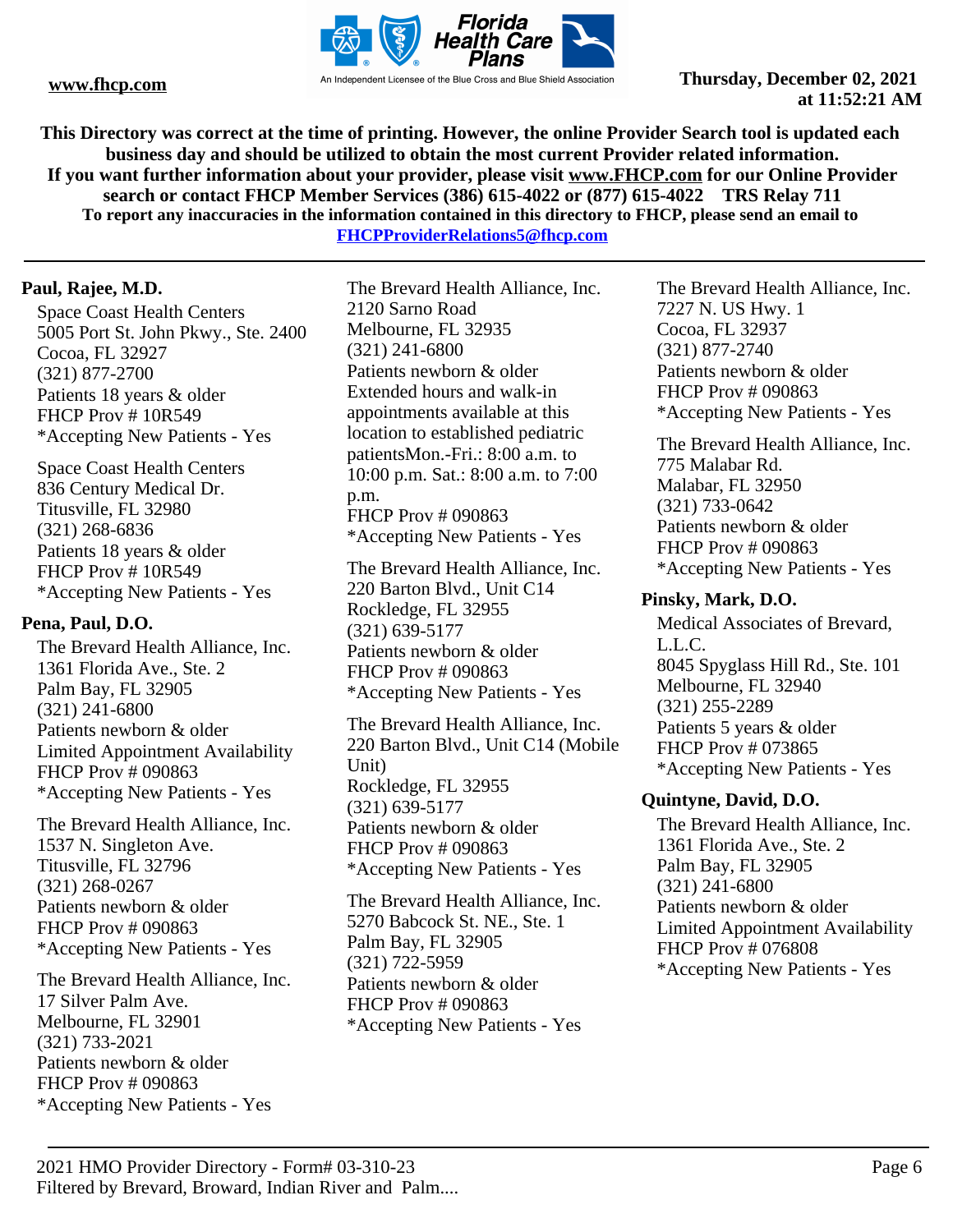

**This Directory was correct at the time of printing. However, the online Provider Search tool is updated each business day and should be utilized to obtain the most current Provider related information. If you want further information about your provider, please visit www.FHCP.com for our Online Provider search or contact FHCP Member Services (386) 615-4022 or (877) 615-4022 TRS Relay 711 To report any inaccuracies in the information contained in this directory to FHCP, please send an email to** 

**FHCPProviderRelations5@fhcp.com**

The Brevard Health Alliance, Inc. 1537 N. Singleton Ave. Titusville, FL 32796 (321) 268-0267 Patients newborn & older FHCP Prov # 076808 \*Accepting New Patients - Yes

The Brevard Health Alliance, Inc. 17 Silver Palm Ave. Melbourne, FL 32901 (321) 733-2021 Patients newborn & older FHCP Prov # 076808 \*Accepting New Patients - Yes

The Brevard Health Alliance, Inc. 2120 Sarno Rd. Melbourne, FL 32935 (321) 241-6800 Patients newborn & older FHCP Prov # 076808 \*Accepting New Patients - Yes

The Brevard Health Alliance, Inc. 220 Barton Blvd., Unit C14 Rockledge, FL 32955 (321) 639-5177 Patients newborn & older Extended hours and walk-in appointments available at this location to established pediatric patientsMon.-Fri.: 8:00 a.m. to 10:00 p.m. Sat.: 8:00 a.m. to 7:00 p.m. FHCP Prov # 076808 \*Accepting New Patients - Yes

The Brevard Health Alliance, Inc. 220 Barton Blvd., Unit C14 (Mobile Unit) Rockledge, FL 32955 (321) 639-5177 Patients newborn & older FHCP Prov # 076808 \*Accepting New Patients - Yes

The Brevard Health Alliance, Inc. 5270 Babcock St. NE., Ste. 1 Palm Bay, FL 32905 (321) 722-5959 Patients newborn & older FHCP Prov # 076808 \*Accepting New Patients - Yes

The Brevard Health Alliance, Inc. 7227 N. US Hwy. 1 Cocoa, FL 32937 (321) 877-2740 Patients newborn & older FHCP Prov # 076808 \*Accepting New Patients - Yes

The Brevard Health Alliance, Inc. 775 Malabar Rd. Malabar, FL 32950 (321) 733-0642 Patients newborn & older FHCP Prov # 076808 \*Accepting New Patients - Yes

### **Saluck, Kenneth, D.O.**

FHCP Center 5151 Babcock St. NE Palm Bay, FL 32905 (321) 567-7760 Patients 13 years & older \*Also Accepts WorkForce Wellness FHCP Prov # 10C276 \*Accepting New Patients - Yes

### **Schuck, Theodore, D.O.**

The Brevard Health Alliance, Inc. 1361 Florida Ave., Ste. 2 Palm Bay, FL 32905 (321) 241-6800 Patients newborn & older Limited Appointment Availability FHCP Prov # 079305 \*Accepting New Patients - Yes

The Brevard Health Alliance, Inc. 1537 N. Singleton Ave. Titusville, FL 32796 (321) 268-0267 Patients newborn & older FHCP Prov # 079305 \*Accepting New Patients - Yes

The Brevard Health Alliance, Inc. 17 Silver Palm Ave. Melbourne, FL 32901 (321) 733-2021 Patients newborn & older FHCP Prov # 079305 \*Accepting New Patients - Yes

The Brevard Health Alliance, Inc. 2120 Sarno Rd. Melbourne, FL 32935 (321) 241-6800 Patients newborn & older Extended hours and walk-in appointments available at this location to established pediatric patientsMon.-Fri.: 8:00 a.m. to 10:00 p.m. Sat.: 8:00 a.m. to 7:00 p.m. FHCP Prov # 079305 \*Accepting New Patients - Yes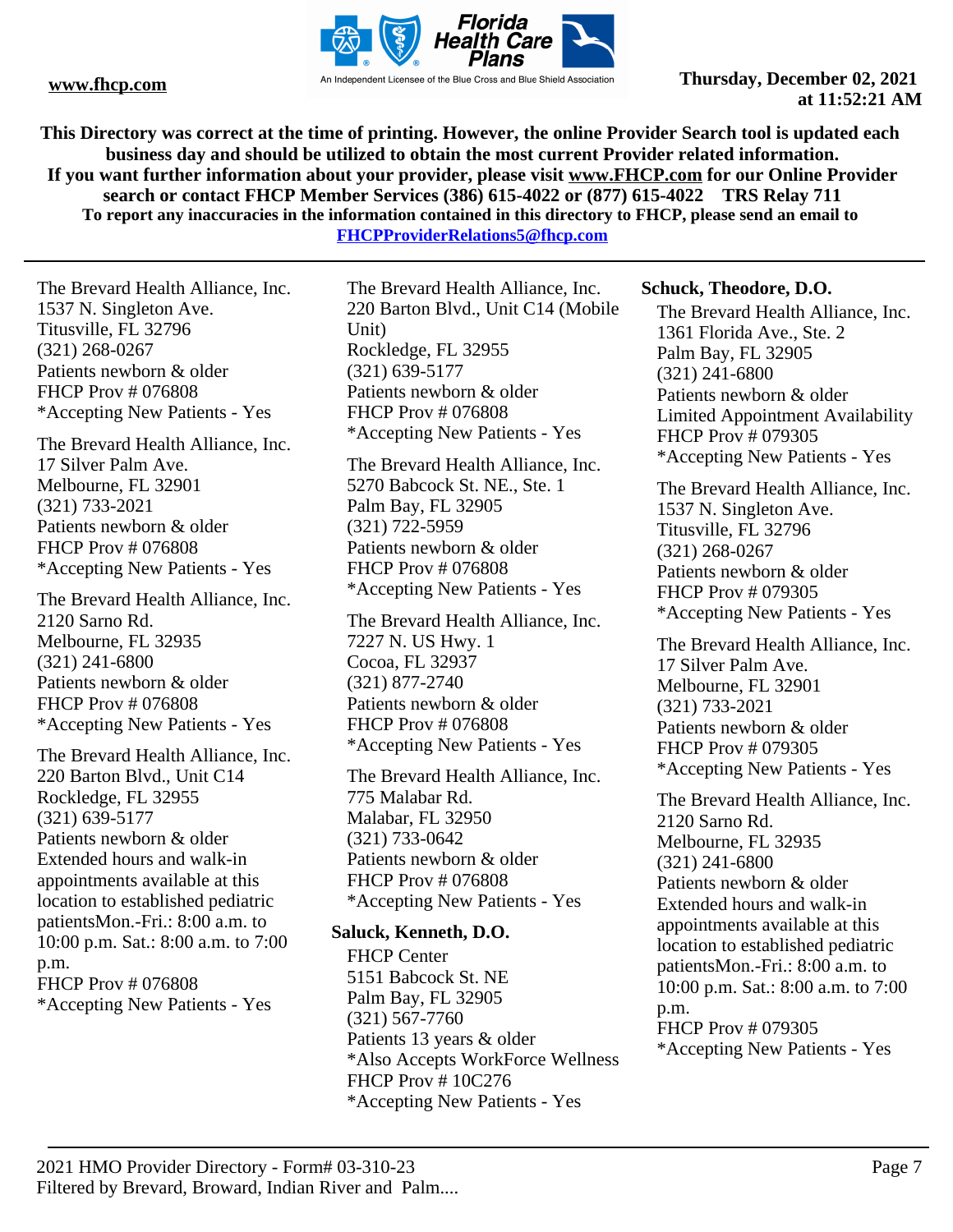

**This Directory was correct at the time of printing. However, the online Provider Search tool is updated each business day and should be utilized to obtain the most current Provider related information. If you want further information about your provider, please visit www.FHCP.com for our Online Provider search or contact FHCP Member Services (386) 615-4022 or (877) 615-4022 TRS Relay 711 To report any inaccuracies in the information contained in this directory to FHCP, please send an email to FHCPProviderRelations5@fhcp.com**

The Brevard Health Alliance, Inc. 220 Barton Blvd., Unit C14 Rockledge, FL 32955 (321) 639-5177 Patients newborn & older FHCP Prov # 079305

The Brevard Health Alliance, Inc. 220 Barton Blvd., Unit C14 (Mobile Unit) Rockledge, FL 32955 (321) 639-5177 Patients newborn & older FHCP Prov # 079305 \*Accepting New Patients - Yes

\*Accepting New Patients - Yes

The Brevard Health Alliance, Inc. 5270 Babcock St. NE., Ste. 1 Palm Bay, FL 32905 (321) 722-5959 Patients newborn & older FHCP Prov # 079305 \*Accepting New Patients - Yes

The Brevard Health Alliance, Inc. 7227 N. US Hwy. 1 Cocoa, FL 32937 (321) 877-2740 Patients newborn & older FHCP Prov # 079305 \*Accepting New Patients - Yes

The Brevard Health Alliance, Inc. 775 Malabar Rd. Malabar, FL 32950 (321) 733-0642 Patients newborn & older FHCP Prov # 079305 \*Accepting New Patients - Yes

# **Sciortino, Vincent, M.D.**

VS Primo Health Care 840 Executive Ln., Ste. 110 Rockledge, FL 32955 (321) 751-7113 Patients 5 years & older FHCP Prov # 10R859 \*Accepting New Patients - Yes

### **Serrano, Ricardo, M.D.**

Ricardo A. Serrano, M.D., LLC 30 Fortenberry Rd. Merritt Island, FL 32952 (321) 453-2267 Patients 18 years & older FHCP Prov # 053041 \*Accepting New Patients - Yes

# **Slomin, Glenn, D.O.**

Steward Medical Group dba SMG Family and Sports Medicine 240 N. Wickham Rd., Ste. 304 Melbourne, FL 32935 (321) 308-5050 Patients 18 years & older FHCP Prov # 042817 \*Accepting New Patients - Yes

### **Taraschi, Peter, D.O.**

Omni Healthcare 6100 Minton Rd. NW, Ste. 102 Palm Bay, FL 32907 (321) 724-1171 Patients 18 years & older FHCP Prov # 043795 \*Accepting New Patients - Yes

# **Todd, David, D.O.**

The Brevard Health Alliance, Inc. 1361 Florida Ave., Ste. 2 Palm Bay, FL 32905 (321) 241-6800 Patients newborn & older Limited Appointment Availability FHCP Prov # 070205 \*Accepting New Patients - Yes

The Brevard Health Alliance, Inc. 1537 N. Singleton Ave. Titusville, FL 32796 (321) 268-0267 Patients newborn & older FHCP Prov # 070205 \*Accepting New Patients - Yes

The Brevard Health Alliance, Inc. 17 Silver Palm Ave. Melbourne, FL 32901 (321) 733-2021 Patients newborn & older FHCP Prov # 070205 \*Accepting New Patients - Yes

The Brevard Health Alliance, Inc. 2120 Sarno Rd. Melbourne, FL 32935 (321) 241-6800 Patients newborn & older Extended hours and walk-in appointments available at this location to established pediatric patientsMon.-Fri.: 8:00 a.m. to 10:00 p.m. Sat.: 8:00 a.m. to 7:00 p.m. FHCP Prov # 070205 \*Accepting New Patients - Yes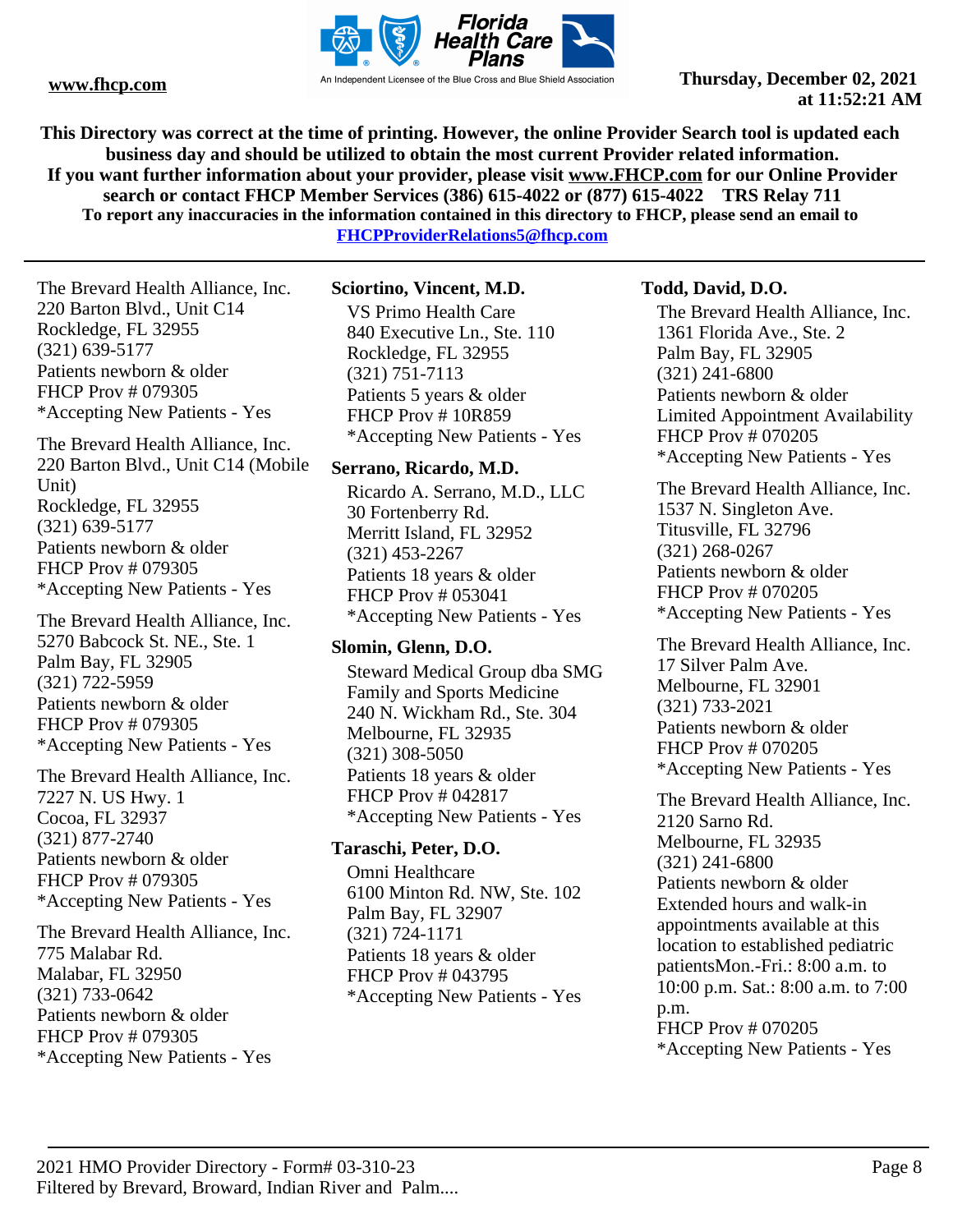

**This Directory was correct at the time of printing. However, the online Provider Search tool is updated each business day and should be utilized to obtain the most current Provider related information. If you want further information about your provider, please visit www.FHCP.com for our Online Provider search or contact FHCP Member Services (386) 615-4022 or (877) 615-4022 TRS Relay 711 To report any inaccuracies in the information contained in this directory to FHCP, please send an email to FHCPProviderRelations5@fhcp.com**

The Brevard Health Alliance, Inc. 220 Barton Blvd., Unit C14 Rockledge, FL 32955 (321) 639-5177 Patients newborn & older FHCP Prov # 070205 \*Accepting New Patients - Yes

The Brevard Health Alliance, Inc. 220 Barton Blvd., Unit C14 (Mobile Unit) Rockledge, FL 32955 (321) 639-5177 Patients newborn & older FHCP Prov # 070205 \*Accepting New Patients - Yes

The Brevard Health Alliance, Inc. 5270 Babcock St. NE., Ste. 1 Palm Bay, FL 32905 (321) 722-5959 Patients newborn & older FHCP Prov # 070205 \*Accepting New Patients - Yes

The Brevard Health Alliance, Inc. 7227 N. US Hwy. 1 Cocoa, FL 32937 (321) 877-2740 Patients newborn & older FHCP Prov # 070205 \*Accepting New Patients - Yes

The Brevard Health Alliance, Inc. 775 Malabar Rd. Malabar, FL 32950 (321) 733-0642 Patients newborn & older FHCP Prov # 070205 \*Accepting New Patients - Yes

# **Trout, Ronald, M.D.**

Omni Healthcare 6100 Minton Rd. NW, Ste. 104 Palm Bay, FL 32907 (321) 724-1172 All ages accepted FHCP Prov # 084616 \*Accepting New Patients - Yes

### *Indian River County*

#### **Arnold, William, M.D.**

Indian River Primary Care 1715 37th Pl., 2nd Fl. Vero Beach, FL 32960 (772) 794-2222 Patients 18 years & older FHCP Prov # 070663 \*Accepting New Patients - Yes

### **Bloom, Lauren, D.O.**

Indian River Primary Care 1715 37th Pl., 3rd Fl. Vero Beach, FL 32960 (772) 794-2222 Patients 18 years & older FHCP Prov # 091945 \*Accepting New Patients - Yes

### **Hernandez-Perez, Miciara, M.D.**

Steward Medical Group dba Sebastian River Primary Care 13840 US Hwy. 1 Sebastian, FL 32958 (772) 581-0334 Patients 16 years & older FHCP Prov # 068753 \*Accepting New Patients - Yes

#### **Stigliano, Randall, D.O.**

Steward Medical Group dba Steward Primary Care, Vero Beach 3745 11th Cir., Ste. 101 Vero Beach, FL 32960 (772) 564-2485 All ages accepted FHCP Prov # 087458 \*Accepting New Patients - Yes

#### **Williams, Clayton, M.D.**

Steward Medical Group dba Indian River Family Medicine 1715 37th Pl., Ste. 101 Vero Beach, FL 32960 (772) 778-1400 All ages accepted FHCP Prov # 071903 \*Accepting New Patients - Yes

# **General Practice Physicians**

*Brevard County*

### **Barsoum, Nageh, M.D.**

Sunshine Medical Care 3260 Murrell Rd., Ste. 102 Rockledge, FL 32955 (321) 632-7520 Patients 6 months & older FHCP Prov # 10C973 \*Accepting New Patients - Yes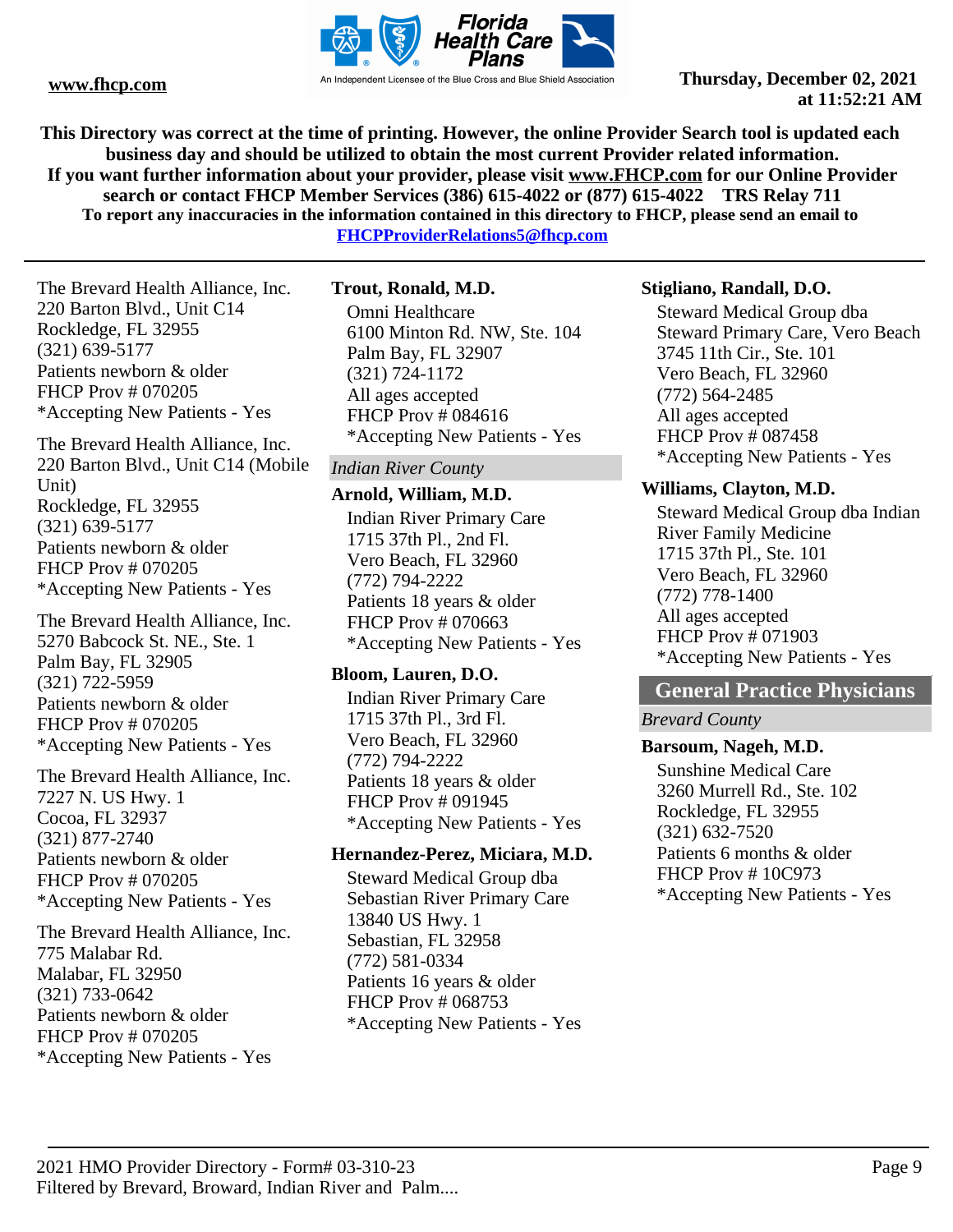

**This Directory was correct at the time of printing. However, the online Provider Search tool is updated each business day and should be utilized to obtain the most current Provider related information. If you want further information about your provider, please visit www.FHCP.com for our Online Provider search or contact FHCP Member Services (386) 615-4022 or (877) 615-4022 TRS Relay 711 To report any inaccuracies in the information contained in this directory to FHCP, please send an email to FHCPProviderRelations5@fhcp.com**

# **Internal Medicine Physicians**

#### *Brevard County*

#### **Aboutanos, Angela, M.D.**

Steward Medical Group dba Steward Internal Medicine 240 N. Wickham Rd., Ste. 300 Melbourne, FL 32935 (321) 752-1588 Patients 18 years & older FHCP Prov # 10B294 \*Accepting New Patients - Yes

#### **Adeoshun, Abosed, M.D.**

The Brevard Health Alliance, Inc. 1361 Florida Ave., Ste. 2 Palm Bay, FL 32905 (321) 241-6800 All ages accepted Limited Appointment Availability FHCP Prov # 099307 \*Accepting New Patients - Yes

The Brevard Health Alliance, Inc. 17 Silver Palm Ave. Melbourne, FL 32901 (321) 733-2021 All ages accepted FHCP Prov # 099307 \*Accepting New Patients - Yes

The Brevard Health Alliance, Inc. 2120 Sarno Rd. Melbourne, FL 32935 (321) 241-6800 All ages accepted Extended hours and walk-in appointments available at this location to established pediatric patientsMon.-Fri.: 8:00 a.m. to 10:00 p.m. Sat.: 8:00 a.m. to 7:00 p.m. FHCP Prov # 099307 \*Accepting New Patients - Yes

The Brevard Health Alliance, Inc. 220 Barton Blvd., Unit C14 Rockledge, FL 32955 (321) 639-5177 All ages accepted FHCP Prov # 099307 \*Accepting New Patients - Yes

The Brevard Health Alliance, Inc. 220 Barton Blvd., Unit C14 (Mobile Unit) Rockledge, FL 32955 (321) 639-5177 All ages accepted FHCP Prov # 099307 \*Accepting New Patients - Yes

The Brevard Health Alliance, Inc. 5270 Babcock St. NE., Ste. 1 Palm Bay, FL 32905 (321) 722-5959 All ages accepted FHCP Prov # 099307 \*Accepting New Patients - Yes

The Brevard Health Alliance, Inc. 7227 N. US Hwy. 1 Cocoa, FL 32937 (321) 877-2740 All ages accepted FHCP Prov # 099307 \*Accepting New Patients - Yes

The Brevard Health Alliance, Inc. 775 Malabar Rd. Malabar, FL 32950 (321) 733-0642 All ages accepted FHCP Prov # 099307 \*Accepting New Patients - Yes

#### **Alexander, Patricia, M.D.**

Steward Medical Group dba Steward Primary Care, Cocoa 1317 West Point Dr. Cocoa, FL 32922 (321) 636-2621 All ages accepted FHCP Prov # 042214 \*Accepting New Patients - Yes

#### **Atkinson, Andrew, M.D.**

Steward Medical Group dba SMG Internal Medicine and Rheumatology 240 N. Wickham Rd., Ste. 110 Melbourne, FL 32935 (321) 541-1714 Patients 18 years & older FHCP Prov # 042799 \*Accepting New Patients - Yes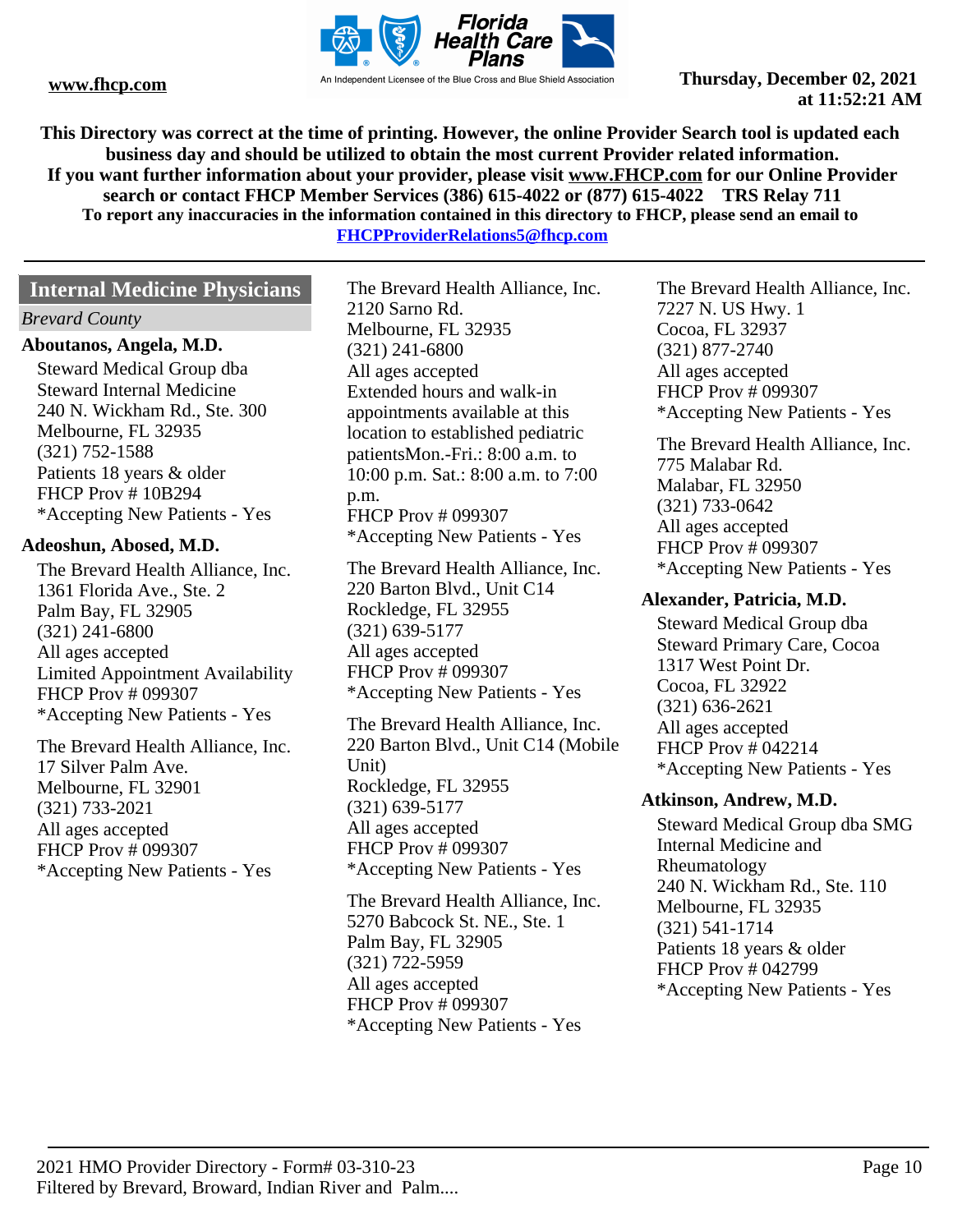

**This Directory was correct at the time of printing. However, the online Provider Search tool is updated each business day and should be utilized to obtain the most current Provider related information. If you want further information about your provider, please visit www.FHCP.com for our Online Provider search or contact FHCP Member Services (386) 615-4022 or (877) 615-4022 TRS Relay 711 To report any inaccuracies in the information contained in this directory to FHCP, please send an email to** 

**FHCPProviderRelations5@fhcp.com**

#### **Aziz, Nabil, M.D.**

Nabil Aziz, M.D. 1257 S. Florida Ave. Rockledge, FL 32955 (321) 631-1007 Patients 14 years & older FHCP Prov # 10AH55 \*Accepting New Patients - Yes

# **Baez, Raymond, M.D.**

Steward Medical Group dba Steward Primary Care, Cocoa 1317 West Point Dr. Cocoa, FL 32922 (321) 636-2621 Patients 18 years & older FHCP Prov # 043051 \*Accepting New Patients - Yes

# **Bakshi, Shakti, M.D.**

Medical Associates of Brevard, L.L.C. 6550 N. Wickham Rd., Ste. 2 Melbourne, FL 32940 (321) 255-1947 Patients 18 years & older Established patients only FHCP Prov # 043965 \*Accepting New Patients - Yes

# **Berk, Danny, M.D.**

Medical Associates of Brevard, L.L.C. 8057 Spyglass Hill Rd., Ste. 104 Melbourne, FL 32940 (321) 241-4877 Patients 18 years & older FHCP Prov # 062845 \*Accepting New Patients - No

# **Chapla, Jeram, M.D.**

Radha Medical P.A. 1027 Garden St. Titusville, FL 32796 (321) 383-3332 Patients 18 years & older \*Also Accepts Workforce Wellness FHCP Prov # 004875 \*Accepting New Patients - Yes

### **Delvadia, Rasiklal, M.D.**

Shreeji Medical, P.A. 2185 A. Cheney Hwy. Titusville, FL 32780 (321) 269-9800 Patients 15 years & older \*Also Accepts Workforce Wellness FHCP Prov # 10R124 \*Accepting New Patients - Yes

### **Dotres-Martinez, Maritza, M.D.**

Omni Healthcare 6100 Minton Rd. NW, Ste. 102 Palm Bay, FL 32907 (321) 724-1171 Patients 18 years & older FHCP Prov # 078416 \*Accepting New Patients - Yes

# **Fillion, Katie, M.D.**

The Brevard Health Alliance, Inc. 1361 Florida Ave., Ste. 2 Palm Bay, FL 32905 (321) 241-6800 All ages accepted r Limited Appointment Availability FHCP Prov # 094395 \*Accepting New Patients - Yes

The Brevard Health Alliance, Inc. 17 Silver Palm Ave. Melbourne, FL 32901 (321) 733-2021 All ages accepted r FHCP Prov # 094395 \*Accepting New Patients - Yes

The Brevard Health Alliance, Inc. 2120 Sarno Rd. Melbourne, FL 32935 (321) 241-6800 All ages accepted r Extended hours and walk-in appointments available at this location to established pediatric patientsMon.-Fri.: 8:00 a.m. to 10:00 p.m. Sat.: 8:00 a.m. to 7:00 p.m. FHCP Prov # 094395 \*Accepting New Patients - Yes

The Brevard Health Alliance, Inc. 220 Barton Blvd., Unit C14 Rockledge, FL 32955 (321) 639-5177 All ages accepted FHCP Prov # 094395 \*Accepting New Patients - Yes

The Brevard Health Alliance, Inc. 220 Barton Blvd., Unit C14 (Mobile Unit) Rockledge, FL 32955 (321) 639-5177 All ages accepted r FHCP Prov # 094395 \*Accepting New Patients - Yes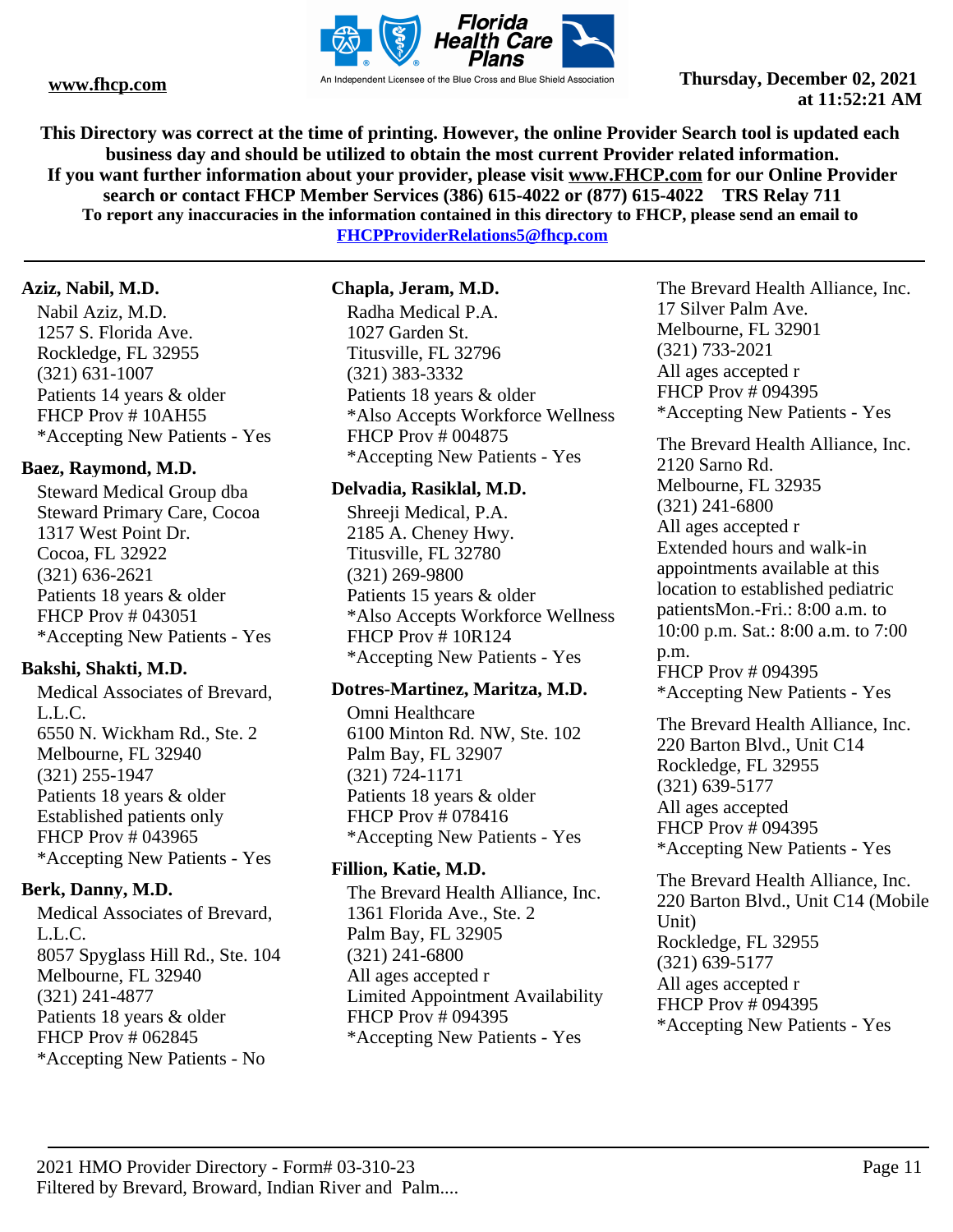

**This Directory was correct at the time of printing. However, the online Provider Search tool is updated each business day and should be utilized to obtain the most current Provider related information. If you want further information about your provider, please visit www.FHCP.com for our Online Provider search or contact FHCP Member Services (386) 615-4022 or (877) 615-4022 TRS Relay 711 To report any inaccuracies in the information contained in this directory to FHCP, please send an email to FHCPProviderRelations5@fhcp.com**

The Brevard Health Alliance, Inc. 5270 Babcock St. NE., Ste. 1 Palm Bay, FL 32905 (321) 722-5959 All ages accepted FHCP Prov # 094395 \*Accepting New Patients - Yes

The Brevard Health Alliance, Inc. 7227 N. US Hwy. 1 Cocoa, FL 32937 (321) 877-2740 All ages accepted r FHCP Prov # 094395 \*Accepting New Patients - Yes

The Brevard Health Alliance, Inc. 775 Malabar Rd. Malabar, FL 32950 (321) 733-0642 All ages accepted r FHCP Prov # 094395 \*Accepting New Patients - Yes

### **Florescu, Lucian, M.D.**

Steward Medical Group dba Steward Internal Medicine 8075 Spyglass Hill Rd., Ste. 101 Melbourne, FL 32940 (321) 752-4100 Patients 18 years & older FHCP Prov # 10S288 \*Accepting New Patients - No

### **Galili, Meghan, M.D.**

Suntree Internal Medicine 6619 N. Wickham Rd. Melbourne, FL 32940 (321) 259-9500 Patients 18 years & older FHCP Prov # 089916 \*Accepting New Patients - Yes

#### **Garcia, Joven, M.D.**

Medical Associates of Brevard, L.L.C. 6080 Babcock St., SE Palm Bay, FL 32909 (321) 409-3073 Patients 19 years & older FHCP Prov # 039018 \*Accepting New Patients - Yes

#### **Gorthi, Kalpana, M.D.**

Revive MD Internal Medicine 3155 Suntree Blvd., Ste. 102 Rockledge, FL 32955 (321) 425-3187 Patients 18 years & older FHCP Prov # 075970 \*Accepting New Patients - Yes

#### **Guirguis, Hany, M.D.**

Steward Medical Group dba Steward Primary Care, Cocoa 1317 West Point Dr. Cocoa, FL 32922 (321) 636-2621 Patients 18 years & older FHCP Prov # 043026 \*Accepting New Patients - Yes

#### **Hardoon, Abraham, M.D.**

Suntree Internal Medicine 6619 N. Wickham Rd. Melbourne, FL 32940 (321) 259-9500 Patients 18 years & older FHCP Prov # 044993 \*Accepting New Patients - Yes

#### **Hardoon, Gary, M.D.**

Suntree Internal Medicine 6619 N. Wickham Rd. Melbourne, FL 32940 (321) 259-9500 Patients 18 years & older FHCP Prov # 052984 \*Accepting New Patients - Yes

#### **Hardoon, Scott, M.D.**

Suntree Internal Medicine 6619 N. Wickham Rd. Melbourne, FL 32940 (321) 259-9500 Patients 18 years & older FHCP Prov # 043815 \*Accepting New Patients - Yes

#### **Herrera Soto, Marta, M.D.**

Right Medical Care, LLC 835 Executive Ln., Ste. 110 Rockledge, FL 32955 (321) 349-2301 Patients 18 years & older FHCP Prov # 053135 \*Accepting New Patients - Yes

### **Itani, Nabil, D.O.**

Nabil S. Itani, D.O. 875 Century Medical Dr. Titusville, FL 32796 (321) 268-8787 Patients 18 years & older \*Also Accepts Workforce Wellness FHCP Prov # 037103 \*Accepting New Patients - Yes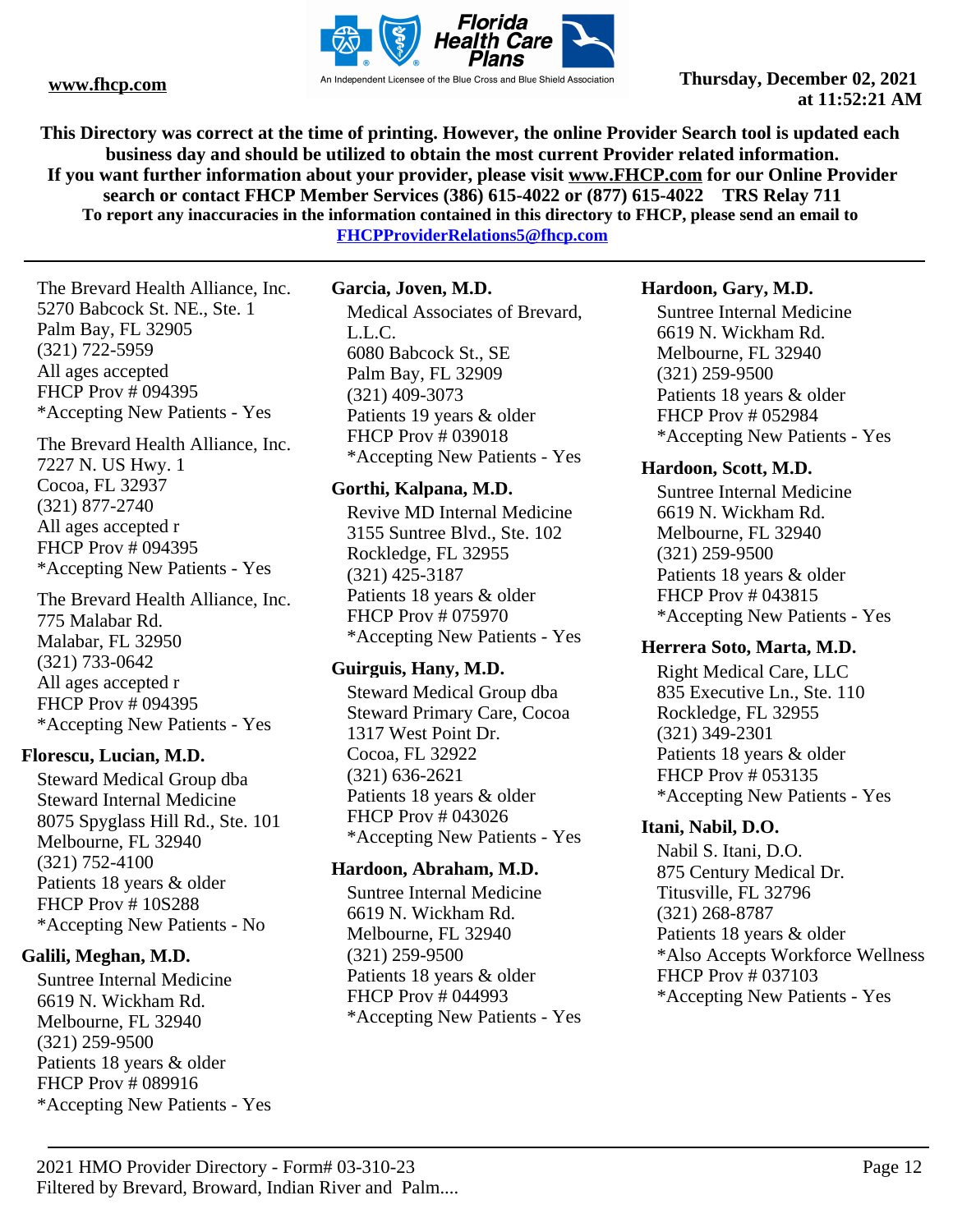

**This Directory was correct at the time of printing. However, the online Provider Search tool is updated each business day and should be utilized to obtain the most current Provider related information. If you want further information about your provider, please visit www.FHCP.com for our Online Provider search or contact FHCP Member Services (386) 615-4022 or (877) 615-4022 TRS Relay 711 To report any inaccuracies in the information contained in this directory to FHCP, please send an email to** 

**FHCPProviderRelations5@fhcp.com**

# **Jacob, Viola, M.D.**

Kidz and Family Care 1091 Port Malabar Blvd. NE., Ste. 3 Palm Bay, FL 32905 (321) 724-1200 Patients 18 years & older FHCP Prov # 095530 \*Accepting New Patients - Yes

# **Kearney, James, M.D.**

Medical Associates of Brevard, L.L.C. 580 N. Wickham Rd., Ste. C Melbourne, FL 32935 (321) 255-7118 Patients 16 years & older FHCP Prov # 041634 \*Accepting New Patients - Yes

# **Kishore, Patsamatla, M.D.**

Mel-Bay Health Care 950 S. Apollo Blvd. Melbourne, FL 32901 (321) 473-8400 Patients 18 years & older FHCP Prov # 052344 \*Accepting New Patients - Yes

# **Klenz, Ana, M.D.**

Suntree Internal Medicine 6619 N. Wickham Rd. Melbourne, FL 32940 (321) 259-9500 Patients 18 years & older FHCP Prov # 089958 \*Accepting New Patients - Yes

### **Kumar, Aravind, M.D.**

Brevard Internal Medicine & Walk In Clinic 2795 W. New Haven Ave. W. Melbourne, FL 32904 (321) 622-8626 Patients 18 years & older FHCP Prov # 041573 \*Accepting New Patients - Yes

### **Kumar, Naveen, M.D.**

Healthy Journeys 1616 S. Apollo Blvd. Melbourne, FL 32901 (321) 409-9577 Patients 18 years & older FHCP Prov # 109122 \*Accepting New Patients - Yes

# **Kumar, Vinay, M.D.**

Vinaya Kumar, M.D., P.A. 2070 N. US Hwy. 1, Ste. 103 Rockledge, FL 32955 (321) 632-0552 Patients 16 years & older FHCP Prov # 10D501 \*Accepting New Patients - Yes

# **Kurusanganapalli, Nagamani, M.D.**

Parrish Medical Group 5005 Port St. John Pkwy., Ste. 2500 Port St. John, FL 32927 (321) 504-0556 Patients 18 years & older \*Also Accepts Workforce Wellness FHCP Prov # 043973 \*Accepting New Patients - Yes

### **Lagudu, Adinarayana, M.D.**

Medical Associates of Brevard, L.L.C. 2200 W. Eau Gallie Blvd., Ste. 200 Melbourne, FL 32935 (321) 255-1500 Patients 18 years & older FHCP Prov # 088167 \*Accepting New Patients - Yes

### **Lorente, Miguel, M.D.**

Medical Associates of Brevard, L.L.C. 2107 Dairy Rd. Melbourne, FL 32904 (321) 676-7860 Patients 18 years & older FHCP Prov # 140346 \*Accepting New Patients - Yes

## **Luthra, Venu, M.D.**

Internal Medicine at Viera 8095 Spyglass Hill Rd., Ste. 101 Melbourne, FL 32940 (321) 255-6033 Patients 18 years & older FHCP Prov # 047371 \*Accepting New Patients - Yes

# **McGrath, Kimberly, M.D.**

Omni Healthcare 6300 N. Wickham Rd., Ste. 132A Melbourne, FL 32940 (321) 253-4032 Patients 55 years & older Established patients only. FHCP Prov # 043797 \*Accepting New Patients - No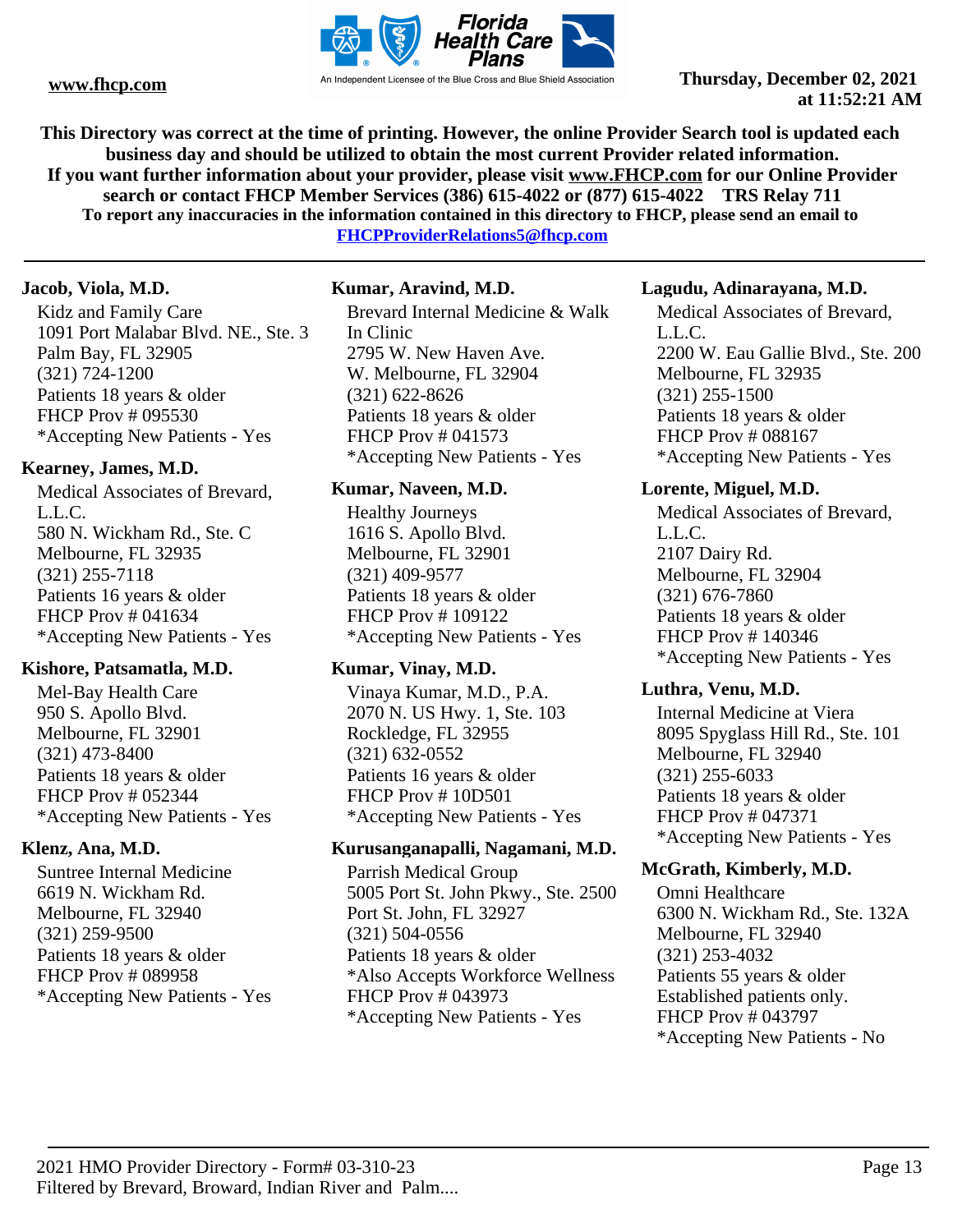

**This Directory was correct at the time of printing. However, the online Provider Search tool is updated each business day and should be utilized to obtain the most current Provider related information. If you want further information about your provider, please visit www.FHCP.com for our Online Provider search or contact FHCP Member Services (386) 615-4022 or (877) 615-4022 TRS Relay 711 To report any inaccuracies in the information contained in this directory to FHCP, please send an email to** 

**FHCPProviderRelations5@fhcp.com**

# **Mitra, Sudeshna, M.D.**

Medical Associates of Brevard, L.L.C. 397 N. Wickham Rd., Ste. 101 Melbourne, FL 32935 (321) 622-6222 Patients 18 years & older FHCP Prov # 139966 \*Accepting New Patients - Yes

# **Modh, Brinda, M.D.**

Medical Associates of Brevard, L.L.C. 8041 Spyglass Hill Rd., Ste. 102 Melbourne, FL 32940 (321) 255-4003 Patients 18 years & older FHCP Prov # 047997 \*Accepting New Patients - Yes

# **Nunes, Christopher, M.D.**

Medical Associates of Brevard, L.L.C. 8057 Spyglass Hill Rd., Ste. 104 Melbourne, FL 32940 (321) 241-4877 Patients 18 years & older FHCP Prov # 040825 \*Accepting New Patients - No

# **Ochoa, Aluino, M.D.**

Indian River Medical Office, P.A. 3300 Dairy Rd. Titusville, FL 32796 (321) 269-6530 Patients 18 years & older \*Also Accepts Workforce Wellness FHCP Prov # 044600 \*Accepting New Patients - Yes

# **Ochoa, Karin, M.D.**

Indian River Medical Office, P.A. 3300 Dairy Rd. Titusville, FL 32796 (321) 269-6530 Patients 18 years & older \*Also Accepts Workforce Wellness FHCP Prov # 10B544 \*Accepting New Patients - Yes

# **Oni, Monisola, M.D.**

Steward Medical Group dba Steward Primary Care, Cocoa 1317 West Point Dr. Cocoa, FL 32922 (321) 636-2621 All ages accepted FHCP Prov # 042212 \*Accepting New Patients - Yes

# **Page, Ralph, M.D.**

Ralph Page, M.D., P.A. 1026 S. Florida Ave. Rockledge, FL 32955 (321) 631-1400 Patients 18 years & older Established patients only FHCP Prov # 105497 \*Accepting New Patients - Yes

# **Patel, Pratik, M.D.**

Medical Associates of Brevard, L.L.C. 8041 Spyglass Hill Rd., Ste. 102 Melbourne, FL 32940 (321) 255-4003 Patients 18 years & older FHCP Prov # 048076 \*Accepting New Patients - Yes

# **Patel, Tanmay, M.D.**

Total MD Care Corp. 577 Barnes Blvd., Ste. 400 Rockledge, FL 32955 (321) 405-2090 Patients 18 years & older FHCP Prov # 064475 \*Accepting New Patients - Yes

# **Priyanka, Geetha, M.D.**

Baba Healthcare, Inc. 948 S. Wickham Rd., Ste. 103 W. Melbourne, FL 32904 (321) 956-7370 Patients 18 years & older FHCP Prov # 10C282 \*Accepting New Patients - Yes

# **Psarakis, Mark, M.D.**

Steward Medical Group dba Steward Internal Medicine 240 N. Wickham Rd., Ste. 300 Melbourne, FL 32935 (321) 752-1588 Patients 18 years & older FHCP Prov # 042804 \*Accepting New Patients - Yes

# **Raguindin, Rhu-Jade, M.D.**

Steward Medical Group dba Steward Internal Medicine 240 N. Wickham Rd., Ste. 304 Melbourne, FL 32935 (321) 308-5050 All ages accepted FHCP Prov # 042219 \*Accepting New Patients - Yes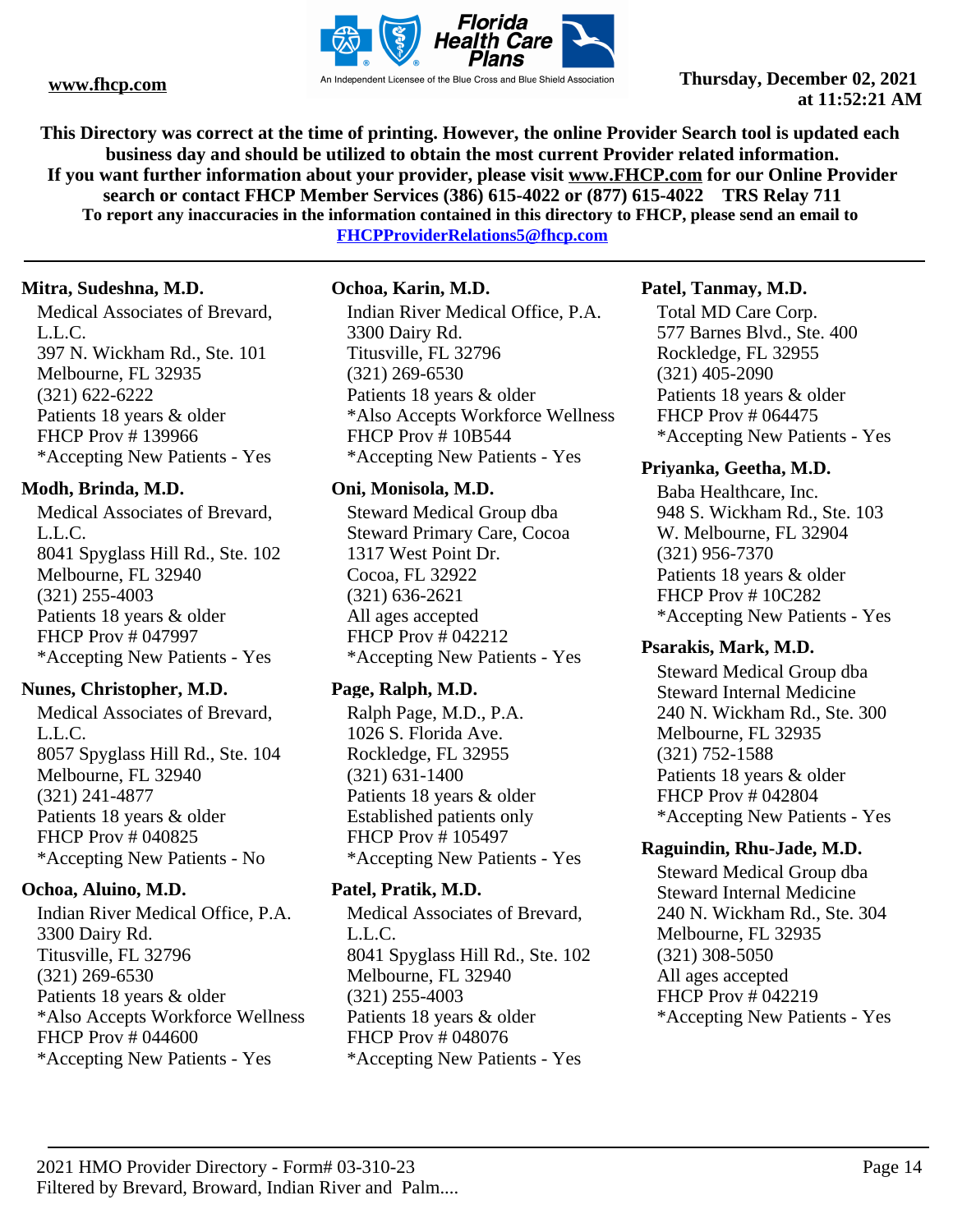

**This Directory was correct at the time of printing. However, the online Provider Search tool is updated each business day and should be utilized to obtain the most current Provider related information. If you want further information about your provider, please visit www.FHCP.com for our Online Provider search or contact FHCP Member Services (386) 615-4022 or (877) 615-4022 TRS Relay 711 To report any inaccuracies in the information contained in this directory to FHCP, please send an email to** 

**FHCPProviderRelations5@fhcp.com**

# **Ranganathan, Samanaicker, M.D.**

Kidz and Family Care 1091 Port Malabar Blvd. NE., Ste. 3 Palm Bay, FL 32905 (321) 724-1200 Patients 18 years & older FHCP Prov # 004181 \*Accepting New Patients - Yes

# **Rasul, Faiaz, M.D.**

Space Coast Internal Medicine & **Geriatrics** 990 Palm St., Ste. 1 Cocoa, FL 32927 (321) 639-4243 Patients 12 years & older FHCP Prov # 043976 \*Accepting New Patients - Yes

# **Reddy, Manohar, M.D.**

Manohar G. Reddy, M.D., P.A. 2551 W. Eau Gallie Blvd., Ste. 101 Melbourne, FL 32935 (321) 752-5544 Patients 18 years & older FHCP Prov # 041291 \*Accepting New Patients - Yes

### **Rigdon, Randall, M.D.**

Randall B. Rigdon, LLC 270 N. Sykes Creek Pkwy., Ste. 202 Merritt Island, FL 32953 (321) 454-2468 Patients 16 years & older FHCP Prov # 060726 \*Accepting New Patients - Yes

Randall B. Rigdon, LLC 8400 Astronaut Blvd. Cape Canaveral, FL 32920 (321) 450-2335 Patients 16 years & older FHCP Prov # 060726 \*Accepting New Patients - Yes

# **Rocourt, Marissa, M.D.**

Brevard Health Care, LLC 1735 W. Hibiscus Blvd., Ste. 201 Melbourne, FL 32901 (321) 259-5999 Patients 18 years & older Established Patients Only FHCP Prov # 043977 \*Accepting New Patients - No

### **Sabapathy, Mudanai, M.D.**

Medical Associates of Brevard, L.L.C. 3044 W. New Haven Ave. W. Melbourne, FL 32904 (321) 473-8613 Patients 18 years & older FHCP Prov # 043820 \*Accepting New Patients - Yes

# **Sahay, Sangita, M.D.**

DOCCS (Diagnostic & Clinical Care Services, Inc.) 2100 N. Wickham Rd. Melbourne, FL 32935 (321) 752-7100 All ages accepted FHCP Prov # 044958 \*Accepting New Patients - Yes

### **Saladino, Carl, M.D.**

Suntree Medical Associates 6420 3rd St., Ste. 104 Rockledge, FL 32955 (321) 757-9711 Patients 18 years & older \*Also Accepts Workforce Wellness FHCP Prov # 043979 \*Accepting New Patients - Yes

### **Shah, Ashok, M.D.**

Ashok C. Shah, M.D., P.A. 3808 S. Hopkins Ave. Titusville, FL 32780 (321) 268-2005 Patients 15 years & older \*Also Accepts Workforce Wellness FHCP Prov # 104835 \*Accepting New Patients - Yes

### **Shapiro, David, M.D.**

Steward Medical Group dba Steward Internal Medicine 240 N. Wickham Rd., Ste. 300 Melbourne, FL 32935 (321) 752-1588 Patients 18 years & older FHCP Prov # 042801 \*Accepting New Patients - Yes

# **Slattery, Charles, M.D.**

South Titusville Medical Center, Inc. 7455 S. US Hwy. 1 Titusville, FL 32780 (321) 264-2100 Patients 18 years & older FHCP Prov # 045647 \*Accepting New Patients - Yes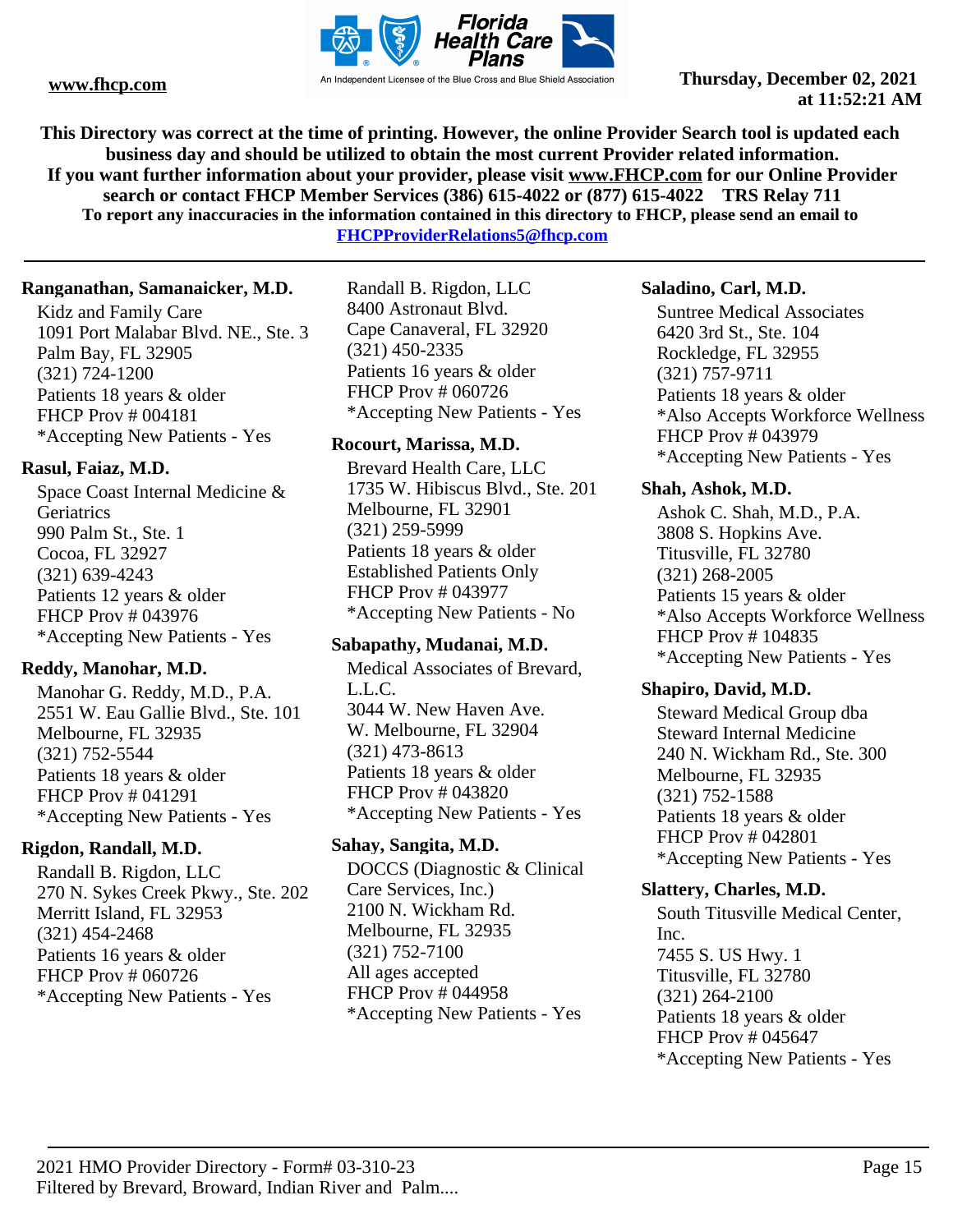

**This Directory was correct at the time of printing. However, the online Provider Search tool is updated each business day and should be utilized to obtain the most current Provider related information. If you want further information about your provider, please visit www.FHCP.com for our Online Provider search or contact FHCP Member Services (386) 615-4022 or (877) 615-4022 TRS Relay 711 To report any inaccuracies in the information contained in this directory to FHCP, please send an email to** 

**FHCPProviderRelations5@fhcp.com**

#### **Soriano, Victor, M.D.**

Soriano Physician Services 1264 US Hwy. 1, Ste. 105 Rockledge, FL 32955 (321) 877-0007 Patients 18 years & older FHCP Prov # 063943 \*Accepting New Patients - Yes

### **Sosa, Felix, M.D.**

Felix A. Sosa, M.D., P.A. 780 E. Merritt Island Cswy., Ste. 6C Merritt Island, FL 32952 (321) 631-5555 Patients 15 years & older FHCP Prov # 10AL87 \*Accepting New Patients - Yes

# **Spears, Mark, M.D.**

Mark Spears M.D., P.L.L.C. 5600 Porada Dr., Ste. 104B Viera, FL 32940 (321) 338-2400 Patients 18 years & older FHCP Prov # 10AE51 \*Accepting New Patients - Yes

# **Starr, Daniel, M.D.**

Starr Internal Medicine and Associates, LLC 8247 Devereux Dr., Ste. 102 Viera, FL 32940 (321) 610-4960 Patients 18 years & older FHCP Prov # 062203 \*Accepting New Patients - Yes

# **Sweeney, John, D.O.**

Internal Medicine of Brevard, PLLC 1978 Rockledge Blvd., Ste. 108 Rockledge, FL 32955 (321) 631-0392 Patients 18 years & older FHCP Prov # 070290 \*Accepting New Patients - Yes

# **Thiha, San, M.D.**

Merit Medical Care, LLC 45 McLeod St. Merritt Island, FL 32953 (321) 452-2016 Patients 18 years & older FHCP Prov # 043981 \*Accepting New Patients - Yes

# **Thomas, Lizzy, M.D.**

Lizzy R. Thomas, M.D. 1024 S. Florida Ave., Ste. B Rockledge, FL 32955 (321) 636-8032 Patients 13 years & older FHCP Prov # 058876 \*Accepting New Patients - Yes

# **Thu, Kyaw, M.D.**

Quality Medical Care, P.A. 5200 Babcock St., Ste. 107 Palm Bay, FL 32905 (321) 729-9306 Patients 18 years & older FHCP Prov # 10K059 \*Accepting New Patients - Yes

# **Turbay, Tamid, M.D.**

Tamid Turbay, M.D. MHM Medical Group 835 Executive Ln., Ste. 140 Rockledge, FL 32955 (321) 373-0505 Patients 18 years & older FHCP Prov # 058371 \*Accepting New Patients - Yes

# **Velasco, Choi Ken, M.D.**

Quality Medical Care, P.A. 675 S. Babcock St. Melbourne, FL 32901 (321) 951-1010 Patients 18 years & older FHCP Prov # 10D241 \*Accepting New Patients - Yes

### **Vellody, Raj, M.D.**

Steward Medical Group dba Steward Internal Medicine 240 N. Wickham Rd., Ste. 300 Melbourne, FL 32935 (321) 752-1588 Patients 18 years & older FHCP Prov # 042802 \*Accepting New Patients - Yes

# **Vlasii, Olena, M.D.**

Omni Healthcare 1344 S. Apollo Blvd., Ste. 300 Melbourne, FL 32901 (321) 777-1316 Patients 18 years & older FHCP Prov # 049886 \*Accepting New Patients - Yes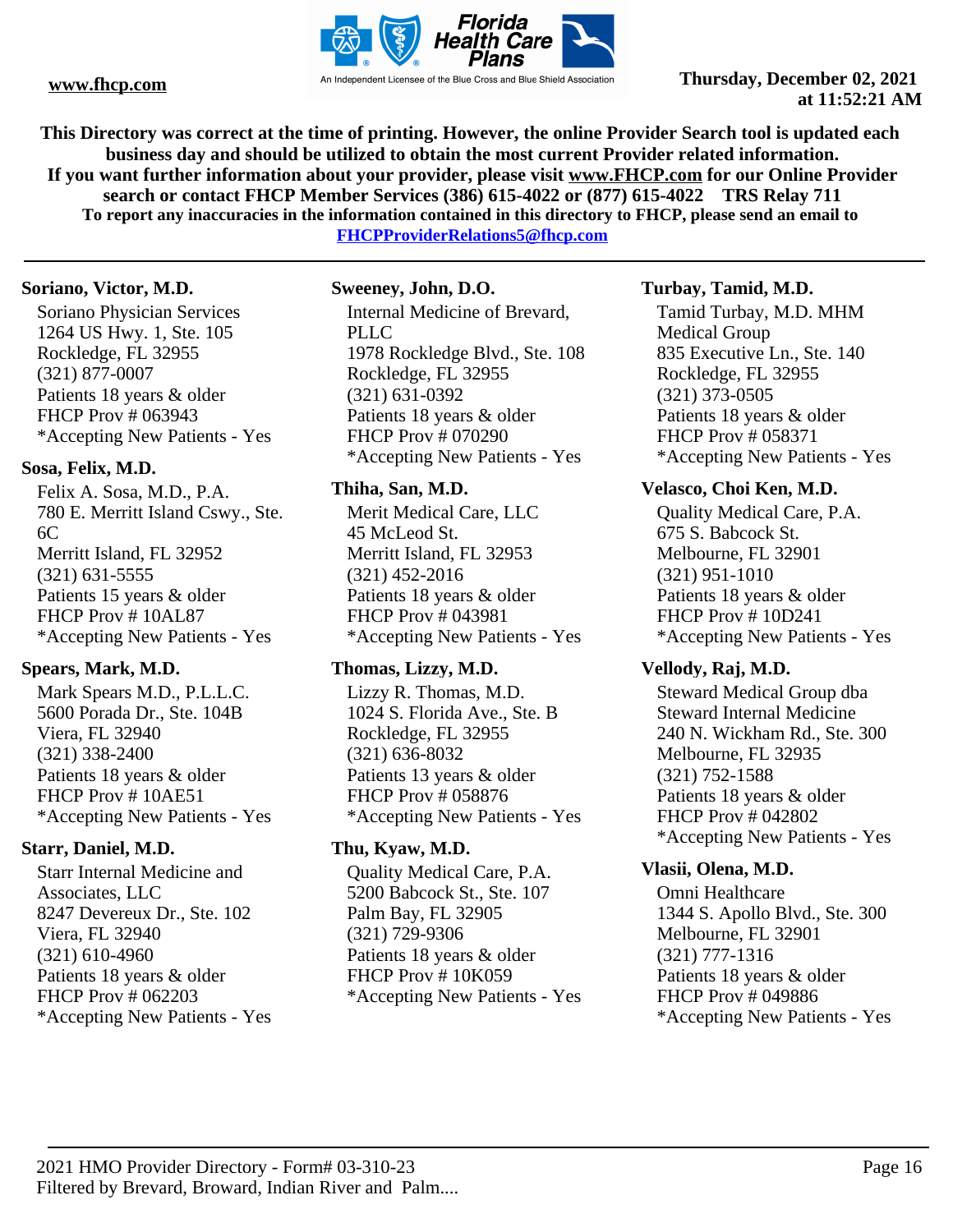

**This Directory was correct at the time of printing. However, the online Provider Search tool is updated each business day and should be utilized to obtain the most current Provider related information. If you want further information about your provider, please visit www.FHCP.com for our Online Provider search or contact FHCP Member Services (386) 615-4022 or (877) 615-4022 TRS Relay 711 To report any inaccuracies in the information contained in this directory to FHCP, please send an email to** 

**FHCPProviderRelations5@fhcp.com**

# **Watine, Robert, M.D.**

Steward Medical Group dba Barefoot Bay Internal Medicine 8000 Ron Beatty Blvd., Ste. A3 Barefoot Bay, FL 32976 (772) 664-1388 Patients 18 years & older FHCP Prov # 049774 \*Accepting New Patients - Yes

# **Webb, Ethan, M.D.**

Steward Medical Group dba Steward Internal Medicine 8075 Spyglass Hill Rd., Ste. 101 Melbourne, FL 32940 (321) 752-4100 Patients 18 years & older FHCP Prov # 042220 \*Accepting New Patients - Yes

# **Win, Myo, M.D.**

Quality Medical Care, P.A. 675 S. Babcock St. Melbourne, FL 32901 (321) 951-1010 Patients 18 years & older FHCP Prov # 053959 \*Accepting New Patients - Yes

# *Indian River County*

### **Chavez, Edgard, M.D.**

Chavez Jo Internal Medicine, P.A. 705 Sebastian Blvd., Ste. D Sebastian, FL 32958 (772) 388-9066 Patients 18 years & older FHCP Prov # 070277 \*Accepting New Patients - Yes

# **Chavez, Katiusca, M.D.**

Chavez Jo Internal Medicine, P.A. 705 Sebastian Blvd., Ste. D Sebastian, FL 32958 (772) 388-9066 Patients 18 years & older FHCP Prov # 070284 \*Accepting New Patients - Yes

# **Dalili, Curtis, M.D.**

Indian River Primary Care 1715 37th Pl., 2nd Fl. Vero Beach, FL 32960 (772) 794-2222 Patients 18 years & older FHCP Prov # 070664 \*Accepting New Patients - Yes

# **Duong, Raymond, M.D.**

Raymond S. Duong M.D., P.A. 370 17th St. Vero Beach, FL 32960 (772) 770-3859 Patients 18 years & older FHCP Prov # 070607 \*Accepting New Patients - Yes

# **Espat, Pedro, D.O.**

Pedro A. Espat, D.O. 8005 Bay St., Ste. 3 Sebastian, FL 32958 (772) 589-5600 Patients 18 years & older FHCP Prov # 070612 \*Accepting New Patients - Yes

### **Fawaz, Samuel, M.D.**

Steward Medical Group dba Steward Primary Care, Vero Beach 3745 11th Cir., Ste. 101 Vero Beach, FL 32960 (772) 564-2485 All ages accepted FHCP Prov # 096379 \*Accepting New Patients - Yes

### **Geiger, Ralph, M.D.**

Steward Medical Group dba Steward Internal Medicine 13838 US Hwy. 1 Sebastian, FL 32958 (772) 581-6900 Patients 18 years & older FHCP Prov # 068763 \*Accepting New Patients - Yes

### **Lewis, Thomas, M.D.**

Indian River Primary Care 1715 37th Pl., 2nd Fl. Vero Beach, FL 32960 (772) 794-2222 Patients 18 years & older Existing patients only. FHCP Prov # 070665 \*Accepting New Patients - No

# **Sadhwani, Deepti, M.D.**

Quality Health Care, Inc. of Florida 8701 N. US Hwy. 1 Sebastian, FL 32958 (772) 228-8480 Patients 18 years & older FHCP Prov # 070676 \*Accepting New Patients - Yes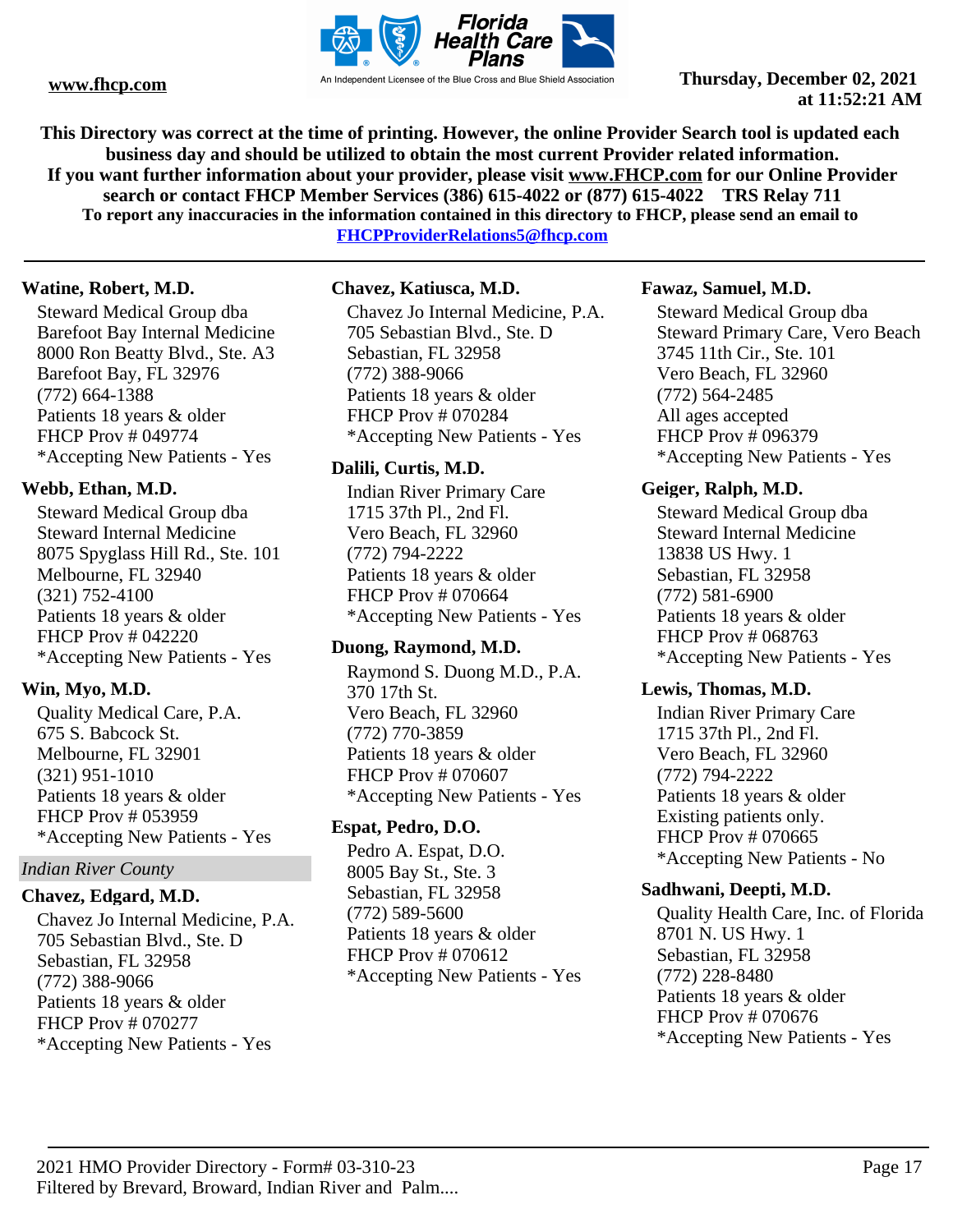

**This Directory was correct at the time of printing. However, the online Provider Search tool is updated each business day and should be utilized to obtain the most current Provider related information. If you want further information about your provider, please visit www.FHCP.com for our Online Provider search or contact FHCP Member Services (386) 615-4022 or (877) 615-4022 TRS Relay 711 To report any inaccuracies in the information contained in this directory to FHCP, please send an email to** 

**FHCPProviderRelations5@fhcp.com**

#### **Sadhwani, Harish, M.D.**

Quality Health Care, Inc. of Florida 8701 N. US Hwy. 1 Sebastian, FL 32958 (772) 228-8480 Patients 18 years & older FHCP Prov # 070671 \*Accepting New Patients - Yes

### **Venazio, Michael, M.D.**

Michael Venazio, M.D. 1627 US Hwy. 1, Ste. 201 Sebastian, FL 32958 (772) 388-2110 Patients 18 years & older FHCP Prov # 070617 \*Accepting New Patients - Yes

# **Pediatricians**

# *Brevard County*

### **Altenburg, Ellen, M.D.**

Omni Healthcare 6300 N. Wickham Rd., Ste. 132B Melbourne, FL 32940 (321) 425-6900 Patients newborn to 18 years FHCP Prov # 042788 \*Accepting New Patients - Yes

#### **Barimo, Douglas, M.D.**

North Brevard Children's Medical **C**enter 1653 Jess Parrish Court Titusville, FL 32796 (321) 267-5965 Patients newborn to 21 years \*Also Accepts Workforce Wellness FHCP Prov # 006637 \*Accepting New Patients - Yes

North Brevard Children's Medical **Center** 3750 Curtis Blvd. Cocoa, FL 32927 (321) 632-9884 Patients newborn to 21 years \*Also Accepts Workforce Wellness FHCP Prov # 006637 \*Accepting New Patients - Yes

#### **Barrios-Banal, Mary Rose, M.D.**

The Brevard Health Alliance, Inc. 1361 Florida Ave., Ste. 2 Palm Bay, FL 32905 (321) 241-6800 Patients newborn to 18 years old Limited Appointment Availability FHCP Prov # 076519 \*Accepting New Patients - Yes

The Brevard Health Alliance, Inc. 1537 N. Singleton Ave. Titusville, FL 32796 (321) 268-0267 Patients newborn to 18 years old FHCP Prov # 076519 \*Accepting New Patients - Yes

The Brevard Health Alliance, Inc. 17 Silver Palm Ave. Melbourne, FL 32901 (321) 733-2021 Patients newborn to 18 years old FHCP Prov # 076519 \*Accepting New Patients - Yes

The Brevard Health Alliance, Inc. 2120 Sarno Rd. Melbourne, FL 32935 (321) 241-6800 Patients newborn to 18 years old Extended hours and walk-in appointments available at this location to established pediatric patientsMon.-Fri.: 8:00 a.m. to 10:00 p.m. Sat.: 8:00 a.m. to 7:00 p.m. FHCP Prov # 076519

\*Accepting New Patients - Yes

The Brevard Health Alliance, Inc. 220 Barton Blvd., Unit C14 Rockledge, FL 32955 (321) 639-5177 Patients newborn to 18 years old FHCP Prov # 076519 \*Accepting New Patients - Yes

The Brevard Health Alliance, Inc. 220 Barton Blvd., Unit C14 (Mobile Unit) Rockledge, FL 32955 (321) 639-5177 Patients newborn to 18 years old FHCP Prov # 076519 \*Accepting New Patients - Yes

The Brevard Health Alliance, Inc. 5270 Babcock St. NE., Ste. 1 Palm Bay, FL 32905 (321) 722-5959 Patients newborn to 18 years old FHCP Prov # 076519 \*Accepting New Patients - Yes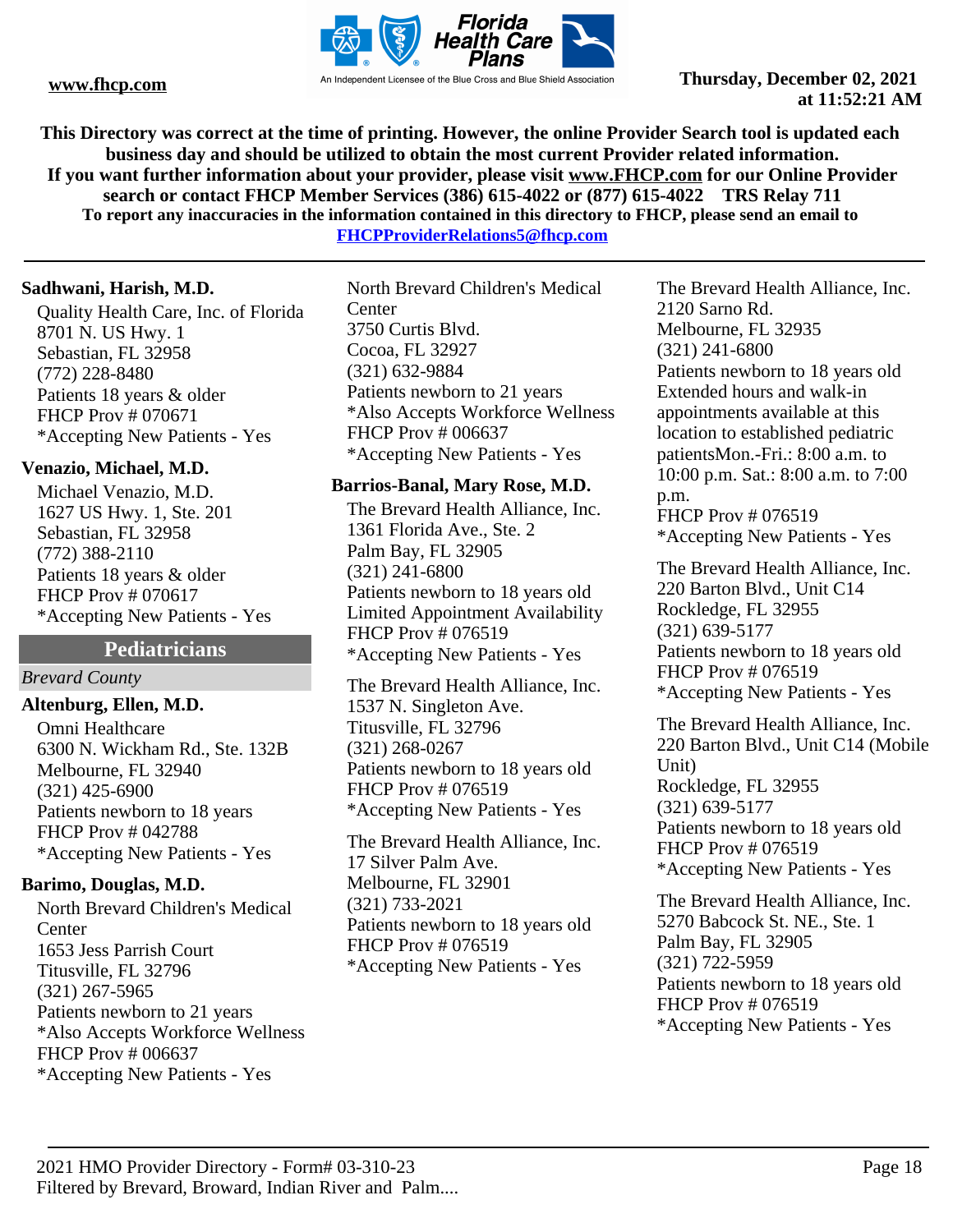

**This Directory was correct at the time of printing. However, the online Provider Search tool is updated each business day and should be utilized to obtain the most current Provider related information. If you want further information about your provider, please visit www.FHCP.com for our Online Provider search or contact FHCP Member Services (386) 615-4022 or (877) 615-4022 TRS Relay 711 To report any inaccuracies in the information contained in this directory to FHCP, please send an email to FHCPProviderRelations5@fhcp.com**

The Brevard Health Alliance, Inc. 7227 N. US Hwy. 1 Cocoa, FL 32937 (321) 877-2740 Patients newborn to 18 years old FHCP Prov # 076519 \*Accepting New Patients - Yes

The Brevard Health Alliance, Inc. 775 Malabar Rd. Malabar, FL 32950 (321) 733-0642 Patients newborn to 18 years old FHCP Prov # 076519 \*Accepting New Patients - Yes

# **Benton, Jane, M.D.**

The Brevard Health Alliance, Inc. 1361 Florida Ave., Ste. 2 Palm Bay, FL 32905 (321) 241-6800 Patients newborn to 18 years old Limited Appointment Availability FHCP Prov # 076242 \*Accepting New Patients - Yes

The Brevard Health Alliance, Inc. 1537 N. Singleton Ave. Titusville, FL 32796 (321) 268-0267 Patients newborn to 18 years old FHCP Prov # 076242 \*Accepting New Patients - Yes

The Brevard Health Alliance, Inc. 17 Silver Palm Ave. Melbourne, FL 32901 (321) 733-2021 Patients newborn to 18 years old FHCP Prov # 076242 \*Accepting New Patients - Yes

The Brevard Health Alliance, Inc. 2120 Sarno Rd. Melbourne, FL 32935 (321) 241-6800 Patients newborn to 18 years old FHCP Prov # 076242 \*Accepting New Patients - Yes

The Brevard Health Alliance, Inc. 220 Barton Blvd., Unit C14 Rockledge, FL 32955 (321) 639-5177 Patients newborn to 18 years old Extended hours and walk-in appointments available at this location to established pediatric patientsMon.-Fri.: 8:00 a.m. to 10:00 p.m. Sat.: 8:00 a.m. to 7:00 p.m. FHCP Prov # 076242 \*Accepting New Patients - Yes

The Brevard Health Alliance, Inc. 220 Barton Blvd., Unit C14 (Mobile Unit) Rockledge, FL 32955 (321) 639-5177 Patients newborn to 18 years old FHCP Prov # 076242 \*Accepting New Patients - Yes

The Brevard Health Alliance, Inc. 5270 Babcock St. NE., Ste. 1 Palm Bay, FL 32905 (321) 722-5959 Patients newborn to 18 years old FHCP Prov # 076242 \*Accepting New Patients - Yes

The Brevard Health Alliance, Inc. 7227 N. US Hwy. 1 Cocoa, FL 32937 (321) 877-2740 Patients newborn to 18 years old FHCP Prov # 076242 \*Accepting New Patients - Yes

The Brevard Health Alliance, Inc. 775 Malabar Rd. Malabar, FL 32950 (321) 733-0642 Patients newborn to 18 years old FHCP Prov # 076242 \*Accepting New Patients - Yes

# **Bimbrahw, Preeti, M.D.**

Medical Associates of Brevard, L.L.C. 8095 Spyglass Hill Rd., Ste. 104 Melbourne, FL 32940 (321) 241-6400 Patients newborn to 21 years FHCP Prov # 046377 \*Accepting New Patients - Yes

# **Borowski, Aniela, M.D.**

Pediatrics in Brevard, P.A. 699 W. Cocoa Beach Cswy., Ste. 401 Cocoa Beach, FL 32931 (321) 784-5437 Patients newborn to 18 years Evening, weekend and holiday hours are available at some locations. Call for hours and availability prior to visit. Established Non-Medicare Members Only FHCP Prov # 073708 \*Accepting New Patients - Yes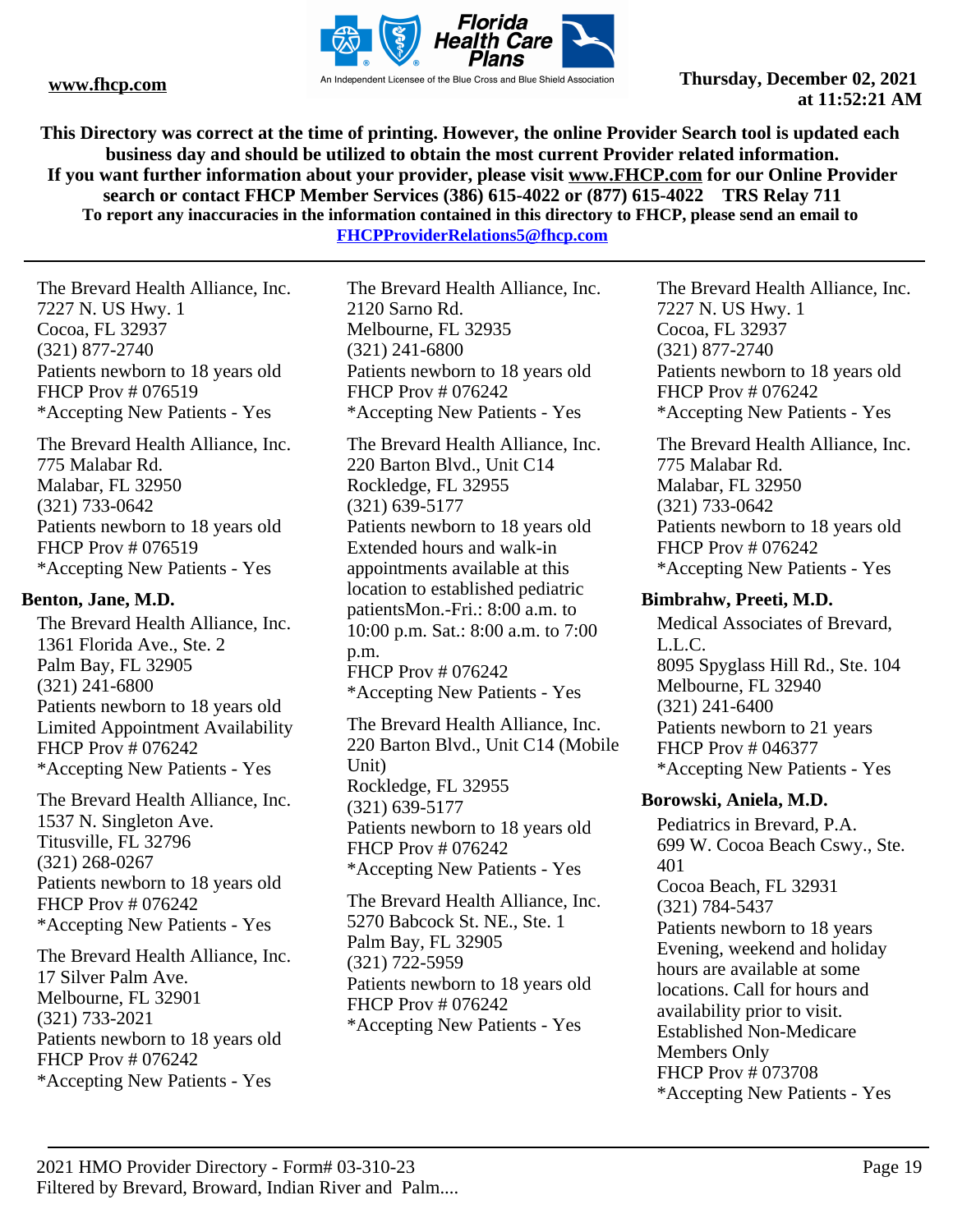

**This Directory was correct at the time of printing. However, the online Provider Search tool is updated each business day and should be utilized to obtain the most current Provider related information. If you want further information about your provider, please visit www.FHCP.com for our Online Provider search or contact FHCP Member Services (386) 615-4022 or (877) 615-4022 TRS Relay 711 To report any inaccuracies in the information contained in this directory to FHCP, please send an email to** 

**FHCPProviderRelations5@fhcp.com**

### **Butler, Porsha, M.D.**

The Brevard Health Alliance, Inc. 1361 Florida Ave., Ste. 2 Palm Bay, FL 32905 (321) 241-6800 Patients newborn to 18 years old Limited Appointment Availability FHCP Prov # 091325 \*Accepting New Patients - Yes

The Brevard Health Alliance, Inc. 1537 N. Singleton Ave. Titusville, FL 32796 (321) 268-0267 Patients newborn to 18 years old FHCP Prov # 091325 \*Accepting New Patients - Yes

The Brevard Health Alliance, Inc. 17 Silver Palm Ave. Melbourne, FL 32901 (321) 733-2021 Patients newborn to 18 years old FHCP Prov # 091325 \*Accepting New Patients - Yes

The Brevard Health Alliance, Inc. 2120 Sarno Rd. Melbourne, FL 32935 (321) 241-6800 Patients newborn to 18 years old FHCP Prov # 091325 \*Accepting New Patients - Yes

The Brevard Health Alliance, Inc. 220 Barton Blvd., Unit C14 Rockledge, FL 32955 (321) 639-5177 Patients newborn to 18 years old Extended hours and walk-in appointments available at this location to established pediatric patientsMon.-Fri.: 8:00 a.m. to 10:00 p.m. Sat.: 8:00 a.m. to 7:00 p.m. FHCP Prov # 091325

\*Accepting New Patients - Yes The Brevard Health Alliance, Inc.

220 Barton Blvd., Unit C14 (Mobile Unit) Rockledge, FL 32955 (321) 639-5177 Patients newborn to 18 years old FHCP Prov # 091325 \*Accepting New Patients - Yes

The Brevard Health Alliance, Inc. 5270 Babcock St. NE., Ste. 1 Palm Bay, FL 32905 (321) 722-5959 Patients newborn to 18 years old FHCP Prov # 091325 \*Accepting New Patients - Yes

The Brevard Health Alliance, Inc. 7227 N. US Hwy. 1 Cocoa, FL 32937 (321) 877-2740 Patients newborn to 18 years old FHCP Prov # 091325 \*Accepting New Patients - Yes

The Brevard Health Alliance, Inc. 775 Malabar Rd. Malabar, FL 32950 (321) 733-0642 Patients newborn to 18 years old FHCP Prov # 091325 \*Accepting New Patients - Yes

#### **Cheney Kelly, Betty, M.D.**

Pediatrics in Brevard, P.A. 134 S. Woods Dr. Rockledge, FL 32955 (321) 636-3066 Patients newborn to 18 years Evening, weekend and holiday hours are available at some locations. Call for hours and availability prior to visit. FHCP Prov # 073380 \*Accepting New Patients - Yes

Pediatrics in Brevard, P.A. 8057 Spyglass Hill Rd., Ste. 102 Melbourne, FL 32940 (321) 435-9800 Patients newborn to 18 years Evening, weekend and holiday hours are available at some locations. Call for hours and availability prior to visit. FHCP Prov # 073380 \*Accepting New Patients - Yes

#### **Dillon, Sharon, M.D.**

Sharon Dillon, M.D.,P.A. 3150 N. Wickham Rd., Ste. 6 Melbourne, FL 32935 (321) 242-3227 Patients newborn to 18 years FHCP Prov # 10P775 \*Accepting New Patients - Yes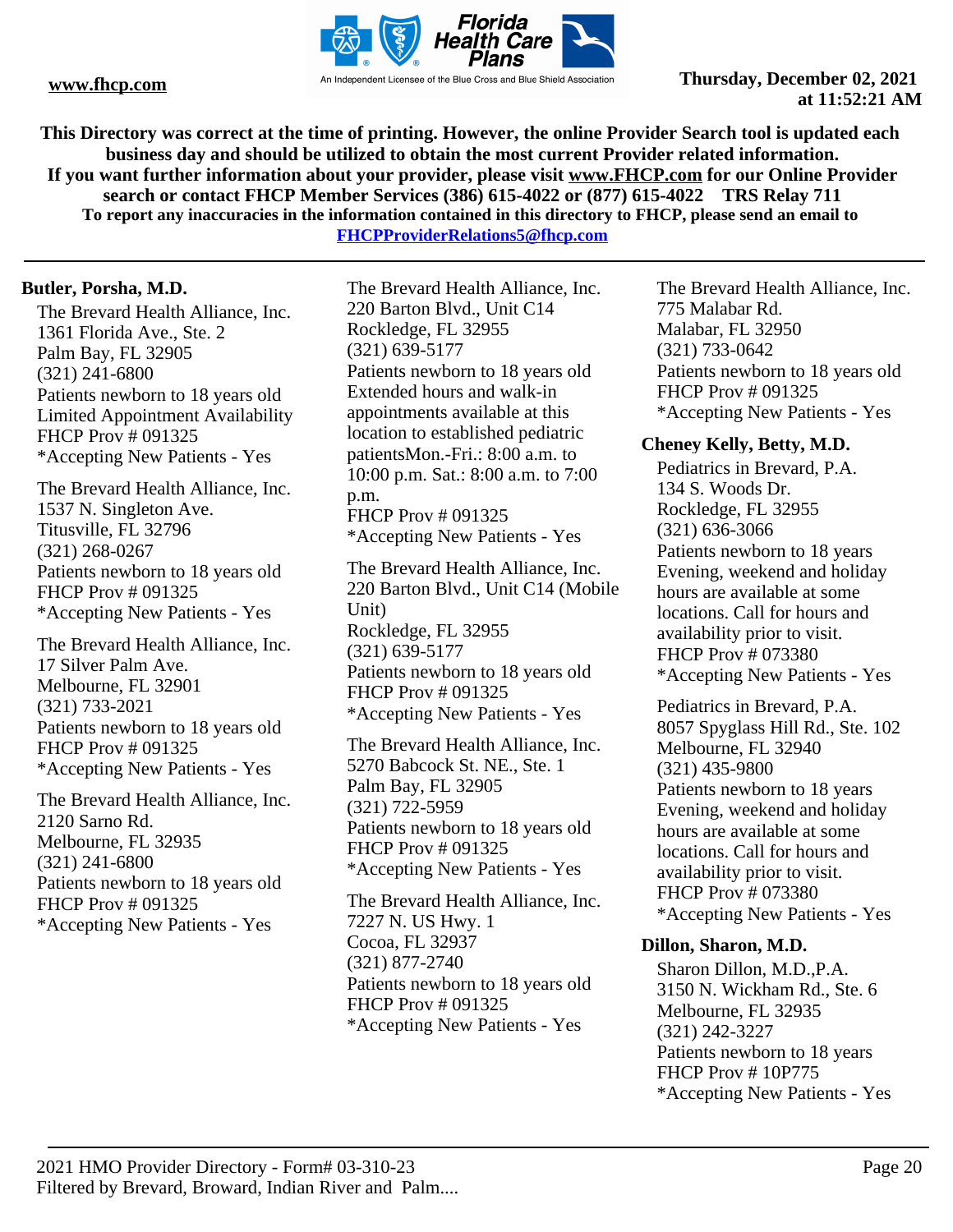

**This Directory was correct at the time of printing. However, the online Provider Search tool is updated each business day and should be utilized to obtain the most current Provider related information. If you want further information about your provider, please visit www.FHCP.com for our Online Provider search or contact FHCP Member Services (386) 615-4022 or (877) 615-4022 TRS Relay 711 To report any inaccuracies in the information contained in this directory to FHCP, please send an email to FHCPProviderRelations5@fhcp.com**

**Dozier-Thornton, Kimberly, M.D.**

Pediatrics in Brevard, P.A. 134 S. Woods Dr. Rockledge, FL 32955 (321) 636-3066 Patients newborn to 18 years Evening, weekend and holiday hours are available at some locations. Call for hours and availability prior to visit. FHCP Prov # 073706 \*Accepting New Patients - Yes

Pediatrics in Brevard, P.A. 699 W. Cocoa Beach Cswy., Ste. 401 Cocoa Beach, FL 32931 (321) 784-5437 Patients newborn to 18 years Evening, weekend and holiday hours are available at some locations. Call for hours and availability prior to visit. FHCP Prov # 073706 \*Accepting New Patients - Yes

### **Eggen, Steven, M.D.**

Kidz and Family Care 1091 Port Malabar Blvd. NE., Ste. 3 Palm Bay, FL 32905 (321) 724-1200 Patients newborn to 21 years FHCP Prov # 052551 \*Accepting New Patients - Yes

# **Farid, Maged, M.D.**

Florida Pediatric Group 250 S. Wickham Rd. W. Melbourne, FL 32904 (321) 752-5210 Patients newborn to 18 years FHCP Prov # 046376 \*Accepting New Patients - Yes

### **Figueras, Brenda, M.D.**

The Brevard Health Alliance, Inc. 1361 Florida Ave., Ste. 2 Palm Bay, FL 32905 (321) 241-6800 Patients newborn to 18 years old Limited Appointment Availability FHCP Prov # 076236 \*Accepting New Patients - Yes

The Brevard Health Alliance, Inc. 1537 N. Singleton Ave. Titusville, FL 32796 (321) 268-0267 Patients newborn to 18 years old FHCP Prov # 076236 \*Accepting New Patients - Yes

The Brevard Health Alliance, Inc. 17 Silver Palm Ave. Melbourne, FL 32901 (321) 733-2021 Patients newborn to 18 years old FHCP Prov # 076236 \*Accepting New Patients - Yes

The Brevard Health Alliance, Inc. 2120 Sarno Rd Melbourne, FL 32935 (321) 241-6800 Patients newborn to 18 years old Extended hours and walk-in appointments available at this location to established pediatric patientsMon.-Fri.: 8:00 a.m. to 10:00 p.m. Sat.: 8:00 a.m. to 7:00 p.m. FHCP Prov # 076236 \*Accepting New Patients - Yes

The Brevard Health Alliance, Inc. 220 Barton Blvd., Unit C14 Rockledge, FL 32955 (321) 639-5177 Patients newborn to 18 years old FHCP Prov # 076236 \*Accepting New Patients - Yes

The Brevard Health Alliance, Inc. 220 Barton Blvd., Unit C14 (Mobile Unit) Rockledge, FL 32955 (321) 639-5177 Patients newborn to 18 years old FHCP Prov # 076236 \*Accepting New Patients - Yes

The Brevard Health Alliance, Inc. 5270 Babcock St. NE., Ste. 1 Palm Bay, FL 32905 (321) 722-5959 Patients newborn to 18 years old FHCP Prov # 076236 \*Accepting New Patients - Yes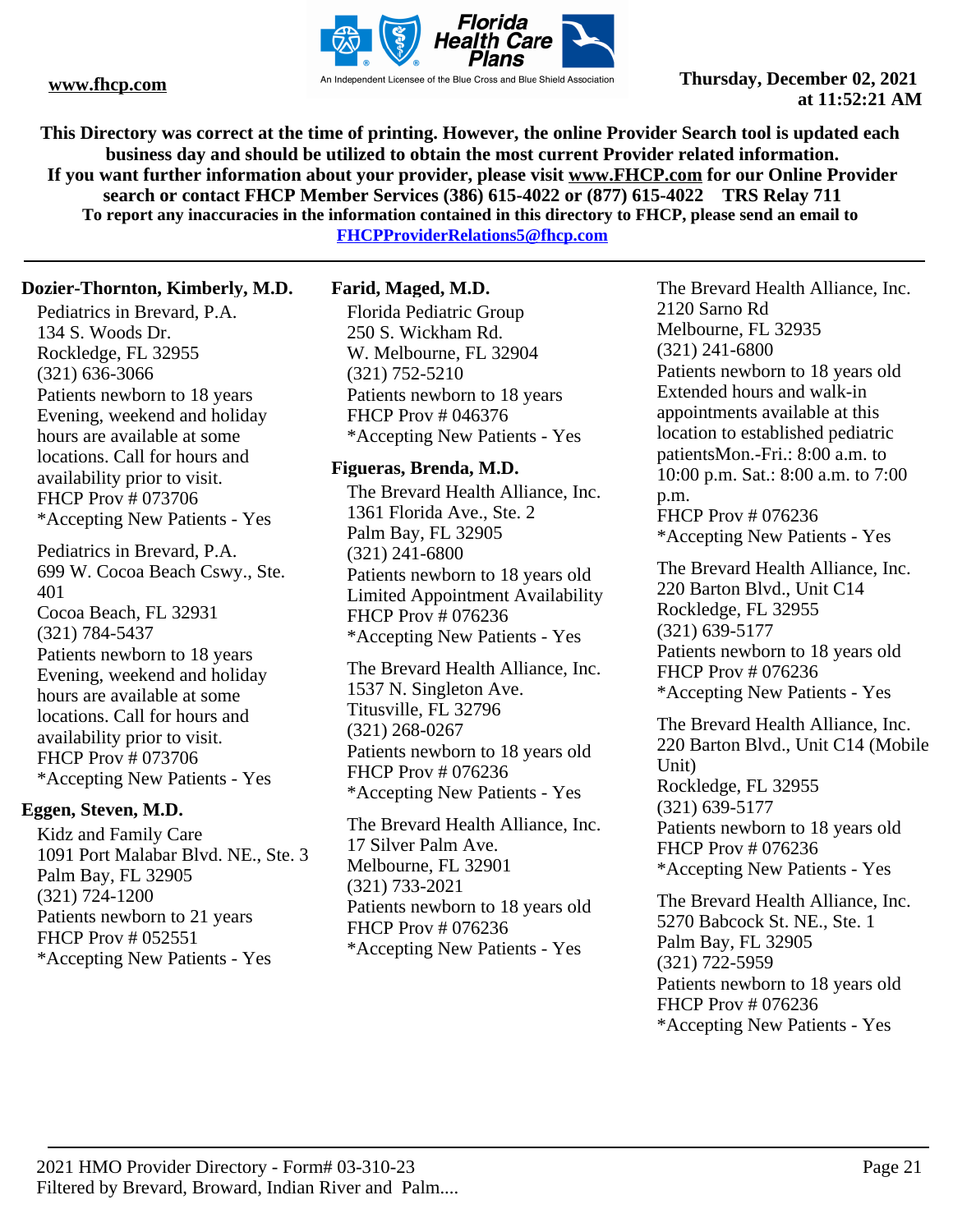

**This Directory was correct at the time of printing. However, the online Provider Search tool is updated each business day and should be utilized to obtain the most current Provider related information. If you want further information about your provider, please visit www.FHCP.com for our Online Provider search or contact FHCP Member Services (386) 615-4022 or (877) 615-4022 TRS Relay 711 To report any inaccuracies in the information contained in this directory to FHCP, please send an email to** 

**FHCPProviderRelations5@fhcp.com**

The Brevard Health Alliance, Inc. 7227 N. US Hwy. 1 Cocoa, FL 32937 (321) 877-2740 Patients newborn to 18 years old FHCP Prov # 076236 \*Accepting New Patients - Yes

The Brevard Health Alliance, Inc. 775 Malabar Rd. Malabar, FL 32950 (321) 733-0642 Patients newborn to 18 years old FHCP Prov # 076236 \*Accepting New Patients - Yes

### **Forcier, Tara, M.D.**

Pediatrics in Brevard, P.A. 134 S. Woods Dr. Rockledge, FL 32955 (321) 636-3066 Patients newborn to 18 years Evening, weekend and holiday hours are available at some locations. Call for hours and availability prior to visit. FHCP Prov # 073704 \*Accepting New Patients - Yes

# **Gonzalez, Luis, M.D.**

Atlantic Coast Pediatrics, M.D., P.A. 270 N. Sykes Creek Pkwy., Ste. 108 Merritt Island, FL 32953 (321) 452-1061 Patients newborn to 21 years FHCP Prov # 082734 \*Accepting New Patients - Yes

# **Hernandez, Gabriel, M.D.**

Steward Medical Group dba SMG Pediatrics and Family Practice 240 N. Wickham Rd., Ste. 204 Melbourne, FL 32935 (321) 775-1300 Patients newborn to 18 years FHCP Prov # 042826 \*Accepting New Patients - Yes

### **Hinckson, Vanessa, M.D.**

The Brevard Health Alliance, Inc. 1361 Florida Ave., Ste. 2 Palm Bay, FL 32905 (321) 241-6800 Patients newborn to 18 years old Limited Appointment Availability FHCP Prov # 076517 \*Accepting New Patients - Yes

The Brevard Health Alliance, Inc. 1537 N. Singleton Ave. Titusville, FL 32796 (321) 268-0267 Patients newborn to 18 years old FHCP Prov # 076517 \*Accepting New Patients - Yes

The Brevard Health Alliance, Inc. 17 Silver Palm Ave. Melbourne, FL 32901 (321) 733-2021 Patients newborn to 18 years old FHCP Prov # 076517 \*Accepting New Patients - Yes

The Brevard Health Alliance, Inc. 2120 Sarno Rd. Melbourne, FL 32935 (321) 241-6800 Patients newborn to 18 years old Extended hours and walk-in appointments available at this location to established pediatric patientsMon.-Fri.: 8:00 a.m. to 10:00 p.m. Sat.: 8:00 a.m. to 7:00 p.m. FHCP Prov # 076517

\*Accepting New Patients - Yes

The Brevard Health Alliance, Inc. 220 Barton Blvd., Unit C14 Rockledge, FL 32955 (321) 639-5177 Patients newborn to 18 years old FHCP Prov # 076517 \*Accepting New Patients - Yes

The Brevard Health Alliance, Inc. 220 Barton Blvd., Unit C14 (Mobile Unit) Rockledge, FL 32955 (321) 639-5177 Patients newborn to 18 years old FHCP Prov # 076517 \*Accepting New Patients - Yes

The Brevard Health Alliance, Inc. 5270 Babcock St. NE., Ste. 1 Palm Bay, FL 32905 (321) 722-5959 Patients newborn to 18 years old FHCP Prov # 076517 \*Accepting New Patients - Yes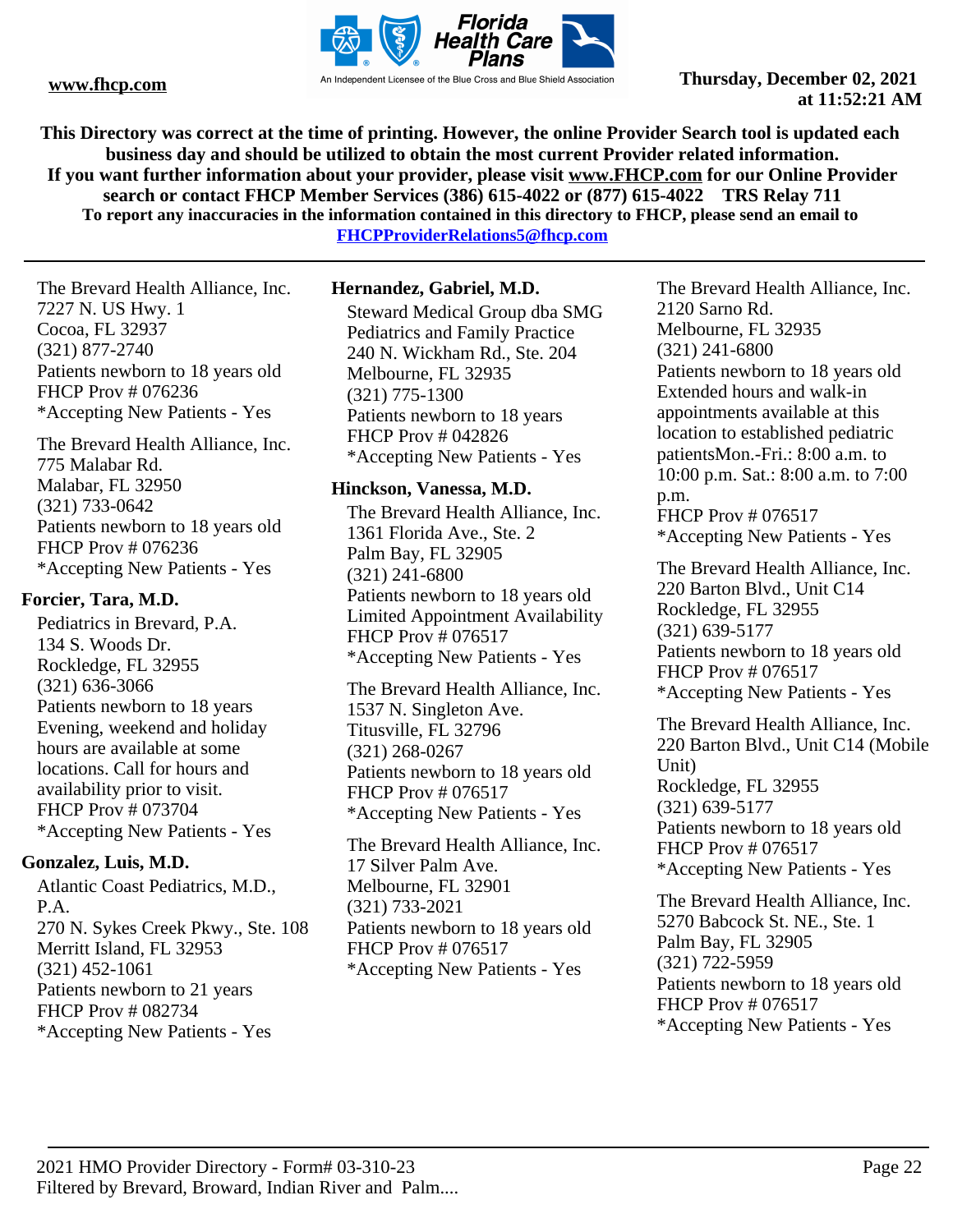

**This Directory was correct at the time of printing. However, the online Provider Search tool is updated each business day and should be utilized to obtain the most current Provider related information. If you want further information about your provider, please visit www.FHCP.com for our Online Provider search or contact FHCP Member Services (386) 615-4022 or (877) 615-4022 TRS Relay 711 To report any inaccuracies in the information contained in this directory to FHCP, please send an email to FHCPProviderRelations5@fhcp.com**

The Brevard Health Alliance, Inc. 7227 N. US Hwy. 1 Cocoa, FL 32937 (321) 877-2740 Patients newborn to 18 years old FHCP Prov # 076517 \*Accepting New Patients - Yes

The Brevard Health Alliance, Inc. 775 Malabar Rd. Malabar, FL 32950 (321) 733-0642 Patients newborn to 18 years old FHCP Prov # 076517 \*Accepting New Patients - Yes

#### **Isales, Ramon, M.D.**

The Brevard Health Alliance, Inc. 1361 Florida Ave., Ste. 2 Palm Bay, FL 32905 (321) 241-6800 Patients newborn to 18 years old Limited Appointment Availability FHCP Prov # 069884 \*Accepting New Patients - Yes

The Brevard Health Alliance, Inc. 1537 N. Singleton Ave. Titusville, FL 32796 (321) 268-0267 Patients newborn to 18 years old FHCP Prov # 069884 \*Accepting New Patients - Yes

The Brevard Health Alliance, Inc. 17 Silver Palm Ave. Melbourne, FL 32901 (321) 733-2021 Patients newborn to 18 years old FHCP Prov # 069884 \*Accepting New Patients - Yes

The Brevard Health Alliance, Inc. 2120 Sarno Rd. Melbourne, FL 32935 (321) 241-6800 Patients newborn to 18 years old Extended hours and walk-in appointments available at this location to established pediatric patientsMon.-Fri.: 8:00 a.m. to 10:00 p.m. Sat.: 8:00 a.m. to 7:00 p.m. FHCP Prov # 069884 \*Accepting New Patients - Yes

The Brevard Health Alliance, Inc. 220 Barton Blvd., Unit C14 Rockledge, FL 32955 (321) 639-5177 Patients newborn to 18 years old FHCP Prov # 069884 \*Accepting New Patients - Yes

The Brevard Health Alliance, Inc. 220 Barton Blvd., Unit C14 (Mobile Unit) Rockledge, FL 32955 (321) 639-5177 Patients newborn to 18 years old FHCP Prov # 069884 \*Accepting New Patients - Yes

The Brevard Health Alliance, Inc. 5270 Babcock St. NE., Ste. 1 Palm Bay, FL 32905 (321) 722-5959 Patients newborn to 18 years old FHCP Prov # 069884 \*Accepting New Patients - Yes

The Brevard Health Alliance, Inc. 7227 N. US Hwy. 1 Cocoa, FL 32937 (321) 877-2740 Patients newborn to 18 years old FHCP Prov # 069884 \*Accepting New Patients - Yes

The Brevard Health Alliance, Inc. 775 Malabar Rd. Malabar, FL 32950 (321) 733-0642 Patients newborn to 18 years old FHCP Prov # 069884 \*Accepting New Patients - Yes

#### **Jain, Tarun, M.D.**

PSJ Pediatrics, Inc. 3765 Kings Hwy. Cocoa, FL 32927 (321) 507-4572 Patients newborn to 19 years \*Also Accepts Workforce Wellness FHCP Prov # 047930 \*Accepting New Patients - Yes

### **Kennedy, John, M.D.**

Pediatrics in Brevard, P.A. 134 S. Woods Dr. Rockledge, FL 32955 (321) 636-3066 Patients newborn to 18 years Evening, weekend and holiday hours are available at some locations. Call for hours and availability prior to visit. FHCP Prov # 073700 \*Accepting New Patients - Yes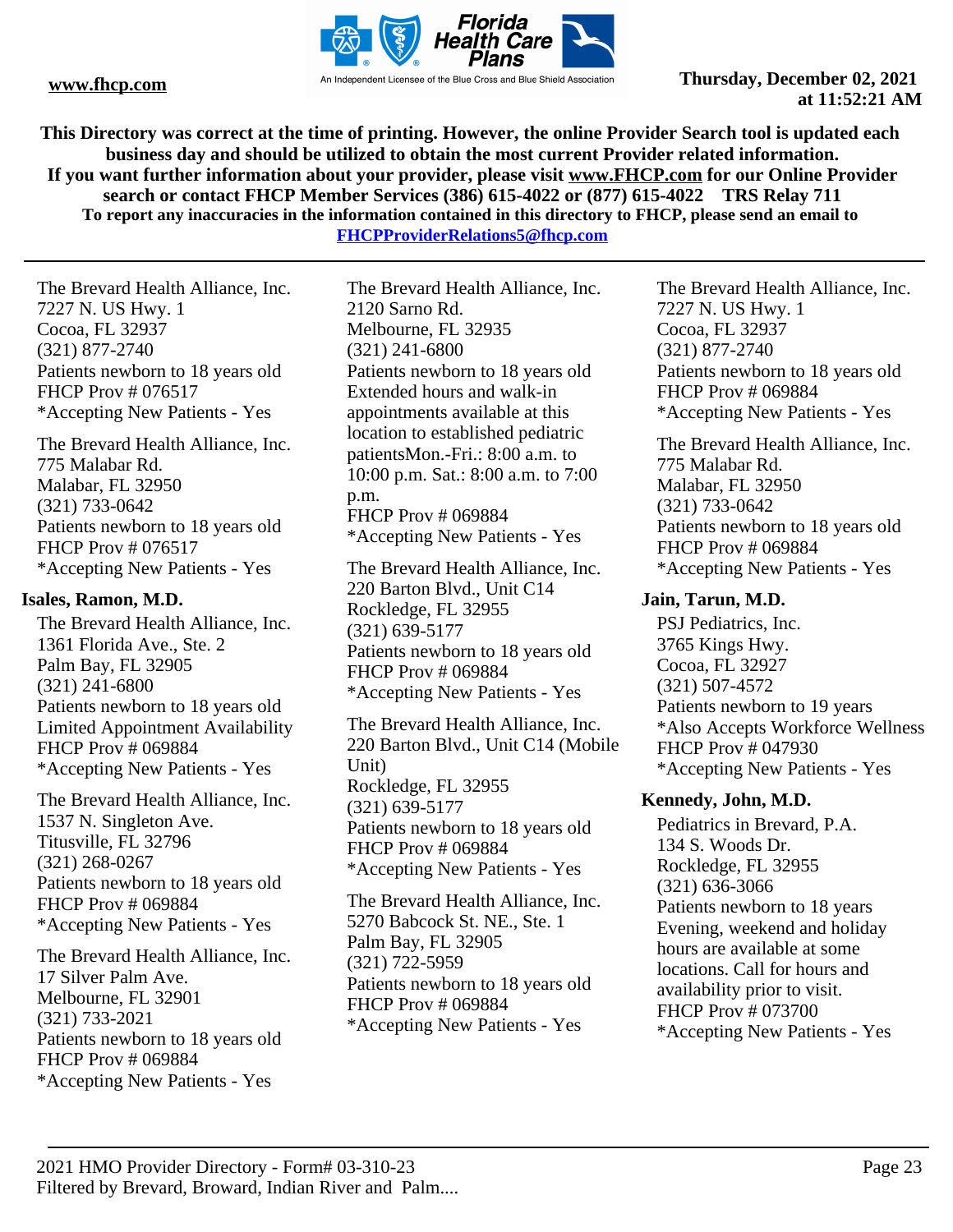

**This Directory was correct at the time of printing. However, the online Provider Search tool is updated each business day and should be utilized to obtain the most current Provider related information. If you want further information about your provider, please visit www.FHCP.com for our Online Provider search or contact FHCP Member Services (386) 615-4022 or (877) 615-4022 TRS Relay 711 To report any inaccuracies in the information contained in this directory to FHCP, please send an email to** 

**FHCPProviderRelations5@fhcp.com**

# **Knecht, Adam, M.D.**

Atlantic Coast Pediatrics, M.D., P.A. 270 N. Sykes Creek Pkwy., Ste. 108 Merritt Island, FL 32953 (321) 452-1061 Patients newborn to 21 years FHCP Prov # 082735 \*Accepting New Patients - Yes

# **Leiba, Robert, M.D.**

Pediatrics in Brevard, P.A. 1755 W. Hibiscus Blvd. Melbourne, FL 32901 (321) 724-5437 Patients newborn to 18 years Established patients only. Call for hours and availability prior to visit. FHCP Prov # 073698 \*Accepting New Patients - Yes

# **Lockhart, Wendy, M.D.**

The Brevard Health Alliance, Inc. 1361 Florida Ave., Ste. 2 Palm Bay, FL 32905 (321) 241-6800 Patients newborn to 18 years old Limited Appointment Availability FHCP Prov # 076518 \*Accepting New Patients - Yes

The Brevard Health Alliance, Inc. 1537 N. Singleton Ave. Titusville, FL 32796 (321) 268-0267 Patients newborn to 18 years old FHCP Prov # 076518 \*Accepting New Patients - Yes

The Brevard Health Alliance, Inc. 17 Silver Palm Ave. Melbourne, FL 32901 (321) 733-2021 Patients newborn to 18 years old FHCP Prov # 076518 \*Accepting New Patients - Yes

The Brevard Health Alliance, Inc. 2120 Sarno Rd. Melbourne, FL 32935 (321) 241-6800 Patients newborn to 18 years old Extended hours and walk-in appointments available at this location to established pediatric patientsMon.-Fri.: 8:00 a.m. to 10:00 p.m. Sat.: 8:00 a.m. to 7:00 p.m. FHCP Prov # 076518 \*Accepting New Patients - Yes

The Brevard Health Alliance, Inc. 220 Barton Blvd., Unit C14 Rockledge, FL 32955 (321) 639-5177 Patients newborn to 18 years old FHCP Prov # 076518 \*Accepting New Patients - Yes

The Brevard Health Alliance, Inc. 220 Barton Blvd., Unit C14 (Mobile Unit) Rockledge, FL 32955 (321) 639-5177 Patients newborn to 18 years old FHCP Prov # 076518 \*Accepting New Patients - Yes

The Brevard Health Alliance, Inc. 5270 Babcock St. NE., Ste. 1 Palm Bay, FL 32905 (321) 722-5959 Patients newborn to 18 years old FHCP Prov # 076518 \*Accepting New Patients - Yes

The Brevard Health Alliance, Inc. 7227 N. US Hwy. 1 Cocoa, FL 32937 (321) 877-2740 Patients newborn to 18 years old FHCP Prov # 076518 \*Accepting New Patients - Yes

The Brevard Health Alliance, Inc. 775 Malabar Rd. Malabar, FL 32950 (321) 733-0642 Patients newborn to 18 years old FHCP Prov # 076518 \*Accepting New Patients - Yes

#### **Martling, Ana Milena, M.D.**

Pediatrics in Brevard, P.A. 1755 W. Hibiscus Blvd. Melbourne, FL 32901 (321) 724-5437 Patients newborn to 18 years Evening, weekend and holiday hours are available at some locations. Call for hours and availability prior to visit. FHCP Prov # 076029 \*Accepting New Patients - Yes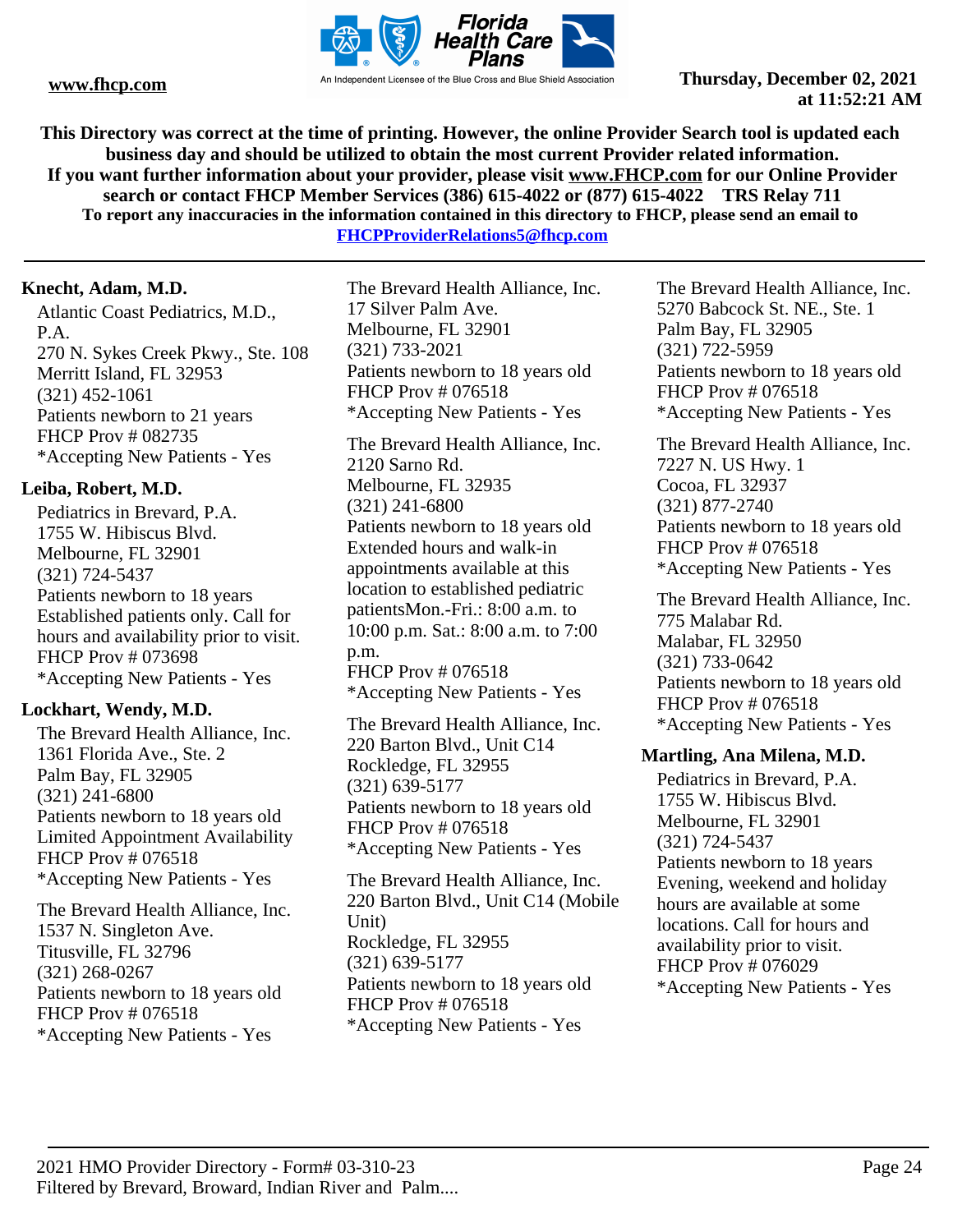

**This Directory was correct at the time of printing. However, the online Provider Search tool is updated each business day and should be utilized to obtain the most current Provider related information. If you want further information about your provider, please visit www.FHCP.com for our Online Provider search or contact FHCP Member Services (386) 615-4022 or (877) 615-4022 TRS Relay 711 To report any inaccuracies in the information contained in this directory to FHCP, please send an email to** 

**FHCPProviderRelations5@fhcp.com**

### **Mas, Dassy, M.D.**

The Brevard Health Alliance, Inc. 1361 Florida Ave., Ste. 2 Palm Bay, FL 32905 (321) 241-6800 Patients newborn to 18 years old Limited Appointment Availability FHCP Prov # 076516 \*Accepting New Patients - Yes

The Brevard Health Alliance, Inc. 1537 N. Singleton Ave. Titusville, FL 32796 (321) 268-0267 Patients newborn to 18 years old FHCP Prov # 076516 \*Accepting New Patients - Yes

The Brevard Health Alliance, Inc. 17 Silver Palm Ave. Melbourne, FL 32901 (321) 733-2021 Patients newborn to 18 years old FHCP Prov # 076516 \*Accepting New Patients - Yes

The Brevard Health Alliance, Inc. 2120 Sarno Rd. Melbourne, FL 32935 (321) 241-6800 Patients newborn to 18 years old Extended hours and walk-in appointments available at this location to established pediatric patientsMon.-Fri.: 8:00 a.m. to 10:00 p.m. Sat.: 8:00 a.m. to 7:00 p.m. FHCP Prov # 076516 \*Accepting New Patients - Yes

The Brevard Health Alliance, Inc. 220 Barton Blvd., Unit C14 Rockledge, FL 32955 (321) 639-5177 Patients newborn to 18 years old FHCP Prov # 076516 \*Accepting New Patients - Yes

The Brevard Health Alliance, Inc. 220 Barton Blvd., Unit C14 (Mobile Unit) Rockledge, FL 32955 (321) 639-5177 Patients newborn to 18 years old FHCP Prov # 076516 \*Accepting New Patients - Yes

The Brevard Health Alliance, Inc. 5270 Babcock St. NE., Ste. 1 Palm Bay, FL 32905 (321) 722-5959 Patients newborn to 18 years old FHCP Prov # 076516 \*Accepting New Patients - Yes

The Brevard Health Alliance, Inc. 7227 N. US Hwy. 1 Cocoa, FL 32937 (321) 877-2740 Patients newborn to 18 years old FHCP Prov # 076516 \*Accepting New Patients - Yes

The Brevard Health Alliance, Inc. 775 Malabar Rd. Malabar, FL 32950 (321) 733-0642 Patients newborn to 18 years old FHCP Prov # 076516 \*Accepting New Patients - Yes

#### **Mitra, Shivani, M.D.**

PSJ Pediatrics, Inc. 3765 Kings Hwy. Cocoa, FL 32927 (321) 507-4572 Patients newborn to 19 years \*Also Accepts Workforce Wellness FHCP Prov # 047927 \*Accepting New Patients - Yes

#### **Nazario-Matos, Cindy, M.D.**

The Brevard Health Alliance, Inc. 1361 Florida Ave., Ste. 2 Palm Bay, FL 32905 (321) 241-6800 Patients Newborn & Older Limited Appointment Availability FHCP Prov # 068988 \*Accepting New Patients - Yes

The Brevard Health Alliance, Inc. 1537 N. Singleton Ave. Titusville, FL 32796 (321) 268-0267 Patients Newborn & Older FHCP Prov # 068988 \*Accepting New Patients - Yes

The Brevard Health Alliance, Inc. 17 Silver Palm Ave. Melbourne, FL 32901 (321) 733-2021 Patients Newborn & Older FHCP Prov # 068988 \*Accepting New Patients - Yes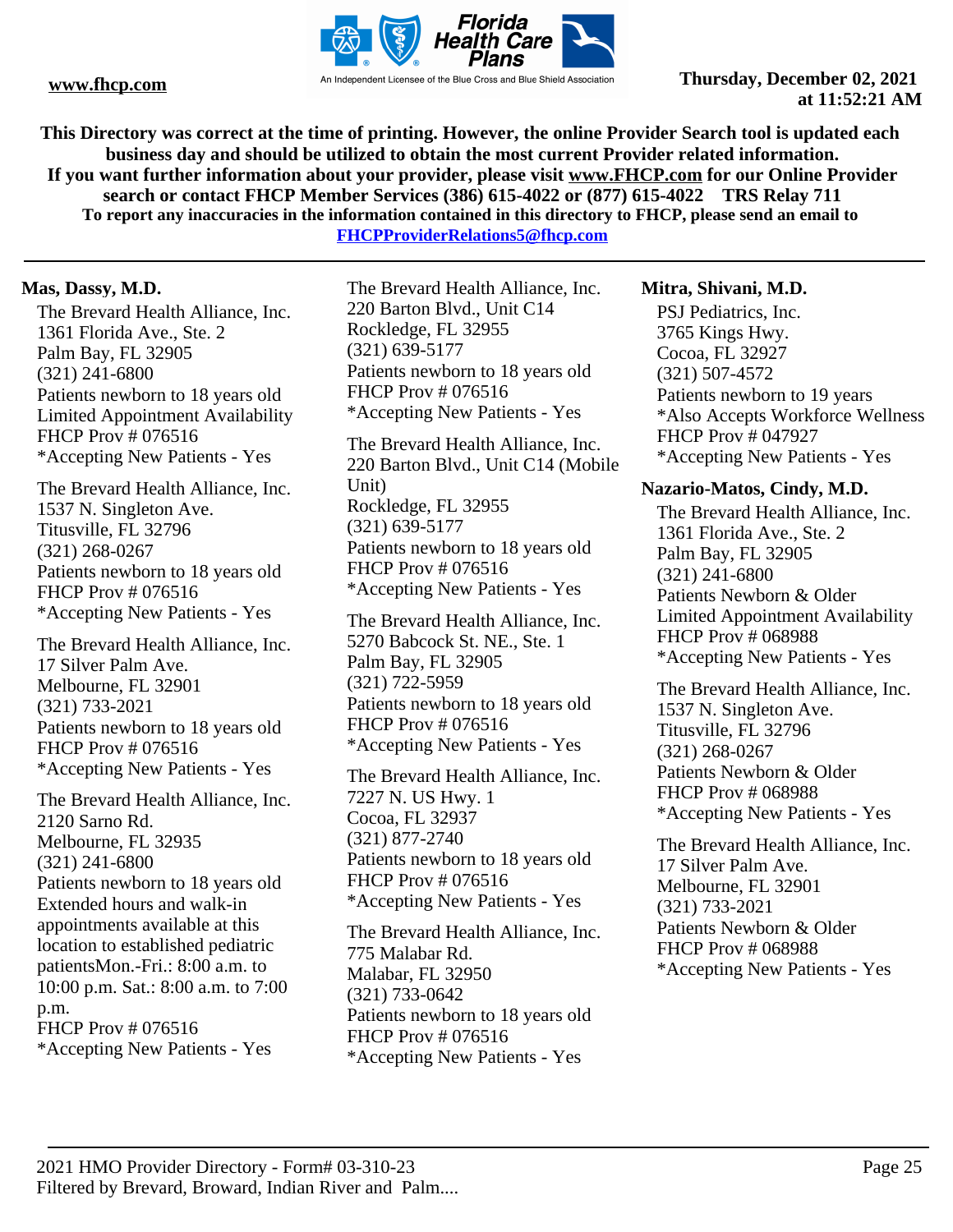

**This Directory was correct at the time of printing. However, the online Provider Search tool is updated each business day and should be utilized to obtain the most current Provider related information. If you want further information about your provider, please visit www.FHCP.com for our Online Provider search or contact FHCP Member Services (386) 615-4022 or (877) 615-4022 TRS Relay 711 To report any inaccuracies in the information contained in this directory to FHCP, please send an email to FHCPProviderRelations5@fhcp.com**

The Brevard Health Alliance, Inc. 2120 Sarno Rd. Melbourne, FL 32935 (321) 241-6800 Patients Newborn & Older Extended hours and walk-in appointments available at this location to established pediatric patientsMon.-Fri.: 8:00 a.m. to 10:00 p.m. Sat.: 8:00 a.m. to 7:00 p.m. FHCP Prov # 068988 \*Accepting New Patients - Yes

The Brevard Health Alliance, Inc. 220 Barton Blvd., Unit C14 Rockledge, FL 32955 (321) 639-5177 Patients Newborn & Older FHCP Prov # 068988 \*Accepting New Patients - Yes

The Brevard Health Alliance, Inc. 220 Barton Blvd., Unit C14 (Mobile Unit) Rockledge, FL 32955 (321) 639-5177 Patients Newborn & Older FHCP Prov # 068988 \*Accepting New Patients - Yes

The Brevard Health Alliance, Inc. 5270 Babcock St. NE., Ste. 1 Palm Bay, FL 32905 (321) 722-5959 Patients Newborn & Older FHCP Prov # 068988 \*Accepting New Patients - Yes

The Brevard Health Alliance, Inc. 7227 N. US Hwy. 1 Cocoa, FL 32937 (321) 877-2740 Patients Newborn & Older FHCP Prov # 068988 \*Accepting New Patients - Yes

The Brevard Health Alliance, Inc. 775 Malabar Rd. Malabar, FL 32950 (321) 733-0642 Patients Newborn & Older FHCP Prov # 068988 \*Accepting New Patients - Yes

# **Nguyen, Hiep, M.D.**

Pediatrics in Brevard, P.A. 1755 W. Hibiscus Blvd. Melbourne, FL 32901 (321) 724-5437 Patients newborn to 18 years Evening, weekend and holiday hours are available at some locations. Call for hours and availability prior to visit. FHCP Prov # 073697 \*Accepting New Patients - Yes

### **Paduano, Robert, M.D.**

The Brevard Health Alliance, Inc. 1361 Florida Ave., Ste. 2 Palm Bay, FL 32905 (321) 241-6800 Patients newborn to 18 years old Limited Appointment Availability FHCP Prov # 068317 \*Accepting New Patients - Yes

The Brevard Health Alliance, Inc. 1537 N. Singleton Ave. Titusville, FL 32796 (321) 268-0267 Patients newborn to 18 years old FHCP Prov # 068317 \*Accepting New Patients - Yes

The Brevard Health Alliance, Inc. 17 Silver Palm Ave. Melbourne, FL 32901 (321) 733-2021 Patients newborn to 18 years old FHCP Prov # 068317 \*Accepting New Patients - Yes

The Brevard Health Alliance, Inc. 2120 Sarno Rd. Melbourne, FL 32935 (321) 241-6800 Patients newborn to 18 years old FHCP Prov # 068317 \*Accepting New Patients - Yes

The Brevard Health Alliance, Inc. 220 Barton Blvd., Unit C14 Rockledge, FL 32955 (321) 639-5177 Patients newborn to 18 years old Extended hours and walk-in appointments available at this location to established pediatric patientsMon.-Fri.: 8:00 a.m. to 10:00 p.m. Sat.: 8:00 a.m. to 7:00 p.m. FHCP Prov # 068317 \*Accepting New Patients - Yes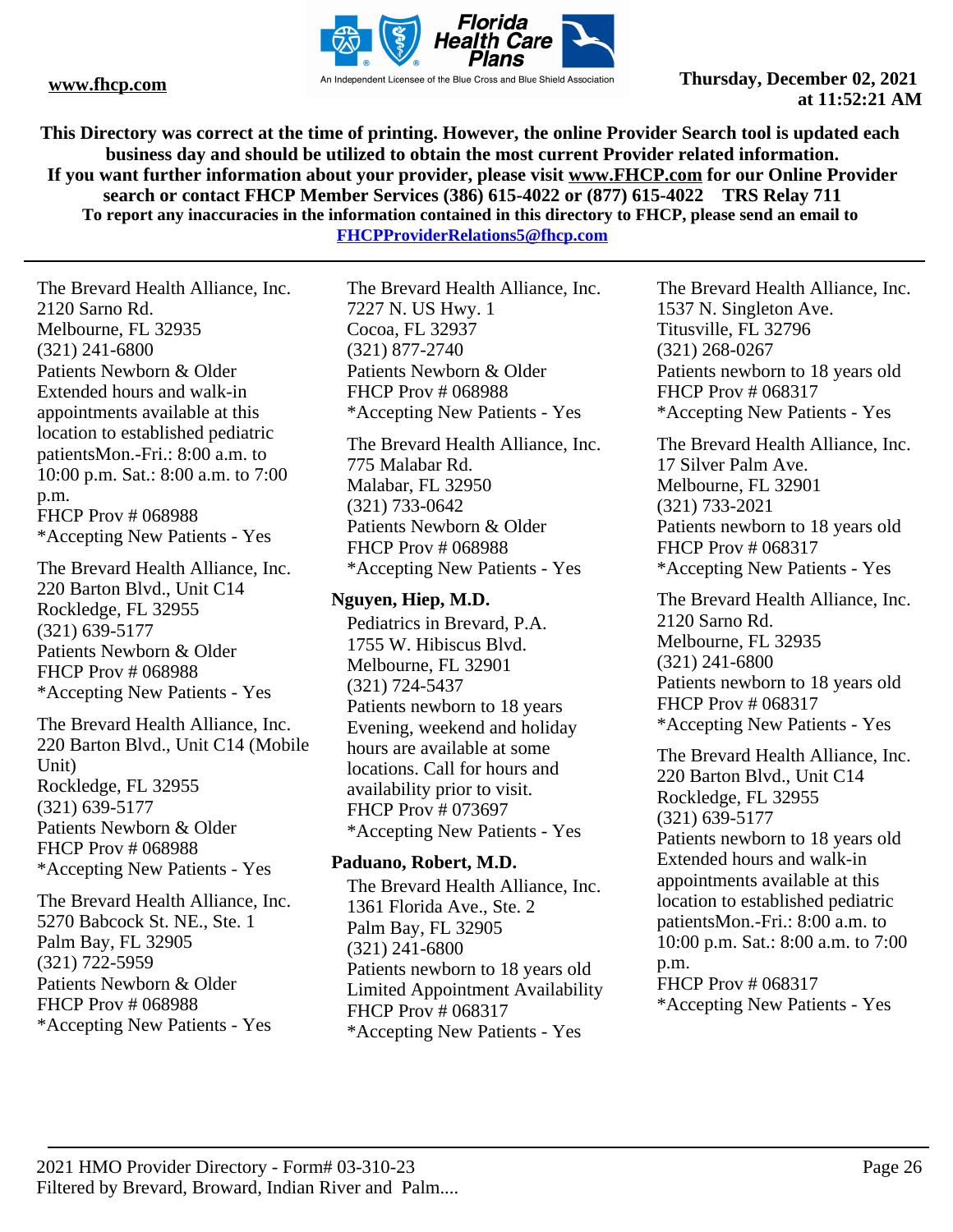

**This Directory was correct at the time of printing. However, the online Provider Search tool is updated each business day and should be utilized to obtain the most current Provider related information. If you want further information about your provider, please visit www.FHCP.com for our Online Provider search or contact FHCP Member Services (386) 615-4022 or (877) 615-4022 TRS Relay 711 To report any inaccuracies in the information contained in this directory to FHCP, please send an email to** 

**FHCPProviderRelations5@fhcp.com**

The Brevard Health Alliance, Inc. 220 Barton Blvd., Unit C14 (Mobile Unit) Rockledge, FL 32955 (321) 639-5177 Patients newborn to 18 years old FHCP Prov # 068317 \*Accepting New Patients - Yes

The Brevard Health Alliance, Inc. 5270 Babcock St. NE., Ste. 1 Palm Bay, FL 32905 (321) 722-5959 Patients newborn to 18 years old FHCP Prov # 068317 \*Accepting New Patients - Yes

The Brevard Health Alliance, Inc. 7227 N. US Hwy. 1 Cocoa, FL 32937 (321) 877-2740 Patients newborn to 18 years old FHCP Prov # 068317 \*Accepting New Patients - Yes

The Brevard Health Alliance, Inc. 775 Malabar Rd. Malabar, FL 32950 (321) 733-0642 Patients newborn to 18 years old FHCP Prov # 068317 \*Accepting New Patients - Yes

# **Pena, Monica, M.D.**

Pediatrics in Brevard, P.A. 134 S. Woods Dr. Rockledge, FL 32955 (321) 636-3066 Patients newborn to 18 years Evening, weekend and holiday hours are available at some locations. Call for hours and availability prior to visit. FHCP Prov # 073696 \*Accepting New Patients - Yes

Pediatrics in Brevard, P.A. 8057 Spyglass Hill Rd., Ste. 102 Melbourne, FL 32940 (321) 435-9800 Patients newborn to 18 years Evening, weekend and holiday hours are available at some locations. Call for hours and availability prior to visit. FHCP Prov # 073696 \*Accepting New Patients - Yes

#### **Pizarro Lopez, Sandra, M.D.**

Omni Healthcare 2501 W. New Haven Ave., 2nd Floor Melbourne, FL 32904 (321) 725-1999 Patients newborn to 18 years FHCP Prov # 065867 \*Accepting New Patients - Yes

# **Radu, Mihai, M.D.**

Atlantic Coast Medical 255 Fortenberry Rd., Ste. A3 Merritt Island, FL 32952 (321) 783-6115 Patients newborn to 18 years FHCP Prov # 053843 \*Accepting New Patients - Yes

### **Raman, Ravi, M.D.**

North Brevard Children's Medical **Center** 1653 Jess Parrish Court Titusville, FL 32796 (321) 267-5965 Patients newborn to 21 years \*Also Accepts Workforce Wellness FHCP Prov # 138433 \*Accepting New Patients - Yes

North Brevard Children's Medical **Center** 3750 Curtis Blvd. Cocoa, FL 32927 (321) 632-9884 Patients newborn to 21 years \*Also Accepts Workforce Wellness FHCP Prov # 138433 \*Accepting New Patients - Yes

# **Rashid, Ayesha, M.D.**

North Brevard Children's Medical **Center** 1653 Jess Parrish Court Titusville, FL 32796 (321) 267-5965 Patients newborn to 21 years \*Also Accepts Workforce Wellness FHCP Prov # 143739 \*Accepting New Patients - Yes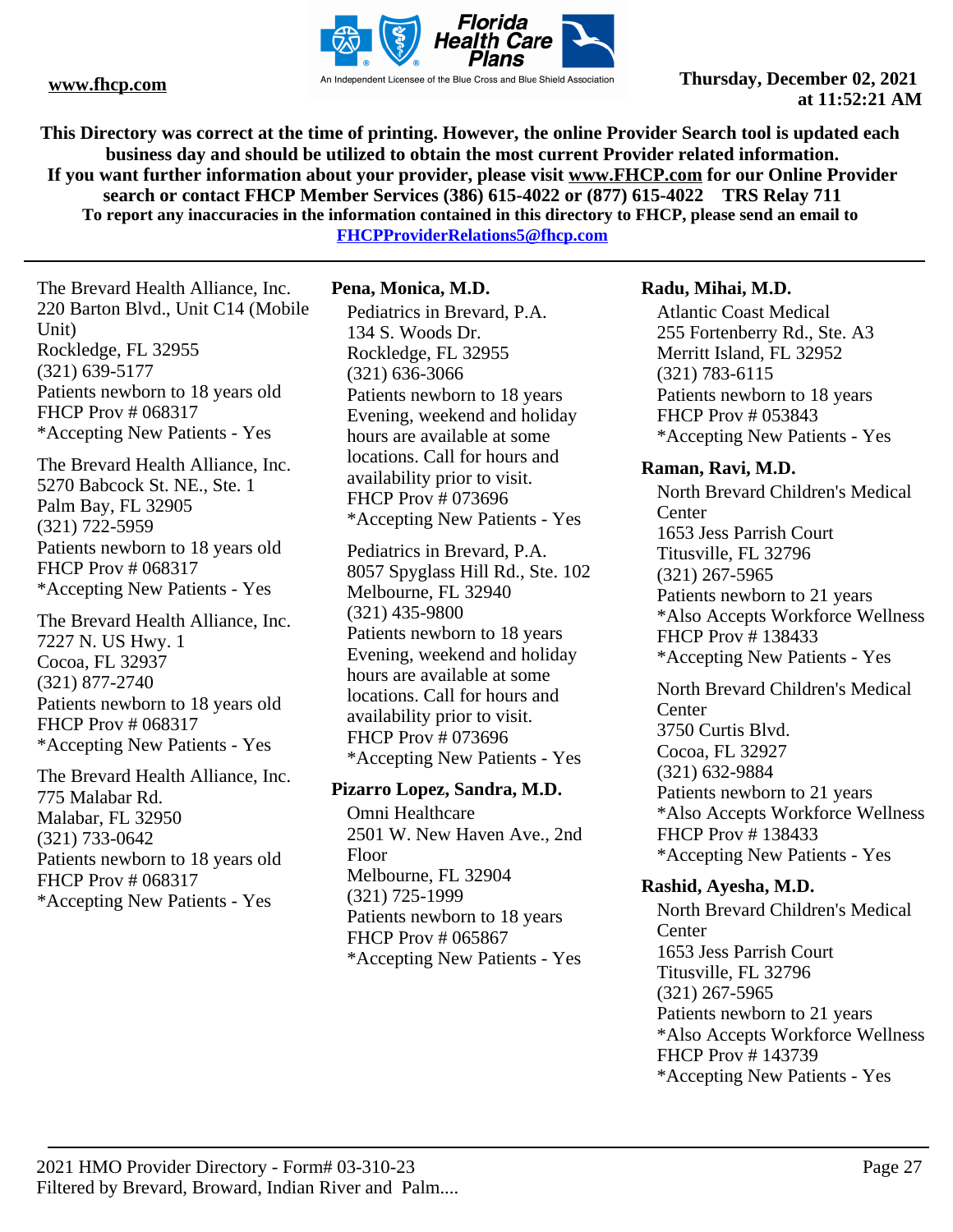

**This Directory was correct at the time of printing. However, the online Provider Search tool is updated each business day and should be utilized to obtain the most current Provider related information. If you want further information about your provider, please visit www.FHCP.com for our Online Provider search or contact FHCP Member Services (386) 615-4022 or (877) 615-4022 TRS Relay 711 To report any inaccuracies in the information contained in this directory to FHCP, please send an email to** 

**FHCPProviderRelations5@fhcp.com**

North Brevard Children's Medical **Center** 3750 Curtis Blvd. Cocoa, FL 32927 (321) 632-9884 Patients newborn to 21 years \*Also Accepts Workforce Wellness FHCP Prov # 143739 \*Accepting New Patients - Yes

# **Rawal, Ramagavri, M.D.**

Florida Pediatric Group 250 S. Wickham Rd. W. Melbourne, FL 32904 (321) 752-5210 Patients newborn to 18 years FHCP Prov # 048149 \*Accepting New Patients - Yes

### **Saint-Hilaire, Lizabeth, M.D.**

Omni Healthcare 6100 Minton Rd. NW, Ste. 202 Palm Bay, FL 32907 (321) 308-0601 Patients newborn to 18 years FHCP Prov # 076540 \*Accepting New Patients - Yes

### **Sepulveda, Arleene, M.D.**

The Brevard Health Alliance, Inc. 1361 Florida Ave., Ste. 2 Palm Bay, FL 32905 (321) 241-6800 Patients newborn to 18 years old Limited Appointment Availability FHCP Prov # 090506 \*Accepting New Patients - Yes

The Brevard Health Alliance, Inc. 1537 N. Singleton Ave. Titusville, FL 32796 (321) 268-0267 Patients newborn to 18 years old FHCP Prov # 090506 \*Accepting New Patients - Yes

The Brevard Health Alliance, Inc. 17 Silver Palm Ave. Melbourne, FL 32901 (321) 733-2021 Patients newborn to 18 years old FHCP Prov # 090506 \*Accepting New Patients - Yes

The Brevard Health Alliance, Inc. 2120 Sarno Rd. Melbourne, FL 32935 (321) 241-6800 Patients newborn to 18 years old FHCP Prov # 090506 \*Accepting New Patients - Yes

The Brevard Health Alliance, Inc. 220 Barton Blvd., Unit C14 Rockledge, FL 32955 (321) 639-5177 Patients newborn to 18 years old Extended hours and walk-in appointments available at this location to established pediatric patientsMon.-Fri.: 8:00 a.m. to 10:00 p.m. Sat.: 8:00 a.m. to 7:00 p.m. FHCP Prov # 090506 \*Accepting New Patients - Yes

The Brevard Health Alliance, Inc. 220 Barton Blvd., Unit C14 (Mobile Unit) Rockledge, FL 32955 (321) 639-5177 Patients newborn to 18 years old FHCP Prov # 090506 \*Accepting New Patients - Yes

The Brevard Health Alliance, Inc. 5270 Babcock St. NE., Ste. 1 Palm Bay, FL 32905 (321) 722-5959 Patients newborn to 18 years old FHCP Prov # 090506 \*Accepting New Patients - Yes

The Brevard Health Alliance, Inc. 7227 N. US Hwy. 1 Cocoa, FL 32937 (321) 877-2740 Patients newborn to 18 years old FHCP Prov # 090506 \*Accepting New Patients - Yes

The Brevard Health Alliance, Inc. 775 Malabar Rd. Malabar, FL 32950 (321) 733-0642 Patients newborn to 18 years old FHCP Prov # 090506 \*Accepting New Patients - Yes

### **Soni, Mahesh, M.D.**

Medical Associates of Brevard, L.L.C. 1051 Port Malabar Blvd., Ste. 4 Palm Bay, FL 32905 (321) 725-3438 Patients newborn to 21 years FHCP Prov # 055377 \*Accepting New Patients - Yes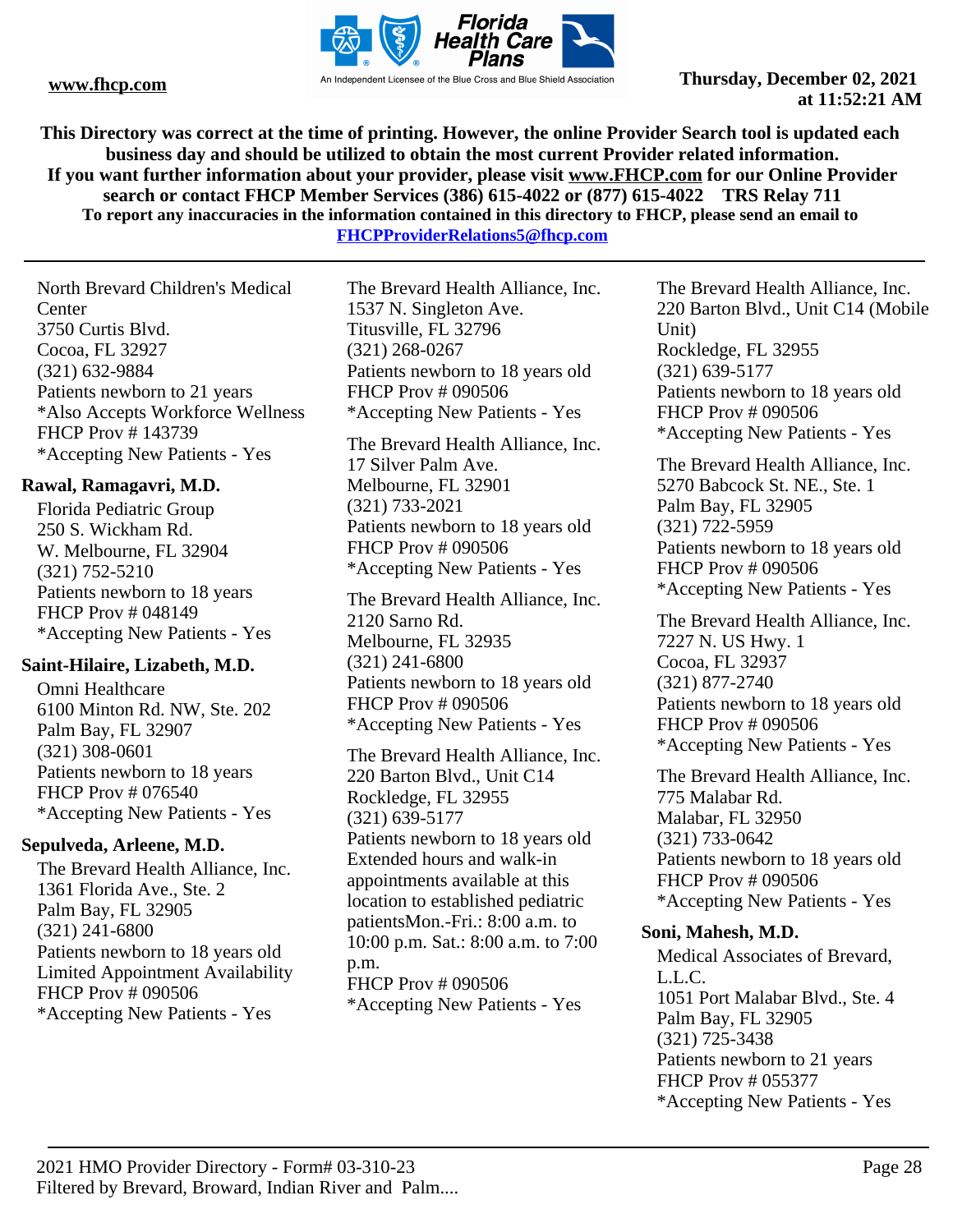

**This Directory was correct at the time of printing. However, the online Provider Search tool is updated each business day and should be utilized to obtain the most current Provider related information. If you want further information about your provider, please visit www.FHCP.com for our Online Provider search or contact FHCP Member Services (386) 615-4022 or (877) 615-4022 TRS Relay 711 To report any inaccuracies in the information contained in this directory to FHCP, please send an email to FHCPProviderRelations5@fhcp.com**

**Stember, Arthur, M.D.**

Indialantic Medical Associates, LLC 408 5th. Ave. Indialantic, FL 32903 (321) 724-9900 Patients newborn to 18 years FHCP Prov # 046450 \*Accepting New Patients - Yes

# **Tebbe, Paul, M.D.**

Pediatrics in Brevard, P.A. 8057 Spyglass Hill Rd., Ste. 102 Melbourne, FL 32940 (321) 435-9800 Patients newborn to 18 years Evening, weekend and holiday hours are available at some locations. Call for hours and availability prior to visit. FHCP Prov # 073695 \*Accepting New Patients - Yes

# **Ulrich, Mary, M.D.**

Pediatrics in Brevard, P.A. 1755 W. Hibiscus Blvd. Melbourne, FL 32901 (321) 724-5437 Patients newborn to 18 years Evening, weekend and holiday hours are available at some locations. Call for hours and availability prior to visit. FHCP Prov # 073694 \*Accepting New Patients - Yes

# **Vargas, Charlene, M.D.**

North Brevard Children's Medical **Center** 1653 Jess Parrish Court Titusville, FL 32796 (321) 267-5965 Patients newborn to 21 years \*Also Accepts Workforce Wellness FHCP Prov # 047684 \*Accepting New Patients - Yes

North Brevard Children's Medical **Center** 3750 Curtis Blvd. Cocoa, FL 32927 (321) 632-9884 Patients newborn to 21 years \*Also Accepts Workforce Wellness FHCP Prov # 047684 \*Accepting New Patients - Yes

# **Vu, Binh, D.O.**

The Brevard Health Alliance, Inc. 1361 Florida Ave., Ste. 2 Palm Bay, FL 32905 (321) 241-6800 Patients newborn to 18 years old Limited Appointment Availability FHCP Prov # 088947 \*Accepting New Patients - Yes

The Brevard Health Alliance, Inc. 1537 N. Singleton Ave. Titusville, FL 32796 (321) 268-0267 Patients newborn to 18 years old FHCP Prov # 088947 \*Accepting New Patients - Yes

The Brevard Health Alliance, Inc. 17 Silver Palm Ave. Melbourne, FL 32901 (321) 733-2021 Patients newborn to 18 years old FHCP Prov # 088947 \*Accepting New Patients - Yes

The Brevard Health Alliance, Inc. 2120 Sarno Rd. Melbourne, FL 32935 (321) 241-6800 Patients newborn to 18 years old FHCP Prov # 088947 \*Accepting New Patients - Yes

The Brevard Health Alliance, Inc. 220 Barton Blvd., Unit C14 Rockledge, FL 32955 (321) 639-5177 Patients newborn to 18 years old Extended hours and walk-in appointments available at this location to established pediatric patientsMon.-Fri.: 8:00 a.m. to 10:00 p.m. Sat.: 8:00 a.m. to 7:00 p.m. FHCP Prov # 088947

\*Accepting New Patients - Yes The Brevard Health Alliance, Inc.

220 Barton Blvd., Unit C14 (Mobile Unit) Rockledge, FL 32955 (321) 639-5177 Patients newborn to 18 years old FHCP Prov # 088947 \*Accepting New Patients - Yes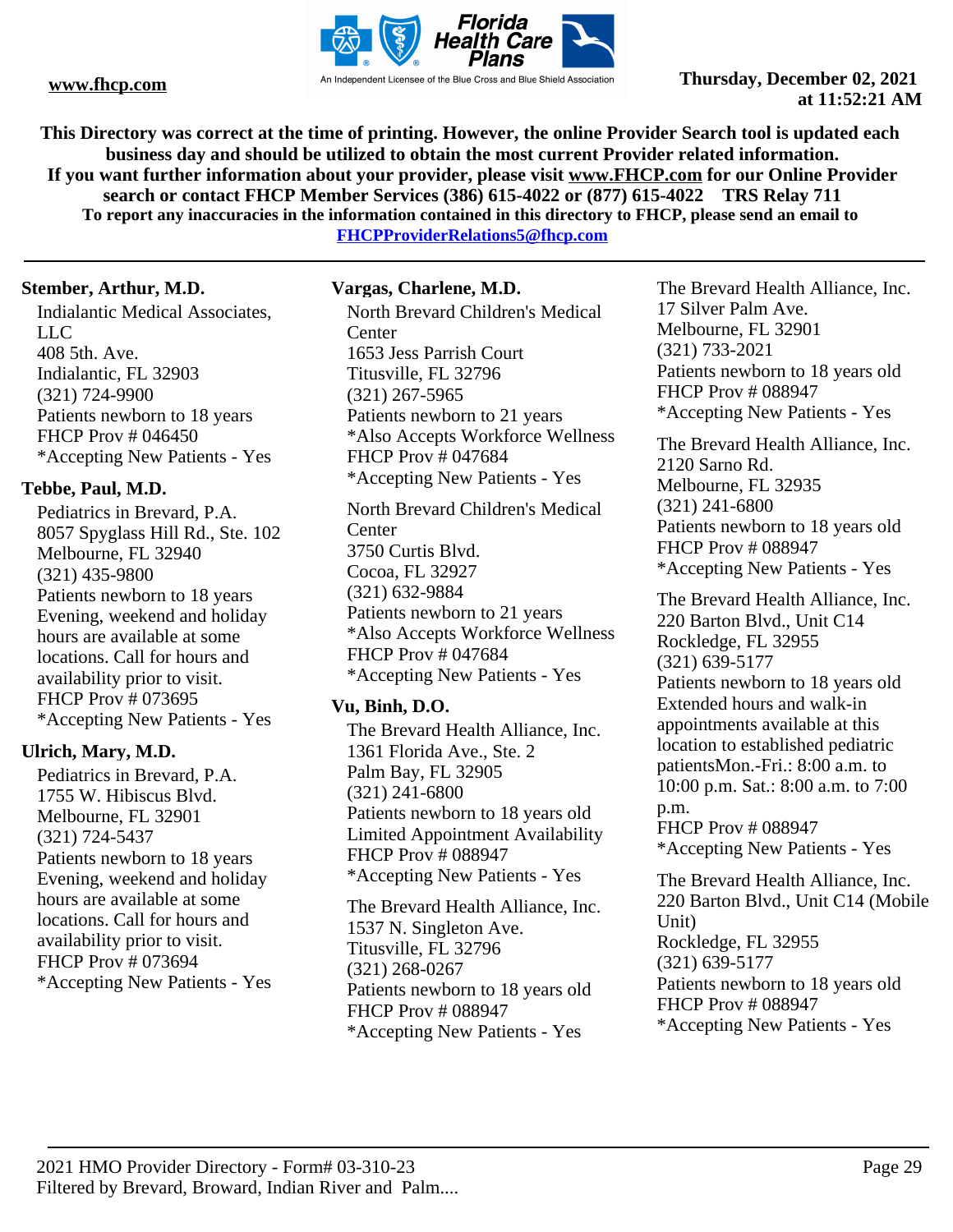

**This Directory was correct at the time of printing. However, the online Provider Search tool is updated each business day and should be utilized to obtain the most current Provider related information. If you want further information about your provider, please visit www.FHCP.com for our Online Provider search or contact FHCP Member Services (386) 615-4022 or (877) 615-4022 TRS Relay 711 To report any inaccuracies in the information contained in this directory to FHCP, please send an email to FHCPProviderRelations5@fhcp.com**

The Brevard Health Alliance, Inc. 5270 Babcock St. NE., Ste. 1 Palm Bay, FL 32905 (321) 722-5959 Patients newborn to 18 years old FHCP Prov # 088947 \*Accepting New Patients - Yes

The Brevard Health Alliance, Inc. 7227 N. US Hwy. 1 Cocoa, FL 32937 (321) 877-2740 Patients newborn to 18 years old FHCP Prov # 088947 \*Accepting New Patients - Yes

The Brevard Health Alliance, Inc. 775 Malabar Rd. Malabar, FL 32950 (321) 733-0642 Patients newborn to 18 years old FHCP Prov # 088947 \*Accepting New Patients - Yes

### **Vyas, Sharad, M.D.**

Medical Associates of Brevard, L.L.C. 2186 Harris Ave. NE, Ste. 2 Palm Bay, FL 32905 (321) 725-8111 Patients newborn to 18 years FHCP Prov # 043823 \*Accepting New Patients - Yes **Direct Access/Self-**

*Indian River County*

#### **Graziano, Kimberly, M.D.**

Pelican Pediatrics 13832 US Hwy. 1 Sebastian, FL 32958 (772) 581-0636 Patients newborn to 18 years Established patients only FHCP Prov # 070267 \*Accepting New Patients - No

#### **Penny, Marza, M.D.**

Penny Pediatrics, Inc. P.A. 14430 US Hwy. 1, Ste. 103 Sebastian, FL 32958 (772) 581-0300 Patients newborn to 18 years FHCP Prov # 073518 \*Accepting New Patients - Yes

# **Dentists**

#### *Brevard County*

### **Florida Combined Life Dental**

Florida Combined Life Dental (888) 223-4892 Limited to Pediatric Members of QHP with Dental Rider. http://fl.dentaltotalhealth.com/looku p \*Accepting New Patients - Yes

# **Referred Providers**

*\* Members may directly call the following FHCP contracted Providers to schedule their appointments and care. Services from these Providers DO NOT require an order from a Physician.*

# **Chiropractic**

#### *Brevard County*

#### **Courtney, Amanda, D.C.**

Spine by Design Chiropractic 3190 Suntree Blvd., Ste. 101 Rockledge, FL 32955 (321) 622-4501 All ages accepted \*Accepting New Patients - Yes

# **Fogarty, Kevin, D.C.**

Fogarty Chiropractic Life Clinic, PA 839 Barton Blvd. Rockledge, FL 32955 (321) 636-5200 All ages accepted \*Accepting New Patients - Yes

### **Schrumpf, Tanya, D.C.**

Florida Sports & Spinal Rehab 3910 S. Washington Ave., Ste. 109 Titusville, FL 32780 (321) 267-0188 All ages accepted \*Accepting New Patients - Yes

Florida Sports & Spinal Rehab 8043 Spyglass Hill Rd. Melbourne, FL 32940 (321) 757-6899 All ages accepted \*Accepting New Patients - Yes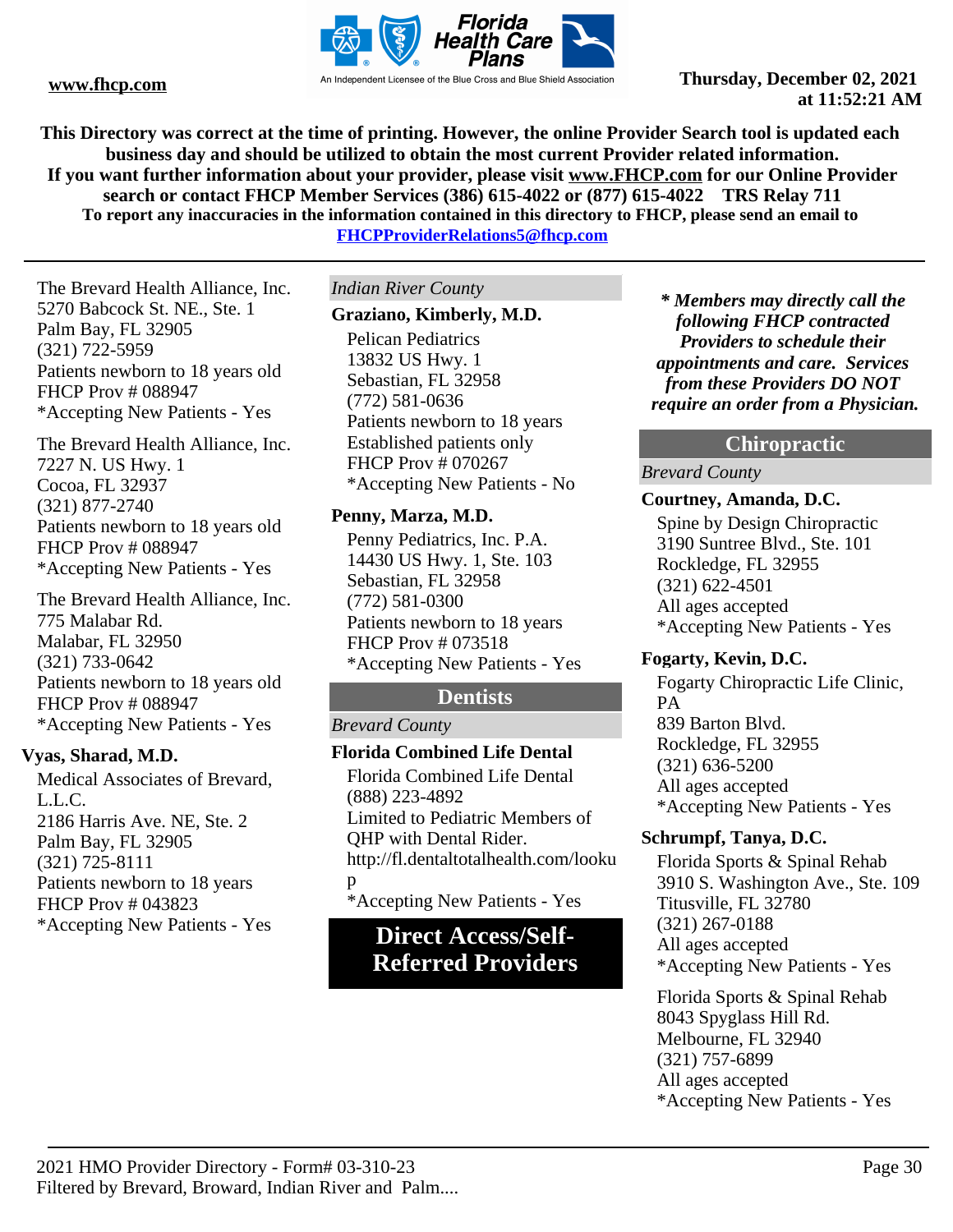

**This Directory was correct at the time of printing. However, the online Provider Search tool is updated each business day and should be utilized to obtain the most current Provider related information. If you want further information about your provider, please visit www.FHCP.com for our Online Provider search or contact FHCP Member Services (386) 615-4022 or (877) 615-4022 TRS Relay 711 To report any inaccuracies in the information contained in this directory to FHCP, please send an email to** 

**FHCPProviderRelations5@fhcp.com**

### **Strater, Janaina, D.C.**

Strater Family Chiropractic 1950 Viera Blvd. Rockledge, FL 32955 (321) 425-4620 All ages accepted \*Accepting New Patients - Yes

Strater Family Chiropractic 309 N. Orlando Ave. Cocoa Beach, FL 32931 (321) 866-0200 All ages accepted \*Accepting New Patients - Yes

### **Strater, Joseph, D.C.**

Strater Family Chiropractic 1950 Viera Blvd. Rockledge, FL 32955 (321) 425-4620 All ages accepted \*Accepting New Patients - Yes

Strater Family Chiropractic 309 N. Orlando Ave. Cocoa Beach, FL 32931 (321) 866-0200 All ages accepted \*Accepting New Patients - Yes

### **Trastelis, Nicholas, D.C.**

Melbourne Accident & Injury Center 2351 W. Eau Gallie Blvd., Ste. 8 Melbourne, FL 32935 (321) 622-6610 All ages accepted \*Accepting New Patients - Yes

Cocoa Accident & Injury Center 840 N. Cocoa Blvd., Ste. A Cocoa, FL 32922 (321) 735-9050 All ages accepted \*Accepting New Patients - Yes

Titusville Accident & Injury Center 850 Century Medical Dr. Titusville, FL 32796 (321) 567-4984 All ages accepted \*Accepting New Patients - Yes

### **Colonoscopy/Screening**

*Brevard County*

# **Barbati, Robert, M.D.**

Steward Medical Group dba SMG Gastroenterology and Neurology 240 N. Wickham Rd., Ste. 309 Melbourne, FL 32935 (321) 752-1630 Patients 18 years & older \*Accepting New Patients - Yes

Steward Medical Group dba SMG Gastroenterology and Neurology 240 N. Wickham Rd., Ste. 311 Melbourne, FL 32935 (321) 752-1630 Patients 18 years & older \*Accepting New Patients - Yes

### **George, Khalid, M.D.**

Parrish Medical Group 825 Century Medical Dr., Ste. A Titusville, FL 32796 (321) 268-6224 Patients 18 years & older \*Accepting New Patients - Yes

#### **Gomez, Justin, M.D.**

Gomez GI LLC 1273 Florida Ave. S. Rockledge, FL 32955 (321) 690-0002 Patients 18 years & older \*Accepting New Patients - Yes

#### **Jathal, Adwait, M.D.**

Medical Associates of Brevard, L.L.C. 200 Michigan Ave. Melbourne, FL 32901 (321) 952-0700 Patients 18 years & older \*Accepting New Patients - Yes

### **Koretsky, Peter, M.D.**

Peter A. Koretsky, M.D., P.A. 2955 Pineda Plaza Way, Ste. 115 Melbourne, FL 32940 (321) 254-7375 Patients 18 years & older \*Accepting New Patients - Yes

### **Krishna, Murali, M.D.**

Murali Krishna MD LLC 1009 Harvin Way, Ste. 110 Rockledge, FL 32955 (321) 301-4546 Patients 18 years & older \*Accepting New Patients - Yes

Murali Krishna MD LLC 3165 Suntree Blvd., Ste. 101 Rockledge, FL 32955 (321) 301-4546 Patients 18 years & older \*Accepting New Patients - Yes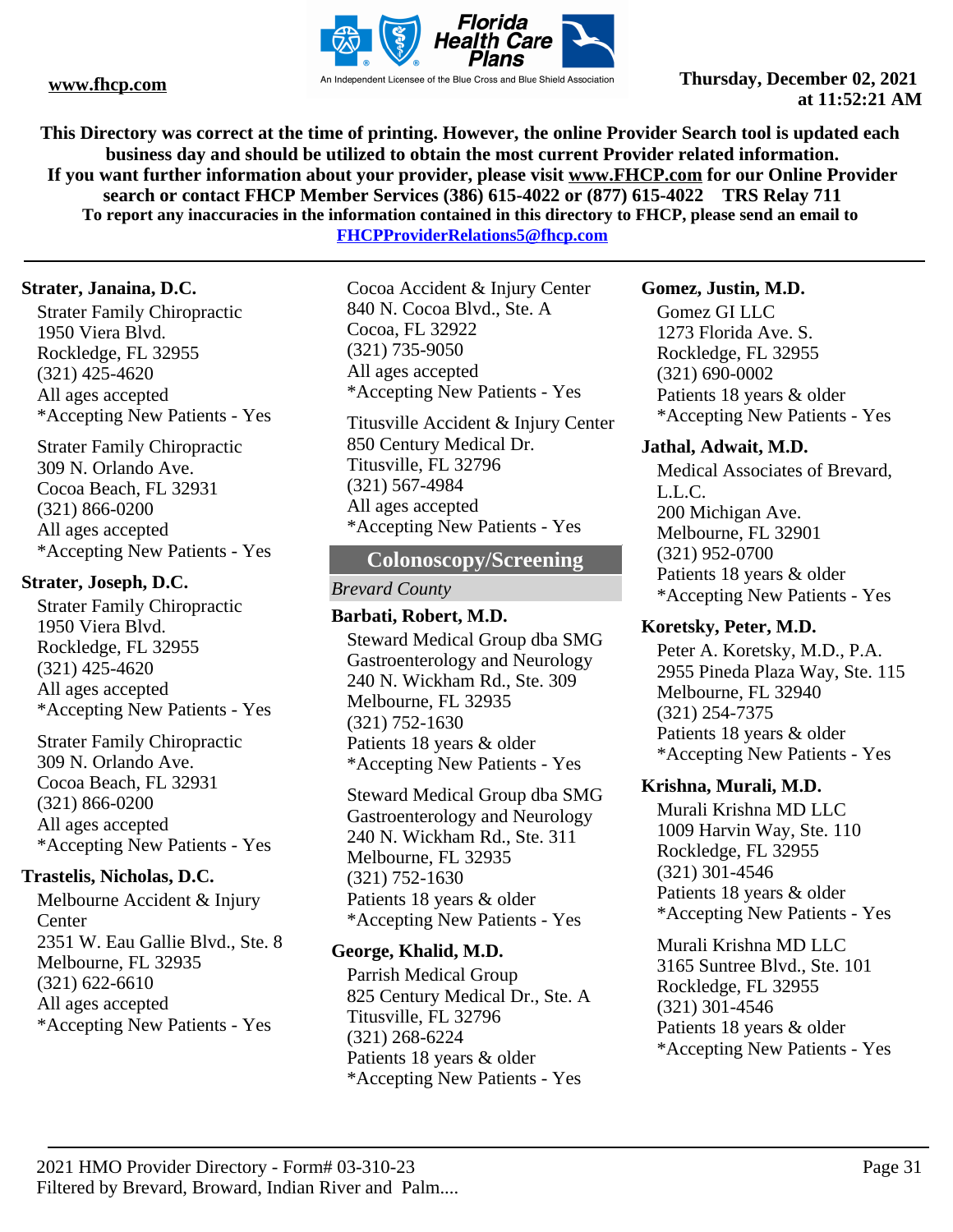

**This Directory was correct at the time of printing. However, the online Provider Search tool is updated each business day and should be utilized to obtain the most current Provider related information. If you want further information about your provider, please visit www.FHCP.com for our Online Provider search or contact FHCP Member Services (386) 615-4022 or (877) 615-4022 TRS Relay 711 To report any inaccuracies in the information contained in this directory to FHCP, please send an email to** 

**FHCPProviderRelations5@fhcp.com**

# **Rylander, William, M.D.**

Florida Digestive Health Specialists, LLP 407 S. Washington Ave., Ste. 1 Titusville, FL 32796 (321) 385-0884 Patients 18 years & older \*Accepting New Patients - Yes

# **Tobkes, Andrew, M.D.**

Tobkes GI LLC 1009 Harvin Way, Ste. 100 Rockledge, FL 32955 (321) 632-0497 Patients 18 years & older \*Accepting New Patients - Yes

### **Turse, John, M.D.**

Medical Associates of Brevard, L.L.C. 200 Michigan Ave. Melbourne, FL 32901 (321) 952-0700 Patients 18 years & older \*Accepting New Patients - Yes

# **Dermatology**

*Brevard County*

# **Chirinos, Rodolfo, M.D.**

Brevard Medical Dermatology, P.A. 695 Cone Park Ct. Merritt Island, FL 32952 (321) 453-3360 All ages accepted \*Accepting New Patients - Yes

Brevard Medical Dermatology, P.A. 7960 N. Wickham Rd., Ste. 103 Melbourne, FL 32940 (321) 428-4737 All ages accepted \*Accepting New Patients - Yes

### **Cooduvalli, Betsy, D.O.**

Florida Dermatology Associates, Inc. 4260 N. US Hwy. 1 Cocoa, FL 32927 (321) 768-1600 Patients 18 years & older \*Accepting New Patients - Yes

Florida Dermatology Associates, Inc. 500 N. Washington Ave., Ste. 109 Titusville, FL 32796 (321) 768-1600 Patients 18 years & older \*Accepting New Patients - Yes

Florida Dermatology Associates, Inc. 5070 Minton Rd., Ste. 5 Palm Bay, FL 32907 (321) 768-1600 Patients 18 years & older \*Accepting New Patients - Yes

Florida Dermatology Associates, Inc. 7640 N. Wickham Rd., Ste. 118 Melbourne, FL 32940 (321) 768-1600 Patients 18 years & older \*Accepting New Patients - Yes

Florida Dermatology Associates, Inc. 80 Woodland Ave. Cocoa Beach, FL 32931 (321) 768-1600

Patients 18 years & older \*Accepting New Patients - Yes

### **Grammenos, Alexandra, D.O.**

Brevard Medical Dermatology, P.A. 695 Cone Park Ct. Merritt Island, FL 32952 (321) 453-3360 All ages accepted \*Accepting New Patients - Yes

Brevard Medical Dermatology, P.A. 7960 N. Wickham Rd., Ste. 103 Melbourne, FL 32940 (321) 428-4737 All ages accepted \*Accepting New Patients - Yes

### **Gutierrez, Michael, M.D.**

Mid Florida Dermatology and Plastic Surgery 1655 Jess Parrish Ct. Titusville, FL 32796 (407) 299-7333 All ages accepted \*Accepting New Patients - Yes

Mid Florida Dermatology and Plastic Surgery 3021 W. Eau Gallie Blvd., Ste. 102 Melbourne, FL 32934 (407) 299-7333 All ages accepted \*Accepting New Patients - Yes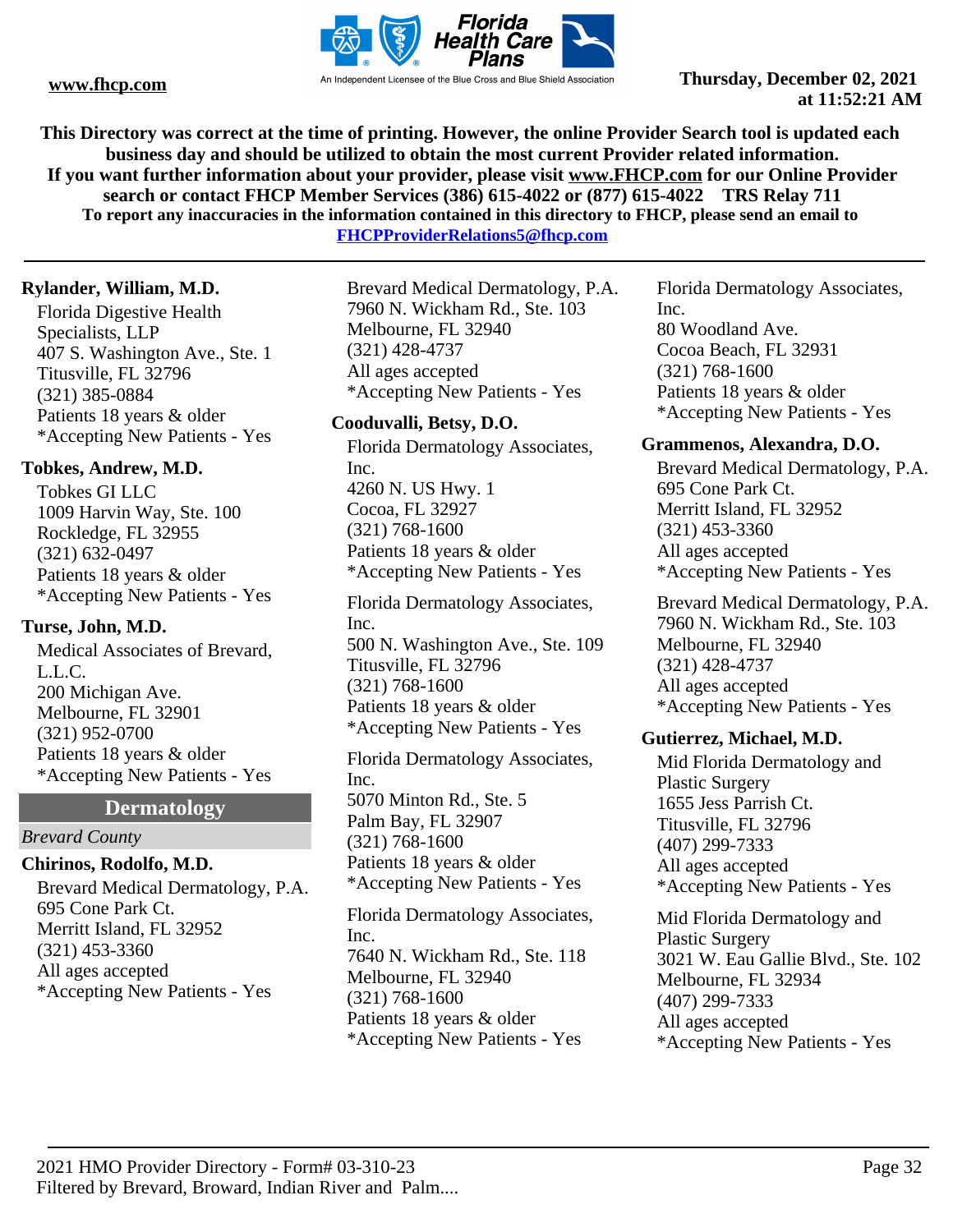

**This Directory was correct at the time of printing. However, the online Provider Search tool is updated each business day and should be utilized to obtain the most current Provider related information. If you want further information about your provider, please visit www.FHCP.com for our Online Provider search or contact FHCP Member Services (386) 615-4022 or (877) 615-4022 TRS Relay 711 To report any inaccuracies in the information contained in this directory to FHCP, please send an email to** 

**FHCPProviderRelations5@fhcp.com**

# **Kirkpatrick, Richard, M.D.**

Brevard Skin and Cancer Centers 1286 Florida Ave., S. Rockledge, FL 32955 (321) 636-7780 All ages accepted \*Accepting New Patients - Yes

Brevard Skin and Cancer Centers 150 N. Sykes Creek Pkwy., Ste. 102 Merritt Island, FL 32953 (321) 428-2814 All ages accepted \*Accepting New Patients - Yes

Brevard Skin and Cancer Centers 4500 Hopkins Ave., S. Titusville, FL 32780 (321) 267-3376 All ages accepted \*Accepting New Patients - Yes

# **Lockridge, Jason, M.D.**

Water's Edge Dermatology 1761 Palm Bay Rd., NE Palm Bay, FL 32905 (321) 220-6400 All ages accepted \*Accepting New Patients - Yes

# **Miner, Andrew, M.D.**

Brevard Skin and Cancer Centers 1286 Florida Ave., S. Rockledge, FL 32955 (321) 636-7780 All ages accepted \*Accepting New Patients - Yes

Brevard Skin and Cancer Centers 4500 Hopkins Ave., S. Titusville, FL 32780 (321) 267-3376 All ages accepted \*Accepting New Patients - Yes

Brevard Skin and Cancer Centers 8059 Spyglass Hill Rd., Ste. 103 Viera, FL 32940 (321) 752-5994 All ages accepted \*Accepting New Patients - Yes

# **Montie, Dwayne, D.O.**

Water's Edge Dermatology 1761 Palm Bay Rd., NE Palm Bay, FL 32905 (321) 220-6400 All ages accepted \*Accepting New Patients - Yes

# **Moreno, Ruben, M.D.**

Florida Dermatology Associates, Inc. 4260 N. US Hwy. 1 Cocoa, FL 32927 (321) 768-1600 Patients 18 years & older \*Accepting New Patients - Yes

Florida Dermatology Associates, Inc. 500 N. Washington Ave., Ste. 109 Titusville, FL 32796 (321) 768-1600 Patients 18 years & older \*Accepting New Patients - Yes

Florida Dermatology Associates, Inc. 5070 Minton Rd., Ste. 5 Palm Bay, FL 32907 (321) 768-1600 Patients 18 years & older \*Accepting New Patients - Yes

Florida Dermatology Associates, Inc. 7640 N. Wickham Rd., Ste. 118 Melbourne, FL 32940 (321) 768-1600 Patients 18 years & older \*Accepting New Patients - Yes

Florida Dermatology Associates, Inc. 80 Woodland Ave. Cocoa Beach, FL 32931 (321) 768-1600 Patients 18 years & older \*Accepting New Patients - Yes

# **Schiff, Theodore, M.D.**

Water's Edge Dermatology 1730 E. Merritt Island Cswy. Merritt Island, FL 32952 (321) 877-3440 All ages accepted \*Accepting New Patients - Yes

Water's Edge Dermatology 1761 Palm Bay Rd., NE Palm Bay, FL 32905 (321) 220-6400 All ages accepted \*Accepting New Patients - Yes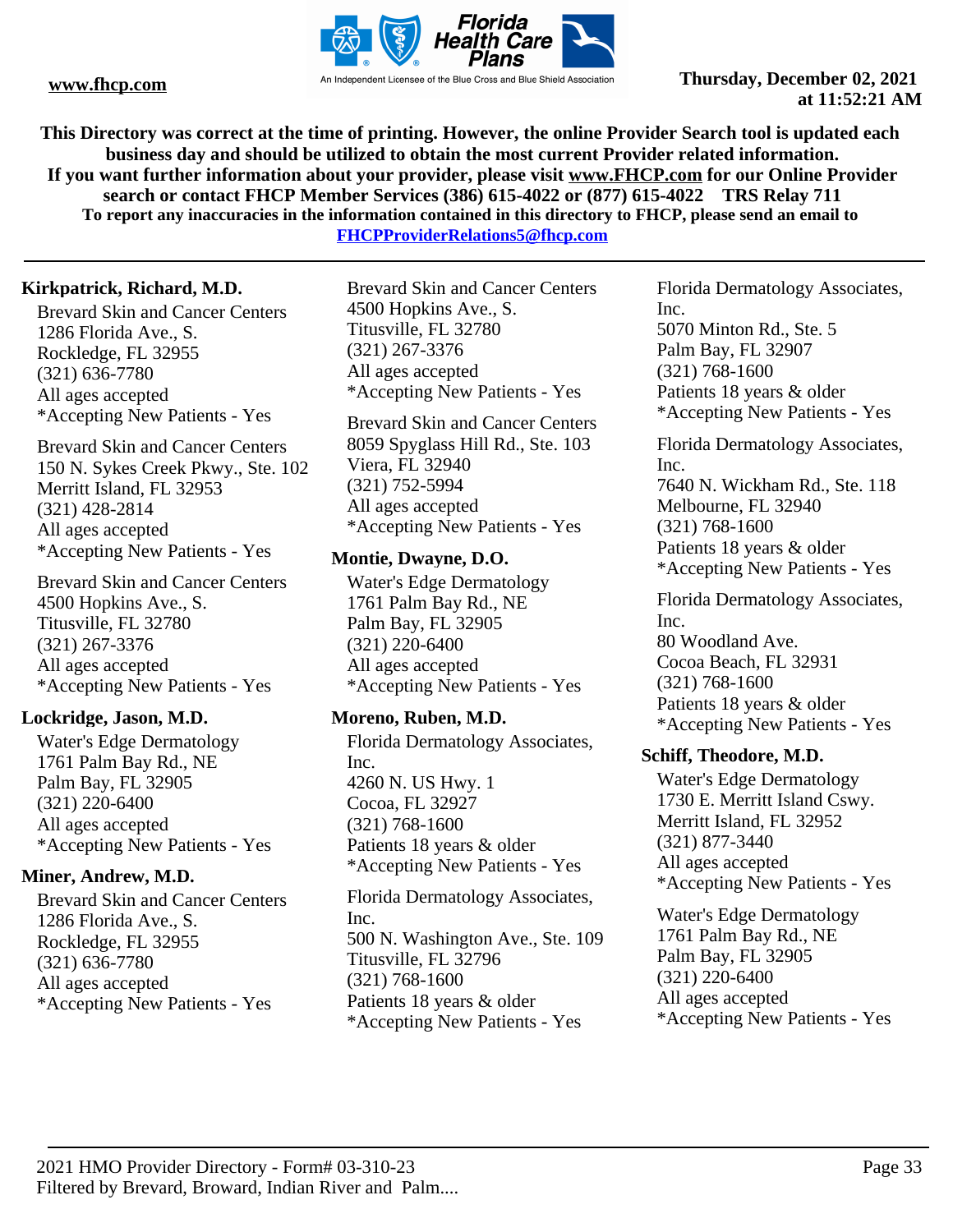

**This Directory was correct at the time of printing. However, the online Provider Search tool is updated each business day and should be utilized to obtain the most current Provider related information. If you want further information about your provider, please visit www.FHCP.com for our Online Provider search or contact FHCP Member Services (386) 615-4022 or (877) 615-4022 TRS Relay 711 To report any inaccuracies in the information contained in this directory to FHCP, please send an email to** 

**FHCPProviderRelations5@fhcp.com**

# **Sequeira, Mario, M.D.**

Brevard Skin and Cancer Centers 1286 Florida Ave., S. Rockledge, FL 32955 (321) 636-7780 All ages accepted \*Accepting New Patients - Yes

Brevard Skin and Cancer Centers 4500 Hopkins Ave., S. Titusville, FL 32780 (321) 267-3376 All ages accepted \*Accepting New Patients - Yes

Brevard Skin and Cancer Centers 8059 Spyglass Hill Rd., Ste. 103 Viera, FL 32940 (321) 752-5994 All ages accepted \*Accepting New Patients - Yes

### **Smallwood, Kristin, M.D.**

Atlantic Dermatology, LLC 1980 N. Atlantic Ave., Ste. 722 Cocoa Beach, FL 32931 (321) 784-8811 All ages accepted Established patients only. \*Accepting New Patients - Yes

### **Spicer, Michael, M.D.**

Brevard Medical Dermatology, P.A. 7960 N. Wickham Rd., Ste. 103 Melbourne, FL 32940 (321) 428-4737 All ages accepted \*Accepting New Patients - Yes

Brevard Medical Dermatology, P.A. 800 Century Medical Dr., Ste. B Titusville, FL 32796 (321) 567-7530 All ages accepted \*Accepting New Patients - Yes

# **Styperek, Andrew, M.D.**

Water's Edge Dermatology 1761 Palm Bay Rd., NE Palm Bay, FL 32905 (321) 220-6400 All ages accepted \*Accepting New Patients - Yes

# **Thareja, Shalini, M.D.**

Indigo Dermatology, L.L.C 5200 Babcock St. NE, Ste. 107 Palm Bay, FL 32905 (321) 265-4300 All ages accepted \*Accepting New Patients - Yes

Indigo Dermatology, L.L.C 675 S. Babcock St. Melbourne, FL 32901 (321) 265-4300 All ages accepted \*Accepting New Patients - Yes

# **Thareja, Sumeet, M.D.**

Indigo Dermatology, L.L.C 5200 Babcock St. NE, Ste. 107 Palm Bay, FL 32905 (321) 265-4300 All ages accepted \*Accepting New Patients - Yes

Indigo Dermatology, L.L.C 675 S. Babcock St. Melbourne, FL 32901 (321) 265-4300 All ages accepted \*Accepting New Patients - Yes

# **Varghese, Shery, M.D.**

Water's Edge Dermatology 1730 E. Merritt Island Cswy. Merritt Island, FL 32952 (321) 877-3440 All ages accepted \*Accepting New Patients - Yes

Water's Edge Dermatology 1761 Palm Bay Rd., NE Palm Bay, FL 32905 (321) 220-6400 All ages accepted \*Accepting New Patients - Yes

### **Weltman, Robert, M.D.**

Water's Edge Dermatology 1730 E. Merritt Island Cswy. Merritt Island, FL 32952 (321) 877-3440 All ages accepted \*Accepting New Patients - Yes

Water's Edge Dermatology 1761 Palm Bay Rd., NE Palm Bay, FL 32905 (321) 220-6400 All ages accepted \*Accepting New Patients - Yes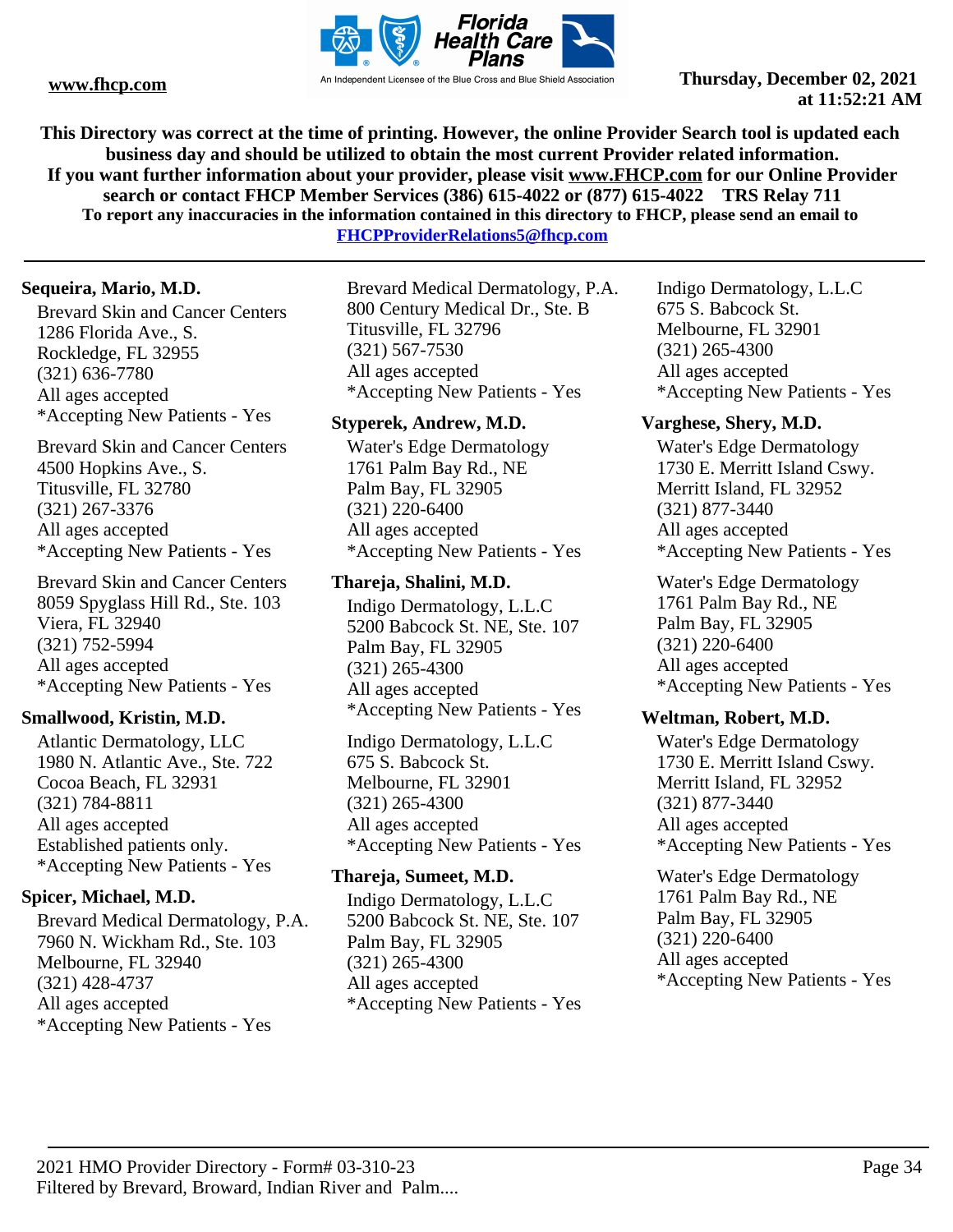

**This Directory was correct at the time of printing. However, the online Provider Search tool is updated each business day and should be utilized to obtain the most current Provider related information. If you want further information about your provider, please visit www.FHCP.com for our Online Provider search or contact FHCP Member Services (386) 615-4022 or (877) 615-4022 TRS Relay 711 To report any inaccuracies in the information contained in this directory to FHCP, please send an email to** 

**FHCPProviderRelations5@fhcp.com**

Mid Florida Dermatology and Plastic Surgery 3021 W. Eau Gallie Blvd., Ste. 102 Melbourne, FL 32934 (407) 299-7333 All ages accepted \*Accepting New Patients - Yes

*Indian River County*

# **Haryani, Anand, M.D.**

Haryani Dermatology 8745 US Hwy. 1 Sebastian, FL 32976 (772) 217-5362 All Ages Accepted \*Accepting New Patients - Yes

# **Haryani, Divya, M.D.**

Haryani Dermatology 8745 US Hwy. 1 Sebastian, FL 32976 (772) 217-5362 All Ages Accepted \*Accepting New Patients - Yes

# **Gynecology**

You may choose from the following GYN Providers or your Primary Care Physician for such care.

#### *Brevard County*

#### **Burrows, Jamie, D.O.**

Steward Medical Group dba Steward Partners in Women's Health 1133 Seminole Dr. Rockledge, FL 32955 (321) 459-1192 Patients 18 years & older Including self-referral once per year for a Well Women's Assessment \*Accepting New Patients - Yes

Steward Medical Group dba Steward Partners in Women's Health 255 Fortenberry Rd., Ste. A1 Merritt Island, FL 32952 (321) 459-1192 Patients 18 years & older Including self-referral once per year for a Well Women's Assessment \*Accepting New Patients - Yes

Steward Medical Group dba Steward Partners in Women's Health 7970 N. Wickham Rd., Ste. 101 Melbourne, FL 32940 (321) 459-1192 Patients 18 years & older Including self-referral once per year for a Well Women's Assessment \*Accepting New Patients - Yes

#### **Caito, Christina, D.O.**

Parrish Healthcare Center/TitusLanding 250 Harrison St. Titusville, FL 32780 (321) 268-4422 Patients 18 years & older Including self-referral once per year for a Well Women's Assessment \*Accepting New Patients - Yes

Parrish Medical Group 5005 Port St. John Pkwy., Ste. 2200 Cocoa, FL 32927 (321) 633-8663 Patients 18 years & older Including self-referral once per year for a Well Women's Assessment \*Accepting New Patients - Yes

#### **Clayton, Esther, M.D.**

Melbourne Gynecology 410 N. Wickham Rd., Ste. 201 Melbourne, FL 32935 (321) 242-0035 Patients 14 years & older Including self-referral once per year for a Well Women's Assessment \*Accepting New Patients - Yes

#### **Elmer, James, M.D.**

James C. Elmer, M.D. 300 Fortenberry Rd. Merritt Island, FL 32952 (321) 783-2213 Patients 16 years & older Includes self-referral once per year for a Well Women's Assessment \*Accepting New Patients - Yes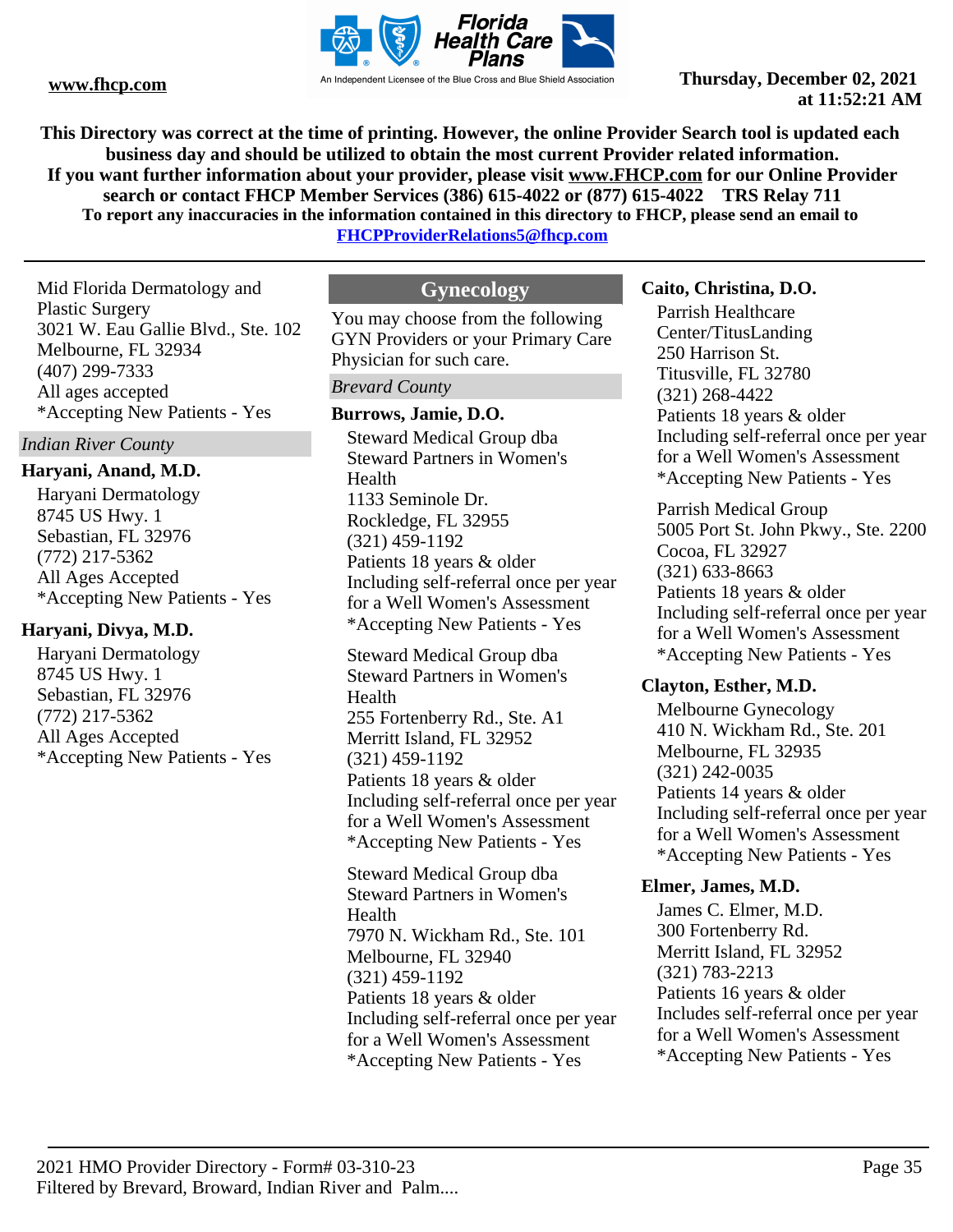

**This Directory was correct at the time of printing. However, the online Provider Search tool is updated each business day and should be utilized to obtain the most current Provider related information. If you want further information about your provider, please visit www.FHCP.com for our Online Provider search or contact FHCP Member Services (386) 615-4022 or (877) 615-4022 TRS Relay 711 To report any inaccuracies in the information contained in this directory to FHCP, please send an email to FHCPProviderRelations5@fhcp.com**

#### **Esemuede, Nefertari, M.D.**

Steward Medical Group dba Steward Partners in Women's Health 1133 Seminole Dr. Rockledge, FL 32955 (321) 459-1192 Patients 18 years & older Including self-referral once per year for a Well Women's Assessment \*Accepting New Patients - Yes

Steward Medical Group dba Steward Partners in Women's Health 255 Fortenberry Rd., Ste. A1 Merritt Island, FL 32952 (321) 459-1192 Patients 18 years & older Including self-referral once per year for a Well Women's Assessment \*Accepting New Patients - Yes

Steward Medical Group dba Steward Partners in Women's Health 7970 N. Wickham Rd., Ste. 101 Melbourne, FL 32940 (321) 459-1192 Patients 18 years & older Including self-referral once per year for a Well Women's Assessment \*Accepting New Patients - Yes

# **Hate, Vidya, M.D.**

Parrish Healthcare Center/TitusLanding 250 Harrison St. Titusville, FL 32780 (321) 633-8692 Patients 16 years & older Including self-referral once per year for a Well Women's Assessment \*Accepting New Patients - Yes

Space Coast Health Centers 836 Century Medical Dr. Titusville, FL 32980 (321) 268-6836 Patients 18 years & older \*Accepting New Patients - Yes

### **Henry, Rosanne, M.D.**

Parrish Healthcare Center/TitusLanding 250 Harrison St. Titusville, FL 32780 (321) 268-4422 Patients 18 years & older Including self-referral once per year for a Well Women's Assessment \*Accepting New Patients - Yes

Parrish Medical Group 5005 Port St. John Pkwy., Ste. 2200 Cocoa, FL 32927 (321) 633-8663 Patients 18 years & older Including self-referral once per year for a Well Women's Assessment \*Accepting New Patients - Yes

# **Kazemfar, Kristy, D.O.**

Steward Medical Group dba Steward Partners in Women's Health 1133 Seminole Dr. Rockledge, FL 32955 (321) 459-1192 Patients 18 years & older Including self-referral once per year for a Well Women's Assessment \*Accepting New Patients - Yes

Steward Medical Group dba Steward Partners in Women's Health 255 Fortenberry Rd., Ste. A1 Merritt Island, FL 32952 (321) 459-1192 Patients 18 years & older Including self-referral once per year for a Well Women's Assessment \*Accepting New Patients - Yes

Steward Medical Group dba Steward Partners in Women's **Health** 7970 N. Wickham Rd., Ste. 101 Melbourne, FL 32940 (321) 459-1192 Patients 18 years & older Including self-referral once per year for a Well Women's Assessment \*Accepting New Patients - Yes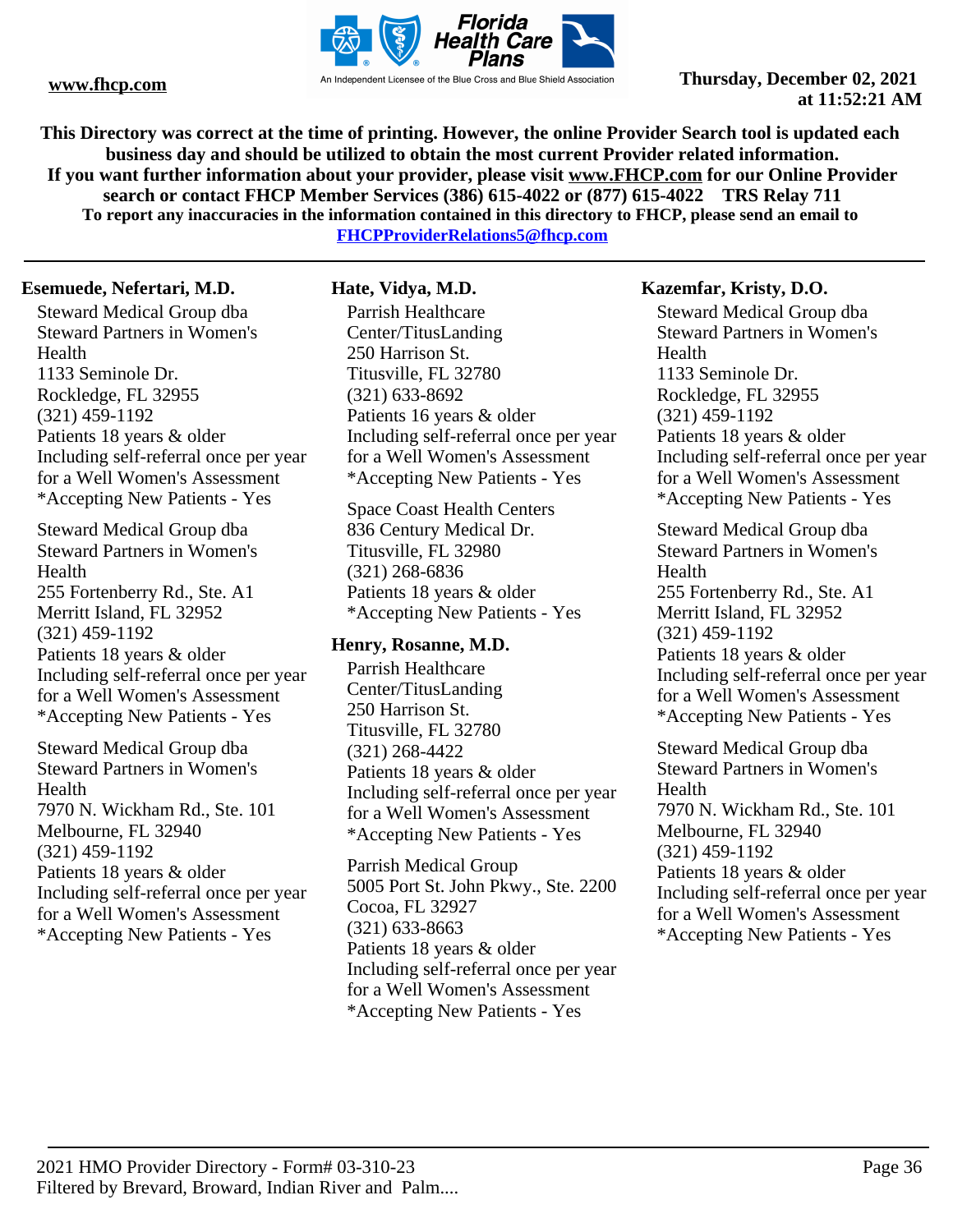

**This Directory was correct at the time of printing. However, the online Provider Search tool is updated each business day and should be utilized to obtain the most current Provider related information. If you want further information about your provider, please visit www.FHCP.com for our Online Provider search or contact FHCP Member Services (386) 615-4022 or (877) 615-4022 TRS Relay 711 To report any inaccuracies in the information contained in this directory to FHCP, please send an email to** 

**FHCPProviderRelations5@fhcp.com**

#### **Navas Micheo, Manuel, M.D.**

Parrish Healthcare Center/TitusLanding 250 Harrison St. Titusville, FL 32780 (321) 268-4422 Patients 18 years & older Including self-referral once per year for a Well Women's Assessment \*Accepting New Patients - Yes

## **Perez, Denis, M.D.**

Parrish Healthcare Center/TitusLanding 250 Harrison St. Titusville, FL 32780 (321) 633-8692 Patients 16 years & older Including self-referral once per year for a Well Women's Assessment \*Accepting New Patients - Yes

## **Soto, Javier, M.D.**

Steward Medical Group dba Steward Partners in Women's Health 1133 Seminole Dr. Rockledge, FL 32955 (321) 459-1192 Patients 18 years & older Including self-referral once per year for a Well Women's Assessment \*Accepting New Patients - Yes

Steward Medical Group dba Steward Partners in Women's Health 255 Fortenberry Rd., Ste. A1 Merritt Island, FL 32952 (321) 459-1192 Patients 18 years & older Including self-referral once per year for a Well Women's Assessment \*Accepting New Patients - Yes

Steward Medical Group dba Steward Partners in Women's Health 7970 N. Wickham Rd., Ste. 101 Melbourne, FL 32940 (321) 459-1192 Patients 18 years & older Including self-referral once per year for a Well Women's Assessment \*Accepting New Patients - Yes

## **Taival, Tanya, D.O.**

Tanya Itani Taival, D.O., LLC 875 Century Medical Dr. Titusville, FL 32796 (321) 269-0748 Patients 16 years & older Including self-referral once per year for a Well Women's Assessment \*Accepting New Patients - Yes

#### *Indian River County*

#### **Bruce, Lindsey, M.D.**

Steward Medical Group dba Steward Coastal Gynecology **Specialists** 840 37th Pl., Ste. 1 Vero Beach, FL 32960 (772) 567-6412 Patients 18 years & older \*Accepting New Patients - Yes

### **Gallo, Taryn, M.D.**

Steward Medical Group dba Steward Coastal Gynecology Specialists 14430 US Hwy. 1, Ste. 104 Sebastian, FL 32958 (772) 589-6400 Patients 18 years & older Including self-referral once per year for a Well Women's Assessment \*Accepting New Patients - Yes

## **Goodman, Lindsay, M.D.**

Steward Medical Group dba Steward Coastal Gynecology Specialists 840 37th Pl., Ste. 1 Vero Beach, FL 32960 (772) 567-6412 Patients 18 years & older \*Accepting New Patients - Yes

# **Hearing Aid Services**

## *Brevard County*

**Atlantic ENT, LLC** 333 W. Cocoa Beach Cswy., Ste. B Cocoa Beach, FL 32931 (321) 799-9797 All ages accepted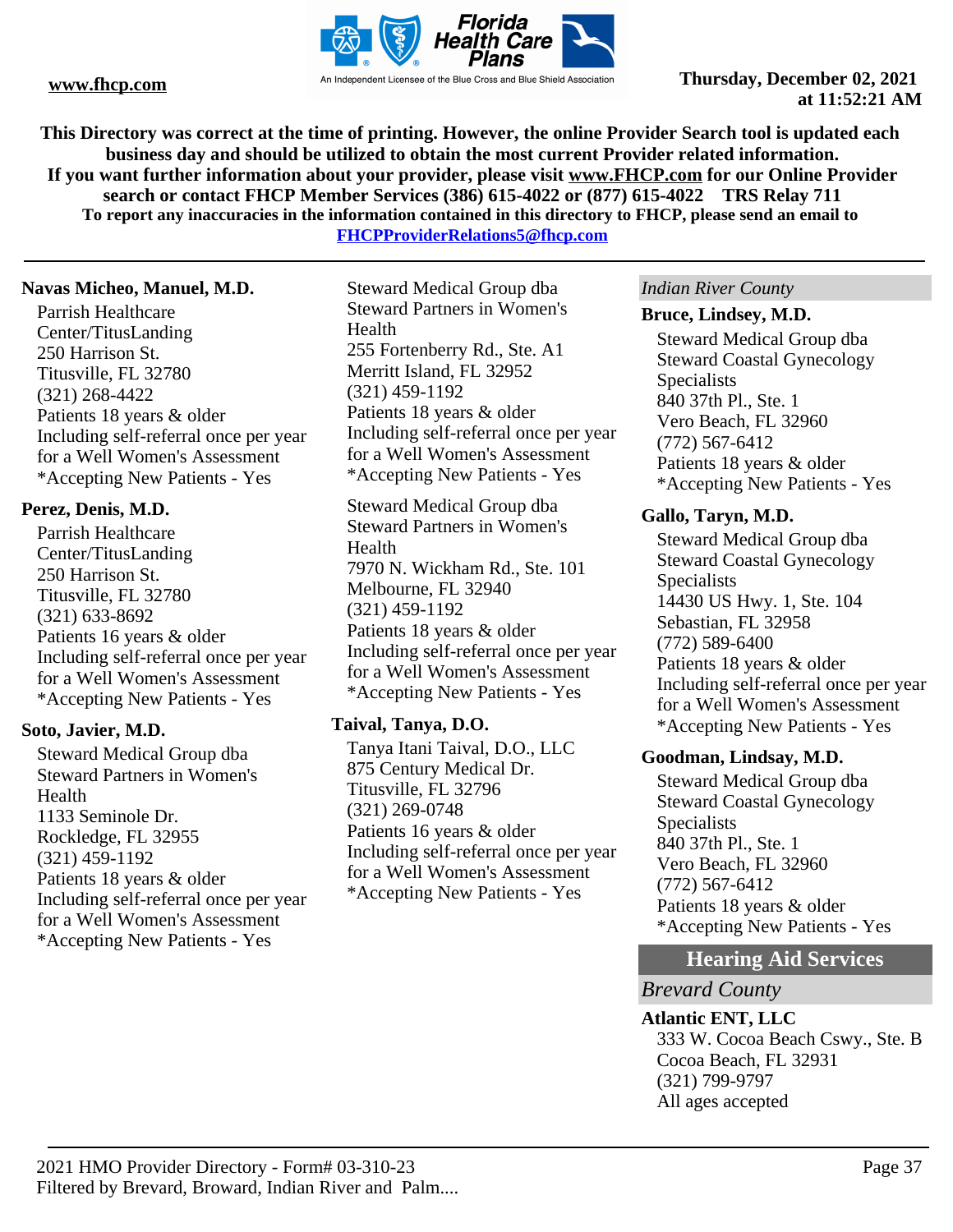

**This Directory was correct at the time of printing. However, the online Provider Search tool is updated each business day and should be utilized to obtain the most current Provider related information. If you want further information about your provider, please visit www.FHCP.com for our Online Provider search or contact FHCP Member Services (386) 615-4022 or (877) 615-4022 TRS Relay 711 To report any inaccuracies in the information contained in this directory to FHCP, please send an email to FHCPProviderRelations5@fhcp.com**

**Brevard Ear, Nose & Throat Center, P.A.**

1099 Florida Ave. Rockledge, FL 32955 (321) 632-6900 \*Available for Patients who reside in Brevard County only.

**Obstetrics**

#### *Brevard County*

**Burrows, Jamie, D.O.**

Steward Medical Group dba Steward Partners in Women's Health 1133 Seminole Dr. Rockledge, FL 32955 (321) 459-1192 Patients 18 years & older \*Accepting New Patients - Yes

Steward Medical Group dba Steward Partners in Women's Health 255 Fortenberry Rd., Ste. A1 Merritt Island, FL 32952 (321) 459-1192 Patients 18 years & older \*Accepting New Patients - Yes

Steward Medical Group dba Steward Partners in Women's Health 7970 N. Wickham Rd., Ste. 101 Melbourne, FL 32940 (321) 459-1192 Patients 18 years & older \*Accepting New Patients - Yes

**Caito, Christina, D.O.**

Parrish Healthcare Center/TitusLanding 250 Harrison St. Titusville, FL 32780 (321) 268-4422 Patients 18 years & older \*Accepting New Patients - Yes

Parrish Medical Group 5005 Port St. John Pkwy., Ste. 2200 Cocoa, FL 32927 (321) 633-8663 Patients 18 years & older \*Accepting New Patients - Yes

## **Esemuede, Nefertari, M.D.**

Steward Medical Group dba Steward Partners in Women's Health 1133 Seminole Dr. Rockledge, FL 32955 (321) 459-1192 Patients 18 years & older \*Accepting New Patients - Yes

Steward Medical Group dba Steward Partners in Women's Health 255 Fortenberry Rd., Ste. A1 Merritt Island, FL 32952 (321) 459-1192 Patients 18 years & older \*Accepting New Patients - Yes

Steward Medical Group dba Steward Partners in Women's Health 7970 N. Wickham Rd., Ste. 101 Melbourne, FL 32940 (321) 459-1192 Patients 18 years & older \*Accepting New Patients - Yes

## **Hate, Vidya, M.D.**

Parrish Healthcare Center/TitusLanding 250 Harrison St. Titusville, FL 32780 (321) 633-8692 Patients 16 years & older \*Accepting New Patients - Yes

Space Coast Health Centers 836 Century Medical Dr. Titusville, FL 32980 (321) 268-6836 Patients 18 years & older \*Accepting New Patients - Yes

## **Henry, Rosanne, M.D.**

Parrish Healthcare Center/TitusLanding 250 Harrison St. Titusville, FL 32780 (321) 268-4422 Patients 18 years & older \*Accepting New Patients - Yes

Parrish Medical Group 5005 Port St. John Pkwy., Ste. 2200 Cocoa, FL 32927 (321) 633-8663 Patients 18 years & older \*Accepting New Patients - Yes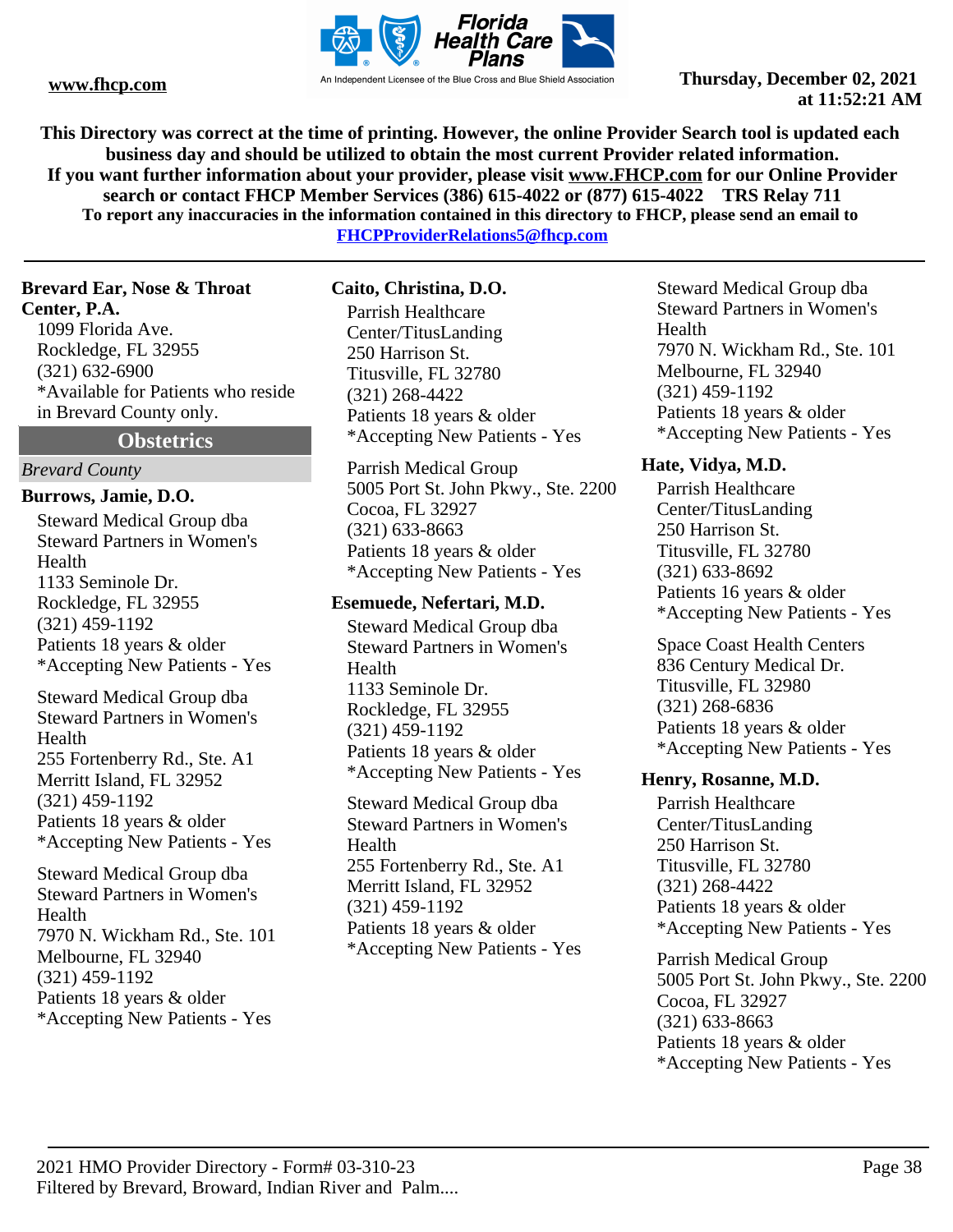

**This Directory was correct at the time of printing. However, the online Provider Search tool is updated each business day and should be utilized to obtain the most current Provider related information. If you want further information about your provider, please visit www.FHCP.com for our Online Provider search or contact FHCP Member Services (386) 615-4022 or (877) 615-4022 TRS Relay 711 To report any inaccuracies in the information contained in this directory to FHCP, please send an email to** 

**FHCPProviderRelations5@fhcp.com**

## **Kazemfar, Kristy, D.O.**

Steward Medical Group dba Steward Partners in Women's Health 1133 Seminole Dr. Rockledge, FL 32955 (321) 459-1192 Patients 18 years & older \*Accepting New Patients - Yes

Steward Medical Group dba Steward Partners in Women's Health 255 Fortenberry Rd., Ste. A1 Merritt Island, FL 32952 (321) 459-1192 Patients 18 years & older \*Accepting New Patients - Yes

Steward Medical Group dba Steward Partners in Women's Health 7970 N. Wickham Rd., Ste. 101 Melbourne, FL 32940 (321) 459-1192 Patients 18 years & older \*Accepting New Patients - Yes

#### **Navas Micheo, Manuel, M.D.**

Parrish Healthcare Center/TitusLanding 250 Harrison St. Titusville, FL 32780 (321) 268-4422 Patients 18 years & older \*Accepting New Patients - Yes

## **Perez, Denis, M.D.**

Parrish Healthcare Center/TitusLanding 250 Harrison St. Titusville, FL 32780 (321) 633-8692 Patients 16 years & older \*Accepting New Patients - Yes

#### **Soto, Javier, M.D.**

Steward Medical Group dba Steward Partners in Women's Health 1133 Seminole Dr. Rockledge, FL 32955 (321) 459-1192 Patients 18 years & older \*Accepting New Patients - Yes

Steward Medical Group dba Steward Partners in Women's Health 255 Fortenberry Rd., Ste. A1 Merritt Island, FL 32952 (321) 459-1192 Patients 18 years & older \*Accepting New Patients - Yes

Steward Medical Group dba Steward Partners in Women's Health 7970 N. Wickham Rd., Ste. 101 Melbourne, FL 32940 (321) 459-1192 Patients 18 years & older \*Accepting New Patients - Yes

## **Optometry**

*Brevard County*

#### **Aker, Carroll, O.D.**

Playalinda Eye 1114 S. Washington Ave. Titusville, FL 32780 (321) 269-2021 Patients 3 years & older Vision and Medical Services. Treats Members who reside in Brevard County only. \*Accepting New Patients - Yes

Aker Eye Center, P.A. 338 S. Washington Ave. Titusville, FL 32796 (321) 269-2021 Patients 3 years & older Vision and Medical Services. Treats Members who reside in Brevard County only. \*Accepting New Patients - Yes

#### **Bradley, Jennifer, O.D.**

Playalinda Eye 1114 S. Washington Ave. Titusville, FL 32780 (321) 269-2021 Patients 3 years & older Vision and Medical Services. Treats Members who reside in Brevard County only. \*Accepting New Patients - Yes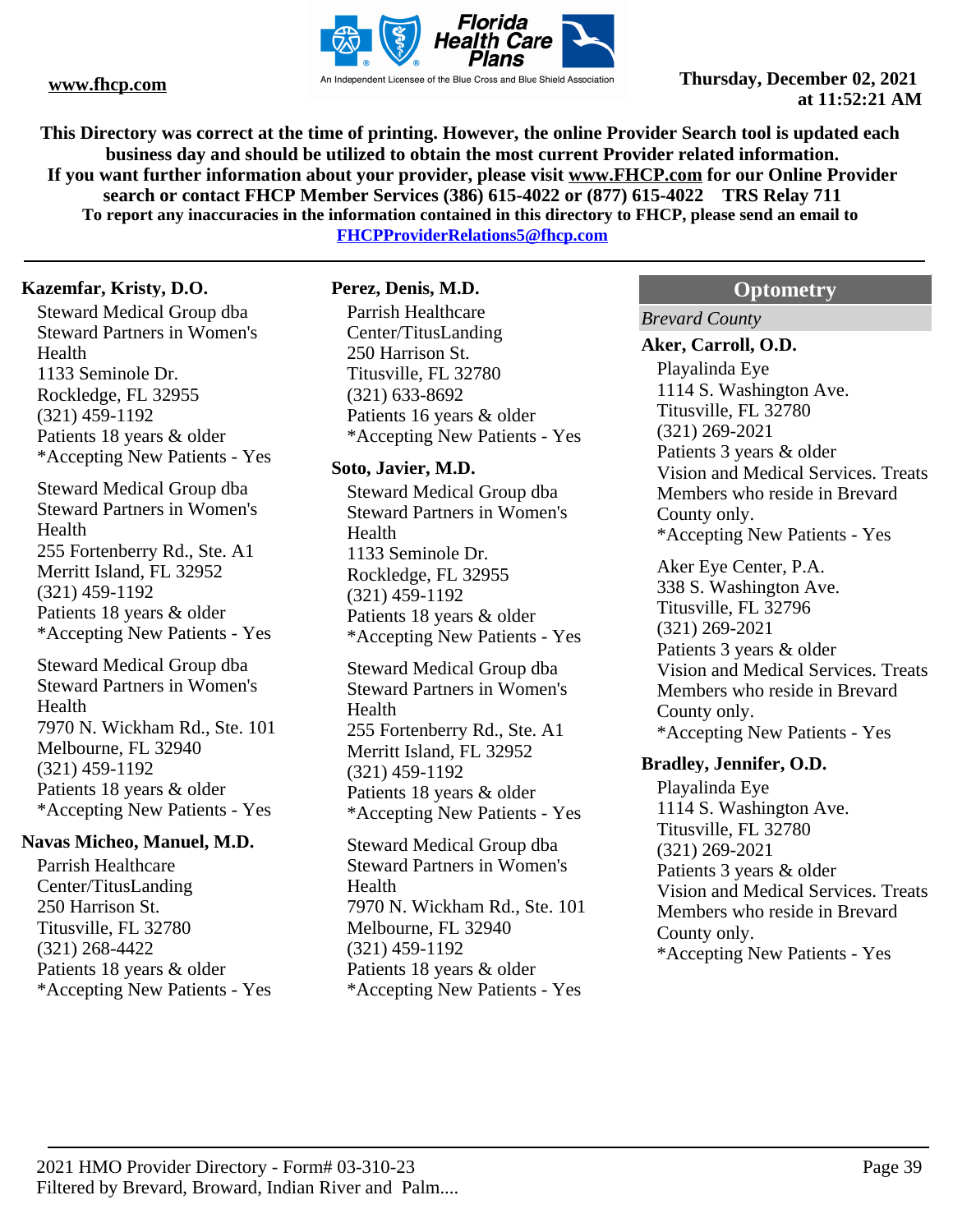

**This Directory was correct at the time of printing. However, the online Provider Search tool is updated each business day and should be utilized to obtain the most current Provider related information. If you want further information about your provider, please visit www.FHCP.com for our Online Provider search or contact FHCP Member Services (386) 615-4022 or (877) 615-4022 TRS Relay 711 To report any inaccuracies in the information contained in this directory to FHCP, please send an email to** 

**FHCPProviderRelations5@fhcp.com**

Aker Eye Center, P.A. 338 S. Washington Ave. Titusville, FL 32796 (321) 269-2021 Patients 3 years & older Vision and Medical Services. Treats Members who reside in Brevard County only. \*Accepting New Patients - Yes

## **Collins, Leslie, O.D.**

Brevard Eye Center, Inc. 250 N. Courtenay Pkwy., Ste. 101 Merritt Island, FL 32953 (321) 453-5700 Patients 7 years & older Vision and Medical Services. Treats Members who reside in Brevard County only. \*Accepting New Patients - Yes

Brevard Eye Center, Inc. 665 S. Apollo Blvd. Melbourne, FL 32901 (321) 984-3200 Patients 7 years & older Vision and Medical Services. Treats Members who reside in Brevard County only. \*Accepting New Patients - Yes

Brevard Eye Center, Inc. 7775 N. Wickham Rd. Suntree, FL 32940 (321) 255-5200 Patients 7 years & older Vision and Medical Services. Treats Members who reside in Brevard County only. \*Accepting New Patients - Yes

## **Eagerton Ehret, Jeanna, O.D.**

Pinnacle Eye Center 1649 W. Eau Gallie Blvd., Ste. 100 Melbourne, FL 32935 (321) 255-4949 All ages accepted For treatment of eye diseases & injuries only. \*Accepting New Patients - Yes

## **Ehret, Shea, O.D.**

Hendrixs Eye Care, Inc. 1917 Knox McRae Dr. Titusville, FL 32780 (321) 383-1332 Patients 5 years & older Vision and Medical Services. Treats Members who reside in Brevard County only. \*Accepting New Patients - Yes

Hendrixs Eye Care, Inc. 5505 N. Atlantic Ave., Ste. 105 Cocoa Beach, FL 32931 (321) 783-2002 Patients 5 years & older Vision and Medical Services. Treats Members who reside in Brevard County only. \*Accepting New Patients - Yes

## **Fisher, Mark, O.D.**

Lifetime Eyecare Center, LLC 5455 Murrell Rd., Ste. 107 Rockledge, FL 32955 (321) 636-1972 Patients 6 years & older Vision and Medical Services. Treats Members who reside in Brevard County only. \*Accepting New Patients - Yes

## **Hansen, Lauren, O.D.**

Brevard Eye Center, Inc. 250 N. Courtenay Pkwy., Ste. 101 Merritt Island, FL 32953 (321) 453-5700 Patients 7 years & older Vision and Medical Services. Treats Members who reside in Brevard County only. \*Accepting New Patients - Yes

Brevard Eye Center, Inc. 665 Apollo Blvd. Melbourne, FL 32901 (321) 984-3200 Patients 7 years & older Vision and Medical Services. Treats Members who reside in Brevard County only. \*Accepting New Patients - Yes

Brevard Eye Center, Inc. 7775 N. Wickham Rd. Suntree, FL 32940 (321) 255-5200 Patients 7 years & older Vision and Medical Services. Treats Members who reside in Brevard County only. \*Accepting New Patients - Yes

## **Hebert, Michelle, O.D.**

Brevard Eye Center, Inc. 250 N. Courtenay Pkwy., Ste. 101 Merritt Island, FL 32953 (321) 453-5700 Patients 7 years & older Vision and Medical Services. Treats Members who reside in Brevard County only. \*Accepting New Patients - Yes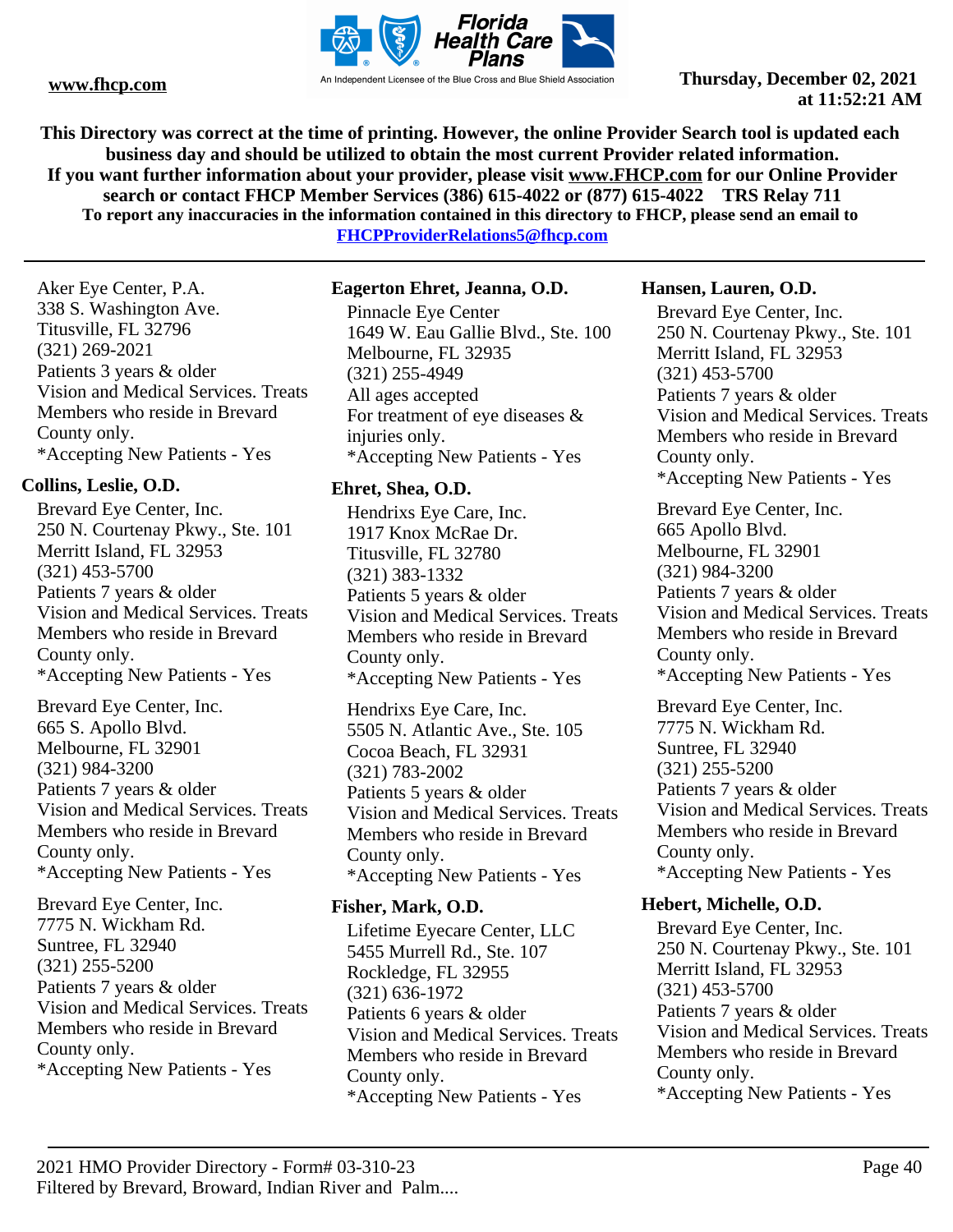

**This Directory was correct at the time of printing. However, the online Provider Search tool is updated each business day and should be utilized to obtain the most current Provider related information. If you want further information about your provider, please visit www.FHCP.com for our Online Provider search or contact FHCP Member Services (386) 615-4022 or (877) 615-4022 TRS Relay 711 To report any inaccuracies in the information contained in this directory to FHCP, please send an email to FHCPProviderRelations5@fhcp.com**

Brevard Eye Center, Inc. **Koehnemann, Sarah, O.D.**

665 S. Apollo Blvd. Melbourne, FL 32901 (321) 984-3200 Patients 7 years & older Vision and Medical Services. Treats Members who reside in Brevard County only. \*Accepting New Patients - Yes

Brevard Eye Center, Inc. 7775 N. Wickham Rd. Suntree, FL 32940 (321) 255-5200 Patients 7 years & older Vision and Medical Services. Treats Members who reside in Brevard County only. \*Accepting New Patients - Yes

## **Hendrix, David, O.D.**

Hendrixs Eye Care, Inc. 1917 Knox McRae Dr. Titusville, FL 32780 (321) 383-1332 Patients 5 years & older Vision and Medical Services. Treats Members who reside in Brevard County only. \*Accepting New Patients - Yes

Hendrixs Eye Care, Inc. 5505 N. Atlantic Ave., Ste. 105 Cocoa Beach, FL 32931 (321) 783-2002 Patients 5 years & older Vision and Medical Services. Treats Members who reside in Brevard County only. \*Accepting New Patients - Yes

Playalinda Eye 1114 S. Washington Ave. Titusville, FL 32780 (321) 269-2021 Patients 3 years & older Vision and Medical Services. Treats Members who reside in Brevard County only. \*Accepting New Patients - Yes

Aker Eye Center, P.A. 338 S. Washington Ave. Titusville, FL 32796 (321) 269-2021 Patients 3 years & older Vision and Medical Services. Treats Members who reside in Brevard County only. \*Accepting New Patients - Yes

## **Mandese, Michael, O.D.**

The Eye Institute for Medicine & Surgery 150 South Woods Dr. Rockledge, FL 32955 (321) 722-4443 Patients 18 years & older For treatment of eye diseases & injuries only. \*Accepting New Patients - Yes The Eye Institute for Medicine &

Surgery 1995 W. Nasa Blvd., Ste. 200 Melbourne, FL 32904 (321) 722-4443 Patients 18 years & older For treatment of eye diseases & injuries only. \*Accepting New Patients - Yes

The Eye Institute for Medicine & Surgery 5055 Babcock St., NE Palm Bay, FL 32905 (321) 722-4443 Patients 18 years & older For treatment of eye diseases & injuries only. \*Accepting New Patients - Yes

## **Ramsower, Jennifer, O.D.**

Pinnacle Eye Center 1649 W. Eau Gallie Blvd., Ste. 100 Melbourne, FL 32935 (321) 255-4949 All ages accepted For treatment of eye diseases & injuries only. \*Accepting New Patients - Yes

# **Riehl Jr., William, O.D.**

Brevard Eye Center, Inc. 250 N. Courtenay Pkwy., Ste. 101 Merritt Island, FL 32953 (321) 453-5700 Patients 7 years & older Vision and Medical Services. Treats Members who reside in Brevard County only. \*Accepting New Patients - Yes

Brevard Eye Center, Inc. 665 S. Apollo Blvd. Melbourne, FL 32901 (321) 984-3200 Patients 7 years & older Vision and Medical Services. Treats Members who reside in Brevard County only. \*Accepting New Patients - Yes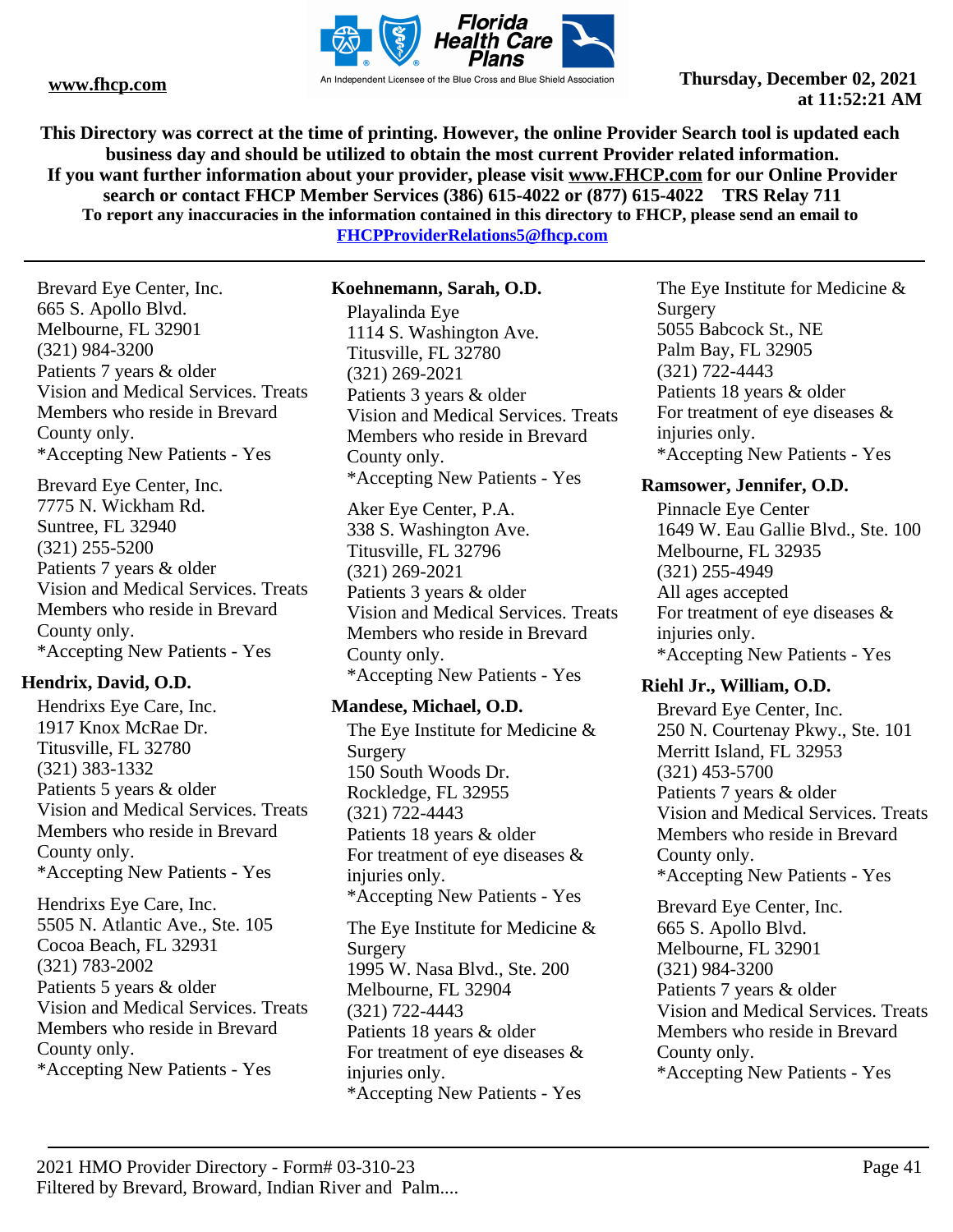

**This Directory was correct at the time of printing. However, the online Provider Search tool is updated each business day and should be utilized to obtain the most current Provider related information. If you want further information about your provider, please visit www.FHCP.com for our Online Provider search or contact FHCP Member Services (386) 615-4022 or (877) 615-4022 TRS Relay 711 To report any inaccuracies in the information contained in this directory to FHCP, please send an email to** 

**FHCPProviderRelations5@fhcp.com**

Brevard Eye Center, Inc. 7775 N. Wickham Rd. Suntree, FL 32940 (321) 255-5200 Patients 7 years & older Vision and Medical Services. Treats Members who reside in Brevard County only. \*Accepting New Patients - Yes

## **Rousseau, Paul, O.D.**

Paul G. Rousseau, O.D., P.A. 5455 Murrell Rd., Ste. 107 Rockledge, FL 32955 (321) 636-1972 Patients 1 year & older Vision and Medical Services. Treats Members who reside in Brevard County only. \*Accepting New Patients - Yes

## **Rutledge, Kiri, O.D.**

Kutryb Eye Institute 730 S. Washington Ave. Titusville, FL 32780 (321) 267-2020 Patients 4 years & older Vision and Medical Services. \*Accepting New Patients - Yes

## **Smith, Dillon, O.D.**

Kutryb Eye Institute 730 S. Washington Ave. Titusville, FL 32780 (321) 267-2020 All ages accepted, under 15 needs case review. Vision and Medical Services. \*Accepting New Patients - Yes

## **Straut, Eric, O.D.**

The Eye Institute for Medicine & Surgery 150 South Woods Dr. Rockledge, FL 32955 (321) 722-4443 Patients 18 years & older For treatment of eye diseases & injuries only. \*Accepting New Patients - Yes The Eye Institute for Medicine & Surgery 1995 W. Nasa Blvd., Ste. 200 Melbourne, FL 32904 (321) 722-4443

Patients 18 years & older For treatment of eye diseases & injuries only. \*Accepting New Patients - Yes

The Eye Institute for Medicine & Surgery 5055 Babcock St., NE Palm Bay, FL 32905 (321) 722-4443 Patients 18 years & older For treatment of eye diseases & injuries only. \*Accepting New Patients - Yes

## **Walters, Staci, O.D.**

Space Coast Ophthalmology 1832 Garden St. Titusville, FL 32796 (321) 267-0008 Patients 6 years & older \*Accepting New Patients - Yes

#### **Zermeno, Jacqueline, O.D.**

Hendrixs Eye Care, Inc. 1917 Knox McRae Dr. Titusville, FL 32780 (321) 383-1332 Patients 5 years & older Vision and Medical Services. Treats Members who reside in Brevard County only. \*Accepting New Patients - Yes

Hendrixs Eye Care, Inc. 5505 N. Atlantic Ave., Ste. 105 Cocoa Beach, FL 32931 (321) 783-2002 Patients 5 years & older Vision and Medical Services. Treats Members who reside in Brevard County only. \*Accepting New Patients - Yes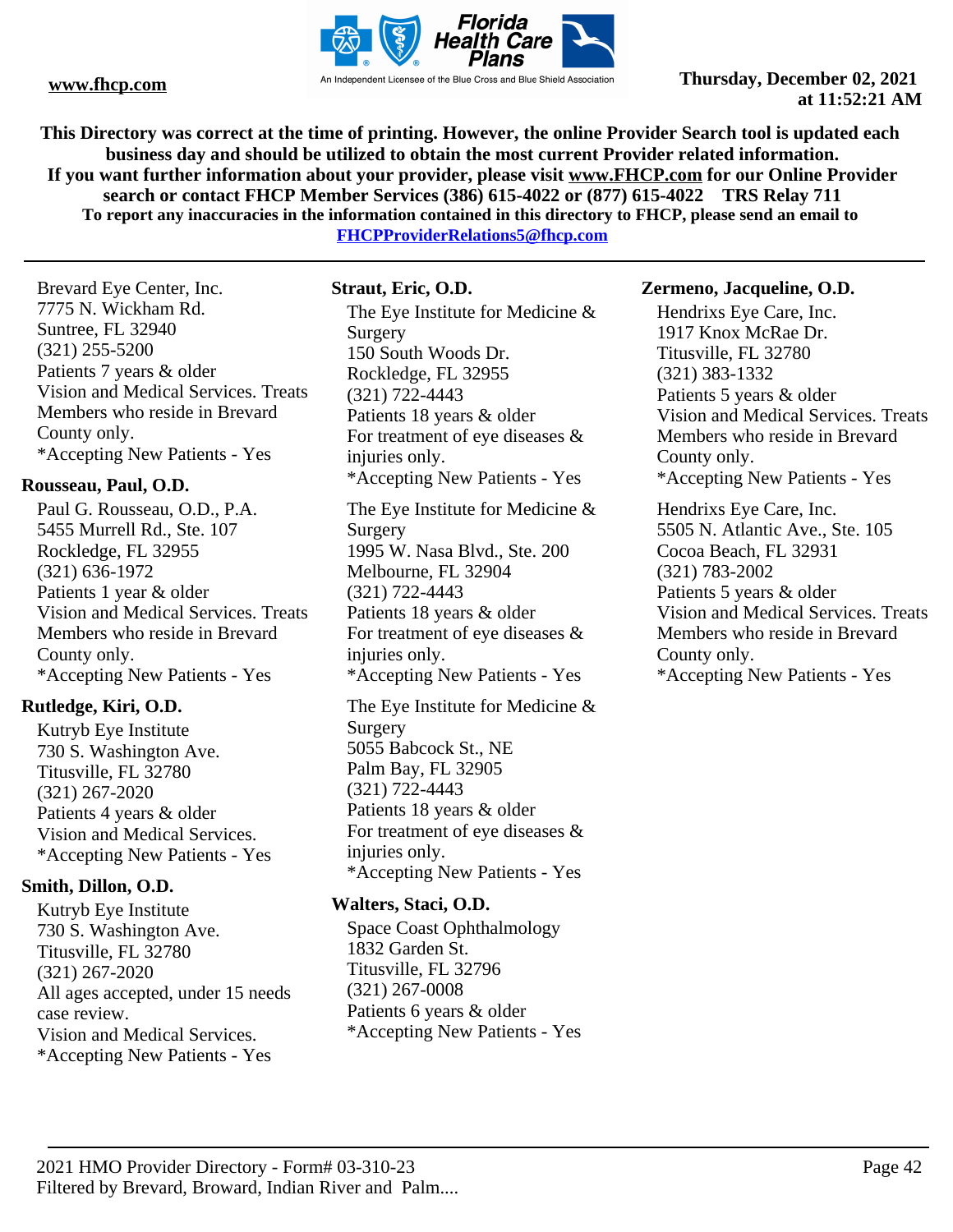

**This Directory was correct at the time of printing. However, the online Provider Search tool is updated each business day and should be utilized to obtain the most current Provider related information. If you want further information about your provider, please visit www.FHCP.com for our Online Provider search or contact FHCP Member Services (386) 615-4022 or (877) 615-4022 TRS Relay 711 To report any inaccuracies in the information contained in this directory to FHCP, please send an email to FHCPProviderRelations5@fhcp.com**

# **Orthopaedics/Sports Medicine**

Orthopaedics/Sports Medicine involves non-surgical treatment of conditions or injuries of bones, joints, ligaments, tendons, and muscles, including muscle and joint pain. Services can include evaluation and management, splinting, casting, therapy or injections. These providers also have additional training in sports medicine and provide medical care to active people to prevent or treat sports related injuries.

#### *Brevard County*

#### **Allotta, Anthony, D.O.**

Parrish Healthcare Center/TitusLanding 250 Harrison St. Titusville, FL 32780 (321) 633-8660 All ages accepted Limited appointment availability \*Accepting New Patients - Yes

Parrish Medical Group 5005 Port St. John Pkwy., Ste. 2100 Port St. John, FL 32927 (321) 433-2247 All ages accepted \*Accepting New Patients - Yes

**Pelvic Health Program**

This physical therapy program offered by Ability Health Services is designed to help with urinary incontinence and pelvic pain for male and female members.

The program is available to members age 18 years and older. Access to this program can be initiated by either a physician or member without prior authorization for up to six (6) visits at any of the following locations :

#### *Brevard County*

## **Parrish Medical Center Port St. John-Pelvic HealthProgram**

5005 Port St. John Pkwy. Port St. John, FL 32927 (321) 634-5065 \*The Joint Commission - Accredited - Hospital. The Pelvic Health Program is available to male & female patients 18 years & older.

#### **Rockledge Regional Medical Center Rehabilitation Services**

240 N. Wickham Rd., Ste. 207 Melbourne, FL 32935 (321) 752-1500 \*The Pelvic Health Program is available to female patients 18 years & older. The Joint Commission - Accredited - Hospital.

#### **Rockledge Regional Medical Center Rehabilitation Services**

2400 N. Courtenay Pkwy. Merritt Island, FL 32953 (321) 637-2878 \*The Pelvic Health Program is available to female patients 18 years & older. The Joint Commission - Accredited - Hospital.

## **Podiatry**

## *Brevard County*

#### **Beylin, Mark, D.P.M.**

Merritt Island Foot and Ankle, Inc. 2404 N. Courtenay Pkwy. Merritt Island, FL 32953 (321) 452-1327 Patients 18 years & older \*Accepting New Patients - Yes

## **Cantwell, Ryan, D.P.M.**

Kevin M. Lynch DPM, P.A. 260 Fortenberry Rd. Merritt Island, FL 32952 (321) 454-6333 All ages accepted \*Accepting New Patients - Yes

Kevin M. Lynch DPM, P.A. 500 N. Washington Ave., Ste. 102 Titusville, FL 32796 (321) 269-8333 All ages accepted \*Accepting New Patients - Yes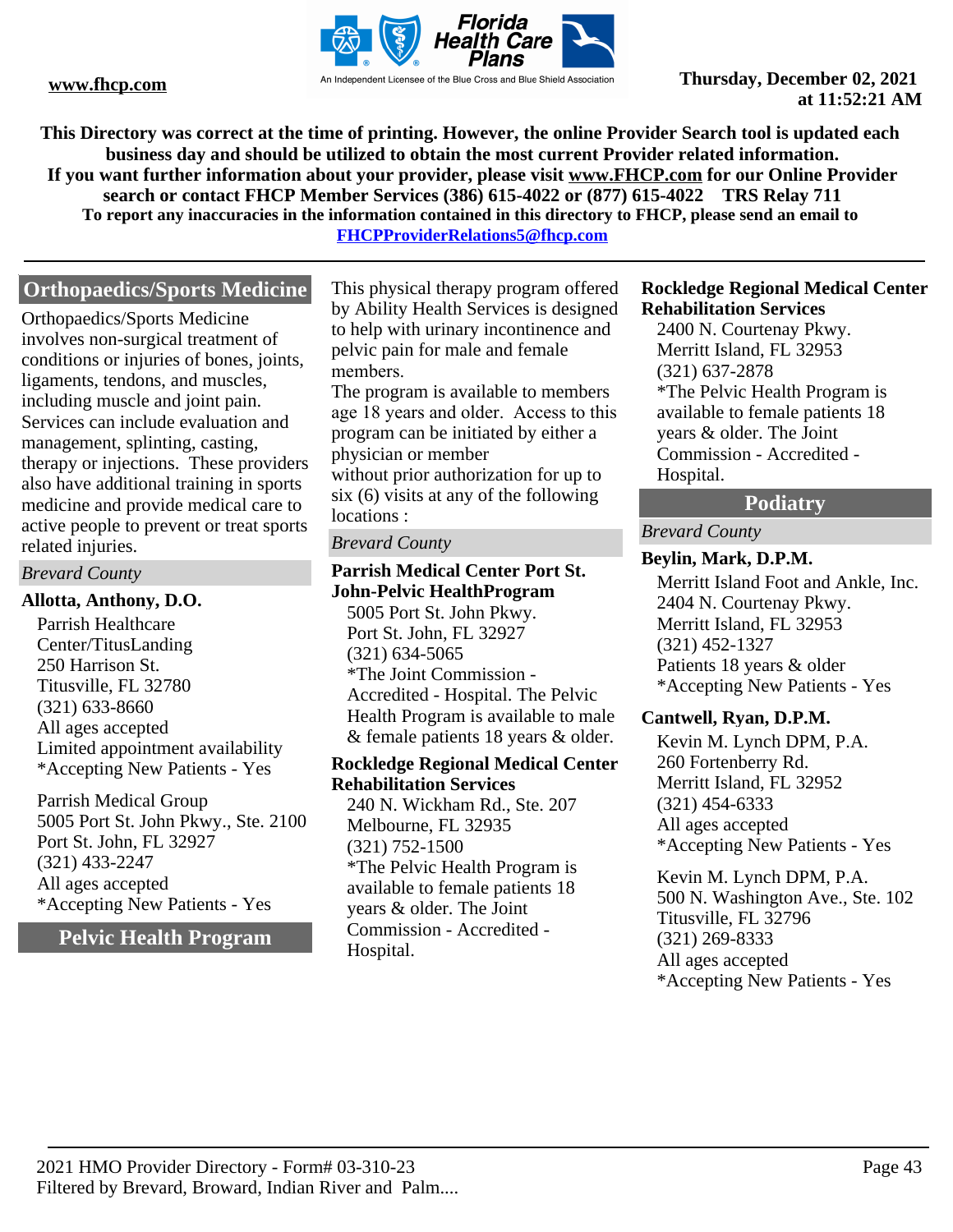

**This Directory was correct at the time of printing. However, the online Provider Search tool is updated each business day and should be utilized to obtain the most current Provider related information. If you want further information about your provider, please visit www.FHCP.com for our Online Provider search or contact FHCP Member Services (386) 615-4022 or (877) 615-4022 TRS Relay 711 To report any inaccuracies in the information contained in this directory to FHCP, please send an email to** 

**FHCPProviderRelations5@fhcp.com**

## **Lenoci, Martin, D.P.M.**

Steward Medical Group dba SMG Podiatry 240 N. Wickham Rd., Ste. 304 Melbourne, FL 32935 (321) 541-1715 All ages accepted \*Accepting New Patients - Yes

Steward Medical Group dba SMG Podiatry 5151 Babcock St., NE Palm Bay, FL 32905 (321) 308-5050 All ages accepted \*Accepting New Patients - Yes

## **Love, Susan, D.P.M.**

Joan M. McNeela, D.P.M. 1717 Garden St. Titusville, FL 32796 (321) 267-5577 All ages accepted \*Accepting New Patients - Yes

## **Lubitz, Jonathan, D.P.M.**

Parrish Medical Group 5005 Port St. John Pkwy., Ste. 2100 Port St. John, FL 32927 (321) 433-2247 All ages accepted \*Accepting New Patients - Yes

## **Lynch, Kevin, D.P.M.**

Kevin M. Lynch DPM, P.A. 260 Fortenberry Rd. Merritt Island, FL 32952 (321) 454-6333 All ages accepted \*Accepting New Patients - Yes Kevin M. Lynch DPM, P.A. 500 N. Washington Ave., Ste. 102 Titusville, FL 32796 (321) 269-8333 All ages accepted \*Accepting New Patients - Yes

## **Mabry Jr., George, D.P.M.**

George Mabry Jr., D.P.M. 2194 Hwy. A1A, Ste. 108 Indian Harbour Beach, FL 32937 (321) 777-9559 All ages accepted \*Accepting New Patients - Yes

## **Moyles, Jared, D.P.M.**

Melbourne Podiatry Associates 1515 Martin Luther King Jr. Blvd. Melbourne, FL 32901 (321) 723-3500 All ages accepted \*Accepting New Patients - Yes

Melbourne Podiatry Associates 590 Malabar Rd., SE, Ste. 5 Palm Bay, FL 32907 (321) 500-3668 All ages accepted Limited appointment availability \*Accepting New Patients - Yes

## **Peretta, Dariya, D.P.M.**

Coast + Sole Foot and Ankle Specialist 2020 Hwy. A1A, Ste. 101 Indian Harbour Beach, FL 32937 (321) 777-4774 Patients newborn & older \*Accepting New Patients - Yes

Coast + Sole Foot and Ankle Specialist 3000 N. Atlantic Ave., Ste. 108 Cocoa Beach, FL 32931 (321) 777-4774 Patients newborn & older \*Accepting New Patients - Yes

## **Rosen, Robert, D.P.M.**

Brevard Podiatry Group, Robert G. Rosen, D.P.M. 850 Garden St. Titusville, FL 32796 (321) 267-3233 All ages accepted \*Accepting New Patients - Yes

## **Schweibish, David, D.P.M.**

Coast + Sole Foot And Ankle Specialist 2020 Hwy. A1A, Ste. 101 Indian Harbour Beach, FL 32937 (321) 777-4774 Patients newborn & older \*Accepting New Patients - Yes

Coast + Sole Foot And Ankle Specialist 3000 N. Atlantic Ave., Ste. 108 Cocoa Beach, FL 32931 (321) 777-4774 Patients newborn & older \*Accepting New Patients - Yes

## **Simonson, David, D.P.M.**

David A. Simonson, D.P.M., P.A. 1950 Rockledge Blvd., Ste. 107 Rockledge, FL 32955 (321) 638-2121 All ages accepted \*Accepting New Patients - Yes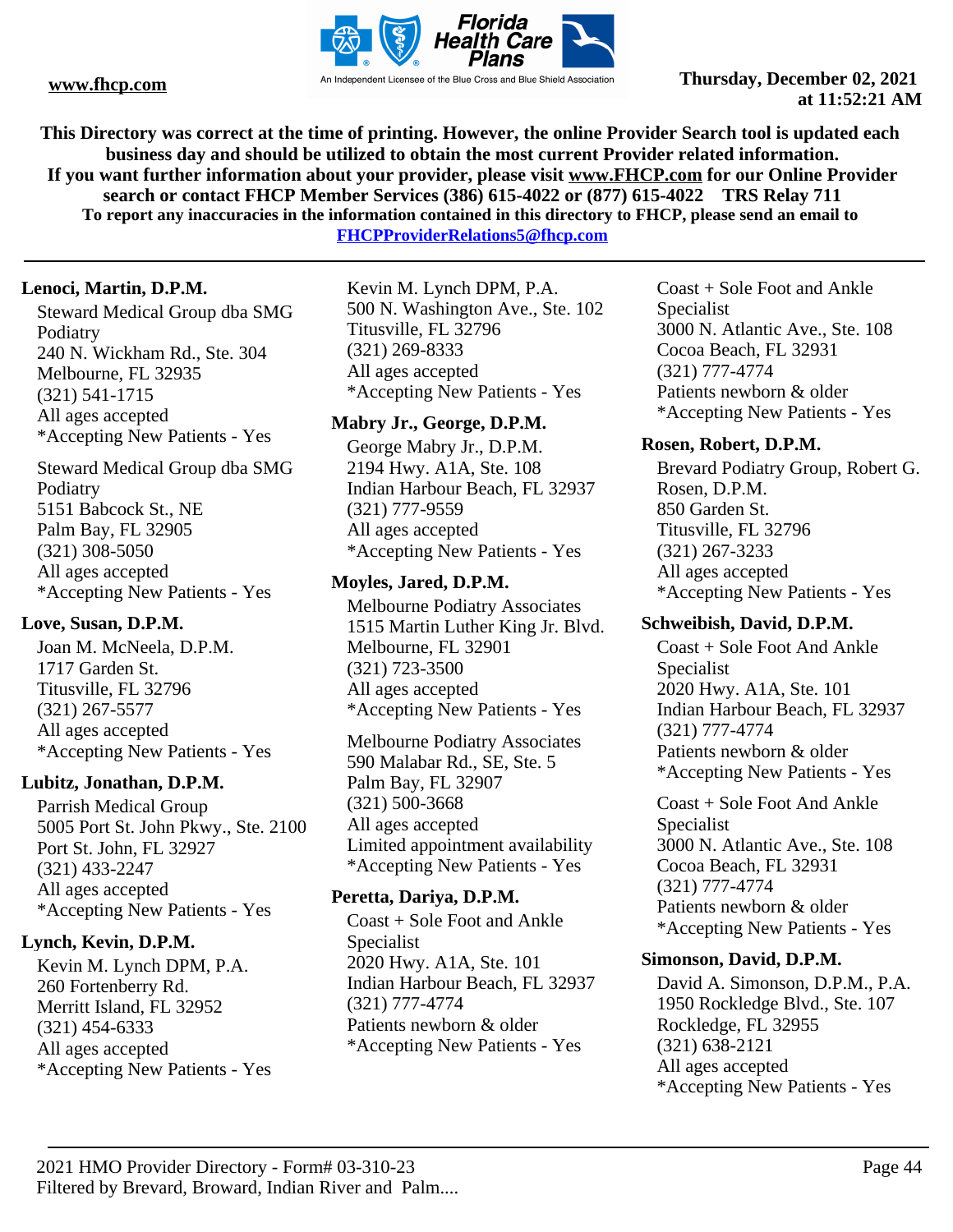

**This Directory was correct at the time of printing. However, the online Provider Search tool is updated each business day and should be utilized to obtain the most current Provider related information. If you want further information about your provider, please visit www.FHCP.com for our Online Provider search or contact FHCP Member Services (386) 615-4022 or (877) 615-4022 TRS Relay 711 To report any inaccuracies in the information contained in this directory to FHCP, please send an email to** 

**FHCPProviderRelations5@fhcp.com**

## **Sosinski, Michael, D.P.M.**

Merritt Island Foot and Ankle, Inc. 2404 N. Courtenay Pkwy. Merritt Island, FL 32953 (321) 452-1327 Patients 18 years & older \*Accepting New Patients - Yes

Merritt Island Foot and Ankle, Inc. 6459 N. Wickham Rd., Ste. E103 Melbourne, FL 32940 (321) 452-1327 Patients 18 years & older \*Accepting New Patients - Yes

#### **Tinsley III, Robert, D.P.M.**

Robert W. Tinsley, D.P.M., P.A. 7341 Office Park Pl., Ste. 103 Viera, FL 32940 (321) 253-4973 Patients 5 years & older \*Accepting New Patients - Yes

## **Vaughn, Mark, D.P.M.**

David A. Simonson, D.P.M., P.A. 1950 Rockledge Blvd., Ste. 107 Rockledge, FL 32955 (321) 638-2121 All ages accepted \*Accepting New Patients - Yes

## **Wilson, Jessica, D.P.M.**

Melbourne Podiatry Associates 1310 W. Eau Gallie Blvd., Ste. E Melbourne, FL 32935 (321) 255-3338 All ages accepted \*Accepting New Patients - Yes

Melbourne Podiatry Associates 1515 Martin Luther King Jr. Blvd. Melbourne, FL 32901 (321) 723-3500 All ages accepted \*Accepting New Patients - Yes

#### **Wilson, Richard, D.P.M.**

Melbourne Podiatry Associates 1310 W. Eau Gallie Blvd., Ste. E Melbourne, FL 32935 (321) 255-3338 All ages accepted \*Accepting New Patients - Yes

Melbourne Podiatry Associates 1515 Martin Luther King Jr. Blvd. Melbourne, FL 32901 (321) 723-3500 All ages accepted \*Accepting New Patients - Yes

## **Wilson, Thomas, D.P.M.**

Melbourne Podiatry Associates 1310 W. Eau Gallie Blvd., Ste. E Melbourne, FL 32935 (321) 255-3338 All ages accepted \*Accepting New Patients - Yes

Melbourne Podiatry Associates 1515 Martin Luther King Jr. Blvd. Melbourne, FL 32901 (321) 723-3500 All ages accepted \*Accepting New Patients - Yes

## **Wound Care Providers**

*Brevard County*

#### **Buza, Paul, M.D.**

Brevard Regional Hyperbaric **Center** 1698 W. Hibiscus Blvd., Ste. B Melbourne, FL 32901 (321) 676-3200 Patients 18 years of age & older Contracted for hyperbaric oxygen therapy (HBO) treatment \*Accepting New Patients - Yes

# **Wound Care Providers**

#### *Brevard County*

#### **Parrish Wound Healing Center**

951 N. Washington Ave. Titusville, FL 32796 (321) 268-6795 \*The Joint Commission - Accredited - Hospital. Prior authorization from the FHCP Referral Department needed. http://www.parrishmed.com

#### **Rockledge Regional Medical Center - Wound Care & Hyperbaric Center**

1257 S. Florida Ave. Rockledge, FL 32955 (321) 637-7690 \*The Joint Commission - Accredited - Hospital. Prior authorization from FHCP Referral Department needed.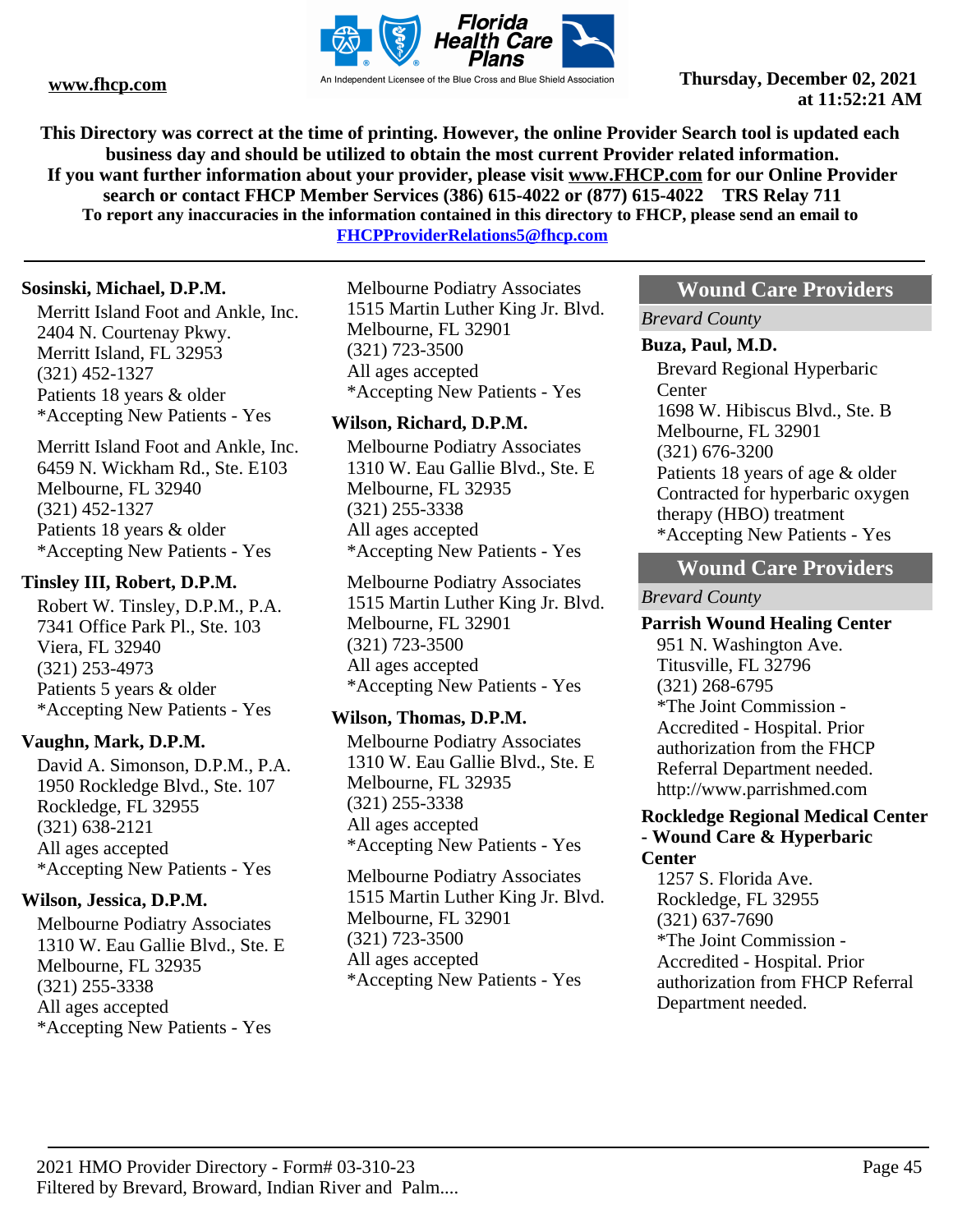

**This Directory was correct at the time of printing. However, the online Provider Search tool is updated each business day and should be utilized to obtain the most current Provider related information. If you want further information about your provider, please visit www.FHCP.com for our Online Provider search or contact FHCP Member Services (386) 615-4022 or (877) 615-4022 TRS Relay 711 To report any inaccuracies in the information contained in this directory to FHCP, please send an email to** 

**FHCPProviderRelations5@fhcp.com**

## **Rockledge Regional Medical Center - Wound Care & Hyperbaric Center**

250 N. Wickham Rd. Melbourne, FL 32935 (321) 676-2012 \*The Joint Commission - Accredited - Hospital. Prior authorization from FHCP Referral Department needed.

*Indian River County*

## **Sebastian River Medical Center Wound Care** 13110 US Hwy. 1 Sebastian, FL 32958

(772) 581-2070 All ages accepted

# **Specialist Provider Network**

*\* FHCP Members must have an order from a Physician to receive services from the following FHCP Providers.*

**Allergy**

## *Brevard County*

## **Beerelli, Pavana, M.D.**

Medical Associates of Brevard, L.L.C. 3140 Suntree Blvd., Ste. 5 Rockledge, FL 32955 (321) 985-4200 All ages accepted \*Accepting New Patients - Yes

## **Leifer, Kent, M.D.**

Leifer Allergy 375 S. Courtenay Pkwy., Unit 4 Merritt Island, FL 32952 (321) 452-4730 All ages accepted \*Accepting New Patients - Yes

## **Minor, Mark, M.D.**

Minor Allergy in Brevard 2290 W. Eau Gallie Blvd., Ste. 205 Melbourne, FL 32935 (321) 757-5550 All ages accepted \*Accepting New Patients - Yes

## **Warner, Jeannette, M.D.**

Jeannette G. Warner, M.D., P.A. 1270 Malabar Rd. SE, Ste. 1 Palm Bay, FL 32907 (321) 722-1933 6 months & older \*Accepting New Patients - Yes

## *Indian River County*

**Merida, Migdalia, M.D.** Steward Medical Group dba

Steward Medical Specialists 1600 36th St., Ste. C Vero Beach, FL 32960 (772) 569-6112 Patients 17 years & older \*Accepting New Patients - Yes

# **Autism Spectrum Disorder**

*Brevard County*

## **Taylor Made Therapies**

7370 Cabot Ct., Ste. 101 Melbourne, FL 32940 (321) 622-8792 \*FHCP Members will need to first be referred to a FHCP Staff Psychiatrist for eval & recommendation into the program.

# **Bone Density Studies**

## *Brevard County*

**Atlantis Diagnostics** 1344 S. Apollo Blvd., Ste. 102 Melbourne, FL 32901 (321) 777-7888 Mon.-Fri.: 8:00 a.m. to 5:00 p.m.

## **Atlantis Diagnostics**

6100 Minton Rd., Ste. 100 Palm Bay, FL 32907 (321) 309-2928 Mon.-Fri.: 8:00 a.m. to 5:00 p.m.

## **Florida Diagnostic Imaging, Inc.**

5201 Babcock St. NE, Ste. 5 Palm Bay, FL 32905 (321) 676-5323 All ages accepted

## **Melbourne Regional Medical Center**

250 N. Wickham Rd. Melbourne, FL 32935 (321) 637-3030 \*The Joint Commission - Accredited - Hospital. http://www.melbourneregional.org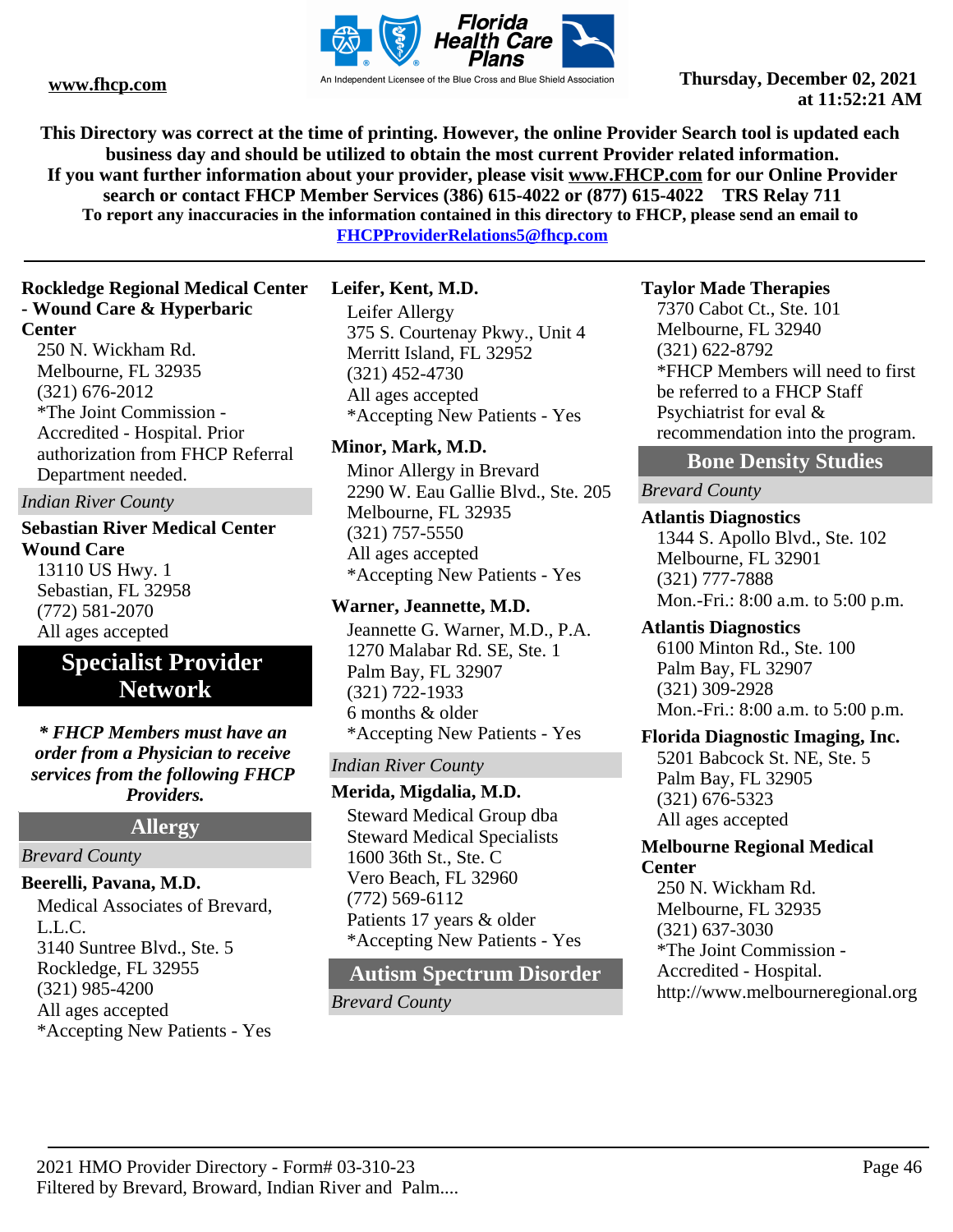

**This Directory was correct at the time of printing. However, the online Provider Search tool is updated each business day and should be utilized to obtain the most current Provider related information. If you want further information about your provider, please visit www.FHCP.com for our Online Provider search or contact FHCP Member Services (386) 615-4022 or (877) 615-4022 TRS Relay 711 To report any inaccuracies in the information contained in this directory to FHCP, please send an email to** 

**FHCPProviderRelations5@fhcp.com**

#### **Parrish Healthcare Center at Port St. John**

5005 Port St. John Pkwy. Port St. John, FL 32927 (321) 636-9393 \*The Joint Commission - Accredited - Hospital.

## **Parrish Medical Center-Bone Density Studies**

951 N. Washington Ave. Titusville, FL 32796 (321) 268-6111 \*The Joint Commission - Accredited - Hospital. http://www.parrishmed.com

## **Rockledge Regional Medical Center**

110 Longwood Ave. Rockledge, FL 32955 (321) 637-3030 \*The Joint Commission - Accredited - Hospital. https://rockledgeregional.org

## **Viera Diagnostic Center**

6609 N. Wickham Rd., Ste. 101 Melbourne, FL 32940 (321) 254-7880 All ages accepted

## **Viera Diagnostic Center**

7000 Spyglass Court, Ste. 260 Viera, FL 32940 (321) 254-7880 All ages accepted

*Indian River County*

## **Sebastian River Medical Center**

13695 US Hwy. 1 Sebastian, FL 32958 (772) 581-2060 \*The Joint Commission - Accredited - Hospital. http://www.sebastianrivermedicalce nter.org

## **Braces/Orthotics/Prosthetics**

#### *Brevard County*

**Brevard Prosthetics & Orthotics** 1405 S. Valentine St. Melbourne, FL 32901 (321) 733-7778 \*By Appointment Only. Prior authorization from FHCP Referral Department needed.

#### **Brevard Prosthetics & Orthotics**

2223 S. Washington Ave. Titusville, FL 32780 (321) 225-8001 \*By Appointment Only. Prior authorization from FHCP Referral Department needed.

# **Brevard Prosthetics & Orthotics**

966 US Hwy. 1 Rockledge, FL 32955 (321) 638-0262 \*Prior authorization from FHCP Referral Department needed.

#### **Certified Diabetic & Medical Services**

190 Fortenberry Rd., Ste. 102 Merritt Island, FL 32952 (321) 459-3882 \*Diabetic Shoes Only

#### **Hanger Prosthetics & Orthotics, Inc.**

129 W. Hibiscus Blvd., Ste. N Melbourne, FL 32901 (321) 724-5411 \*Prior authorization from FHCP Referral Department needed.

#### **Orthotic & Prosthetic Center of Melbourne**

47 W. New Haven Ave., Ste. 102 Melbourne, FL 32901 (321) 802-2911 \*By appointment only All ages accepted

#### **Premier Orthotics & Prosthetics, LLC**

2202 Bryan St. Melbourne, FL 32901 (321) 372-5102 All ages accepted Mon.- Fri.:8:30 a.m. - 5:00 p.m.

#### **South Beach Orthotics and Prosthetics, Inc.**

605 Strawbridge Ave. Melbourne, FL 32901 (772) 221-9426 \*Prior authorization from FHCP Referral Department needed. All ages accepted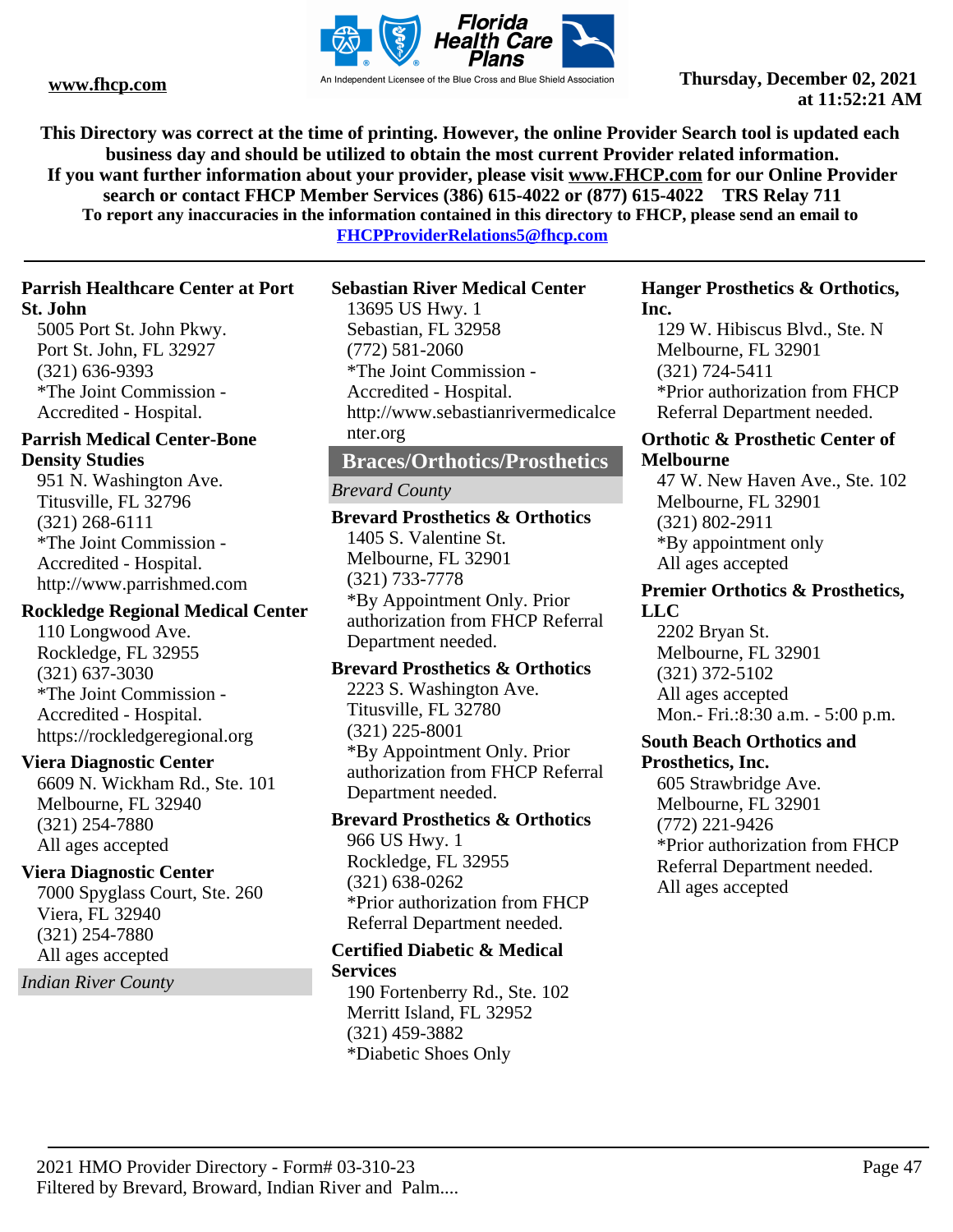

**This Directory was correct at the time of printing. However, the online Provider Search tool is updated each business day and should be utilized to obtain the most current Provider related information. If you want further information about your provider, please visit www.FHCP.com for our Online Provider search or contact FHCP Member Services (386) 615-4022 or (877) 615-4022 TRS Relay 711 To report any inaccuracies in the information contained in this directory to FHCP, please send an email to** 

**FHCPProviderRelations5@fhcp.com**

# **Cardiology**

#### *Brevard County*

#### **Acharjee, Subroto, M.D.**

Steward Medical Group dba Steward Cardiology Associates 150 N. Sykes Creek Pkwy., Ste. 300 Merritt Island, FL 32953 (321) 452-3811 Patients 18 years & older \*Accepting New Patients - Yes

Steward Medical Group dba Steward Cardiology Associates 7227 N. US Hwy. 1, Ste. 200 Cocoa, FL 32927 (321) 452-3811 Patients 18 years & older \*Accepting New Patients - Yes

Steward Medical Group dba Steward Cardiology Associates 8055 Spyglass Hill Rd., Ste. 102 Melbourne, FL 32940 (321) 452-3811 Patients 18 years & older \*Accepting New Patients - Yes

#### **Asch, Joseph, M.D.**

Joel D. Greenberg, M.D., P.A. 4401 S. Hopkins Ave., Ste. 103 Titusville, FL 32780 (321) 268-4767 Patients 16 years & older \*Accepting New Patients - Yes

#### **Aslam, Muhammad, M.D.**

Heart Care PL 1091 Port Malabar Blvd. NE., Ste. 4 Palm Bay, FL 32905 (321) 473-8991 Patients 21 years & older \*Accepting New Patients - Yes

Heart Care PL 1541 S. Wickham Rd. W. Melbourne, FL 32904 (321) 473-8991 Patients 21 years & older Limited appointment availability \*Accepting New Patients - Yes

#### **Bean, Lewis, M.D.**

Cardiology Associates of Central Brevard, LLC 1600 W. Eau Gallie Blvd., Ste. 102 Melbourne, FL 32935 (321) 726-0007 Patients 18 years & older \*Accepting New Patients - Yes

## **Celis, Rene, M.D.**

Florida Cardiovascular Association 605 N. Washington Ave., Ste. 100 Titusville, FL 32796 (321) 383-7600 Patients 18 years & older \*Accepting New Patients - Yes

## **Gadodia, Gopal, M.D.**

Medical Associates of Brevard, L.L.C. 2200 W. Eau Gallie Blvd., Ste. 200 Melbourne, FL 32935 (321) 255-1500 Patients 18 years & older \*Accepting New Patients - Yes

#### **Go Popat, Darlene, M.D.**

Steward Medical Group dba SMG **Cardiology** 240 N. Wickham Rd., Ste. 202 Melbourne, FL 32935 (321) 541-1746 Patients 17 years & older \*Accepting New Patients - Yes

#### **Guirgis, Hany, M.D.**

Prestige Cardiology Consultants, L.L.C. 1765 Berglund Ln., Ste. 1 Melbourne, FL 32940 (321) 421-7544 Patients 18 years & older \*Accepting New Patients - Yes

## **Isenbarger, Paul, M.D.**

Heart Care Centers of Florida 270 N. Sykes Creek Pkwy., Unit 110 Merritt Island, FL 32953 (321) 636-6914 Patients 18 years & older \*Accepting New Patients - Yes

Heart Care Centers of Florida 3822 S. Washington Ave. Titusville, FL 32780 (321) 636-6914 Patients 18 years & older \*Accepting New Patients - Yes

#### **Jeong, Hong, M.D.**

Viera Heart and Vascular Clinic, L.L.C. 1706 Berglund Ln. Melbourne, FL 32940 (321) 421-7525 Patients 18 years & older \*Accepting New Patients - Yes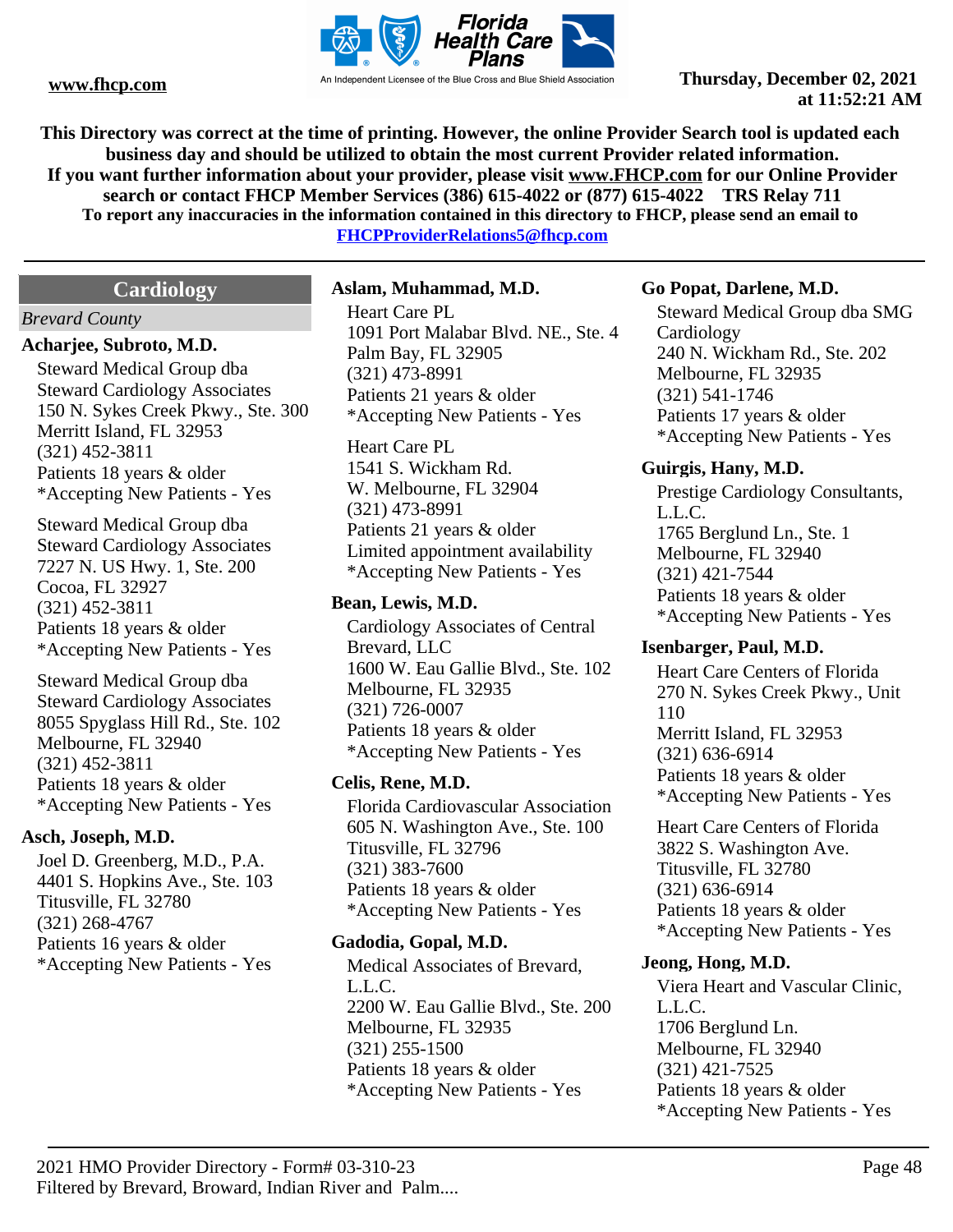

**This Directory was correct at the time of printing. However, the online Provider Search tool is updated each business day and should be utilized to obtain the most current Provider related information. If you want further information about your provider, please visit www.FHCP.com for our Online Provider search or contact FHCP Member Services (386) 615-4022 or (877) 615-4022 TRS Relay 711 To report any inaccuracies in the information contained in this directory to FHCP, please send an email to** 

**FHCPProviderRelations5@fhcp.com**

## **Kloehn, Gregory, M.D.**

Steward Medical Group dba Steward Interventional Cardiology 5151 Babcock St., NE Palm Bay, FL 32905 (772) 217-3082 Patients 18 years & older \*Accepting New Patients - Yes

## **Mathews, Biju, M.D.**

Florida Cardiovascular Association 605 N. Washington Ave., Ste. 100 Titusville, FL 32796 (321) 383-7600 Patients 18 years & older \*Accepting New Patients - Yes

## **Messersmith, Donald, M.D.**

Steward Medical Group dba Steward Cardiology Associates 150 N. Sykes Creek Pkwy., Ste. 300 Merritt Island, FL 32953 (321) 452-3811 Patients 18 years & older \*Accepting New Patients - Yes

Steward Medical Group dba Steward Cardiology Associates 7227 N. US Hwy. 1, Ste. 200 Cocoa, FL 32927 (321) 452-3811 Patients 18 years & older \*Accepting New Patients - Yes

Steward Medical Group dba Steward Cardiology Associates 8055 Spyglass Hill Rd., Ste. 102 Melbourne, FL 32940 (321) 452-3811 Patients 18 years & older \*Accepting New Patients - Yes

## **Modi, Kiran, M.D.**

Kiran Modi, M.D. 500 N. Washington Ave., Ste. 106 Titusville, FL 32796 (321) 264-9100 Patients 14 years & older \*Accepting New Patients - Yes

## **Mody, Naresh, M.D.**

Florida Cardiovascular Association 605 N. Washington Ave., Ste. 100 Titusville, FL 32796 (321) 383-7600 Patients 18 years & older \*Accepting New Patients - Yes

## **Oskouei, Behzad, M.D.**

Heart Care Centers of Florida 270 N. Sykes Creek Pkwy., Unit 110 Merritt Island, FL 32953 (321) 636-6914 Patients 18 years & older \*Accepting New Patients - Yes

Heart Care Centers of Florida 3822 S. Washington Ave. Titusville, FL 32780 (321) 636-6914 Patients 18 years & older \*Accepting New Patients - Yes

#### **Palaniyandi, Ravindran, M.D.**

Space Coast Cardiology **Consultants** 7139 N. US Hwy. 1 Port St. John, FL 32927 (321) 635-8304 Patients 18 years & older Lower extremity vein treatments for chronic venousinsufficiency and varicose veins requires prior authorization. \*Accepting New Patients - Yes

## **Patel, Dineshkumar, M.D.**

Medical Associates of Brevard, L.L.C. 2200 W. Eau Gallie Blvd., Ste. 200 Melbourne, FL 32935 (321) 255-1500 Patients 18 years & older \*Accepting New Patients - Yes

## **Patel, Rakesh, M.D.**

Medical Associates of Brevard, L.L.C. 2200 W. Eau Gallie Blvd., Ste. 200 Melbourne, FL 32935 (321) 255-1500 Patients 18 years & older \*Accepting New Patients - Yes

## **Prasad, Srinivas, M.D.**

Steward Medical Group dba Steward Cardiology Associates 150 N. Sykes Creek Pkwy., Ste. 300 Merritt Island, FL 32953 (321) 452-3811 Patients 18 years & older \*Accepting New Patients - Yes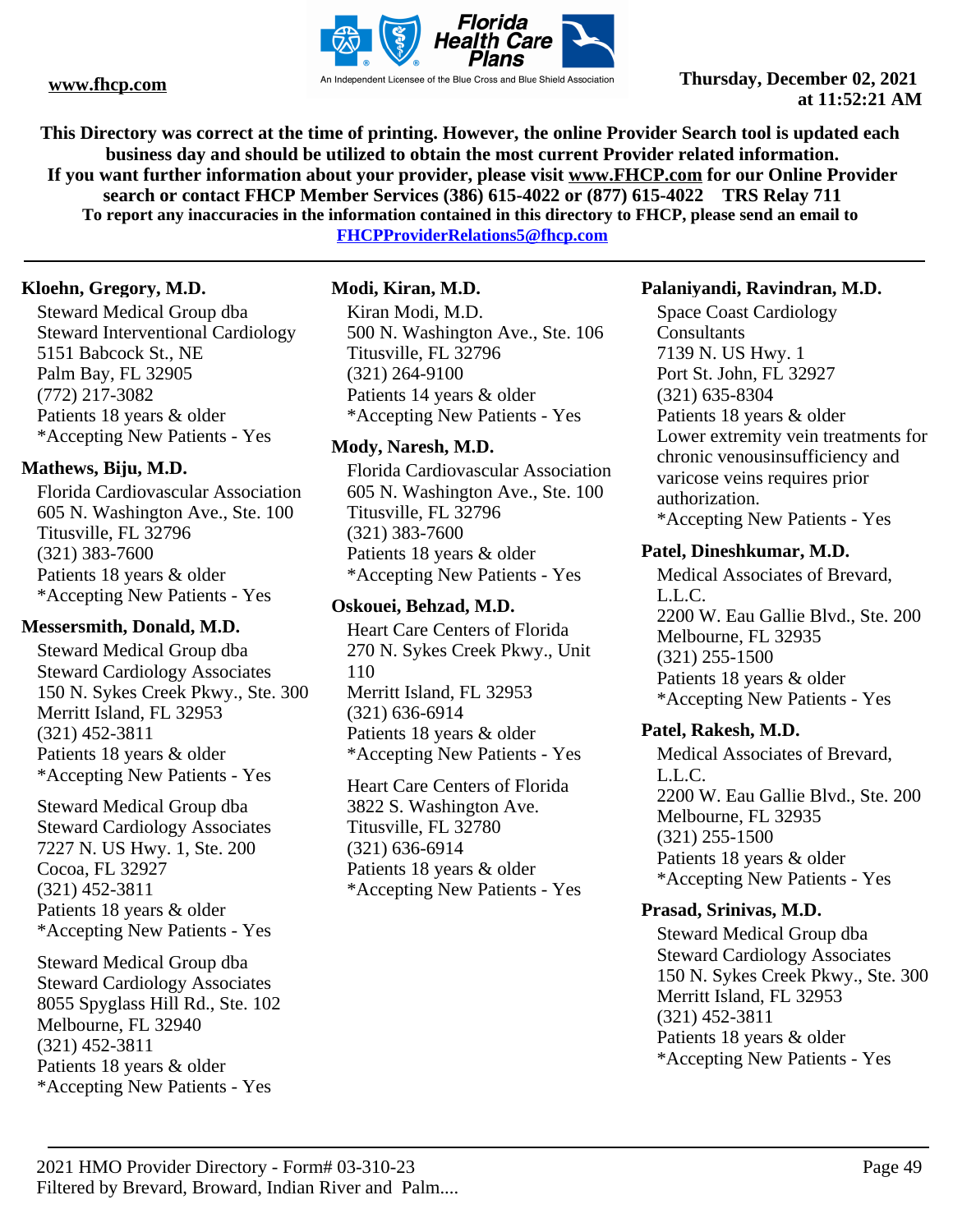

**This Directory was correct at the time of printing. However, the online Provider Search tool is updated each business day and should be utilized to obtain the most current Provider related information. If you want further information about your provider, please visit www.FHCP.com for our Online Provider search or contact FHCP Member Services (386) 615-4022 or (877) 615-4022 TRS Relay 711 To report any inaccuracies in the information contained in this directory to FHCP, please send an email to** 

**FHCPProviderRelations5@fhcp.com**

Steward Medical Group dba Steward Cardiology Associates 7227 N. US Hwy. 1, Ste. 200 Cocoa, FL 32927 (321) 452-3811 Patients 18 years & older \*Accepting New Patients - Yes

Steward Medical Group dba Steward Cardiology Associates 8055 Spyglass Hill Rd., Ste. 102 Melbourne, FL 32940 (321) 452-3811 Patients 18 years & older \*Accepting New Patients - Yes

## **Rao, Ravi, M.D.**

Heart Care Centers of Florida 270 N. Sykes Creek Pkwy., Unit 110 Merritt Island, FL 32953 (321) 636-6914 Patients 18 years & older \*Accepting New Patients - Yes

Heart Care Centers of Florida 3822 S. Washington Ave. Titusville, FL 32780 (321) 636-6914 Patients 18 years & older \*Accepting New Patients - Yes

## **Sharma, Amit, M.D.**

Steward Medical Group dba Steward Cardiology Associates 150 N. Sykes Creek Pkwy., Ste. 300 Merritt Island, FL 32953 (321) 452-3811 Patients 18 years & older \*Accepting New Patients - Yes

Steward Medical Group dba Steward Cardiology Associates 7227 N. US Hwy. 1, Ste. 200 Cocoa, FL 32927 (321) 452-3811 Patients 18 years & older \*Accepting New Patients - Yes

Steward Medical Group dba Steward Cardiology Associates 8055 Spyglass Hill Rd., Ste. 102 Melbourne, FL 32940 (321) 452-3811 Patients 18 years & older \*Accepting New Patients - Yes

## **Somasundaram, Porur, M.D.**

Steward Medical Group dba Steward Heart Rhythm Associates 119 Longwood Ave. Rockledge, FL 32955 (321) 632-6963 Patients 18 years & older \*Accepting New Patients - Yes

## **Watts, Stephen, M.D.**

Steward Medical Group dba Steward Heart Rhythm Associates 119 Longwood Ave. Rockledge, FL 32955 (321) 632-6963 Patients 18 years & older \*Accepting New Patients - Yes

## **Zavitsanos, James, M.D.**

Steward Medical Group dba SMG Cardiology 240 N. Wickham Rd., Ste. 202 Melbourne, FL 32935 (321) 541-1746 Patients 18 years & older \*Accepting New Patients - Yes

## *Indian River County*

#### **Anderson, Janet, M.D.**

Janet Anderson, M.D. 777 37th St., Ste. C-105 Vero Beach, FL 32960 (772) 794-7791 Patients 18 years & older Prior authorization from FHCP Central Referral Department needed. \*Accepting New Patients - Yes

## **DeoNarine, Brian, M.D.**

Brian J. DeoNarine M.D. P.A. 1285 36th St., Ste. 200 Vero Beach, FL 32960 (772) 562-9923 Patients 18 years & older \*Accepting New Patients - Yes

## **Khawaja, Farhat, M.D.**

Steward Medical Group dba Steward Cardiology Associates 7754 Bay St., Ste. 6 & 7 Sebastian, FL 32958 (772) 589-3000 Patients 18 years & older \*Accepting New Patients - Yes

## **Kloehn, Gregory, M.D.**

Steward Medical Group dba Steward Interventional Cardiology 3745 11th Cir., Ste. 101 Vero Beach, FL 32960 (772) 217-3082 Patients 18 years & older \*Accepting New Patients - Yes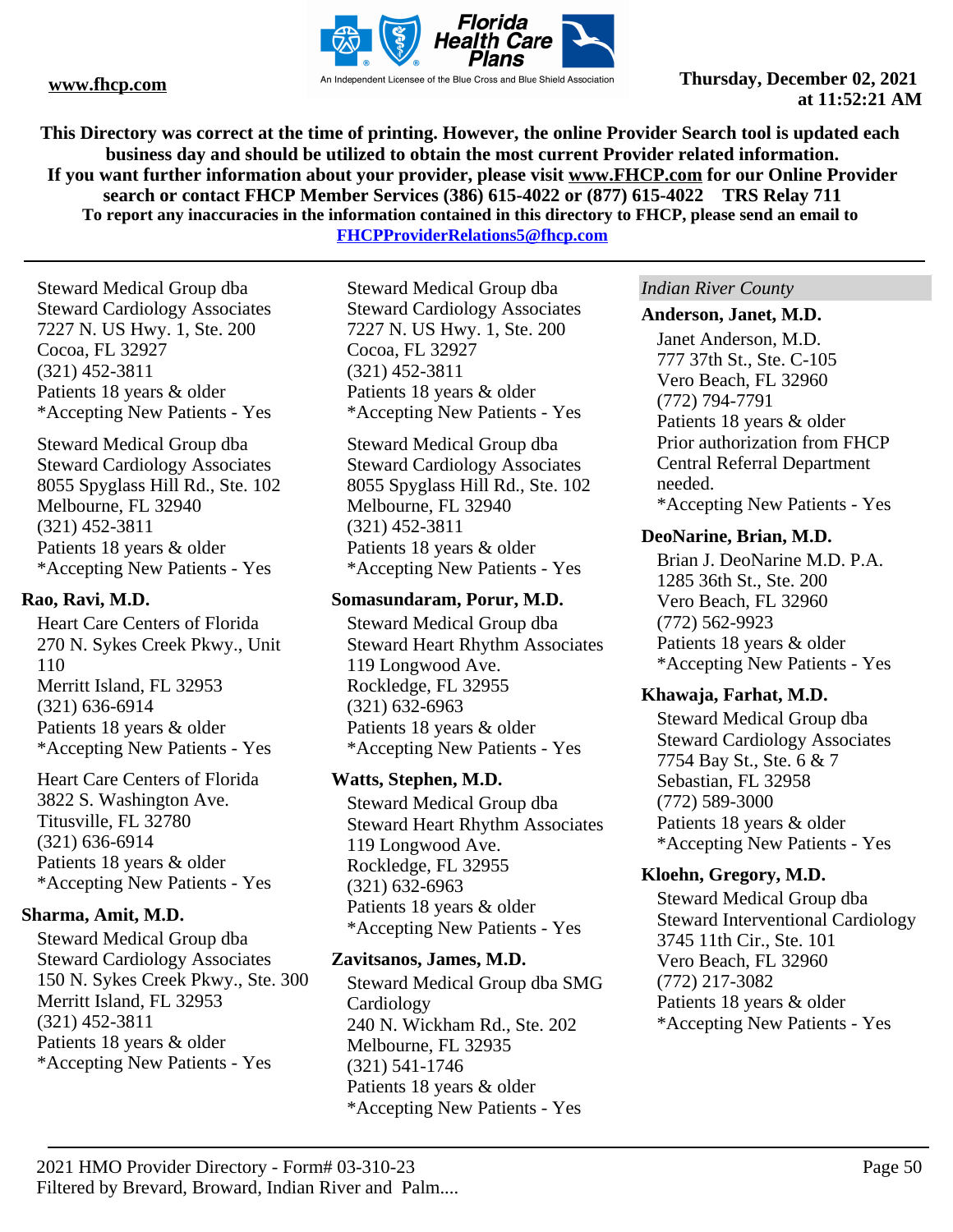

**This Directory was correct at the time of printing. However, the online Provider Search tool is updated each business day and should be utilized to obtain the most current Provider related information. If you want further information about your provider, please visit www.FHCP.com for our Online Provider search or contact FHCP Member Services (386) 615-4022 or (877) 615-4022 TRS Relay 711 To report any inaccuracies in the information contained in this directory to FHCP, please send an email to** 

**FHCPProviderRelations5@fhcp.com**

Steward Medical Group dba Steward Interventional Cardiology 8005 Bay St., Ste. 1 Sebastian, FL 32958 (772) 794-7791 Patients 18 years & older \*Accepting New Patients - Yes

## **Rivera-Jimenez, Jose, M.D.**

Steward Medical Group dba Steward Cardiology Associates 7754 Bay St., Ste. 6 & 7 Sebastian, FL 32958 (772) 589-3000 Patients 18 years & older \*Accepting New Patients - Yes

## **Scridon, Tudor, M.D.**

Tudor Scridon, M.D., PL 1300 36th St., Ste. 1D Vero Beach, FL 32960 (772) 226-7380 Patients 18 years & older \*Accepting New Patients - Yes

Tudor Scridon, M.D., PL 13230 US Hwy. 1 Sebastian, FL 32958 (772) 226-7380 Patients 18 years & older \*Accepting New Patients - Yes

## **Shaikh, Shahbaaz, M.D.**

Steward Medical Group dba Steward Cardiology Associates 7754 Bay St., Ste. 6 & 7 Sebastian, FL 32958 (772) 589-3000 Patients 18 years & older \*Accepting New Patients - Yes

# **Cardiothoracic Surgery**

## *Brevard County*

#### **Montalvo-Fitzpatrick, Jose, M.D.**

Steward Medical Group dba Steward Cardiothoracic Specialists 150 N. Sykes Creek Pkwy., Ste. 300 Merritt Island, FL 32953 (321) 452-3811 Patients 18 years & older \*Accepting New Patients - Yes

## *Indian River County*

#### **Greene, Michael, M.D.**

Steward Medical Group dba Steward Thoracic Surgery 816 US Hwy. 1 Sebastian, FL 32958 (772) 581-5848 Patients 18 years & older \*Accepting New Patients - Yes

## **Chiropractic**

#### **See Direct Access/Self-referred providers in previous section**

# **Colon Surgery**

## *Brevard County*

## **Dobson, Howard, M.D.**

Steward Medical Group dba Surgical Associates of Brevard 1133 Seminole Dr. Rockledge, FL 32955 (321) 637-2975 Patients 18 years & older \*Accepting New Patients - Yes

#### **Imami, Emran, M.D.**

Tepas Healthcare 1140 Broadband Dr. Melbourne, FL 32901 (321) 733-1901 Patients 18 years & older \*Accepting New Patients - Yes

## **Olinde, John, M.D.**

Omni Healthcare 1344 S. Apollo Blvd., Ste. 2D Melbourne, FL 32901 (321) 724-1084 Patients 18 years & older \*Accepting New Patients - Yes

#### **Thompson, Paul, M.D.**

Steward Medical Group dba Surgical Associates of Brevard 1133 Seminole Dr. Rockledge, FL 32955 (321) 637-2975 Patients 18 years & older \*Accepting New Patients - Yes

#### **Wasselle, Joseph, M.D.**

Steward Medical Group dba SMG Gastroenterology and Neurology 240 N. Wickham Rd., Ste. 311 Melbourne, FL 32935 (321) 752-1660 Patients 18 years & older \*Accepting New Patients - Yes

#### **Zambos, John, M.D.**

John Zambos, M.D. 605 N. Washington Ave., Ste. 200 Titusville, FL 32796 (321) 383-2630 Patients 18 years & older \*Accepting New Patients - Yes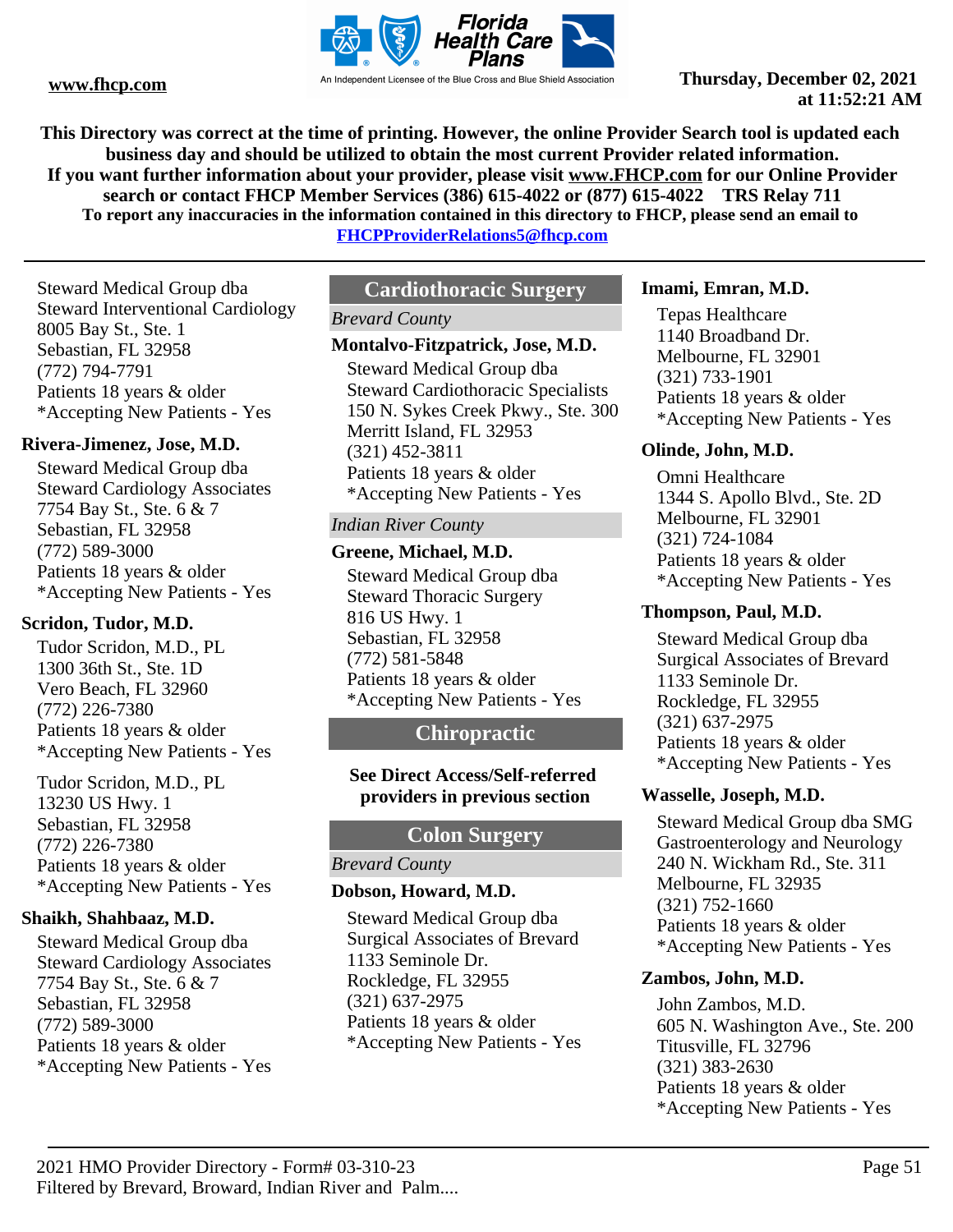

**This Directory was correct at the time of printing. However, the online Provider Search tool is updated each business day and should be utilized to obtain the most current Provider related information. If you want further information about your provider, please visit www.FHCP.com for our Online Provider search or contact FHCP Member Services (386) 615-4022 or (877) 615-4022 TRS Relay 711 To report any inaccuracies in the information contained in this directory to FHCP, please send an email to** 

**FHCPProviderRelations5@fhcp.com**

# **Dermatology**

**See Direct Access/Self-referred providers in previous section**

# **Diagnostic Imaging/Outpatient Hospital Department/Facility**

Out of pocket costs may vary depending on location or benefit plan. Contact the Member Services Department at 1-877-615-4022 for additional information.

## *Brevard County*

## **Melbourne Regional Medical Center**

250 N. Wickham Rd. Melbourne, FL 32935 (321) 637-3030 \*The Joint Commission - Accredited - Hospital. http://www.melbourneregional.org

## **Parrish Healthcare Center at Port St. John**

5005 Port St. John Pkwy. Port St. John, FL 32927 (321) 636-9393 \*The Joint Commission - Accredited - Hospital.

## **Parrish Medical Center-Outpt. Diagnostic Imaging**

951 N. Washington Ave. Titusville, FL 32796 (321) 268-6111 \*The Joint Commission - Accredited - Hospital. http://www.parrishmed.com

#### **Rockledge Regional Medical Center Diagnostic Services**

110 Longwood Ave. Rockledge, FL 32955 (321) 637-3030 \*The Joint Commission - Accredited - Hospital. https://rockledgeregional.org

**Rockledge Regional Medical Center Diagnostic Services** 2400 N. Courtenay Pkwy. Merritt Island, FL 32953 (321) 637-3030 \*The Joint Commission - Accredited - Hospital. https://rockledgeregional.org

## *Indian River County*

**Sebastian River Medical Center** 13695 US Hwy. 1 Sebastian, FL 32958 (772) 581-2060 \*The Joint Commission - Accredited - Hospital. Members can access provider for Advanced Diagnostic Imaging-Outpatient such as MRI's, CT's & Bone Scans. http://www.sebastianrivermedicalce nter.org

# **Diagnostic Imaging/Outpatient Non-Hospital Facility**

Out of pocket costs may vary depending on location or benefit plan. Contact the Member Services Department at 1-877-615-4022 for additional information.

*Brevard County*

## **Atlantis Diagnostics**

1344 S. Apollo Blvd., Ste. 102 Melbourne, FL 32901 (321) 777-7888 Mon.-Fri.: 8:00 a.m. to 5:00 p.m.

#### **Atlantis Diagnostics**

6100 Minton Rd., Ste. 100 Palm Bay, FL 32907 (321) 309-2928 Mon.-Fri.: 8:00 a.m. to 5:00 p.m.

## **Atlantis Diagnostics**

845 Century Medical Dr., Ste. A Titusville, FL 32796 (321) 529-6102 \*CT Scans Only Mon.-Fri.: 9:00 a.m. to 5:00 p.m.

# **Florida Diagnostic Imaging, Inc.**

5201 Babcock St. NE, Ste. 5 Palm Bay, FL 32905 (321) 676-5323 All ages accepted

## **NSI Melbourne**

2222 S. Harbor City Blvd., Ste. 520 Melbourne, FL 32901 (321) 409-9990

## **NSI Merritt Island**

255 N. Sykes Creek Pkwy., Ste. 102 Merritt Island, FL 32953 (321) 454-6335

## **Parrish Medical Group Diagnostic Center - TitusLanding**

250 Harrison St., Ste. 100 Titusville, FL 32780 (321) 268-6674 \*CT Scans & MRI services only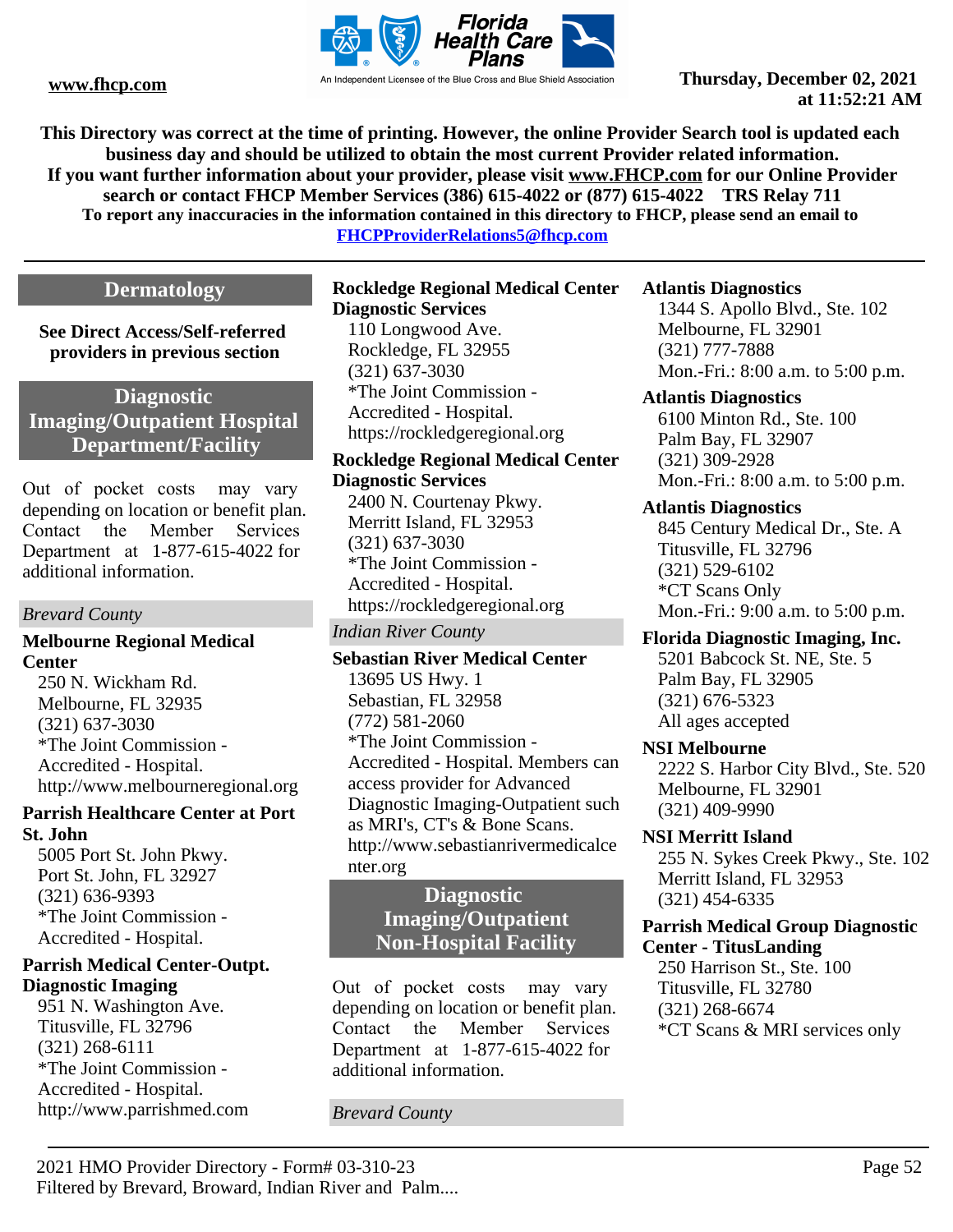

**This Directory was correct at the time of printing. However, the online Provider Search tool is updated each business day and should be utilized to obtain the most current Provider related information. If you want further information about your provider, please visit www.FHCP.com for our Online Provider search or contact FHCP Member Services (386) 615-4022 or (877) 615-4022 TRS Relay 711 To report any inaccuracies in the information contained in this directory to FHCP, please send an email to** 

**FHCPProviderRelations5@fhcp.com**

## **Rockledge MRI & PET Center**

1910 Rockledge Blvd., Ste. 102 Rockledge, FL 32955 (321) 636-6599 \*Members can access provider for Advanced Diagnostic Imaging-Outpatient such as MRI's, CT's & Bone Scans. Patients 5 years & older Mon.-Thurs.: 8:00 a.m. to 7:00 p.m. Fri.: 8:00 a.m. to 5:00 p.m.

## **Standup MRI of Brevard**

6023 Farcenda Pl., Ste. 101 Melbourne, FL 32940 (321) 831-1111 \*Order from Physician Needed All ages accepted

## **University Center Imaging** 1800 W. Hibiscus Blvd., Ste. 100 Melbourne, FL 32901 (321) 726-3800

Mon.-Fri.: 7:00 a.m. to 6:00 p.m.

# **University Center Imaging**

6300 N. Wickham Rd., Ste. 100 Melbourne, FL 32940 (321) 775-7100 Mon.-Fri.: 8:00 a.m. to 5:00 p.m.

## **Viera Diagnostic Center**

6609 N. Wickham Rd., Ste. 101 Melbourne, FL 32940 (321) 254-7880 All ages accepted

## **Viera Diagnostic Center**

7000 Spyglass Court, Ste. 260 Viera, FL 32940 (321) 254-7880 All ages accepted

**Dialysis**

# *Brevard County*

**Fresenius Medical Care Brevard Home Therapies** 2200 W. Eau Gallie Blvd., Ste.

202A Melbourne, FL 32935 (321) 259-1181 Patients 18 years & older

#### **Fresenius Medical Care of Palm Bay**

450 Malabar Rd. SE, Unit 101 Palm Bay, FL 32907 (321) 409-0874 Patients 18 years & older

## **Fresenius Medical Care Space Coast**

577 Barnes Blvd., Ste. 100 Rockledge, FL 32955 (324) 636-9067 Patients 18 years & older

# **Melbourne Dialysis** 2235 S. Babcock St. Melbourne, FL 32901

(321) 956-6252 **Melbourne Kidney Center**

1400 S. Apollo Blvd. Melbourne, FL 32901 (321) 724-0431

#### **North Brevard Dialysis** 250 Harriston St., Ste. 110 Titusville, FL 32780 (321) 383-1345

# **North Melbourne Dialysis**

14 Suntree Pl., Ste. 102 Melbourne, FL 32940 (321) 253-9033

# **Palm Bay Kidney Center**

220 Medplex Pkwy., NE Palm Bay, FL 32907 (321) 722-2649

## **Parrish Medical Dialysis Center**

830 Century Medical Dr. Titusville, FL 32796 (321) 269-6270

## **RAI S. Courtenay - Merritt Island**

245 S. Courtenay Pkwy., Ste. A Merritt Island, FL 32952 (321) 452-0020 Patients 18 years & older

## **Renal Care Group Brevard**

1355 Palm Bay Rd. Melbourne, FL 32905 (321) 768-9801 Patients 18 years & older

## **Titus Landing Home Training**

250 Harrison St., Ste. 310 Titusville, FL 32780 (321) 383-2357

# **U.S. Renal Care Viera Dialysis**

8041 Spyglass Hill Rd., Ste. 101 Viera, FL 32940 (321) 254-4553

# **Durable Medical Equipment**

*Brevard County*

## **Apria Healthcare, LLC.** 274 N. Wickham Rd. Melbourne, FL 32935 (855) 613-8303

**Endocrinology**

*Brevard County*

# **Castro, Arturo, M.D.**

Coastal Endocrinology 1300 Florida Ave. Rockledge, FL 32955 (321) 301-1692 Patients 18 years & older \*Accepting New Patients - Yes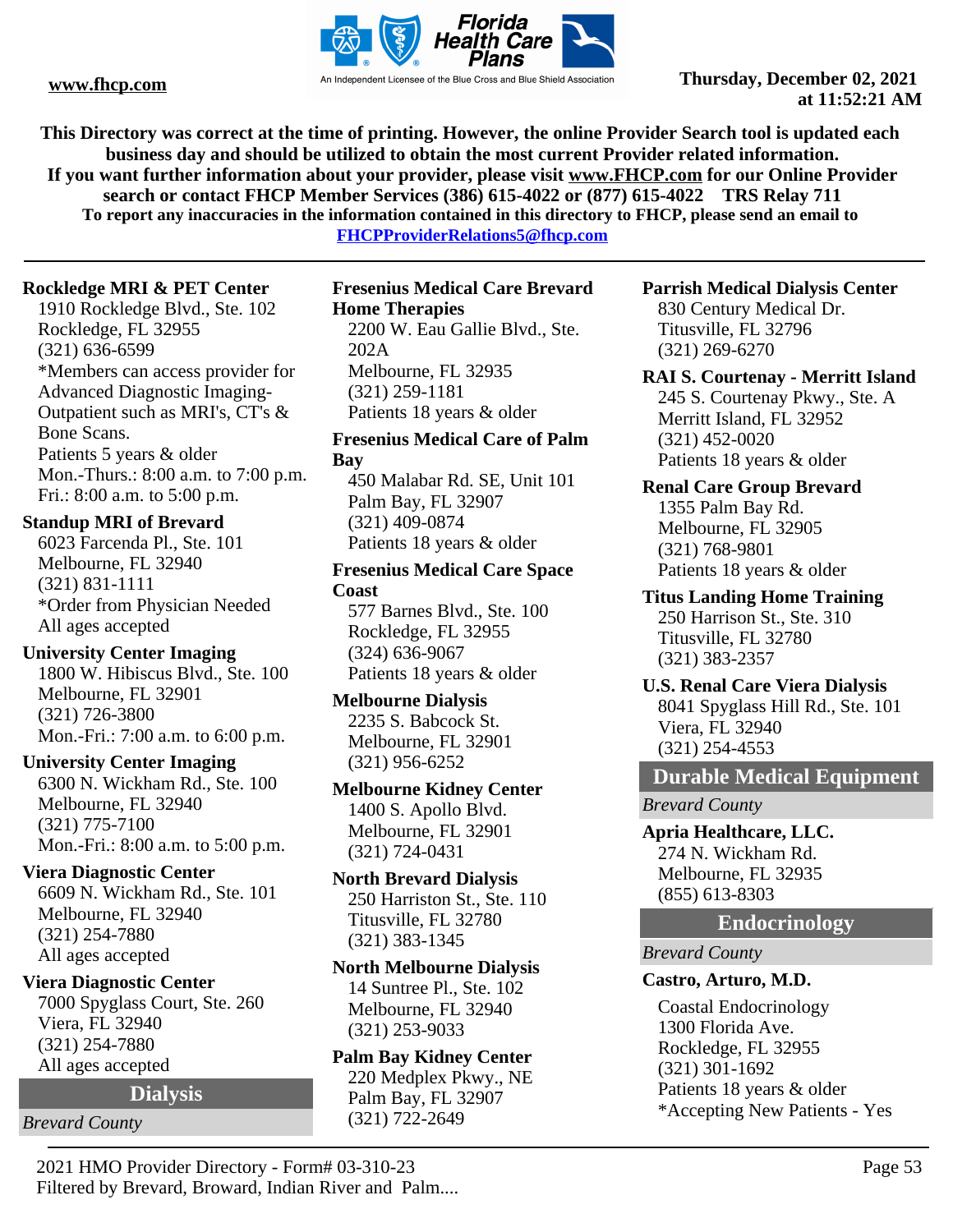

**This Directory was correct at the time of printing. However, the online Provider Search tool is updated each business day and should be utilized to obtain the most current Provider related information. If you want further information about your provider, please visit www.FHCP.com for our Online Provider search or contact FHCP Member Services (386) 615-4022 or (877) 615-4022 TRS Relay 711 To report any inaccuracies in the information contained in this directory to FHCP, please send an email to** 

**FHCPProviderRelations5@fhcp.com**

#### **Chalavarya, Swati, D.O.**

Omni Healthcare 1344 S. Apollo Blvd., Ste. A Melbourne, FL 32901 (321) 722-9731 Patients 18 years & older \*Accepting New Patients - Yes

## **Desai, Rajesh, M.D.**

Medical Associates of Brevard, LLC. 2290 W. Eau Gallie Blvd., Ste. 100 Melbourne, FL 32935 (321) 309-9000 Patients 18 years & older \*Accepting New Patients - Yes

## **Dhruv, Nikhita, M.D.**

Medical Associates of Brevard, LLC. 2290 W. Eau Gallie Blvd., Ste. 100 Melbourne, FL 32935 (321) 309-9000 Patients 18 years & older \*Accepting New Patients - Yes

## **Go, Eugene, M.D.**

Parrish Medical Group 5005 Port St. John Pkwy., Ste. 2600 Port St. John, FL 32927 (321) 504-7375 Patients 18 years & older \*Accepting New Patients - Yes

## **Jain, Rita, M.D.**

Access Endocrinology 830 Executive Ln., Ste. 150 Rockledge, FL 32955 (321) 877-1800 Patients 21 years & older \*Accepting New Patients - Yes

## **Pipek, Ruben, M.D.**

Suntree Endocrinology 6619 N. Wickham Rd. Melbourne, FL 32940 (321) 259-9500 Patients 18 years & older \*Accepting New Patients - Yes

#### **Sarenas, Carolina, M.D.**

Maimonides Medical Center 1295 S. US Hwy. 1 Rockledge, FL 32955 (321) 637-6654 Patients 18 years & older Established patients only. \*Accepting New Patients - Yes

## **Szoke, Ervin, M.D.**

Medical Associates of Brevard, LLC. 2290 W. Eau Gallie Blvd., Ste. 100 Melbourne, FL 32935 (321) 309-9000 Patients 18 years & older \*Accepting New Patients - Yes

## *Indian River County*

## **Castro, Arturo, M.D.**

Coastal Endocrinology 2801 Ocean Dr., Ste. 202 Vero Beach, FL 32963 (321) 301-1692 Patients 18 years & older \*Accepting New Patients - Yes

## **Gastroenterology**

*Brevard County*

#### **Aguilo-Seara, Francisco, M.D.**

F. Aguilo-Seara MD LLC 1268 US Hwy. 1 Rockledge, FL 32955 (321) 433-3000 Patients 18 years & older \*Accepting New Patients - Yes

#### **Barbati, Robert, M.D.**

Steward Medical Group dba SMG Gastroenterology and Neurology 240 N. Wickham Rd., Ste. 309 Melbourne, FL 32935 (321) 752-1630 Patients 18 years & older \*Accepting New Patients - Yes

Steward Medical Group dba SMG Gastroenterology and Neurology 240 N. Wickham Rd., Ste. 311 Melbourne, FL 32935 (321) 752-1630 Patients 18 years & older \*Accepting New Patients - Yes

## **Christophi, George, M.D.**

Steward Medical Group dba Steward Gastroenterology **Associates** 111 Longwood Ave. Rockledge, FL 32955 (321) 637-2345 All ages accepted \*Accepting New Patients - Yes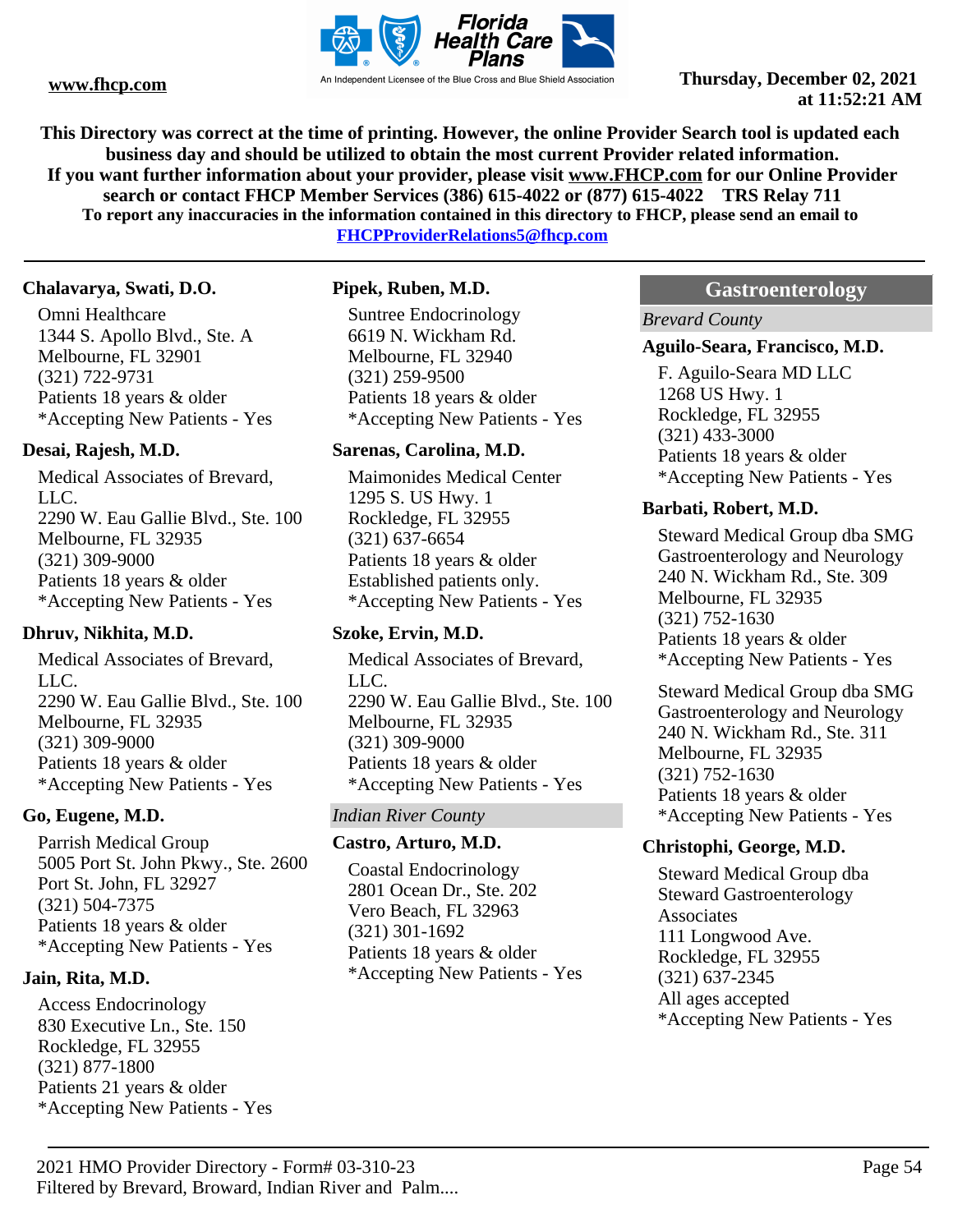

**This Directory was correct at the time of printing. However, the online Provider Search tool is updated each business day and should be utilized to obtain the most current Provider related information. If you want further information about your provider, please visit www.FHCP.com for our Online Provider search or contact FHCP Member Services (386) 615-4022 or (877) 615-4022 TRS Relay 711 To report any inaccuracies in the information contained in this directory to FHCP, please send an email to FHCPProviderRelations5@fhcp.com**

Steward Medical Group dba Steward Gastroenterology Associates 7227 N. US Hwy. 1, Ste. 220 Cocoa, FL 32927 (321) 637-2345 All ages accepted \*Accepting New Patients - Yes

Steward Medical Group dba Steward Gastroenterology Associates 8075 Spyglass Hill Rd., Ste. 101 Melbourne, FL 32940 (321) 637-2345 All ages accepted \*Accepting New Patients - Yes

## **Dewanwala, Akrit, M.D.**

Steward Medical Group dba Steward Gastroenterology Associates 8075 Spyglass Hill Rd., Ste. 101 Melbourne, FL 32940 (321) 255-8008 Patients 18 years & older \*Accepting New Patients - Yes

## **Gadallah, Shireen, M.D.**

Florida Digestive and Liver Specialists, P.A. 25 E. Silver Palm Ave. Melbourne, FL 32901 (321) 725-4150 Patients 18 years & older \*Accepting New Patients - Yes

## **George, Khalid, M.D.**

Parrish Medical Group 825 Century Medical Dr., Ste. A Titusville, FL 32796 (321) 268-6224 Patients 18 years & older \*Accepting New Patients - Yes

## **Gomez, Justin, M.D.**

Gomez GI LLC 1273 Florida Ave. S. Rockledge, FL 32955 (321) 690-0002 Patients 18 years & older \*Accepting New Patients - Yes

## **Jathal, Adwait, M.D.**

Medical Associates of Brevard, L.L.C. 200 Michigan Ave. Melbourne, FL 32901 (321) 952-0700 Patients 18 years & older \*Accepting New Patients - Yes

## **Koretsky, Peter, M.D.**

Peter A. Koretsky, M.D., P.A. 2955 Pineda Plaza Wy., Ste. 115 Melbourne, FL 32940 (321) 254-7375 Patients 18 years & older \*Accepting New Patients - Yes

## **Krishna, Murali, M.D.**

Murali Krishna MD LLC 1009 Harvin Way, Ste. 110 Rockledge, FL 32955 (321) 301-4546 Patients 18 years & older \*Accepting New Patients - Yes Murali Krishna MD LLC 3165 Suntree Blvd., Ste. 101 Rockledge, FL 32955 (321) 301-4546 Patients 18 years & older \*Accepting New Patients - Yes

## **Kuwajima, Vanessa, M.D.**

Florida Digestive Health Specialists, LLP 1273 Florida Ave. S. Rockledge, FL 32955 (321) 690-0002 Patients 18 years & older \*Accepting New Patients - Yes

## **Lipka, Seth, M.D.**

Omni Healthcare 1344 S. Apollo Blvd., Ste. 300 Melbourne, FL 32901 (321) 802-5059 Patients 18 years & older \*Accepting New Patients - Yes

Omni Healthcare 845 Century Medical Dr., Ste. A Titusville, FL 32796 (321) 268-6224 Patients 18 years & older \*Accepting New Patients - Yes

## **Nath, Dwarka, M.D.**

Omni Healthcare 845 Century Medical Dr., Ste. A Titusville, FL 32796 (321) 268-6224 Patients 18 years & older \*Accepting New Patients - Yes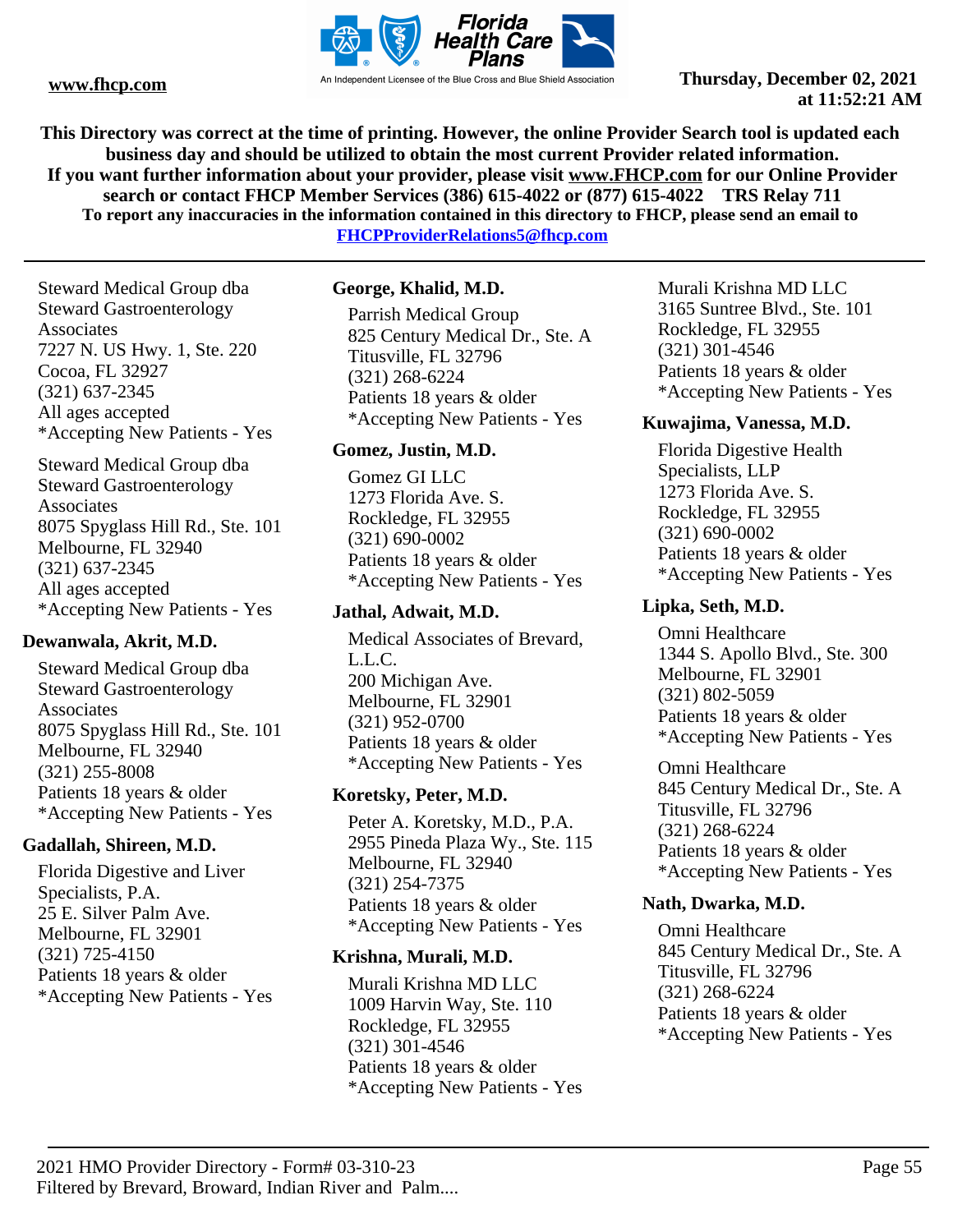

**This Directory was correct at the time of printing. However, the online Provider Search tool is updated each business day and should be utilized to obtain the most current Provider related information. If you want further information about your provider, please visit www.FHCP.com for our Online Provider search or contact FHCP Member Services (386) 615-4022 or (877) 615-4022 TRS Relay 711 To report any inaccuracies in the information contained in this directory to FHCP, please send an email to** 

**FHCPProviderRelations5@fhcp.com**

## **Ruiz, Francisco, M.D.**

Steward Medical Group dba Steward Gastroenterology **Associates** 240 N. Wickham Rd., Ste. 309 Melbourne, FL 32958 (321) 752-1630 Patients 18 years & older \*Accepting New Patients - Yes

## **Rylander, William, M.D.**

Florida Digestive Health Specialists, LLP 407 S. Washington Ave., Ste. 1 Titusville, FL 32796 (321) 385-0884 Patients 18 years & older \*Accepting New Patients - Yes

## **Tobkes, Andrew, M.D.**

Tobkes GI LLC 1009 Harvin Way, Ste. 100 Rockledge, FL 32955 (321) 632-0497 Patients 18 years & older \*Accepting New Patients - Yes

## **Turse, John, M.D.**

Medical Associates of Brevard, L.L.C. 200 Michigan Ave. Melbourne, FL 32901 (321) 952-0700 Patients 18 years & older \*Accepting New Patients - Yes

## *Indian River County*

#### **Lopez, Tania, D.O.**

Steward Medical Group dba Steward Gastroenterology **Associates** 3745 11th Cir., Ste. 103 Vero Beach, FL 32960 (772) 567-4825 Patients 18 years & older \*Accepting New Patients - Yes

## **Perez, Alejandro, D.O.**

Steward Medical Group dba Steward Gastroenterology **Associates** 3745 11th Cir., Ste. 103 Vero Beach, FL 32960 (772) 567-4825 Patients 18 years & older \*Accepting New Patients - Yes

Steward Medical Group dba Steward Gastroenterology Associates 8005 Bay St., Ste. 1 Sebastian, FL 32958 (772) 567-4825 Patients 18 years & older \*Accepting New Patients - Yes

# **General Surgery**

## *Brevard County*

## **Carrillo, Carlos, M.D.**

Carrillo Surgical Associates, LLC 119 S. Park Ave. Titusville, FL 32796 (321) 268-0720 Patients 1 year & older \*Accepting New Patients - Yes

Carrillo Surgical Associates, LLC 8045 Spyglass Hill Rd., Ste. 101 Melbourne, FL 32940 (321) 268-0720 Patients 1 year & older Limited appointment availability \*Accepting New Patients - Yes

## **Dobson, Howard, M.D.**

Steward Medical Group dba Surgical Associates of Brevard 1133 Seminole Dr. Rockledge, FL 32955 (321) 637-2975 Patients 18 years & older \*Accepting New Patients - Yes

## **Imami, Emran, M.D.**

Tepas Healthcare 1140 Broadband Dr. Melbourne, FL 32901 (321) 733-1901 Patients 18 years & older \*Accepting New Patients - Yes

## **Olinde, John, M.D.**

Omni Healthcare 1344 S. Apollo Blvd., Ste. 2D Melbourne, FL 32901 (321) 724-1084 Patients 18 years & older \*Accepting New Patients - Yes

#### **Patel, Rameshbhai, M.D.**

Titusville Surgical Associates 2475 S. Washington Ave. Titusville, FL 32780 (321) 267-4264 Patients 18 years & older \*Accepting New Patients - Yes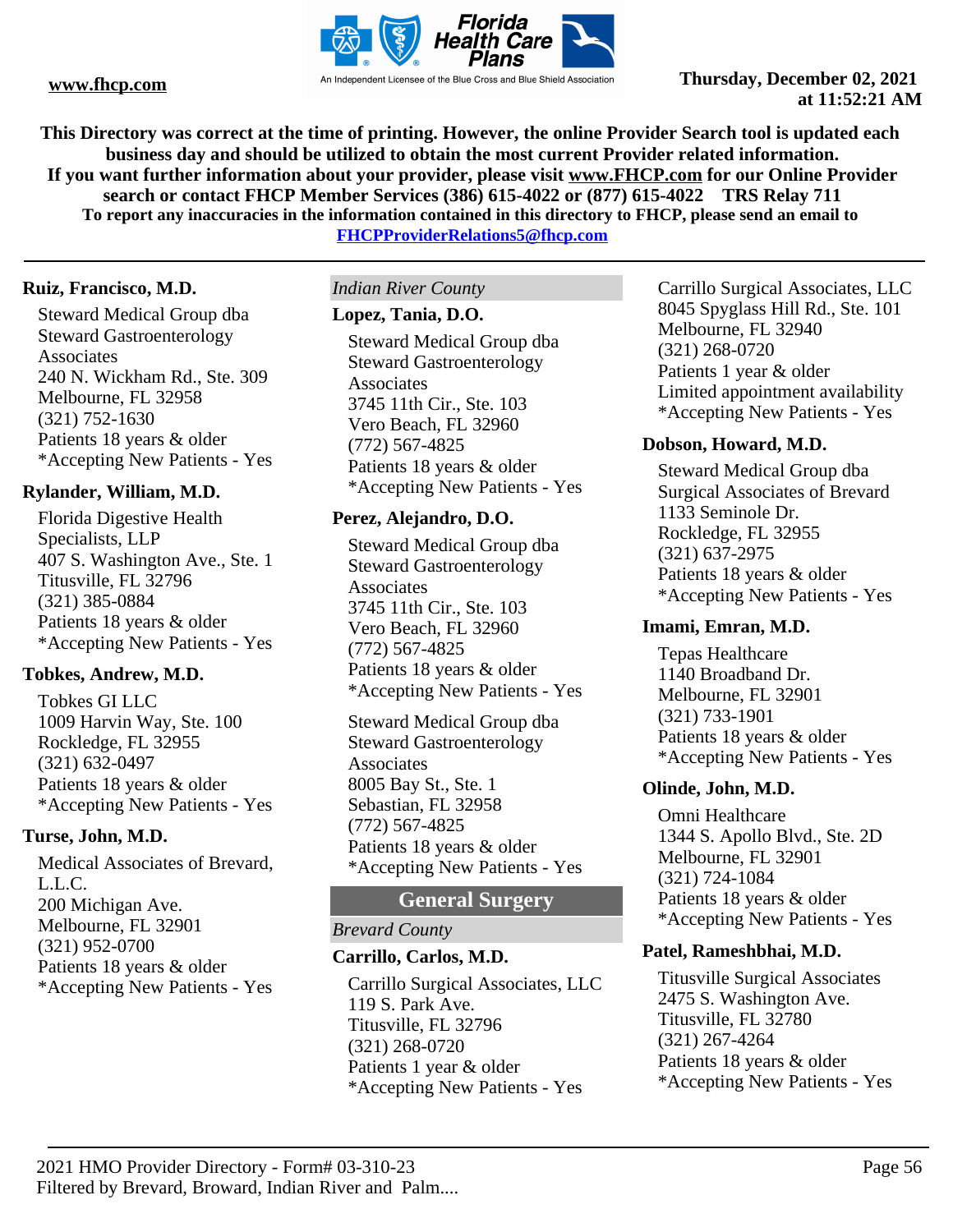

**This Directory was correct at the time of printing. However, the online Provider Search tool is updated each business day and should be utilized to obtain the most current Provider related information. If you want further information about your provider, please visit www.FHCP.com for our Online Provider search or contact FHCP Member Services (386) 615-4022 or (877) 615-4022 TRS Relay 711 To report any inaccuracies in the information contained in this directory to FHCP, please send an email to** 

**FHCPProviderRelations5@fhcp.com**

#### **Pecoraro, Alphonse, M.D.**

Steward Medical Group dba Surgical Associates of Brevard 1133 Seminole Dr. Rockledge, FL 32955 (321) 637-2975 Patients 18 years & older \*Accepting New Patients - Yes

Steward Medical Group dba Surgical Associates of Brevard 7227 N. US Hwy. 1, Ste. 220 Cocoa, FL 32927 (321) 637-2975 Patients 18 years & older \*Accepting New Patients - Yes

## **Talbert, Mark, M.D.**

Talbert General Surgery 129 W. Hibiscus Blvd., Ste. D Melbourne, FL 32901 (321) 372-1372 Patients 16 years & older \*Accepting New Patients - Yes

## **Thompson, Paul, M.D.**

Steward Medical Group dba Surgical Associates of Brevard 1133 Seminole Dr. Rockledge, FL 32955 (321) 637-2975 Patients 18 years & older \*Accepting New Patients - Yes

#### **Velarde, Diego, M.D.**

Advanced Surgical & Weight Loss Institute 1541 S. Wickham Rd. Melbourne, FL 32904 (321) 549-2000 Patients 18 years & older \*Accepting New Patients - Yes

Advanced Surgical & Weight Loss Institute 3165 Suntree Blvd., Ste. 101 Rockledge, FL 32955 (321) 549-2000 Patients 18 years & older \*Accepting New Patients - Yes

#### **Wasselle, Joseph, M.D.**

Steward Medical Group dba SMG Gastroenterology and Neurology 240 N. Wickham Rd., Ste. 311 Melbourne, FL 32935 (321) 752-1660 Patients 18 years & older \*Accepting New Patients - Yes

#### **Zambos, John, M.D.**

John Zambos, M.D. 605 N. Washington Ave., Ste. 200 Titusville, FL 32796 (321) 383-2630 Patients 18 years & older \*Accepting New Patients - Yes

#### *Indian River County*

#### **Domkowski, Patrick, M.D.**

Steward Medical Group dba Steward Weight Loss & Surgical Specialists 14430 US Hwy. 1, Ste. 101 Sebastian, FL 32958 (772) 581-8003 Patients 17 years & older \*Accepting New Patients - Yes

#### **Figueroa, Edgar, M.D.**

Steward Medical Group dba Steward Multispecialty Sebastian 7925 Bay St. Sebastian, FL 32958 (772) 581-3366 Patients 18 years & older \*Accepting New Patients - Yes

#### **Perry, Theodore, M.D.**

Steward Medical Group dba Steward General Surgery Vero Beach 3790 7th Terrace, Ste. 102 Vero Beach, FL 32960 (772) 217-3679 Patients 15 years & older \*Accepting New Patients - Yes

#### **Radecke, Jason, M.D.**

Steward Medical Group dba Steward Weight Loss & Surgical **Specialists** 14430 US Hwy. 1, Ste. 101 Sebastian, FL 32958 (772) 581-8003 Patients 17 years & older \*Accepting New Patients - Yes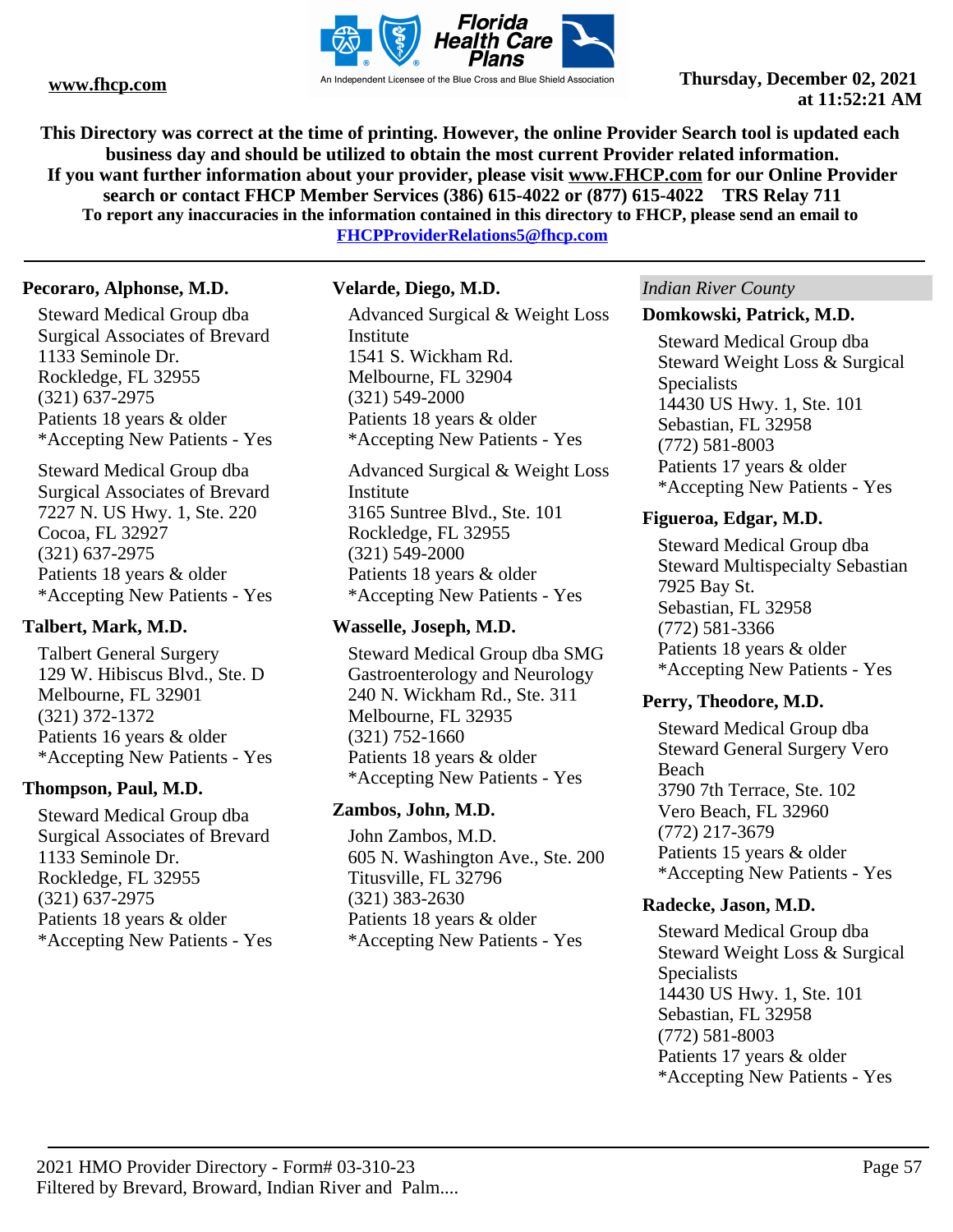

**This Directory was correct at the time of printing. However, the online Provider Search tool is updated each business day and should be utilized to obtain the most current Provider related information. If you want further information about your provider, please visit www.FHCP.com for our Online Provider search or contact FHCP Member Services (386) 615-4022 or (877) 615-4022 TRS Relay 711 To report any inaccuracies in the information contained in this directory to FHCP, please send an email to** 

**FHCPProviderRelations5@fhcp.com**

Steward Medical Group dba Steward Weight Loss & Surgical Specialists 3745 11th Cir., Ste. 103 Vero Beach, FL 32960 (772) 581-8003 Patients 17 years & older \*Accepting New Patients - Yes

## **Geriatric Medicine**

*Brevard County*

#### **Tronetti, Pamela, D.O.**

Parrish Senior Consultation Center 805-A Century Medical Dr. Titusville, FL 32796 (321) 383-9393 Patients 65 years & older \*Accepting New Patients - Yes

## **Hand Surgery**

## *Brevard County*

#### **Frye, Brandon, D.O.**

Blackstone Hand Center 2010 W. Eau Gallie Blvd., Ste. 104 Melbourne, FL 32935 (321) 500-4263 All ages accepted \*Accepting New Patients - Yes

Melbourne Hand Center 2010 W. Eau Gallie Blvd., Ste. 104 Melbourne, FL 32935 (321) 500-4263 All ages accepted \*Accepting New Patients - Yes

#### **Moyles, Kyle, M.D.**

Melbourne Hand Center 2010 W. Eau Gallie Blvd., Ste. 104 Melbourne, FL 32935 (321) 500-4263 Patients 2 years & older Cosmetic procedures require prior authorization. \*Accepting New Patients - Yes

# **Hearing Aid Services**

**See Direct Access/Self-referred providers in previous section**

## **Home Health**

*Brevard County*

**Kindred at Home** 2080 W. Eau Gallie Blvd., Ste. B Melbourne, FL 32935 (321) 725-4799 \*Brevard County Residents Only. Prior authorization required. Patients 18 years & older https://www.kindredhealthcare.com/ locations/

#### **Kindred at Home**

8247 Devereux Dr., Ste. 103 Melbourne, FL 32940 (321) 255-9995 \*Brevard & Volusia County Residents Only. Prior authorization required. Patients 18 years & older https://www.kindredhealthcare.com/ locations/

#### **Parrish Home Health**

7925 N. Wickham Rd., Ste. B Melbourne, FL 32940 (321) 433-8236 \*Brevard County Residents Only

#### **Parrish Home Health**

830 Century Medical Dr., Ste. A Titusville, FL 32796 (321) 383-5422 \*Brevard County Residents Only

## **Waypoint Home Health Care, Inc.**

115 S. Park Ave. Titusville, FL 32796 (321) 267-2950 \*Brevard County Residents Only, Prior Authorization Patients 18 years & older

## **Wuesthoff Brevard Homecare**

8060 Spyglass Hill Rd. Viera, FL 32940 (321) 253-2200 \*Brevard County Residents Only

#### **Hospice**

*Brevard County*

#### **St. Francis Reflections Lifestage Care**

1250-B Grumman Place Titusville, FL 32780 (321) 269-4240 Patients 18 years & older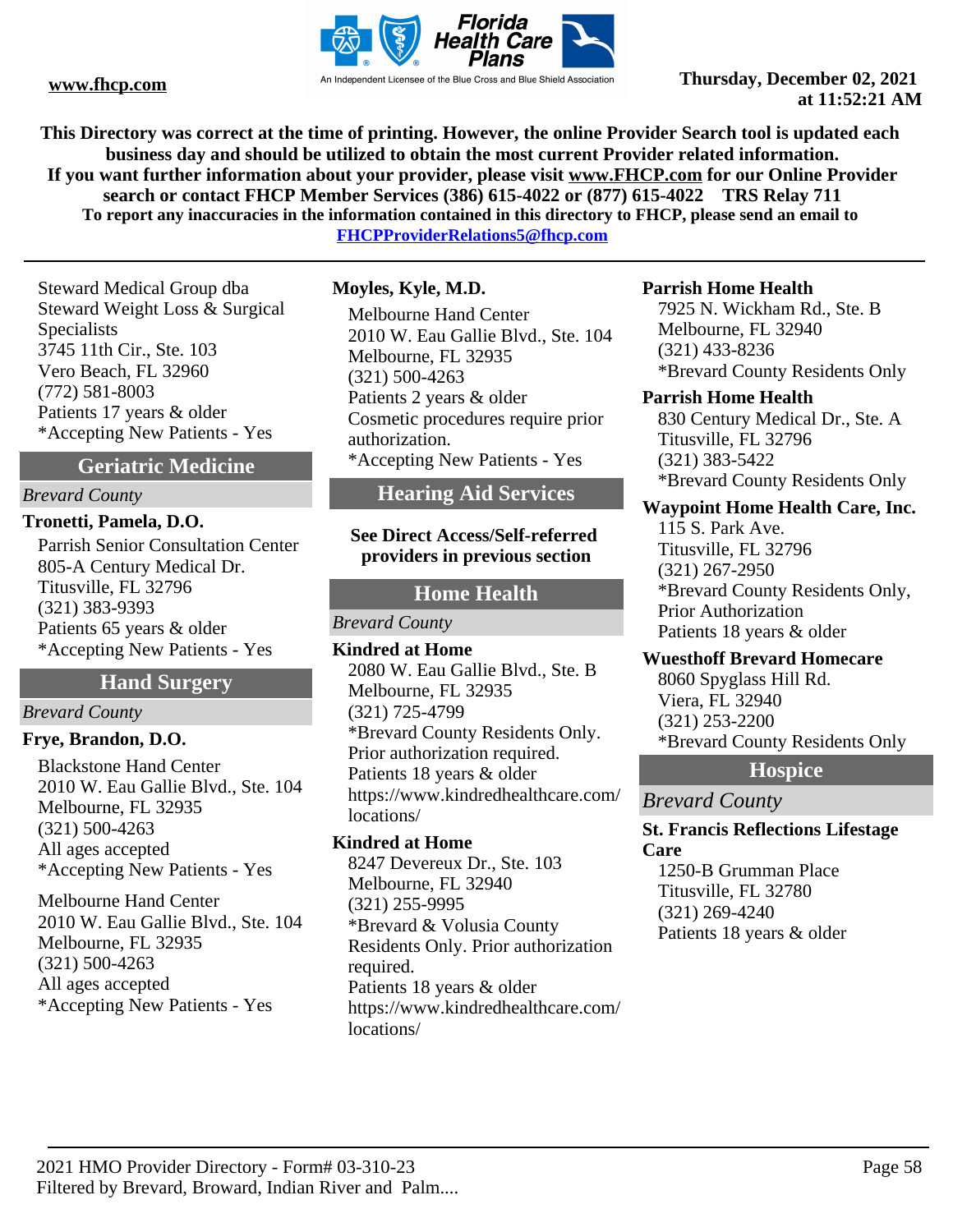

**This Directory was correct at the time of printing. However, the online Provider Search tool is updated each business day and should be utilized to obtain the most current Provider related information. If you want further information about your provider, please visit www.FHCP.com for our Online Provider search or contact FHCP Member Services (386) 615-4022 or (877) 615-4022 TRS Relay 711 To report any inaccuracies in the information contained in this directory to FHCP, please send an email to** 

**FHCPProviderRelations5@fhcp.com**

## **Vitas Healthcare Corporation of Florida**

1110 S. Courtenay Pkwy. Merritt Island, FL 32952 (321) 751-6671 \*FHCP has contracted with this provider for non-Medicare members who reside in Seminole, Orange, and Brevard. Medicare members may obtain care from any Medicare certified hospice of their choice.

All ages accepted

## **Vitas Healthcare Corporation of Florida**

323 S. Washington Ave. Titusville, FL 32796 (321) 751-6671 \*FHCP has contracted with this provider for non-Medicare members who reside in Seminole, Orange, and Brevard. Medicare members may obtain care from any Medicare certified hospice of their choice. All ages accepted

## **Vitas Healthcare Corporation of Florida**

4450 W. Eau Gallie Blvd., Ste. 250 Melbourne, FL 32934 (321) 751-6671 \*FHCP has contracted with this provider for non-Medicare members who reside in Seminole, Orange, and Brevard. Medicare members may obtain care from any Medicare certified hospice of their choice.

All ages accepted

#### **Vitas Healthcare Corporation of Florida**

7901 Ron Beatty Blvd. Barefoot, FL 32976 (321) 751-6671 \*FHCP has contracted with this provider for non-Medicare members who reside in Seminole, Orange, and Brevard. Medicare members may obtain care from any Medicare certified hospice of their choice. All ages accepted

## **Infectious Diseases**

## *Brevard County*

## **Abbas, Saima, M.D.**

Abbas & Khan, LLC 1019 Harvin Way, Ste. 120 Rockledge, FL 32955 (321) 877-4749 Patients 18 years & older Established patients only in office setting. \*Accepting New Patients - No

## **Catena, William, M.D.**

Tepas Healthcare 1140 Broadband Dr. Melbourne, FL 32901 (321) 733-1901 Patients 18 years & older \*Accepting New Patients - Yes

## **Htay, Zaw, M.D.**

Medical Associates of Brevard, L.L.C. 1301 W. Eau Gallie Blvd., Ste. 108 Melbourne, FL 32935 (321) 622-8730 \*Accepting New Patients - Yes

## **Mateos-Mora, Miguel, M.D.**

Miguel Mateos-Mora, M.D., P.A. 445 Pineda Ct. Melbourne, FL 32940 (321) 254-1611 Patients 18 years & older \*Accepting New Patients - Yes

## *Indian River County*

## **Thomas-St. Cyr, Aisha, M.D.**

Sebastian ID Care 7955 Bay St., Ste. 2 Sebastian, FL 32958 (772) 388-9155 Patients 18 years & older \*Accepting New Patients - Yes

# **Infusion - Outpatient**

*Brevard County*

**Diagnostic & Clinical Care Services** 2100 N. Wickham Rd. Melbourne, FL 32935 (321) 752-7100 15 years & older

## **FHCP Center**

5151 Babcock Street NE Palm Bay, FL 32905 (321) 567-7760 Mon.-Fri.: 8:00 a.m. to 5:00 p.m.

# **Melbourne Regional Medical**

## **Center**

250 N. Wickham Rd. Melbourne, FL 32935 (321) 255-8020 \*The Joint Commission - Accredited - Hospital. http://www.melbourneregional.org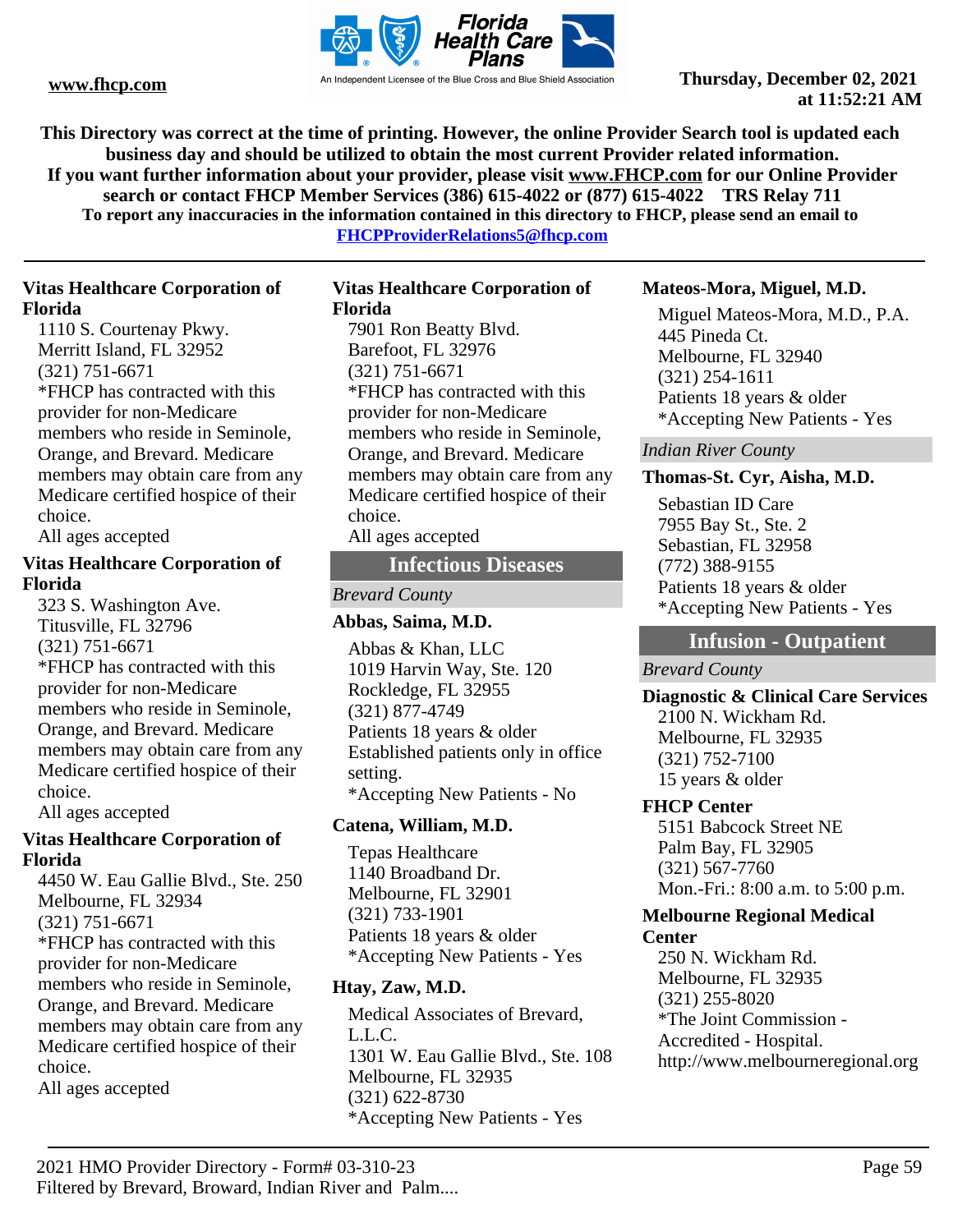

**This Directory was correct at the time of printing. However, the online Provider Search tool is updated each business day and should be utilized to obtain the most current Provider related information. If you want further information about your provider, please visit www.FHCP.com for our Online Provider search or contact FHCP Member Services (386) 615-4022 or (877) 615-4022 TRS Relay 711 To report any inaccuracies in the information contained in this directory to FHCP, please send an email to** 

**FHCPProviderRelations5@fhcp.com**

### **Parrish Medical Infusion Center**

845 Century Medical Dr., Ste. B Titusville, FL 32796 (321) 268-6730 \*The Joint Commission - Accredited - Hospital.

#### **Mammograms**

#### *Brevard County*

#### **Atlantis Diagnostics**

1344 S. Apollo Blvd., Ste. 102 Melbourne, FL 32901 (321) 777-7888 Mon.-Fri.: 8:00 a.m. to 5:00 p.m.

#### **Atlantis Diagnostics**

6100 Minton Rd., Ste. 100 Palm Bay, FL 32907 (321) 309-2928 Mon.-Fri.: 8:00 a.m. to 5:00 p.m.

#### **Florida Diagnostic Imaging, Inc.**

5201 Babcock St. NE, Ste. 5 Palm Bay, FL 32905 (321) 676-5323 All ages accepted

### **Melbourne Regional Medical Center**

250 N. Wickham Rd. Melbourne, FL 32935 (321) 637-3030 \*The Joint Commission - Accredited - Hospital. http://www.melbourneregional.org

#### **Parrish Healthcare Center at Port St. John-Mammograms**

5005 Port St. John Pkwy. Port St. John, FL 32927 (321) 636-9393 \*The Joint Commission - Accredited - Hospital.

## **Parrish Medical Center-Mammograms** 951 N. Washington Ave.

Titusville, FL 32796 (321) 268-6111 \*The Joint Commission - Accredited - Hospital. http://www.parrishmed.com

#### **Rockledge MRI & PET Center**

1910 Rockledge Blvd., Ste. 102 Rockledge, FL 32955 (321) 636-6599 Patients 5 years & older Mon.-Thurs.: 8:00 a.m. to 7:00 p.m. Fri.: 8:00 a.m. to 5:00 p.m.

#### **Rockledge Regional Medical Center**

110 Longwood Ave. Rockledge, FL 32955 (321) 637-3030 \*The Joint Commission - Accredited - Hospital. https://rockledgeregional.org

#### **Tepas Breast Center, LLC**

1140 Broadband Dr., Ste. B Melbourne, FL 32901 (321) 733-1901 Patients 13 years & older

### **University Center Imaging** 1800 W. Hibiscus Blvd., Ste. 100 Melbourne, FL 32901 (321) 726-3800 Mon.-Fri.: 7:00 a.m. to 6:00 p.m.

#### **University Center Imaging**

6300 N. Wickham Rd., Ste. 100 Melbourne, FL 32940 (321) 775-7100 Mon.-Fri.: 8:00 a.m. to 5:00 p.m.

#### **Viera Diagnostic Center**

6609 N. Wickham Rd., Ste. 101 Melbourne, FL 32940 (321) 254-7880 All ages accepted

#### **Viera Diagnostic Center**

7000 Spyglass Court, Ste. 260 Viera, FL 32940 (321) 254-7880 All ages accepted

## **Nephrology**

*Brevard County*

## **Canlas, Ellery, M.D.**

Brevard Nephrology Group, P.A. 245 S. Courtenay Pkwy. Merritt Island, FL 32952 (321) 453-5326 Patients 18 years & older \*Accepting New Patients - Yes

## **Girgis, Christopher, M.D.**

Brevard Nephrology Group, P.A. 245 S. Courtenay Pkwy. Merritt Island, FL 32952 (321) 423-5326 Patients 18 years & older \*Accepting New Patients - Yes

## **Girgis, Hany, M.D.**

Brevard Nephrology Group, P.A. 245 S. Courtenay Pkwy. Merritt Island, FL 32952 (321) 453-5326 Patients 18 years & older \*Accepting New Patients - Yes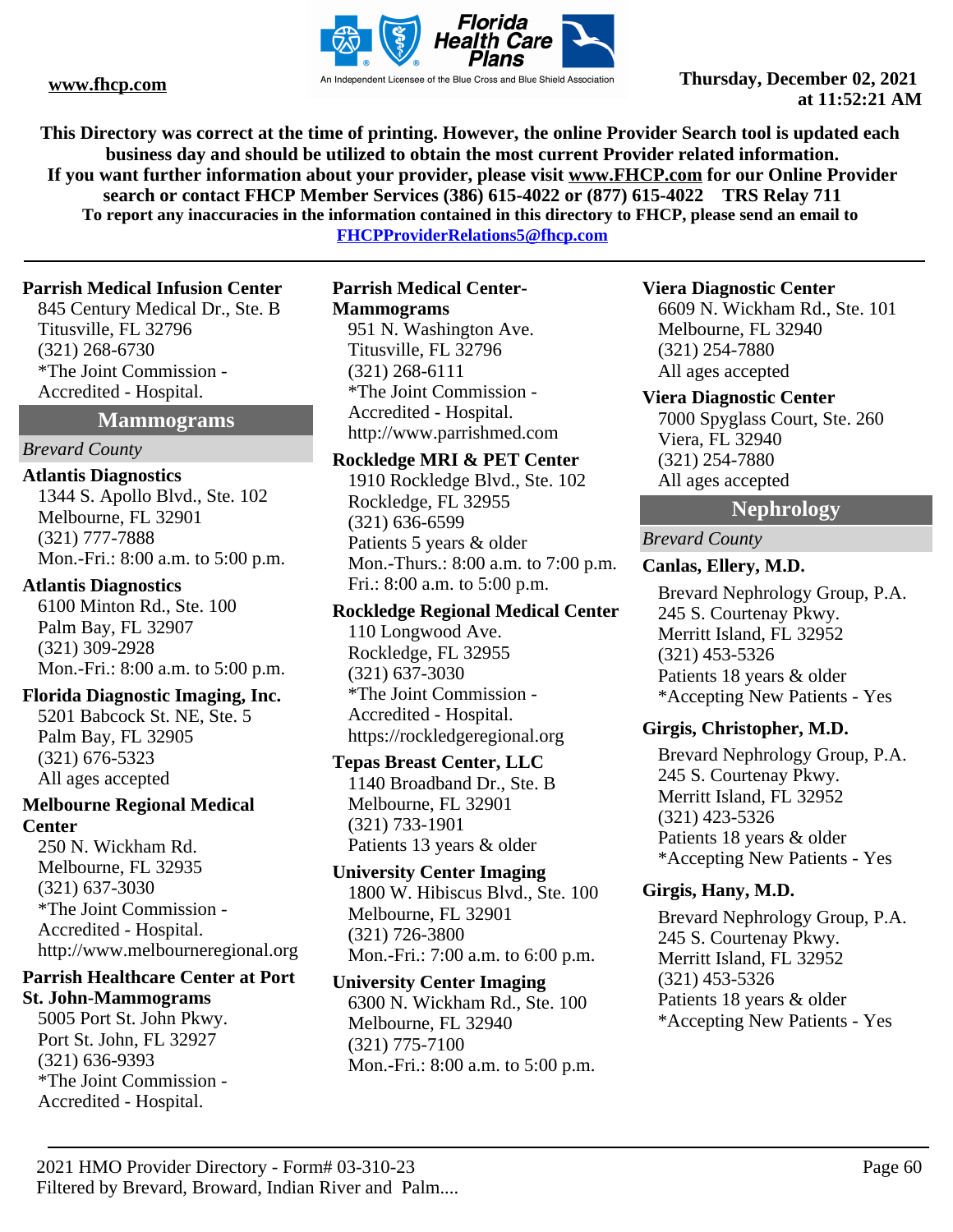

**This Directory was correct at the time of printing. However, the online Provider Search tool is updated each business day and should be utilized to obtain the most current Provider related information. If you want further information about your provider, please visit www.FHCP.com for our Online Provider search or contact FHCP Member Services (386) 615-4022 or (877) 615-4022 TRS Relay 711 To report any inaccuracies in the information contained in this directory to FHCP, please send an email to FHCPProviderRelations5@fhcp.com**

#### **Jaffry, Saatiah, M.D.**

Saatiah Jaffry, M.D. 5200 Babcock St. NE, Ste. 304 Palm Bay, FL 32905 (772) 918-8487 Patients 18 years & older \*Accepting New Patients - Yes

## **Rashid, Imran, M.D.**

Imran Rashid, M.D. 3300 Dairy Rd. Titusville, FL 32796 (321) 269-6530 Patients 18 years & older \*Accepting New Patients - Yes

#### **Yassa, Samir, M.D.**

Brevard Nephrology Group, P.A. 245 S. Courtenay Pkwy. Merritt Island, FL 32952 (321) 453-5326 Patients 18 years & older \*Accepting New Patients - Yes

#### *Indian River County*

## **Jaffry, Saatiah, M.D.**

Saatiah Jaffry, M.D. 7965 Bay St., Ste. 6 Sebastian, FL 32958 (772) 918-8487 Patients 18 years & older \*Accepting New Patients - Yes

## **Neurology**

## *Brevard County*

#### **D'Cruz, Arvind, M.D.**

Parrish Healthcare Center/TitusLanding 250 Harrison St. Titusville, FL 32780 (321) 633-8693 Patients 18 years & older \*Accepting New Patients - Yes

#### **Kruthiventi, Seshurao, M.D.**

Knight Neurology, LLC 211 Coral Sands Dr., Ste. B Rockledge, FL 32955 (321) 345-6331 Patients 18 years & older \*Accepting New Patients - Yes

#### **Lai, Daniel, M.D.**

Steward Medical Group dba SMG Gastroenterology and Neurology 240 N. Wickham Rd., Ste. 309 Melbourne, FL 32935 (321) 752-1630 Patients 18 years & older \*Accepting New Patients - Yes

### **McCorquodale, Donald, M.D.**

Knight Neurology, LLC 211 Coral Sands Dr., Ste. B Rockledge, FL 32955 (321) 345-6331 Patients 18 years & older \*Accepting New Patients - Yes

#### **Miller, Jill, M.D.**

Neurology Clinic 1333 Pine St. Melbourne, FL 32901 (321) 984-9400 Patients 10 years & older \*Accepting New Patients - Yes

#### **Niazi, Wasim, M.D.**

Brevard Neurology Associates, P.A. 1910 Rockledge Blvd., Ste. 101 Rockledge, FL 32955 (321) 636-8366 Patients 16 years & older \*Accepting New Patients - Yes

#### **Packey, David, M.D.**

Neurology Clinic 1333 Pine St. Melbourne, FL 32901 (321) 984-9400 Patients 5 years & older \*Accepting New Patients - Yes

#### **Patterson, Shawnna, M.D.**

Knight Neurology, LLC 211 Coral Sands Dr., Ste. B Rockledge, FL 32955 (321) 345-6331 Patients 18 years & older \*Accepting New Patients - Yes

#### **Shah, Vaibhav, M.D.**

Knight Neurology, LLC 211 Coral Sands Dr., Ste. B Rockledge, FL 32955 (321) 345-6331 Patients 18 years & older \*Accepting New Patients - Yes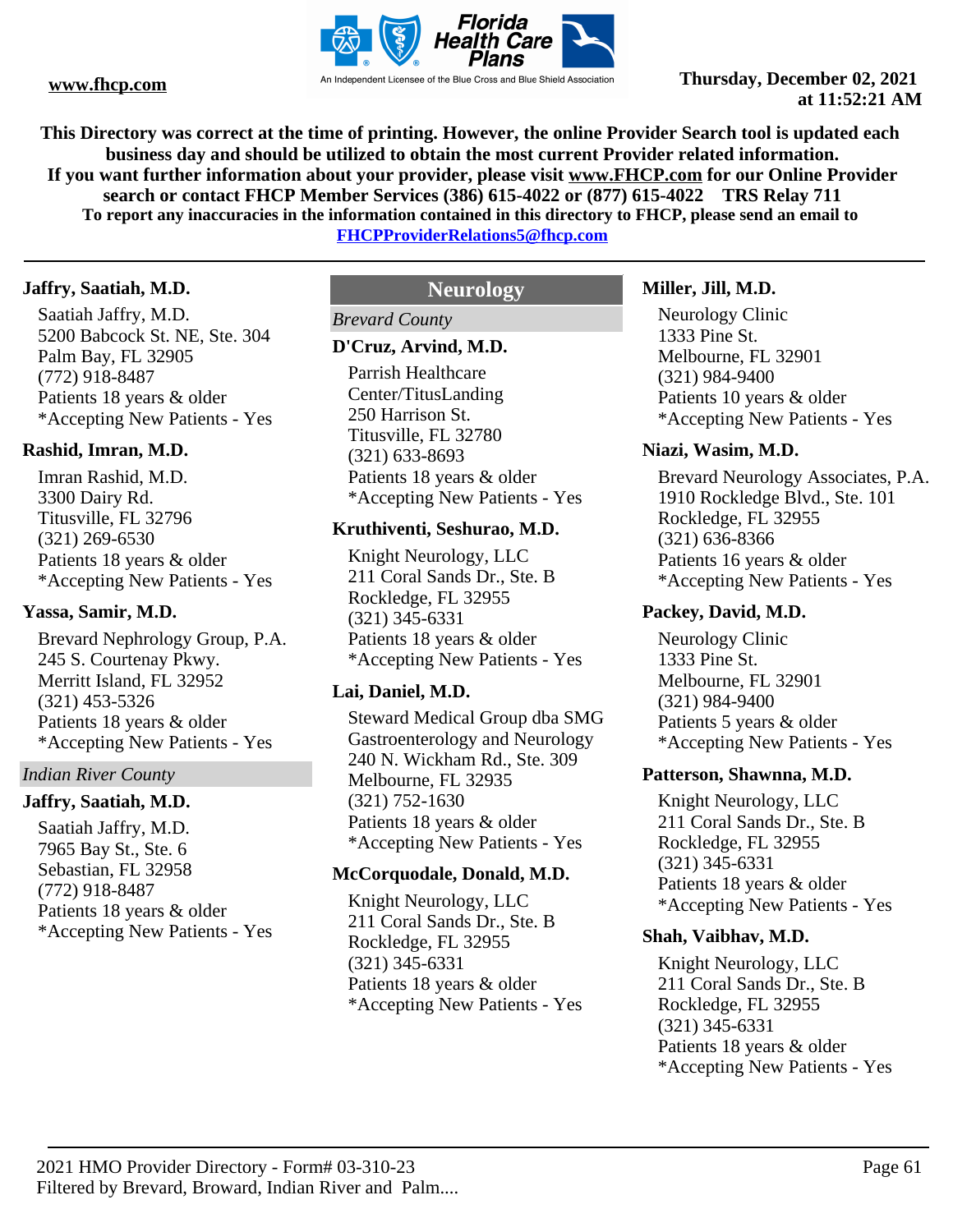

**This Directory was correct at the time of printing. However, the online Provider Search tool is updated each business day and should be utilized to obtain the most current Provider related information. If you want further information about your provider, please visit www.FHCP.com for our Online Provider search or contact FHCP Member Services (386) 615-4022 or (877) 615-4022 TRS Relay 711 To report any inaccuracies in the information contained in this directory to FHCP, please send an email to** 

**FHCPProviderRelations5@fhcp.com**

#### **Shenoy, Sachin, M.D.**

Neurology, Headache, and Pain Clinic 1845 Jess Parrish Ct. Titusville, FL 32796 (321) 264-2011 Patients 16 years & older \*Accepting New Patients - Yes

## **Skirk, Diana, M.D.**

East Shore Neurology, P.A. 2571 W. Eau Gallie Blvd., Ste. 4 Melbourne, FL 32935 (321) 757-7776 Patients 18 years & older \*Accepting New Patients - Yes

## *Indian River County*

## **Rose, Roberta, D.O.**

Roberta S. Rose, D.O. 8005 Bay St., Ste. 3 Sebastian, FL 32958 (772) 388-1100 Patients 18 years & older \*Accepting New Patients - Yes

## **Obstetrics**

## **See Direct Access/Self-referred providers in previous section**

# **Oncology-Medical/Hematology**

## *Brevard County*

### **Badolato, Craig, M.D.**

Cancer Care Centers of Brevard 1048 Harvin Wy. Rockledge, FL 32955 (321) 636-2111 Patients 18 years & older \*Accepting New Patients - Yes

Cancer Care Centers of Brevard 1430 S. Pine St., Med/Onc Melbourne, FL 32901 (321) 674-5050 Patients 18 years & older \*Accepting New Patients - Yes

Cancer Care Centers of Brevard 1541 S. Wickham Rd. Melbourne, FL 32904 (321) 725-8300 Patients 18 years & older \*Accepting New Patients - Yes

Cancer Care Centers of Brevard 20 San Filippo Dr. SE Palm Bay, FL 32909 (321) 725-8300 Patients 18 years & older \*Accepting New Patients - Yes

## **Chandra, Sumeet, M.D.**

Cancer Care Centers of Brevard 2290 W. Eau Gallie Blvd., Ste. 202 Melbourne, FL 32935 (321) 254-4776 Patients 18 years & older \*Accepting New Patients - Yes

## **Deisler, Patricia, M.D.**

Parrish Cancer Center Operated by Omni Healthcare 845 Century Medical Dr., Ste. B Titusville, FL 32796 (321) 529-6202 Patients 18 years & older \*Accepting New Patients - Yes

## **Deligdish, Craig, M.D.**

Parrish Cancer Center Operated by Omni Healthcare 1344 S. Apollo Blvd., Ste. 303 Melbourne, FL 32901 (321) 727-3495 Patients 18 years & older \*Accepting New Patients - Yes

## **Hoang, Gregory, M.D.**

Cancer Care Centers of Brevard 1048 Harvin Wy. Rockledge, FL 32955 (321) 636-2111 Patients 18 years & older \*Accepting New Patients - Yes

Cancer Care Centers of Brevard 1430 S. Pine St., Med/Onc Melbourne, FL 32901 (321) 674-5050 Patients 18 years & older \*Accepting New Patients - Yes

Cancer Care Centers of Brevard 1541 S. Wickham Rd. Melbourne, FL 32904 (321) 725-8300 Patients 18 years & older \*Accepting New Patients - Yes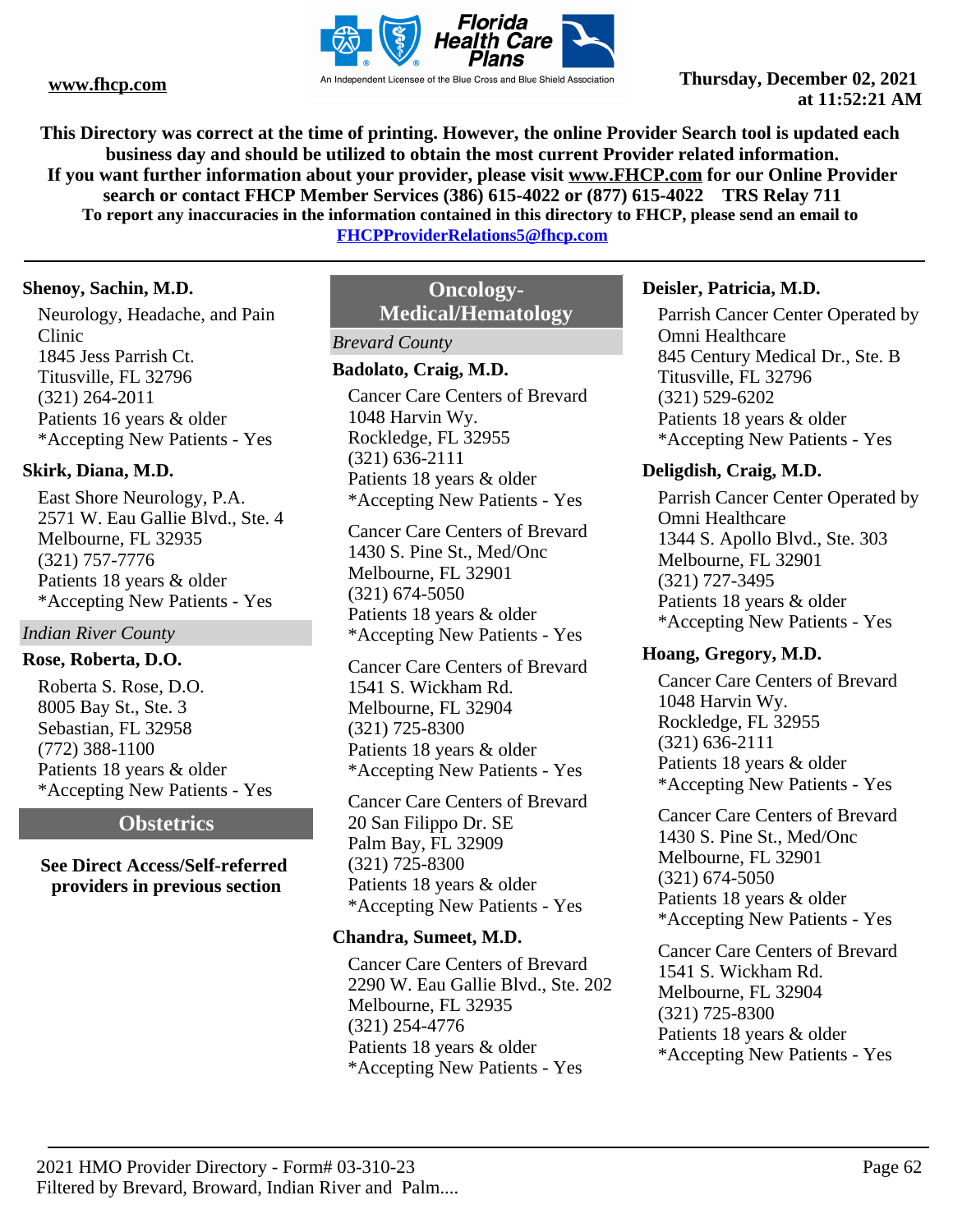

**This Directory was correct at the time of printing. However, the online Provider Search tool is updated each business day and should be utilized to obtain the most current Provider related information. If you want further information about your provider, please visit www.FHCP.com for our Online Provider search or contact FHCP Member Services (386) 615-4022 or (877) 615-4022 TRS Relay 711 To report any inaccuracies in the information contained in this directory to FHCP, please send an email to FHCPProviderRelations5@fhcp.com**

Cancer Care Centers of Brevard 20 San Filippo Dr. SE Palm Bay, FL 32909 (321) 725-8300 Patients 18 years & older \*Accepting New Patients - Yes

## **Kancharla, Venkat, M.D.**

Cancer Care Centers of Brevard 1048 Harvin Wy. Rockledge, FL 32955 (321) 636-2111 Patients 18 years & older \*Accepting New Patients - Yes

Cancer Care Centers of Brevard 1430 S. Pine St., Med/Onc Melbourne, FL 32901 (321) 674-5050 Patients 18 years & older \*Accepting New Patients - Yes

Cancer Care Centers of Brevard 1541 S. Wickham Rd. Melbourne, FL 32904 (321) 725-8300 Patients 18 years & older \*Accepting New Patients - Yes

Cancer Care Centers of Brevard 20 San Filippo Dr. SE Palm Bay, FL 32909 (321) 725-8300 Patients 18 years & older \*Accepting New Patients - Yes

#### **Palermo, Giuseppe, M.D.**

Cancer Care Centers of Brevard 1048 Harvin Wy. Rockledge, FL 32955 (321) 636-2111 Patients 18 years & older \*Accepting New Patients - Yes

Cancer Care Centers of Brevard 1430 S. Pine St., Med/Onc Melbourne, FL 32901 (321) 674-5050 Patients 18 years & older \*Accepting New Patients - Yes

Cancer Care Centers of Brevard 1541 S. Wickham Rd. Melbourne, FL 32904 (321) 725-8300 Patients 18 years & older \*Accepting New Patients - Yes

Cancer Care Centers of Brevard 20 San Filippo Dr. SE Palm Bay, FL 32909 (321) 725-8300 Patients 18 years & older \*Accepting New Patients - Yes

## **Ross, David, M.D.**

Cancer Care Centers of Brevard 1048 Harvin Wy. Rockledge, FL 32955 (321) 636-2111 Patients 18 years & older \*Accepting New Patients - Yes

Cancer Care Centers of Brevard 1430 S. Pine St., Med/Onc Melbourne, FL 32901 (321) 674-5050 Patients 18 years & older \*Accepting New Patients - Yes

Cancer Care Centers of Brevard 1541 S. Wickham Rd. Melbourne, FL 32904 (321) 725-8300 Patients 18 years & older \*Accepting New Patients - Yes

Cancer Care Centers of Brevard 20 San Filippo Dr. SE Palm Bay, FL 32909 (321) 725-8300 Patients 18 years & older \*Accepting New Patients - Yes

#### **Yandel, Stephen, D.O.**

Omni Healthcare 1344 S. Apollo Blvd., Ste. 300 Melbourne, FL 32901 (321) 727-3495 Patients 18 years & older \*Accepting New Patients - Yes

Parrish Cancer Center Operated by Omni Healthcare 845 Century Medical Dr., Ste. B Titusville, FL 32796 (321) 529-6202 Patients 18 years & older \*Accepting New Patients - Yes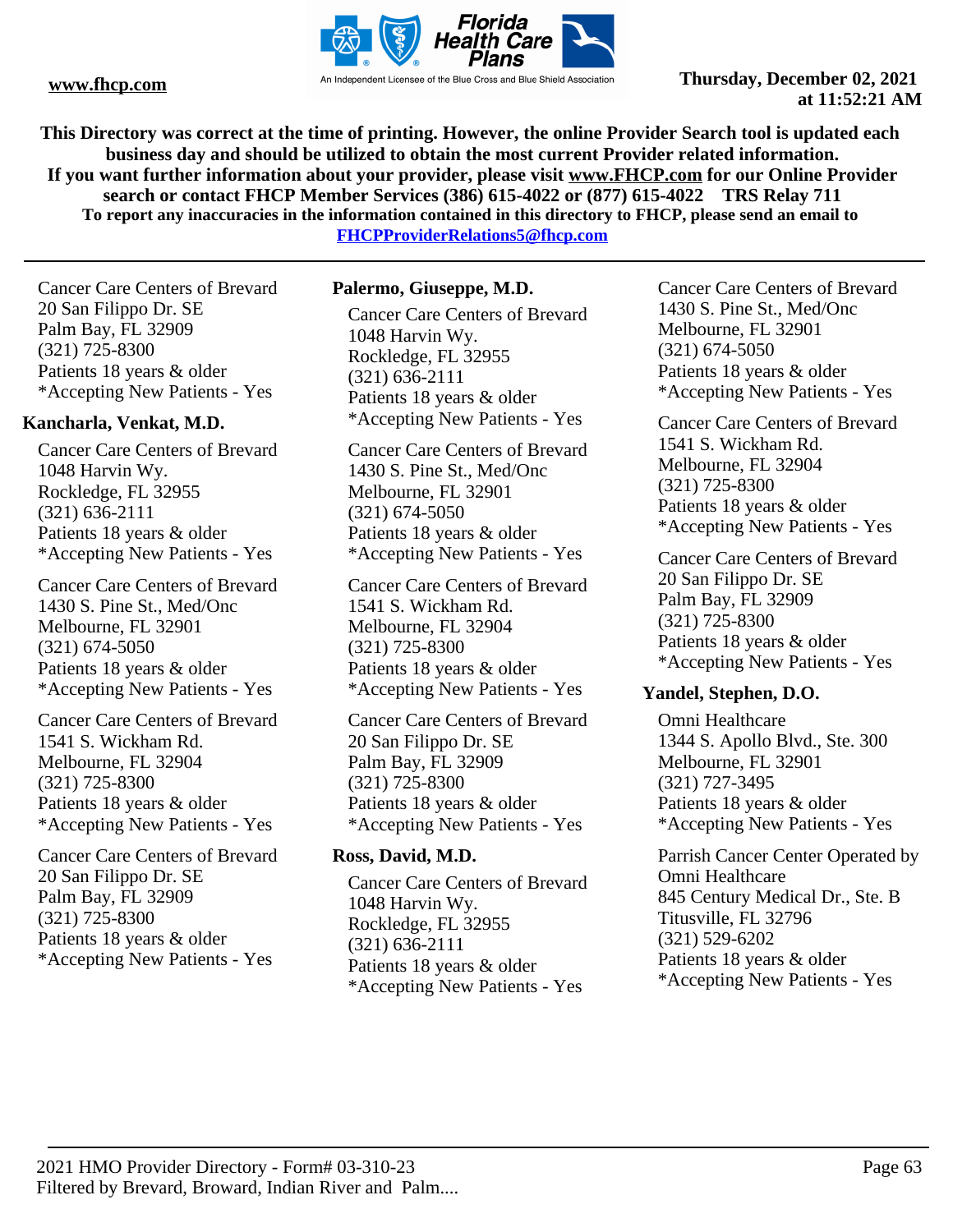

**This Directory was correct at the time of printing. However, the online Provider Search tool is updated each business day and should be utilized to obtain the most current Provider related information. If you want further information about your provider, please visit www.FHCP.com for our Online Provider search or contact FHCP Member Services (386) 615-4022 or (877) 615-4022 TRS Relay 711 To report any inaccuracies in the information contained in this directory to FHCP, please send an email to** 

**FHCPProviderRelations5@fhcp.com**

# **Oncology-Radiation**

#### *Brevard County*

#### **Chopra, Rahul, M.D.**

Cancer Care Centers of Brevard 13050 US Hwy. 1 Sebastian, FL 32958 (772) 589-1995 Patients 18 years & older \*Accepting New Patients - Yes

Cancer Care Centers of Brevard 1430 S. Pine St., Rad/Onc Melbourne, FL 32901 (321) 952-0898 Patients 18 years & older \*Accepting New Patients - Yes

Cancer Care Centers of Brevard 215 Cone Rd. Merritt Island, FL 32952 (321) 453-7440 Patients 18 years & older \*Accepting New Patients - Yes

Cancer Care Centers of Brevard 240 N. Wickham Rd., Ste. 101 Melbourne, FL 32935 (321) 752-4811 Patients 18 years & older \*Accepting New Patients - Yes

## **Giebink, James, M.D.**

Parrish Cancer Center Operated by Omni Healthcare 845 Century Medical Dr., Ste. A Titusville, FL 32796 (321) 529-6102 Patients 18 years & older \*Accepting New Patients - Yes

#### **Malik, Uzma, M.D.**

Parrish Cancer Center Operated by Omni Healthcare 845 Century Medical Dr., Ste. A Titusville, FL 32796 (321) 529-6102 Patients 18 years & older \*Accepting New Patients - Yes

Parrish Cancer Center Operated by Omni Healthcare 845 Century Medical Dr., Ste. B Titusville, FL 32796 (321) 529-6202 Patients 18 years & older \*Accepting New Patients - Yes

#### **Panarese, Todd, M.D.**

Cancer Care Centers of Brevard 13050 US Hwy. 1 Sebastian, FL 32958 (772) 589-1995 Patients 18 years & older \*Accepting New Patients - Yes

Cancer Care Centers of Brevard 1430 S. Pine St., Rad/Onc Melbourne, FL 32901 (321) 952-0898 Patients 18 years & older \*Accepting New Patients - Yes

Cancer Care Centers of Brevard 215 Cone Rd. Merritt Island, FL 32952 (321) 453-7440 Patients 18 years & older \*Accepting New Patients - Yes

Cancer Care Centers of Brevard 240 N. Wickham Rd., Ste. 101 Melbourne, FL 32935 (321) 752-4811 Patients 18 years & older \*Accepting New Patients - Yes

#### **Shankar, Ravi, M.D.**

Cancer Care Centers of Brevard 13050 US Hwy. 1 Sebastian, FL 32958 (772) 589-1995 Patients 18 years & older \*Accepting New Patients - Yes

Cancer Care Centers of Brevard 1430 S. Pine St., Rad/Onc Melbourne, FL 32901 (321) 952-0898 Patients 18 years & older \*Accepting New Patients - Yes

Cancer Care Centers of Brevard 215 Cone Rd. Merritt Island, FL 32952 (321) 453-7440 Patients 18 years & older \*Accepting New Patients - Yes

Cancer Care Centers of Brevard 240 N. Wickham Rd., Ste. 101 Melbourne, FL 32935 (321) 752-4811 Patients 18 years & older \*Accepting New Patients - Yes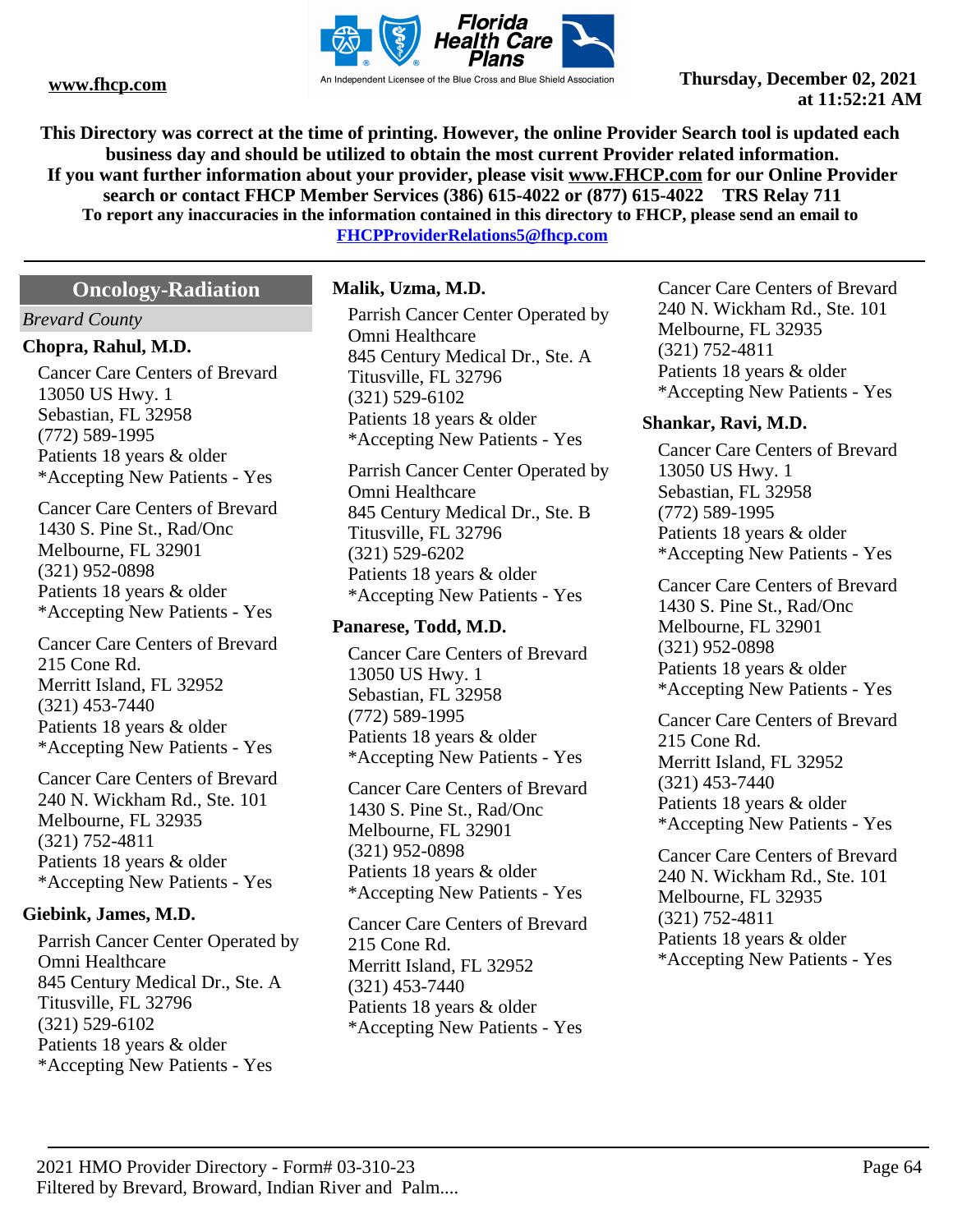

**This Directory was correct at the time of printing. However, the online Provider Search tool is updated each business day and should be utilized to obtain the most current Provider related information. If you want further information about your provider, please visit www.FHCP.com for our Online Provider search or contact FHCP Member Services (386) 615-4022 or (877) 615-4022 TRS Relay 711 To report any inaccuracies in the information contained in this directory to FHCP, please send an email to FHCPProviderRelations5@fhcp.com**

# **Ophthalmology**

#### *Brevard County*

#### **Aggarwal, Mukesh, M.D.**

Eye Clinic & Laser Institute 1045 N. Courtenay Pkwy. Merritt Island, FL 32953 (321) 453-3937 Patients 5 years & older \*Accepting New Patients - Yes

Eye Clinic & Laser Institute 232 S. Wickham Rd. Melbourne, FL 32904 (321) 953-3937 Patients 5 years & older \*Accepting New Patients - Yes

Eye Clinic & Laser Institute 6559 N. Wickham Rd., Ste. 101C Melbourne, FL 32940 (321) 723-3937 Patients 5 years & older \*Accepting New Patients - Yes

Eye Clinic & Laser Institute 6725 N. Hwy. US 1 Cocoa, FL 32927 (321) 383-3937 Patients 5 years & older \*Accepting New Patients - Yes

#### **Barnard, Thomas, M.D.**

Florida Retina Institute, Inc. 308 Julia St. Titusville, FL 32796 (321) 268-1116 All ages accepted Retinal services only when Referred by Ophthalmologist \*Accepting New Patients - Yes

#### **Darlington, Jason, M.D.**

The Eye Institute for Medicine & Surgery 150 South Woods Dr. Rockledge, FL 32955 (321) 722-4443 Patients 18 years & older \*Accepting New Patients - Yes

The Eye Institute for Medicine & Surgery 1709 Garden St. Titusville, FL 32796 (321) 722-4443 Patients 18 years & older \*Accepting New Patients - Yes

The Eye Institute for Medicine & Surgery 1995 W. Nasa Blvd., Ste. 200 Melbourne, FL 32904 (321) 722-4443 Patients 18 years & older \*Accepting New Patients - Yes

## **Ganiban, Gary, M.D.**

The Eye Institute for Medicine & Surgery 150 South Woods Dr. Rockledge, FL 32955 (321) 722-4443 Patients 18 years & older \*Accepting New Patients - Yes

The Eye Institute for Medicine & Surgery 1709 Garden St. Titusville, FL 32796 (321) 722-4443 Patients 18 years & older \*Accepting New Patients - Yes

The Eye Institute for Medicine & Surgery 1995 W. Nasa Blvd., Ste. 200 Melbourne, FL 32904 (321) 722-4443 Patients 18 years & older \*Accepting New Patients - Yes

The Eye Institute for Medicine & Surgery 5055 Babcock St., NE Palm Bay, FL 32905 (321) 722-4443 Patients 18 years & older \*Accepting New Patients - Yes

## **Ho, Kaukwok, M.D.**

K. Frederick Ho, M.D, P.A. 8040 N. Wickham Rd. Melbourne, FL 32940 (321) 757-7272 Patients 6 years & older \*Accepting New Patients - Yes

## **Kutryb, Michael, M.D.**

Kutryb Eye Institute 730 S. Washington Ave. Titusville, FL 32780 (321) 267-2020 All ages accepted, under 15 needs case review. \*Accepting New Patients - Yes

#### **LaFleur, Patricia, M.D.**

The Eye Institute for Medicine & Surgery 1995 W. Nasa Blvd., Ste. 200 Melbourne, FL 32904 (321) 722-4443 Patients 18 years & older \*Accepting New Patients - No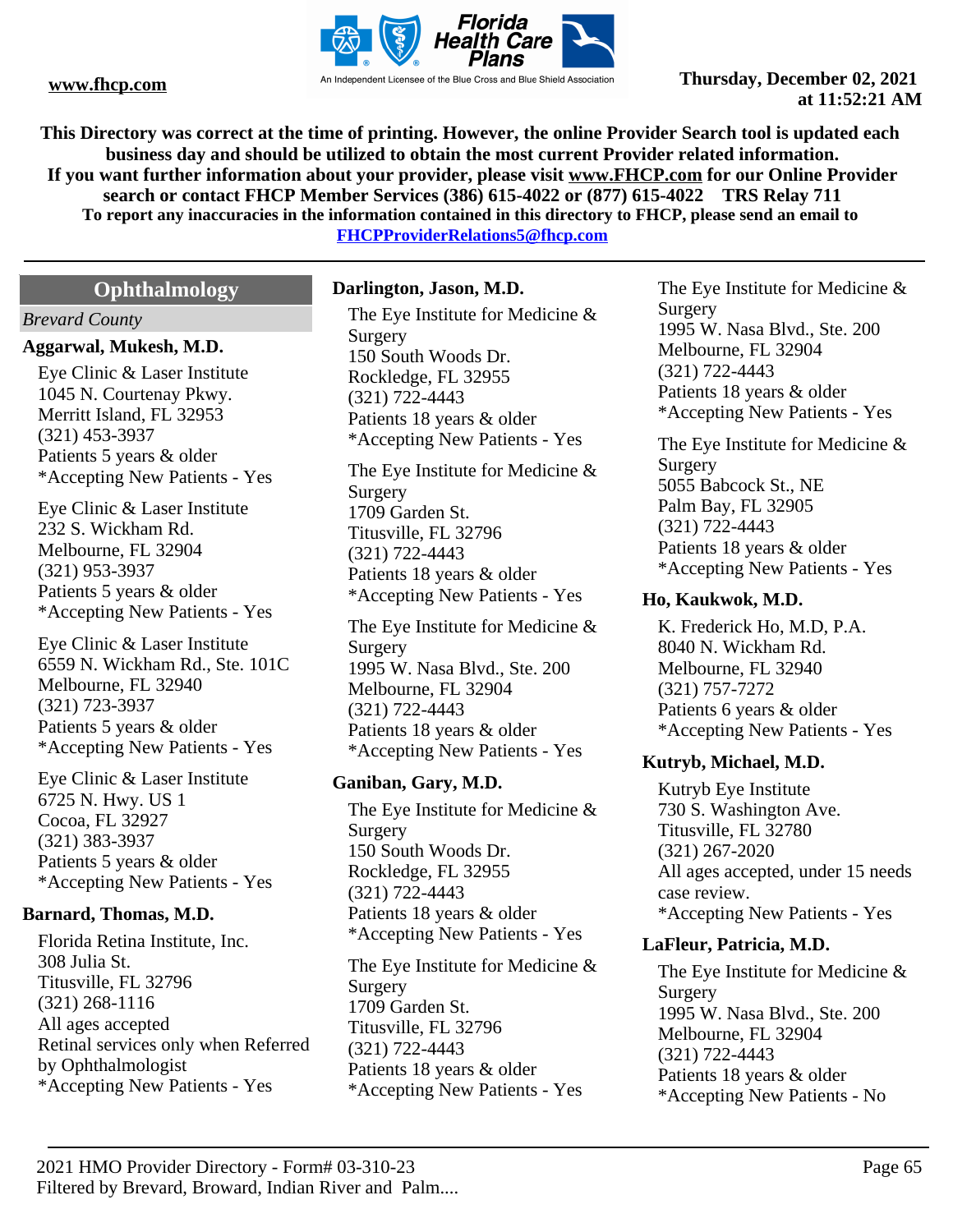

**This Directory was correct at the time of printing. However, the online Provider Search tool is updated each business day and should be utilized to obtain the most current Provider related information. If you want further information about your provider, please visit www.FHCP.com for our Online Provider search or contact FHCP Member Services (386) 615-4022 or (877) 615-4022 TRS Relay 711 To report any inaccuracies in the information contained in this directory to FHCP, please send an email to** 

**FHCPProviderRelations5@fhcp.com**

## **McManus, James, M.D.**

The Eye Institute for Medicine & Surgery 150 South Woods Dr. Rockledge, FL 32955 (321) 722-4443 Patients 18 years & older \*Accepting New Patients - Yes

The Eye Institute for Medicine & Surgery 1995 W. Nasa Blvd., Ste. 200 Melbourne, FL 32904 (321) 722-4443 Patients 18 years & older \*Accepting New Patients - Yes

## **Pappas, Alexandros, D.O.**

Pinnacle Eye Center 1649 W. Eau Gallie Blvd., Ste. 100 Melbourne, FL 32835 (321) 255-4949 Patients 12 years & older \*Accepting New Patients - Yes

## **Pappas, Regine, M.D.**

Pinnacle Eye Center 1649 W. Eau Gallie Blvd., Ste. 100 Melbourne, FL 32935 (321) 255-4949 All ages accepted \*Accepting New Patients - Yes

## **Pefkaros, Nicholas, M.D.**

Space Coast Ophthalmology 1832 Garden St. Titusville, FL 32796 (321) 267-0008 All ages accepted \*Accepting New Patients - Yes

Space Coast Ophthalmology 2328 Medico Ln. Viera, FL 32940 (321) 267-0008 All ages accepted \*Accepting New Patients - Yes

## **Trespalacios, Rafael, M.D.**

Brevard Eye Center, Inc. 250 N. Courtenay Pkwy. Merritt Island, FL 32953 (321) 984-3200 Patients 18 years & older \*Accepting New Patients - Yes

Brevard Eye Center, Inc. 665 S. Apollo Blvd. Melbourne, FL 32901 (321) 984-3200 Patients 18 years & older \*Accepting New Patients - Yes

Brevard Eye Center, Inc. 7775 N. Wickham Rd. Suntree, FL 32940 (321) 984-3200 Patients 18 years & older \*Accepting New Patients - Yes

## **Vaishnav, Hetal, M.D.**

The Eye Institute for Medicine & Surgery 150 South Woods Dr. Rockledge, FL 32955 (321) 722-4443 Patients 18 years & older \*Accepting New Patients - Yes

The Eye Institute for Medicine & Surgery 1709 Garden St. Titusville, FL 32796 (321) 722-4443 Patients 18 years & older \*Accepting New Patients - Yes

The Eye Institute for Medicine & Surgery 1995 W. Nasa Blvd., Ste. 200 Melbourne, FL 32904 (321) 722-4443 Patients 18 years & older \*Accepting New Patients - Yes

The Eye Institute for Medicine & Surgery 5055 Babcock St., NE Palm Bay, FL 32905 (321) 722-4443 Patients 18 years & older \*Accepting New Patients - Yes

#### **Van, Chaunhi, M.D.**

Eye Clinic & Laser Institute 1045 N. Courtenay Pkwy. Merritt Island, FL 32953 (321) 453-3937 \*Accepting New Patients - Yes

Eye Clinic & Laser Institute 232 S. Wickham Rd. Melbourne, FL 32904 (321) 953-3937 \*Accepting New Patients - Yes

Eye Clinic & Laser Institute 6559 N. Wickham Rd., Ste. 101C Melbourne, FL 32940 (321) 723-3937 \*Accepting New Patients - Yes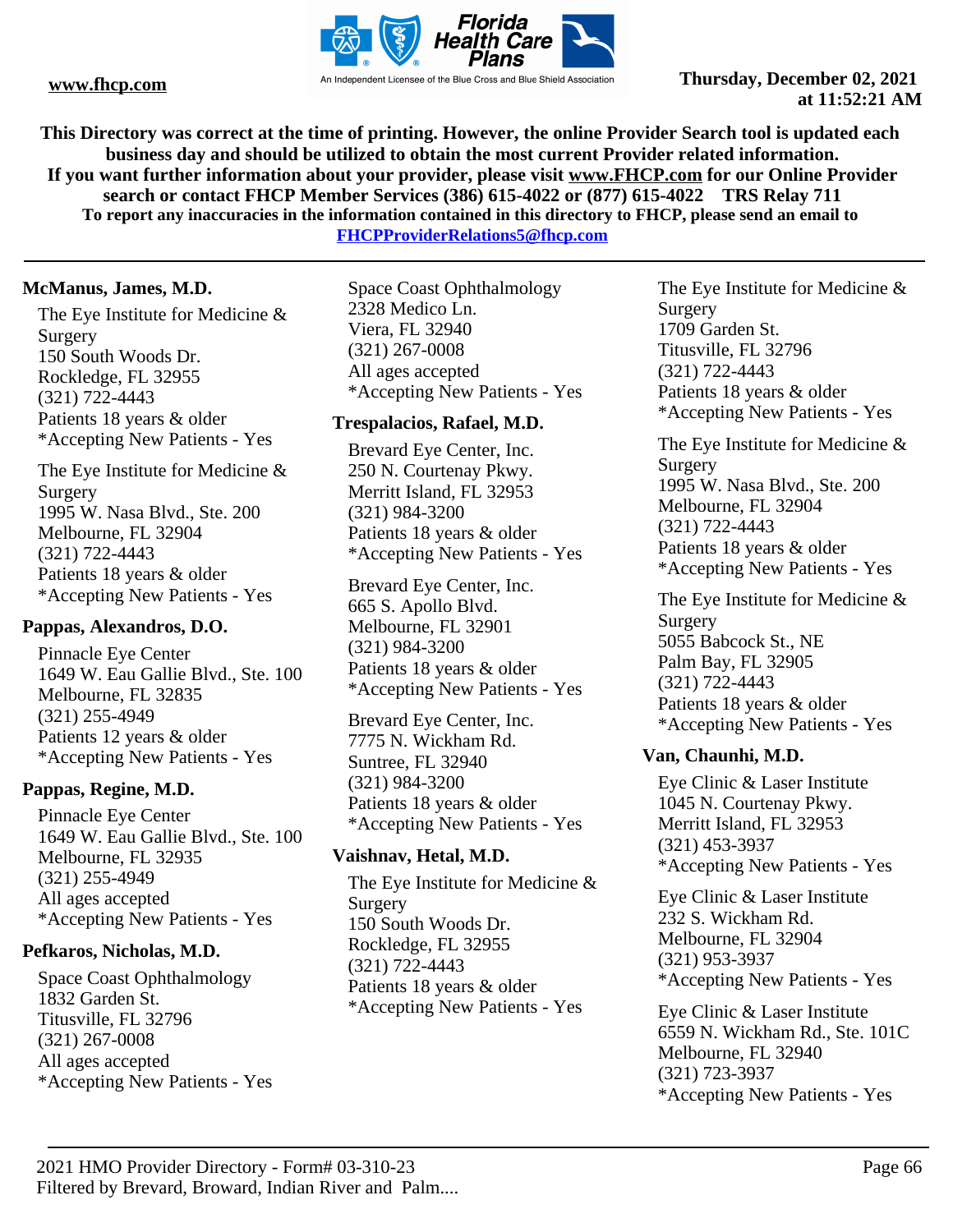

**This Directory was correct at the time of printing. However, the online Provider Search tool is updated each business day and should be utilized to obtain the most current Provider related information. If you want further information about your provider, please visit www.FHCP.com for our Online Provider search or contact FHCP Member Services (386) 615-4022 or (877) 615-4022 TRS Relay 711 To report any inaccuracies in the information contained in this directory to FHCP, please send an email to** 

**FHCPProviderRelations5@fhcp.com**

Eye Clinic & Laser Institute 6725 N. Hwy. US 1 Cocoa, FL 32927 (321) 383-3937 \*Accepting New Patients - Yes

## **Winslow III, Paul, M.D.**

Winslow Retina & Vision Center, Inc. 1649 W. Eau Gallie Blvd., Ste. 201 Melbourne, FL 32935 (321) 622-5650 Patients 10 years & older Retinal services only when Referred by Ophthalmologist \*Accepting New Patients - Yes

## *Indian River County*

#### **Baudo, Thomas, M.D.**

Florida Eye Institute 13397 US Hwy. 1 Sebastian, FL 32958 (772) 569-9500 Patients 18 years & older Retinal Services only when Referred by Ophthalmologist \*Accepting New Patients - Yes

Florida Eye Institute 2750 Indian River Blvd. Vero Beach, FL 32960 (772) 569-9500 Patients 18 years & older Retinal Services only when Referred by Ophthalmologist \*Accepting New Patients - Yes

#### **Shumake, Christopher, M.D.**

Florida Eye Institute 13397 US Hwy. 1 Sebastian, FL 32958 (772) 569-9500 Patients 18 years & older Retinal Services only when Referred by Ophthalmologist \*Accepting New Patients - Yes

Florida Eye Institute 2750 Indian River Blvd. Vero Beach, FL 32960 (772) 569-9500 Patients 18 years & older Retinal Services only when Referred by Ophthalmologist \*Accepting New Patients - Yes

## **Todd, Karen, M.D.**

Florida Eye Institute 13397 US Hwy. 1 Sebastian, FL 32958 (772) 569-9500 Patients 18 years & older Retinal Services only when Referred by Ophthalmologist \*Accepting New Patients - Yes

Florida Eye Institute 2750 Indian River Blvd. Vero Beach, FL 32960 (772) 569-9500 Patients 18 years & older Retinal Services only when Referred by Ophthalmologist \*Accepting New Patients - Yes

#### **Wallace, Wilson, M.D.**

Florida Eye Institute 13397 US Hwy. 1 Sebastian, FL 32958 (772) 569-9500 Patients 18 years & older Retinal Services only when Referred by Ophthalmologist \*Accepting New Patients - Yes

Florida Eye Institute 2750 Indian River Blvd. Vero Beach, FL 32960 (772) 569-9500 Patients 18 years & older Retinal Services only when Referred by Ophthalmologist \*Accepting New Patients - Yes

# **Optometry/Low Vision**

## *Brevard County*

## **Straut, Eric, O.D.**

The Eye Institute for Medicine & Surgery 150 South Woods Dr. Rockledge, FL 32955 (321) 722-4443 Patients 18 years & older Treats HMO Members referred by Optometrist or Ophthalmology providers \*Accepting New Patients - Yes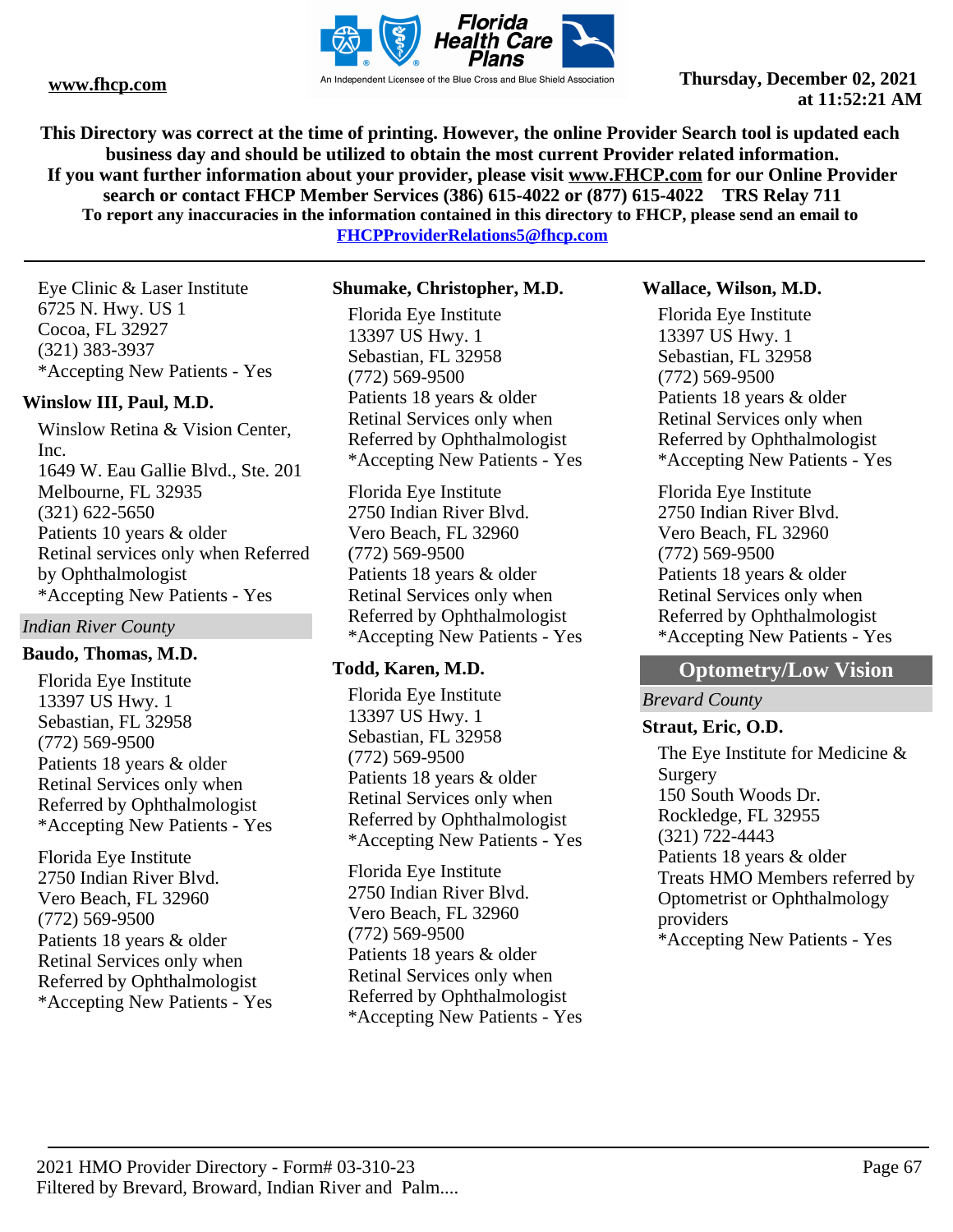

**This Directory was correct at the time of printing. However, the online Provider Search tool is updated each business day and should be utilized to obtain the most current Provider related information. If you want further information about your provider, please visit www.FHCP.com for our Online Provider search or contact FHCP Member Services (386) 615-4022 or (877) 615-4022 TRS Relay 711 To report any inaccuracies in the information contained in this directory to FHCP, please send an email to** 

**FHCPProviderRelations5@fhcp.com**

The Eye Institute for Medicine & Surgery 1995 W. Nasa Blvd., Ste. 200 Melbourne, FL 32904 (321) 722-4443 Patients 18 years & older Treats HMO Members referred by Optometrist or Ophthalmology providers \*Accepting New Patients - Yes

The Eye Institute for Medicine & Surgery 5055 Babcock St., NE Palm Bay, FL 32905 (321) 722-4443 Patients 18 years & older Treats HMO Members referred by Optometrist or Ophthalmology providers \*Accepting New Patients - Yes

## **Optometry**

#### **See Direct Access/Self-referred providers in previous section**

## **Oral Surgery**

#### *Brevard County*

## **Grenevicki, Lance, D.D.S.**

Institute of Facial Surgery 1093 S. Wickham Rd. W. Melbourne, FL 32904 (321) 674-3900 Patients 18 years & older \*Accepting New Patients - Yes

# **Orthopaedic Surgery**

## *Brevard County*

## **Brennan, Robert, M.D.**

Steward Orthopedic & Sports Medicine Center 111 Longwood Ave. Rockledge, FL 32955 (321) 637-3002 All ages accepted \*Accepting New Patients - Yes

Steward Orthopedic & Sports Medicine Center 7227 N. US Hwy. 1, Ste. 220 Cocoa, FL 32927 (321) 637-3002 All ages accepted \*Accepting New Patients - Yes

## **Callenberger, Mark, D.O.**

Callenberger Orthopedic Specialists, LLC 333 W. Cocoa Beach Cswy., Ste. E Cocoa Beach, FL 32931 (321) 305-4931 Patients 4 years & older \*Accepting New Patients - Yes

## **Cronin, Michael, D.O.**

The BACK Center 2222 S. Harbor City Blvd., Ste. 610 Melbourne, FL 32901 (321) 723-7716 Patients 18 years & older \*Accepting New Patients - Yes

## **Datta, Devin, M.D.**

The BACK Center 2222 S. Harbor City Blvd., Ste. 610 Melbourne, FL 32901 (321) 723-7716 Patients 18 years & older \*Accepting New Patients - Yes

## **Delorenzi, Raymond, M.D.**

Steward Orthopedic & Sports Medicine Center 7970 N. Wickham Rd., Ste. 102 Melbourne, FL 32940 (321) 255-8181 All Ages Accepted \*Accepting New Patients - Yes

## **El Kommos, Hani, M.D.**

Space Coast Orthopaedic Center 220 N. Sykes Creek Pkwy., Ste. 200 Merritt Island, FL 32953 (321) 459-1446 All ages accepted \*Accepting New Patients - Yes

## **Hanna, Ramy, M.D.**

Orthopedic Center of Titusville, P.L. 1855 Jess Parrish Ct. Titusville, FL 32796 (321) 268-0291 All ages accepted \*Accepting New Patients - Yes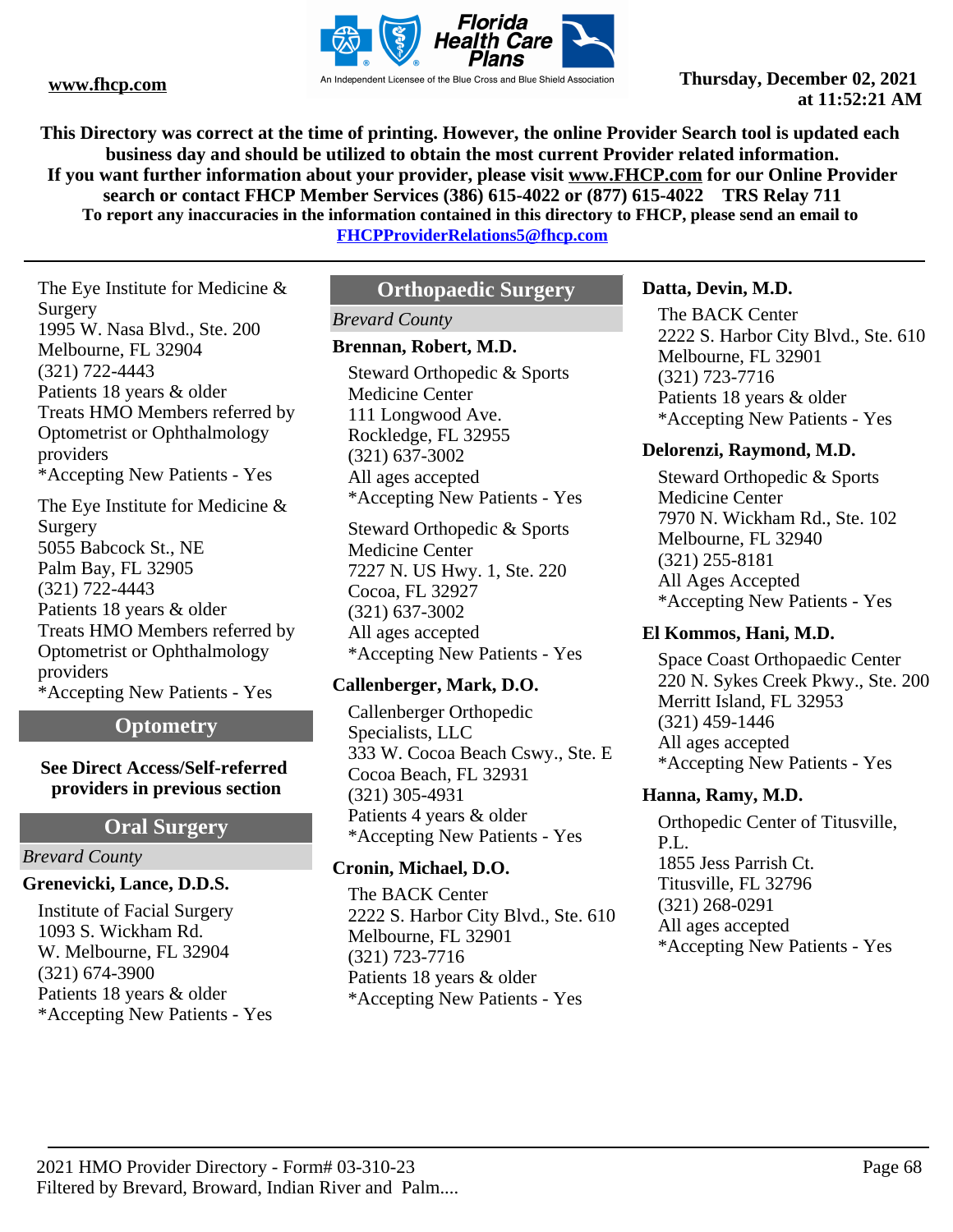

**This Directory was correct at the time of printing. However, the online Provider Search tool is updated each business day and should be utilized to obtain the most current Provider related information. If you want further information about your provider, please visit www.FHCP.com for our Online Provider search or contact FHCP Member Services (386) 615-4022 or (877) 615-4022 TRS Relay 711 To report any inaccuracies in the information contained in this directory to FHCP, please send an email to** 

**FHCPProviderRelations5@fhcp.com**

#### **Harrison Jr., Richard, M.D.**

Steward Orthopedic & Sports Medicine Center 240 N. Wickham Rd., Ste. 104 Melbourne, FL 32958 (321) 541-1777 All ages accepted \*Accepting New Patients - Yes

Steward Orthopedic & Sports Medicine Center 240 N. Wickham Rd., Ste. 108 Melbourne, FL 32935 (321) 541-1777 All ages accepted \*Accepting New Patients - Yes

## **Hynes, Richard, M.D.**

The BACK Center 2222 S. Harbor City Blvd., Ste. 610 Melbourne, FL 32901 (321) 723-7716 Patients 18 years & older \*Accepting New Patients - Yes

#### **Lombardo, Anthony, M.D.**

Steward Orthopedic & Sports Medicine Center 240 N. Wickham Rd., Ste. 108 Melbourne, FL 32935 (321) 541-1777 All Ages Accepted \*Accepting New Patients - Yes

#### **Mariano, Erin, M.D.**

Omni Healthcare 1344 S. Apollo Blvd., Ste. 2D Melbourne, FL 32927 (321) 724-1084 Patients 18 years & older \*Accepting New Patients - Yes

#### **McShane, Robert, M.D.**

Orthopedic Center of Titusville, P.L. 1855 Jess Parrish Ct. Titusville, FL 32796 (321) 268-0291 All ages accepted \*Accepting New Patients - Yes

#### **Robinson, Lawrence, M.D.**

Lawrence G. Robinson, M.D., P.A. 830 Executive Ln., Ste. 120 Rockledge, FL 32955 (321) 639-2551 All ages accepted \*Accepting New Patients - Yes

#### **Rojas, Joseph, M.D.**

Orthopedic Center of Titusville, P.L. 1855 Jess Parrish Ct. Titusville, FL 32796 (321) 268-0291 All ages accepted \*Accepting New Patients - Yes

## **Sands, Kenneth, M.D.**

Steward Orthopedic & Sports Medicine Center 240 N. Wickham Rd., Ste. 102 Melbourne, FL 32935 (321) 541-1777 All Ages Accepted \*Accepting New Patients - Yes

#### **Sedaros, Robert, M.D.**

Space Coast Orthopaedic Center 220 N. Sykes Creek Pkwy., Ste. 200 Merritt Island, FL 32953 (321) 459-1446 All ages accepted \*Accepting New Patients - Yes

#### **Teurlings, Luc, M.D.**

Space Coast Orthopaedic Center 220 N. Sykes Creek Pkwy., Ste. 200 Merritt Island, FL 32953 (321) 459-1446 All ages accepted \*Accepting New Patients - Yes

#### *Indian River County*

#### **Maes, Kirk, M.D.**

Steward Orthopedic & Sports Medicine Center 13000 US Hwy. 1, Ste. 5 Sebastian, FL 32958 (772) 581-5881 All Ages Accepted \*Accepting New Patients - Yes

Steward Orthopedic & Sports Medicine Center 1715 37th Pl., Ste. 101 Vero Beach, FL 32960 (772) 778-0600 All Ages Accepted \*Accepting New Patients - Yes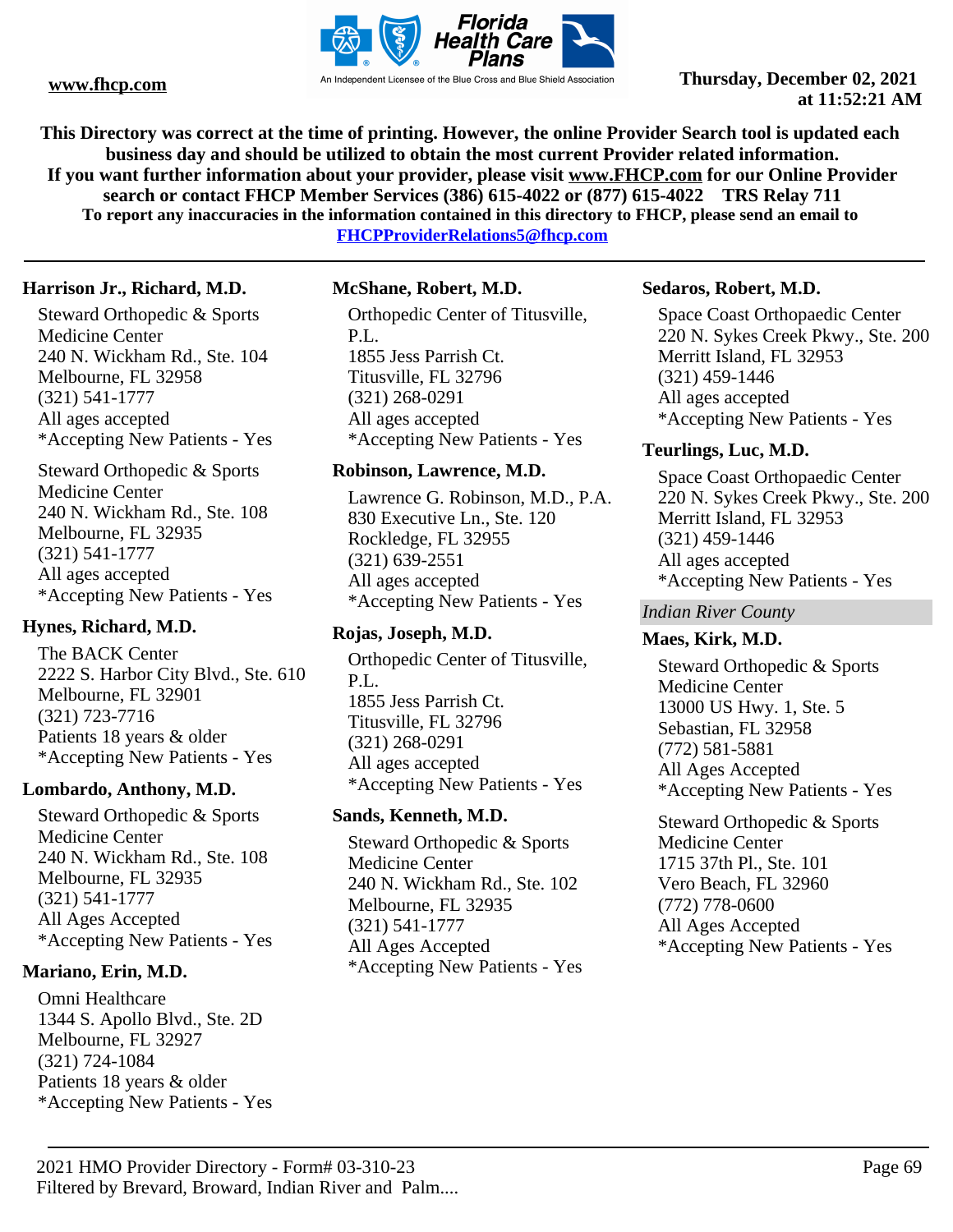

**This Directory was correct at the time of printing. However, the online Provider Search tool is updated each business day and should be utilized to obtain the most current Provider related information. If you want further information about your provider, please visit www.FHCP.com for our Online Provider search or contact FHCP Member Services (386) 615-4022 or (877) 615-4022 TRS Relay 711 To report any inaccuracies in the information contained in this directory to FHCP, please send an email to FHCPProviderRelations5@fhcp.com**

#### **Ware, Anthony, M.D.**

Steward Orthopedic & Sports Medicine Center 13000 US Hwy. 1, Ste. 5 Sebastian, FL 32958 (772) 581-5881 All Ages Accepted \*Accepting New Patients - Yes

Steward Orthopedic & Sports Medicine Center 1715 37th Pl., Ste. 101 Vero Beach, FL 32960 (772) 778-0600 All Ages Accepted \*Accepting New Patients - Yes

**Orthopaedics/Sports Medicine**

#### **See Direct Access/Self-referred providers in previous section**

## **ENT/Otolaryngology**

*Brevard County*

## **Burk, Ronald, M.D.**

Brevard Ear, Nose & Throat Center, P.A. 1099 Florida Ave. Rockledge, FL 32955 (321) 632-6900 All ages accepted \*Accepting New Patients - Yes

#### **Crain, Rachel, M.D.**

Brevard Ear, Nose & Throat Center, P.A. 1099 Florida Ave. Rockledge, FL 32955 (321) 632-6900 All ages accepted \*Accepting New Patients - Yes

## **Ho, Steven, M.D.**

Space Coast Ear, Nose, and Throat Associates 1344 S. Apollo Blvd., Ste. 301 Melbourne, FL 32901 (321) 676-2353 Patients 18 years & older \*Accepting New Patients - Yes

## **Holt, Thomas, M.D.**

Brevard Ear, Nose & Throat Center, P.A. 1099 Florida Ave. Rockledge, FL 32955 (321) 632-6900 All ages accepted \*Accepting New Patients - Yes

## **Malis, David, M.D.**

Family ENT & Audiology 1499 S. Harbor City Blvd., Ste. 303 Melbourne, FL 32901 (321) 254-5437 All ages accepted \*Accepting New Patients - Yes

## **Patel, Jayesh, D.O.**

Jayesh V. Patel, D.O., P.A. 2175 A. Cheney Hwy. Titusville, FL 32780 (321) 269-0059 Patients 18 years & older \*Accepting New Patients - Yes

## **Whitley, David, M.D.**

Brevard Ear, Nose & Throat Center, P.A. 1099 Florida Ave. Rockledge, FL 32955 (321) 632-6900 All ages accepted \*Accepting New Patients - Yes

## **Widick, Michael, M.D.**

Atlantic ENT, LLC 333 W. Cocoa Beach Cswy., Ste. B Cocoa Beach, FL 32931 (321) 799-9797 All ages accepted \*Accepting New Patients - Yes

## *Indian River County*

## **Tudor, Timothy, D.O.**

Steward Medical Group dba Steward ENT Specialists 12920 US Hwy. 1, Ste. B Sebastian, FL 32958 (772) 228-9808 All ages accepted \*Accepting New Patients - Yes

# **Outpatient Rehabilitation**

*Brevard County*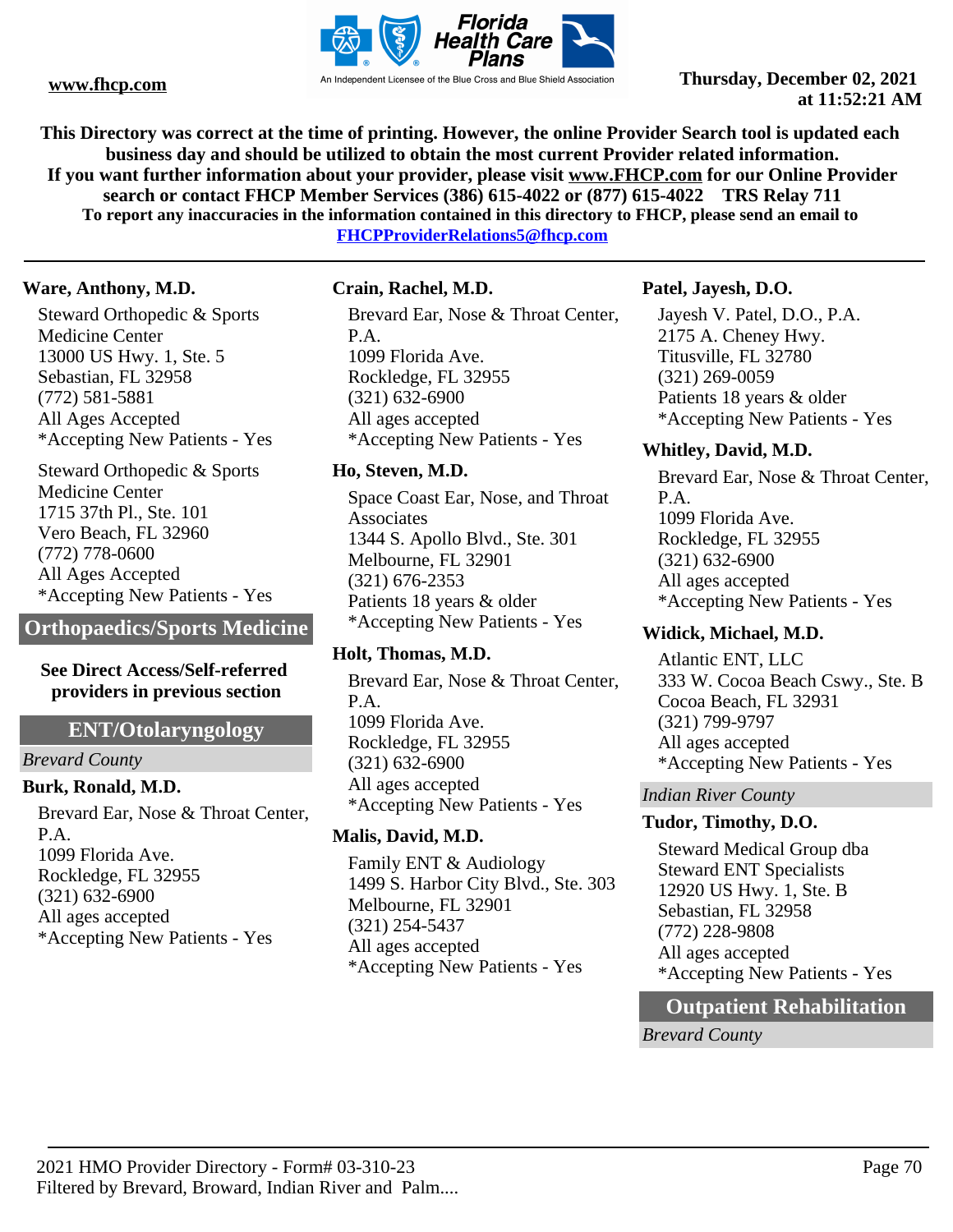

**This Directory was correct at the time of printing. However, the online Provider Search tool is updated each business day and should be utilized to obtain the most current Provider related information. If you want further information about your provider, please visit www.FHCP.com for our Online Provider search or contact FHCP Member Services (386) 615-4022 or (877) 615-4022 TRS Relay 711 To report any inaccuracies in the information contained in this directory to FHCP, please send an email to** 

**FHCPProviderRelations5@fhcp.com**

## **A&M Therapy, Inc.**

1395 N. Courtenay Pkwy., Ste. 102 Merritt Island, FL 32953 (321) 986-8812 All ages accepted

## **A&M Therapy, Inc.**

7777 N. Wickham Rd., Ste. 16 Melbourne, FL 32940 (321) 622-6508 All ages accepted

# **Alpha Physical Therapy Clinic**

147 Orange Ave. Rockledge, FL 32955 (321) 690-1220 Patients 5 years & older

**Alpha Physical Therapy Clinic** 1525 S. Wickham Rd. Melbourne, FL 32904 (321) 914-4455 Patients 5 years & older

## **Aquatic Health and Rehabilitation Services**

595 N. Courtenay Pkwy., Ste. 203 Merritt Island, FL 32953 (321) 453-8484 All ages accepted

## **Aquatic Health and Rehabilitation Services**

8085 Spyglass Hill Rd., Ste. 118 Viera, FL 32940 (321) 253-6324 All ages accepted

## **Coast Physical Therapy**

500 N. Washington Ave., Ste. 107 Titusville, FL 32796 (321) 269-0800 All ages accepted

**Functionally Fit Fitness Center**

3802 Murrell Road Rockledge, FL 32955 (321) 877-2090 All ages accepted

## **Fyzical Therapy & Balance Center**

**- Mel Bch** 150 5th Ave., Ste. C Indialantic, FL 32903 (321) 372-3090 All ages accepted

**Harbor City Physical Therapy, P.A.** 307 E. New Haven Ave., Ste. 2 Melbourne, FL 32901 (321) 953-3991 All ages accepted

**Harbor City Physical Therapy, P.A.** 389 Commerce Pkwy., Ste. 100 Rockledge, FL 32955 (321) 305-6567 All ages accepted

## **Harbor City Physical Therapy, P.A.** 5000 N. Wickham Rd., Ste. 107 Melbourne, FL 32940 (321) 701-4020 All ages accpeted

**Parrish Healthcare Center at Port St. John-Outpt. Rehabilitation**

5005 Port St. John Pkwy. Port St. John, FL 32927 (321) 634-5065 \*The Joint Commission - Accredited - Hospital.

#### **Parrish Healthcare Center Port Canaveral**

390 Challenger Rd. Cape Canaveral, FL 32920 (321) 633-8640 Patients 16 years & older Mon.-Fri.: 8:00 a.m. to 5:00 p.m.

#### **Parrish Medical Center-Outpt. Rehabilitation**

951 N. Washington Ave. Titusville, FL 32796 (321) 268-6181 \*The Joint Commission - Accredited - Hospital.

#### **Parrish Medical Health & Fitness-Outpt. Rehabiliation**

2210 Cheney Hwy. Titusville, FL 32780 (321) 268-6200 \*The Joint Commission - Accredited - Hospital.

#### **Peoples Physical Therapy, Inc.** 494 N. Harbor City Blvd.

Melbourne, FL 32935 (321) 610-7978 Patients 18 years & older

## **Rockledge Regional Medical Center Rehabilitation Services**

240 N. Wickham Rd., Ste. 207 Melbourne, FL 32935 (321) 752-1500 \*The Joint Commission - Accredited - Hospital. https://rockledgeregional.org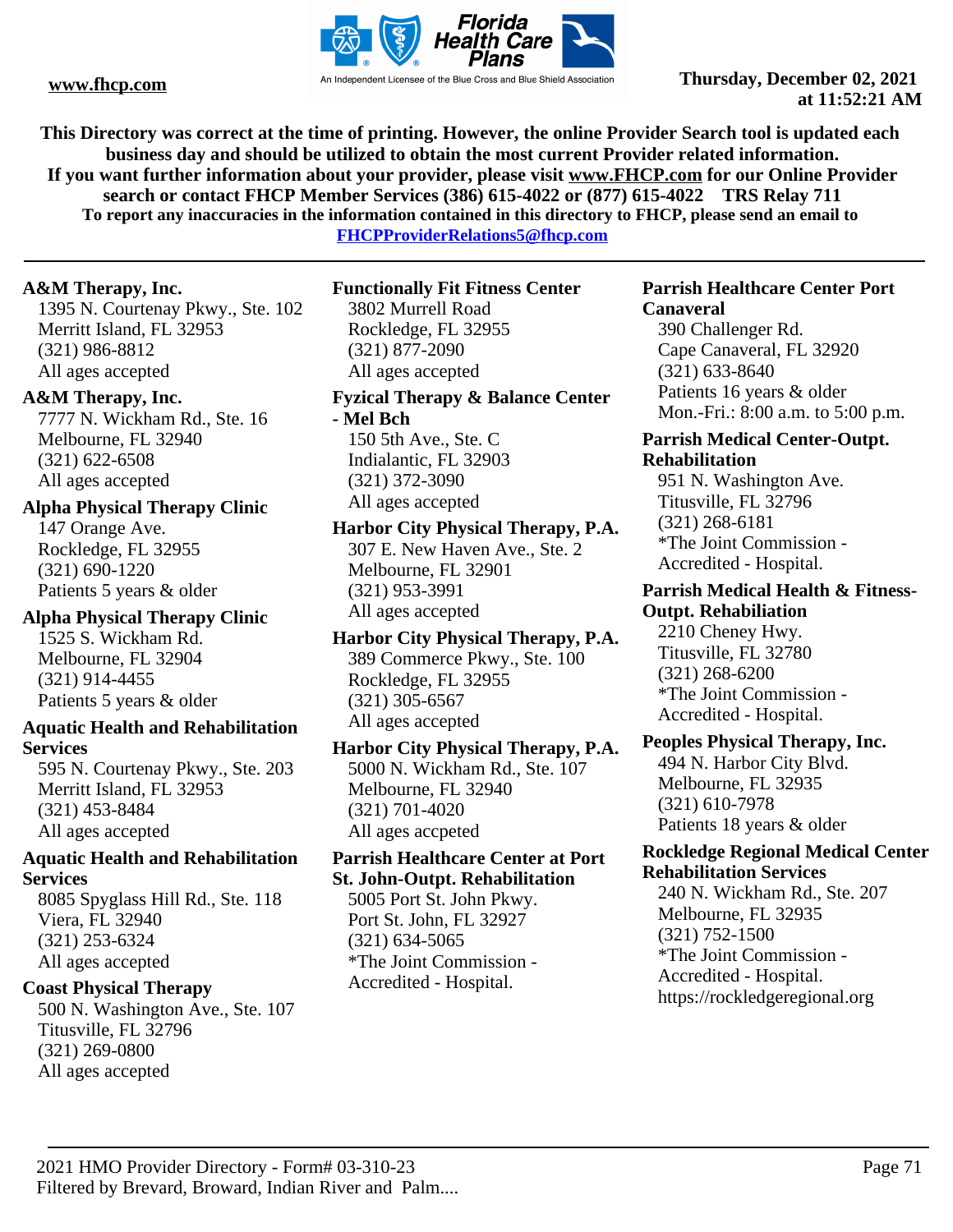

**This Directory was correct at the time of printing. However, the online Provider Search tool is updated each business day and should be utilized to obtain the most current Provider related information. If you want further information about your provider, please visit www.FHCP.com for our Online Provider search or contact FHCP Member Services (386) 615-4022 or (877) 615-4022 TRS Relay 711 To report any inaccuracies in the information contained in this directory to FHCP, please send an email to** 

**FHCPProviderRelations5@fhcp.com**

## **Rockledge Regional Medical Center Rehabilitation Services**

2400 N. Courtenay Pkwy. (Outpt. Rehab Dept.) Merritt Island, FL 32953 (321) 637-2878 \*The Joint Commission - Accredited - Hospital. https://rockledgeregional.org

#### **Rockledge Regional Medical Center Rehabilitation Services**

830 Executive Ln., Ste. 130 Rockledge, FL 32955 (321) 433-0288 \*The Joint Commission - Accredited - Hospital. https://rockledgeregional.org

## **Speech Works Pediatric Therapy**

5650 S. Washington Ave. Titusville, FL 32780 (386) 763-0084

#### **Top Tier Sports Medicine**

1220 N. Hwy. A1A, Ste. 117 Indialantic, FL 32903 (321) 802-3312 Patients 18 years & older

## **Top Tier Sports Medicine**

6300 N. Wickham Rd., Ste. 133B Melbourne, FL 32940 (321) 421-7117 Patients 18 years & older

## **Pain Medicine**

## *Brevard County*

## **Aranibar, Robert, M.D.**

Pain Management of Brevard 2400 N. Courtenay Pkwy. Merritt Island, FL 32953 (321) 637-2870 Patients 18 years & older \*Accepting New Patients - Yes

Pain Management of Brevard 7970 Wickham Rd. Melbourne, FL 32940 (321) 637-2870 Patients 18 years & older \*Accepting New Patients - Yes

#### **Bloom, Joseph, M.D.**

Pain Management of Brevard 2400 N. Courtenay Pkwy. Merritt Island, FL 32953 (321) 637-2870 Patients 18 years & older \*Accepting New Patients - Yes

Pain Management of Brevard 7227 N. US Hwy. 1 Cocoa, FL 32927 (321) 637-2870 Patients 18 years & older \*Accepting New Patients - Yes

#### **Esposito, Michael, M.D.**

Florida Pain Institute 490 Centre Lake Dr. NE., Ste. 200B Palm Bay, FL 32907 (321) 784-8211 Patients 18 years & older \*Accepting New Patients - Yes

Florida Pain Institute 5545 N. Wickham Rd., Ste. 104 Melbourne, FL 32940 (321) 784-8211 Patients 18 years & older \*Accepting New Patients - Yes

Florida Pain Institute 595 N. Courtenay Pkwy., Ste. 101 Merritt Island, FL 32953 (321) 784-8211 Patients 18 years & older \*Accepting New Patients - Yes

#### **Fetouh, Sherin, M.D.**

Tampa Pain Relief Center 490 Centre Lake Dr. NE., Ste. 200B Palm Bay, FL 32907 (321) 784-8211 Patients 18 years & older \*Accepting New Patients - Yes

Tampa Pain Relief Center 5545 N. Wickham Rd., Ste. 104 Melbourne, FL 32940 (321) 784-8211 Patients 18 years & older \*Accepting New Patients - Yes

Tampa Pain Relief Center 595 N. Courtenay Pkwy., Ste. 101 Merritt Island, FL 32953 (321) 784-8211 Patients 18 years & older \*Accepting New Patients - Yes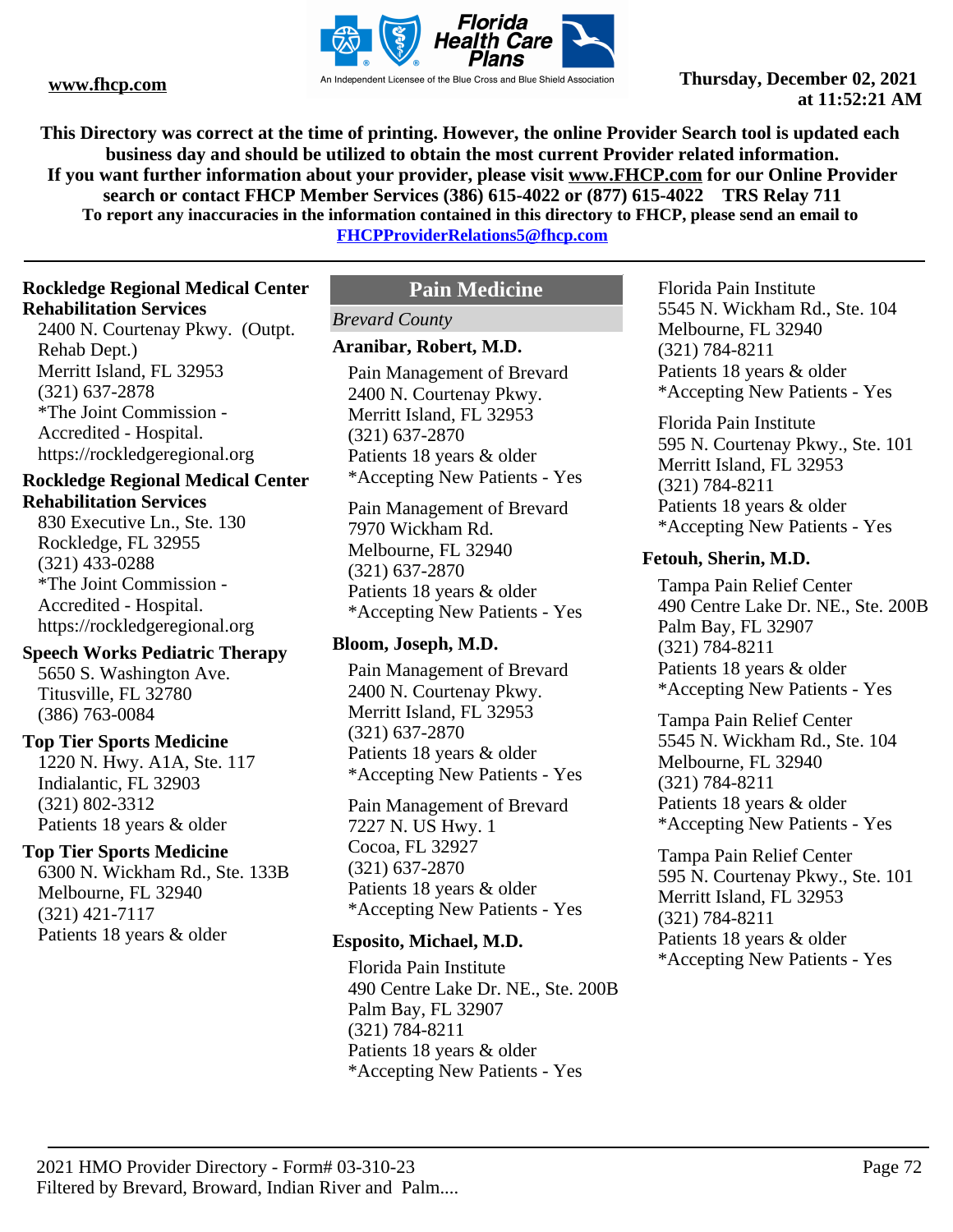

**This Directory was correct at the time of printing. However, the online Provider Search tool is updated each business day and should be utilized to obtain the most current Provider related information. If you want further information about your provider, please visit www.FHCP.com for our Online Provider search or contact FHCP Member Services (386) 615-4022 or (877) 615-4022 TRS Relay 711 To report any inaccuracies in the information contained in this directory to FHCP, please send an email to** 

**FHCPProviderRelations5@fhcp.com**

#### **Gioradano, Nicholas, M.D.**

Central Florida Spin & Pain, LLC 395 S. Wickham Rd. Melbourne, FL 32904 (321) 802-5021 Patients 18 years & older \*Accepting New Patients - Yes

#### **Kaba, Drahmane, M.D.**

Spine, Orthopedics, and Rehabilitation 308 S. Harbor City Blvd., Ste. A Melbourne, FL 32901 (321) 733-0064 Patients 16 years & older Limited appointment availability \*Accepting New Patients - Yes

Spine, Orthopedics, and Rehabilitation 389 Commerce Pkwy., Ste. 160 Rockledge, FL 32955 (321) 733-0064 Patients 16 years & older \*Accepting New Patients - Yes

#### **Morris Solis, Regina, M.D.**

The BACK Center 2222 S. Harbor City Blvd., Ste. 610 Melbourne, FL 32901 (321) 723-7716 Patients 18 years & older \*Accepting New Patients - Yes

#### **Nguyen, Thaiduc, D.O.**

Florida Pain Institute 5545 N. Wickham Rd., Ste. 104 Melbourne, FL 32940 (321) 784-8211 Patients 18 years & older \*Accepting New Patients - Yes

Florida Pain Institute 595 N. Courtenay Pkwy., Ste. 101 Merritt Island, FL 32953 (321) 784-8211 Patients 18 years & older \*Accepting New Patients - Yes

#### **Shenoy, Sachin, M.D.**

Neurology, Headache, and Pain Clinic 1845 Jess Parrish Ct. Titusville, FL 32796 (321) 264-2011 Patients 18 years & older \*Accepting New Patients - Yes

#### **Udeshi, Ashish, M.D.**

Florida Pain Institute 490 Centre Lake Dr. NE., Ste. 200B Palm Bay, FL 32907 (321) 784-8211 Patients 18 years & older \*Accepting New Patients - Yes

Florida Pain Institute 5545 N. Wickham Rd., Ste. 104 Melbourne, FL 32940 (321) 784-8211 Patients 18 years & older \*Accepting New Patients - Yes

Florida Pain Institute 595 N. Courtenay Pkwy., Ste. 101 Merritt Island, FL 32953 (321) 784-8211 Patients 18 years & older \*Accepting New Patients - Yes

#### *Indian River County*

#### **Cordner, Harold, M.D.**

Florida Pain Management **Associates** 13825 US Hwy. 1 Sebastian, FL 32958 (772) 388-9998 Patients 18 years & older \*Accepting New Patients - Yes

Florida Pain Management **Associates** 960 37th Pl., Ste. 102 Vero Beach, FL 32960 (772) 388-9998 Patients 18 years & older \*Accepting New Patients - Yes

# **Physical Medicine & Rehabilitation Services**

#### *Brevard County*

#### **Burgos-Martir, Melissa, M.D.**

The BACK Center 2222 S. Harbor City Blvd., Ste. 610 Melbourne, FL 32901 (321) 723-7716 Patients 18 years & older \*Accepting New Patients - Yes

#### **Kaba, Drahmane, M.D.**

Spine, Orthopedics, and Rehabilitation 308 S. Harbor City Blvd., Ste. A Melbourne, FL 32901 (321) 733-0064 Patients 16 years & older Limited appointment availability \*Accepting New Patients - Yes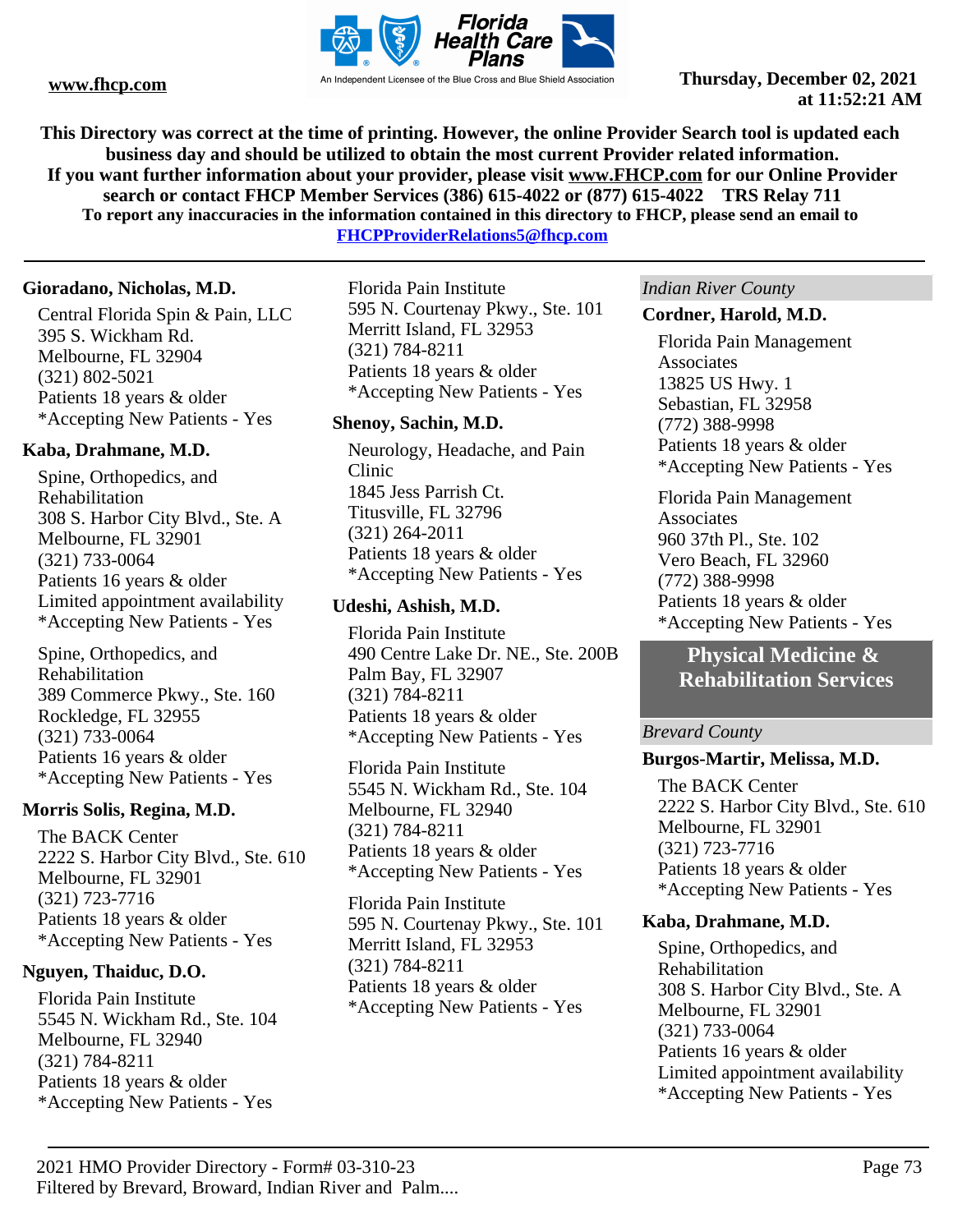

**This Directory was correct at the time of printing. However, the online Provider Search tool is updated each business day and should be utilized to obtain the most current Provider related information. If you want further information about your provider, please visit www.FHCP.com for our Online Provider search or contact FHCP Member Services (386) 615-4022 or (877) 615-4022 TRS Relay 711 To report any inaccuracies in the information contained in this directory to FHCP, please send an email to** 

**FHCPProviderRelations5@fhcp.com**

Spine, Orthopedics, and Rehabilitation 389 Commerce Pkwy., Ste. 120 Rockledge, FL 32955 (321) 733-0064 Patients 16 years & older \*Accepting New Patients - Yes

# **Zaidi, Syed, M.D.**

The BACK Center 650 S. Courtenay Pkwy., Ste. 100 Merritt Island, FL 32952 (321) 723-7716 Patients 18 years & older \*Accepting New Patients - Yes

#### **Plastic Surgery**

*Brevard County*

#### **Bashore, Robert, M.D.**

Brevard Cosmetic Surgery Group 280 N. Sykes Creek Pkwy., Ste. A Merritt Island, FL 32953 (321) 452-3882 All ages accepted Prior authorization from FHCP Central Referral Department needed. \*Accepting New Patients - Yes

### **Clevens, Ross, M.D.**

Clevens Face and Body Specialists 135 N. Grove St. Merritt Island, FL 32953 (321) 727-3223 Patients 14 years & older Prior authorization from FHCP Central Referral Department needed. \*Accepting New Patients - Yes

Clevens Face and Body Specialists 707 W. Eau Gallie Blvd. Melbourne, FL 32935 (321) 727-3223 Patients 14 years & older Prior authorization from FHCP Central Referral Department needed. \*Accepting New Patients - Yes

#### **Khelemsky, Renata, M.D.**

Clevens Face and Body Specialists 135 N. Grove St. Merritt Island, FL 32953 (321) 727-3223 Patients 18 years & older Prior authorization from FHCP Central Referral Department needed. \*Accepting New Patients - Yes Clevens Face and Body Specialists 707 W. Eau Gallie Blvd. Melbourne, FL 32935

(321) 727-3223 Patients 18 years & older Prior authorization from FHCP Central Referral Department needed. \*Accepting New Patients - Yes

#### **Morrison, Jillian, M.D.**

Mid Florida Dermatology and Plastic Surgery 3021 W. Eau Gallie Blvd., Ste. 102 Melbourne, FL 32934 (407) 299-7333 All ages accepted Plastic Surgery services related to Dermatology and breast reconstruction services. All services require prior authorization. \*Accepting New Patients - Yes

#### **Venzara, Frank, M.D.**

Brevard Cosmetic Surgery Group 280 N. Sykes Creek Pkwy., Ste. A Merritt Island, FL 32953 (321) 452-3882 All ages accepted Prior authorization from FHCP Central Referral Department needed. \*Accepting New Patients - No

# **Podiatry**

#### **See Direct Access/Self-referred providers in previous section**

### **Psychiatry/Behavioral Health**

#### *Brevard County*

### **Ahlgren, Robin, L.C.S.W.**

New Creation Counseling 2235 N. Courtenay Pkwy., Ste. 2J Merritt Island, FL 32953 (414) 988-3077 Patients 5 years & older \*Accepting New Patients - Yes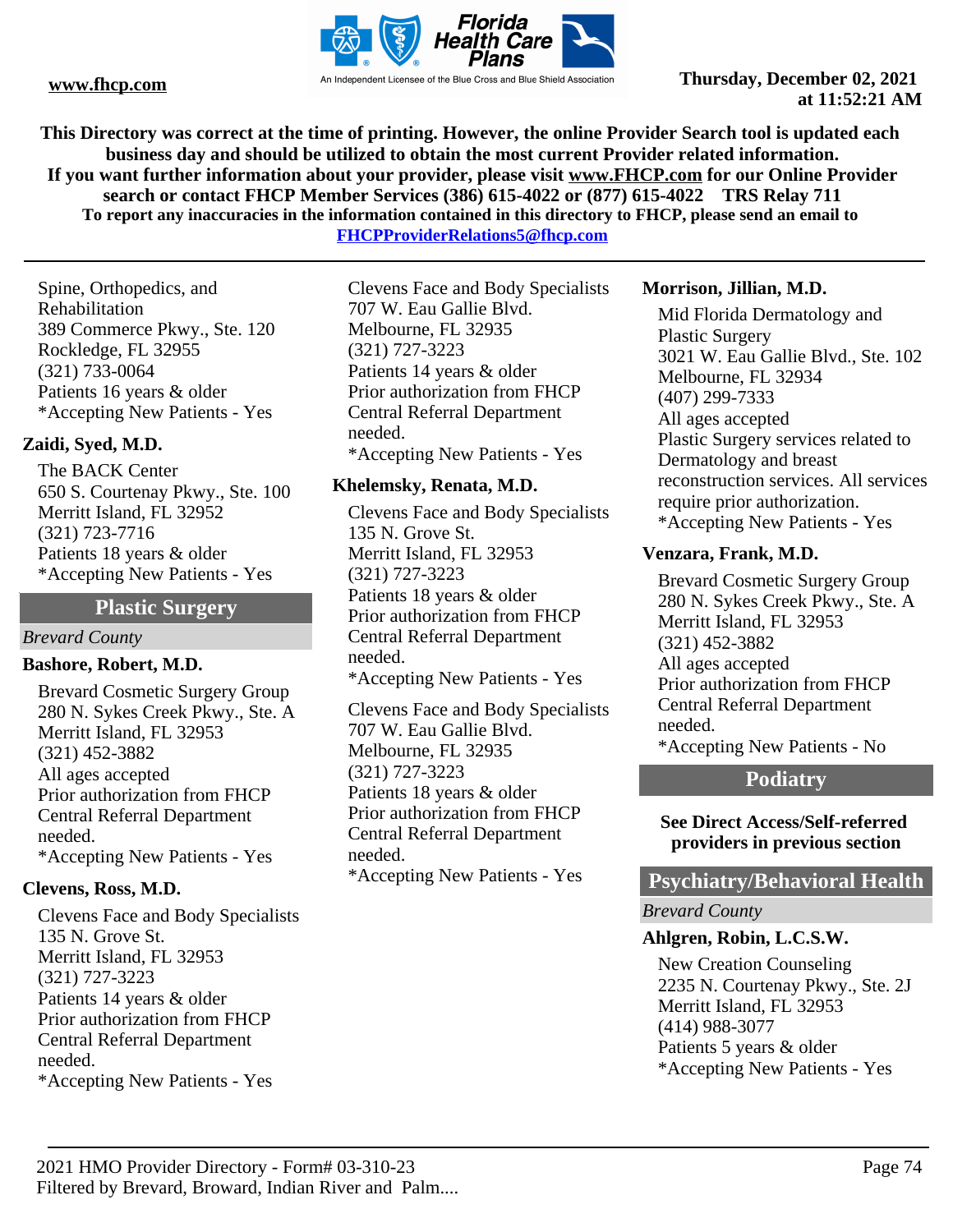

**This Directory was correct at the time of printing. However, the online Provider Search tool is updated each business day and should be utilized to obtain the most current Provider related information. If you want further information about your provider, please visit www.FHCP.com for our Online Provider search or contact FHCP Member Services (386) 615-4022 or (877) 615-4022 TRS Relay 711 To report any inaccuracies in the information contained in this directory to FHCP, please send an email to** 

**FHCPProviderRelations5@fhcp.com**

#### **Andrews, Ethel, M.D.**

Atlantic Psychiatric Centers 1351 Bedford Dr. Melbourne, FL 32940 (321) 757-6799 Patients 5 years & older \*Accepting New Patients - Yes

Atlantic Psychiatric Centers 4185 S. US1, Unit 102 Rockledge, FL 32955 (321) 638-0027 Patients 5 years & older \*Accepting New Patients - Yes

#### **Atkinson, Christine, A.P.R.N.-C.**

Coastal Psychiatric Center, Inc. 1428 Valentine St. Melbourne, FL 32901 (321) 586-5444 Patients 4 years & older \*Accepting New Patients - Yes

### **Barnett, Ryan, Psy.D.**

The Brevard Health Alliance, Inc. 1537 N. Singleton Ave. Titusville, FL 32796 (321) 268-0267 Patients 5 years & older \*Accepting New Patients - Yes

The Brevard Health Alliance, Inc. 17 Silver Palm Ave. Melbourne, FL 32901 (321) 733-2021 Patients 5 years & older \*Accepting New Patients - Yes

The Brevard Health Alliance, Inc. 2120 Sarno Rd. Melbourne, FL 32935 (321) 241-6800 Patients 5 years & older \*Accepting New Patients - Yes

The Brevard Health Alliance, Inc. 220 Barton Blvd., Ste. C14 Rockledge, FL 32955 (321) 639-5177 Patients 5 years & older \*Accepting New Patients - Yes

The Brevard Health Alliance, Inc. 5270 Babcock St. NE., Ste. 1 Palm Bay, FL 32905 (321) 722-5959 Patients 5 years & older \*Accepting New Patients - Yes

The Brevard Health Alliance, Inc. 7227 N. US Hwy. 1 Cocoa, FL 32937 (321) 877-2740 Patients 5 years & older \*Accepting New Patients - Yes

The Brevard Health Alliance, Inc. 775 Malabar Rd. Malabar, FL 32950 (321) 733-0642 Patients 5 years & older \*Accepting New Patients - Yes

#### **Begault, Laura, Ph.D.**

Atlantic Psychiatric Centers 1351 Bedford Dr. Melbourne, FL 32940 (321) 757-6799 Patients 5 years & older \*Accepting New Patients - Yes

#### **Bennett, Marilyn, L.M.H.C.**

Marilyn Bennett, LMHC 1 Oleander St., Ste. 3 Cocoa, FL 32922 (321) 631-5538 Patients 18 years & older \*Accepting New Patients - Yes

#### **Border, Matthew, L.M.H.C.**

Lifetime Counseling Center 2350 Dairy Rd. West Melbourne, FL 32904 (321) 632-5792 Patients 5 years & older Non-Medicare Members only. Prior authorization required for any counseling visits done outside of the office. \*Accepting New Patients - Yes

Lifetime Counseling Center 505 Brevard Ave., Ste. 106 Cocoa, FL 32922 (321) 632-5792 Patients 5 years & older Non-Medicare Members only. Prior authorization required for any counseling visits done outside of the office. \*Accepting New Patients - Yes

#### **Bratton, Pamela, Ph.D.**

ABC Counseling 1802 S. Fiske Blvd., Ste. 201 Rockledge, FL 32955 (321) 446-2113 Ages accepted 3 to 65 \*Accepting New Patients - Yes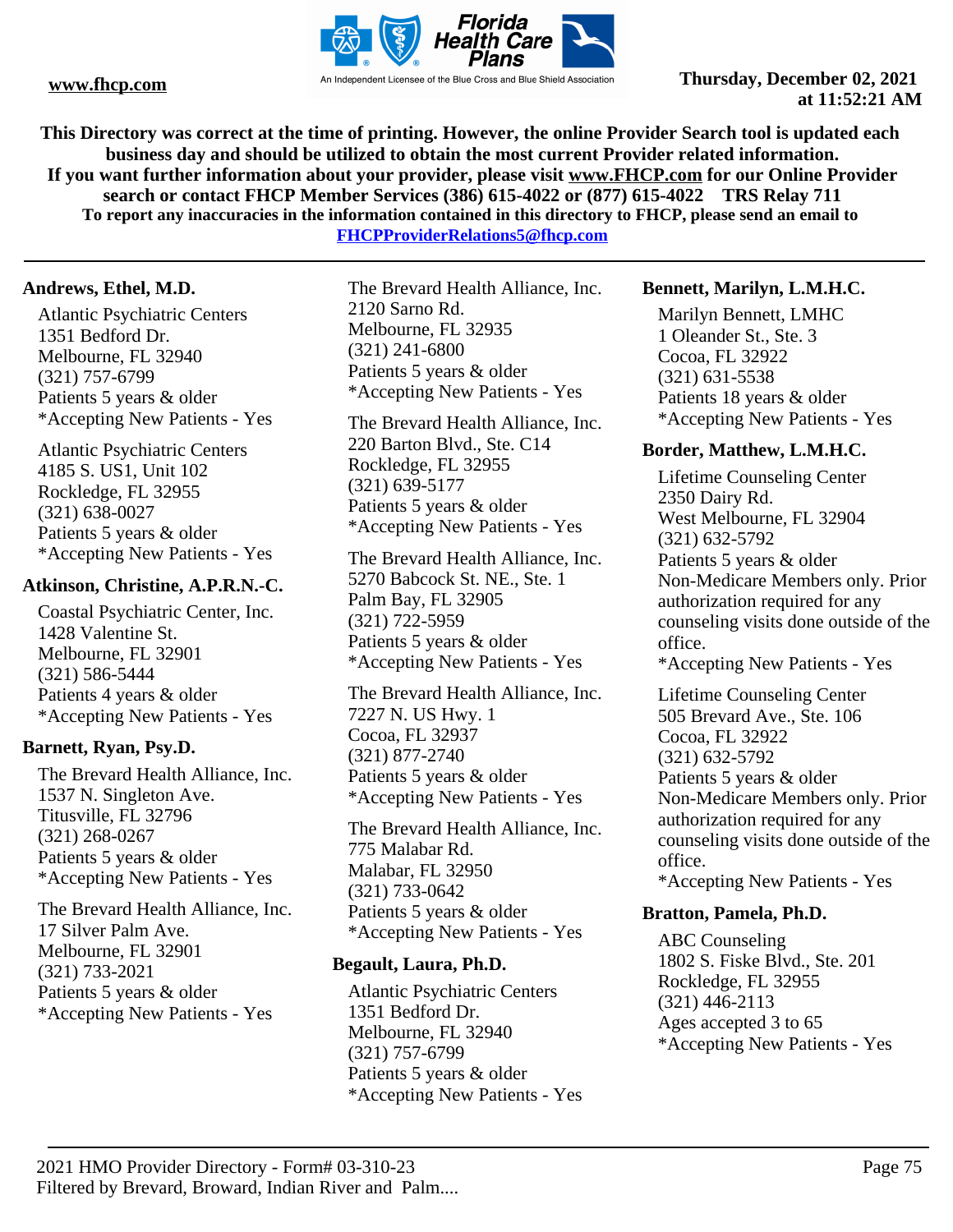

**This Directory was correct at the time of printing. However, the online Provider Search tool is updated each business day and should be utilized to obtain the most current Provider related information. If you want further information about your provider, please visit www.FHCP.com for our Online Provider search or contact FHCP Member Services (386) 615-4022 or (877) 615-4022 TRS Relay 711 To report any inaccuracies in the information contained in this directory to FHCP, please send an email to** 

**FHCPProviderRelations5@fhcp.com**

#### **Brevard Outpatient Alternative Treatment**

Brevard Outpatient Alternative Treatment 1227 S. Patrick Dr., Ste. 108 Satellite Bch., FL 32937 (321) 773-1111 Patients 13 years & older \*Accepting New Patients - Yes

#### **Breznay, Chad, Psy.D.**

The Brevard Health Alliance, Inc. 1537 N. Singleton Ave. Titusville, FL 32796 (321) 268-0267 Patients 5 years & older \*Accepting New Patients - Yes

The Brevard Health Alliance, Inc. 17 Silver Palm Ave. Melbourne, FL 32901 (321) 733-2021 Patients 5 years & older \*Accepting New Patients - Yes

The Brevard Health Alliance, Inc. 2120 Sarno Rd. Melbourne, FL 32935 (321) 241-6800 Patients 5 years & older \*Accepting New Patients - Yes

The Brevard Health Alliance, Inc. 220 Barton Blvd., Ste. C14 Rockledge, FL 32955 (321) 639-5177 Patients 5 years & older \*Accepting New Patients - Yes

The Brevard Health Alliance, Inc. 5270 Babcock St. NE., Ste. 1 Palm Bay, FL 32905 (321) 722-5959 Patients 5 years & older \*Accepting New Patients - Yes

The Brevard Health Alliance, Inc. 7227 N. US Hwy. 1 Cocoa, FL 32937 (321) 877-2740 Patients 5 years & older \*Accepting New Patients - Yes

The Brevard Health Alliance, Inc. 775 Malabar Rd. Malabar, FL 32950 (321) 733-0642 Patients 5 years & older \*Accepting New Patients - Yes

#### **Brown Jones, Abigail, L.M.F.T.**

Lifetime Counseling Center 2350 Dairy Rd. West Melbourne, FL 32904 (321) 632-5792 Patients 5 years & older Non-Medicare Members only. Prior authorization required for any counseling visits done outside of the office. \*Accepting New Patients - Yes

Lifetime Counseling Center 505 Brevard Ave., Ste. 106 Cocoa, FL 32922 (321) 632-5792 Patients 5 years & older Non-Medicare Members only. Prior authorization required for any counseling visits done outside of the office. \*Accepting New Patients - Yes

#### **Brown, Jordan, M.D.**

Atlantic Psychiatric Centers 1351 Bedford Dr. Melbourne, FL 32940 (321) 757-6799 Patients 5 years & older Established patients only \*Accepting New Patients - No

Atlantic Psychiatric Centers 2123 Franklin Dr., NE Palm Bay, FL 32905 (321) 724-1614 Patients 5 years & older Established patients only \*Accepting New Patients - No

Atlantic Psychiatric Centers 4185 S. US1, Unit 102 Rockledge, FL 32955 (321) 638-0027 Patients 5 years & older Established patients only \*Accepting New Patients - No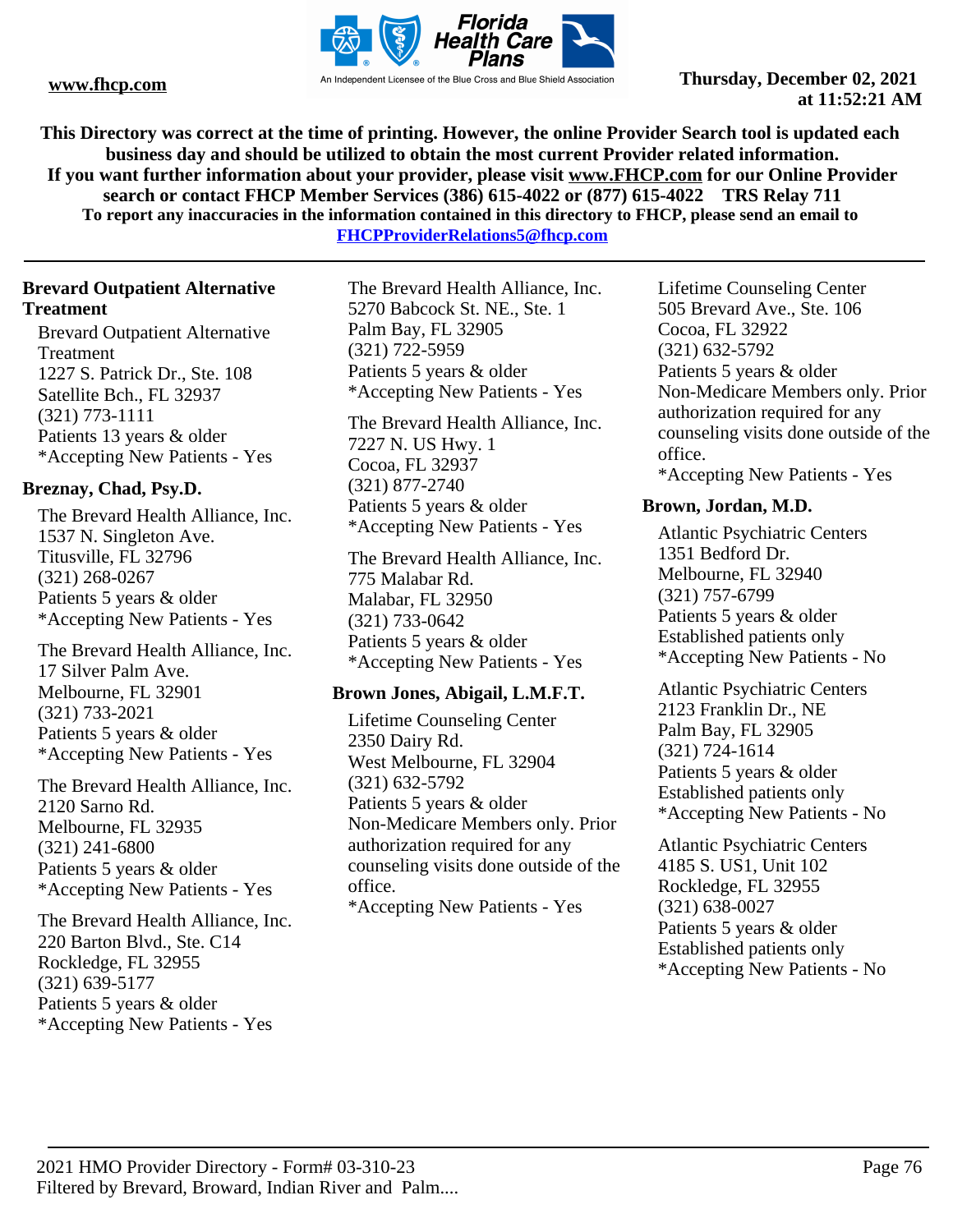

**This Directory was correct at the time of printing. However, the online Provider Search tool is updated each business day and should be utilized to obtain the most current Provider related information. If you want further information about your provider, please visit www.FHCP.com for our Online Provider search or contact FHCP Member Services (386) 615-4022 or (877) 615-4022 TRS Relay 711 To report any inaccuracies in the information contained in this directory to FHCP, please send an email to** 

**FHCPProviderRelations5@fhcp.com**

#### **Bruckart, Deborah, L.M.H.C.**

Atlantic Psychiatric Centers 1351 Bedford Dr. Melbourne, FL 32940 (321) 757-6799 Patients 5 years & older \*Accepting New Patients - Yes

Atlantic Psychiatric Centers 2123 Franklin Dr., NE Palm Bay, FL 32905 (321) 724-1614 Patients 5 years & older \*Accepting New Patients - Yes

#### **Burton, George, L.C.S.W.**

Atlantic Psychiatric Centers 1351 Bedford Dr. Melbourne, FL 32940 (321) 757-6799 Patients 5 years & older \*Accepting New Patients - Yes

Atlantic Psychiatric Centers 2123 Franklin Dr., NE Palm Bay, FL 32905 (321) 724-1614 Patients 5 years & older \*Accepting New Patients - Yes

### **Cieply, Tanisha, A.P.R.N.**

Coastal Psychiatric Center, Inc. 1428 Valentine St. Melbourne, FL 32901 (321) 586-5444 Patients 4 years & older \*Accepting New Patients - Yes

#### **Circles of Care, Central Area Outpatient,**  Circles of Care - Central Area

**Outpatient** 1770 Cedar St. Rockledge, FL 32955 (321) 890-1550 Patients 6 years and older \*Accepting New Patients - Yes

#### **Circles of Care, North Area Outpatient,**

Circles of Care - North Area **Outpatient** 6700 S. Washington Ave. Titusville, FL 32780 (321) 890-1550 Patients 6 years & older \*Accepting New Patients - Yes

#### **Circles of Care, South Area Outpatient,**

Circles of Care - South Area **Outpatient** 2020 Commerce Dr. W. Melbourne, FL 32904 (321) 952-6000 Patients 6 years & older \*Accepting New Patients - Yes

#### **Cotton, Stephen, Ph.D.**

Atlantic Psychiatric Centers 2123 Franklin Dr., NE Palm Bay, FL 32905 (321) 724-1614 Patients 5 years & older \*Accepting New Patients - Yes

#### **DeLosAngeles, Santiago, M.D.**

The Brevard Health Alliance, Inc. 1537 N. Singleton Ave. Titusville, FL 32796 (321) 268-0267 Patients 5 years & older \*Accepting New Patients - Yes

The Brevard Health Alliance, Inc. 17 Silver Palm Ave. Melbourne, FL 32901 (321) 733-2021 Patients 5 years & older \*Accepting New Patients - Yes

The Brevard Health Alliance, Inc. 2120 Sarno Rd. Melbourne, FL 32935 (321) 241-6800 Patients 5 years & older \*Accepting New Patients - Yes

The Brevard Health Alliance, Inc. 220 Barton Blvd., Ste. C14 Rockledge, FL 32955 (321) 639-5177 Patients 5 years & older \*Accepting New Patients - Yes

The Brevard Health Alliance, Inc. 5270 Babcock St. NE., Ste. 1 Palm Bay, FL 32905 (321) 722-5959 Patients 5 years & older \*Accepting New Patients - Yes

The Brevard Health Alliance, Inc. 7227 N. US Hwy. 1 Cocoa, FL 32937 (321) 877-2740 Patients 5 years & older \*Accepting New Patients - Yes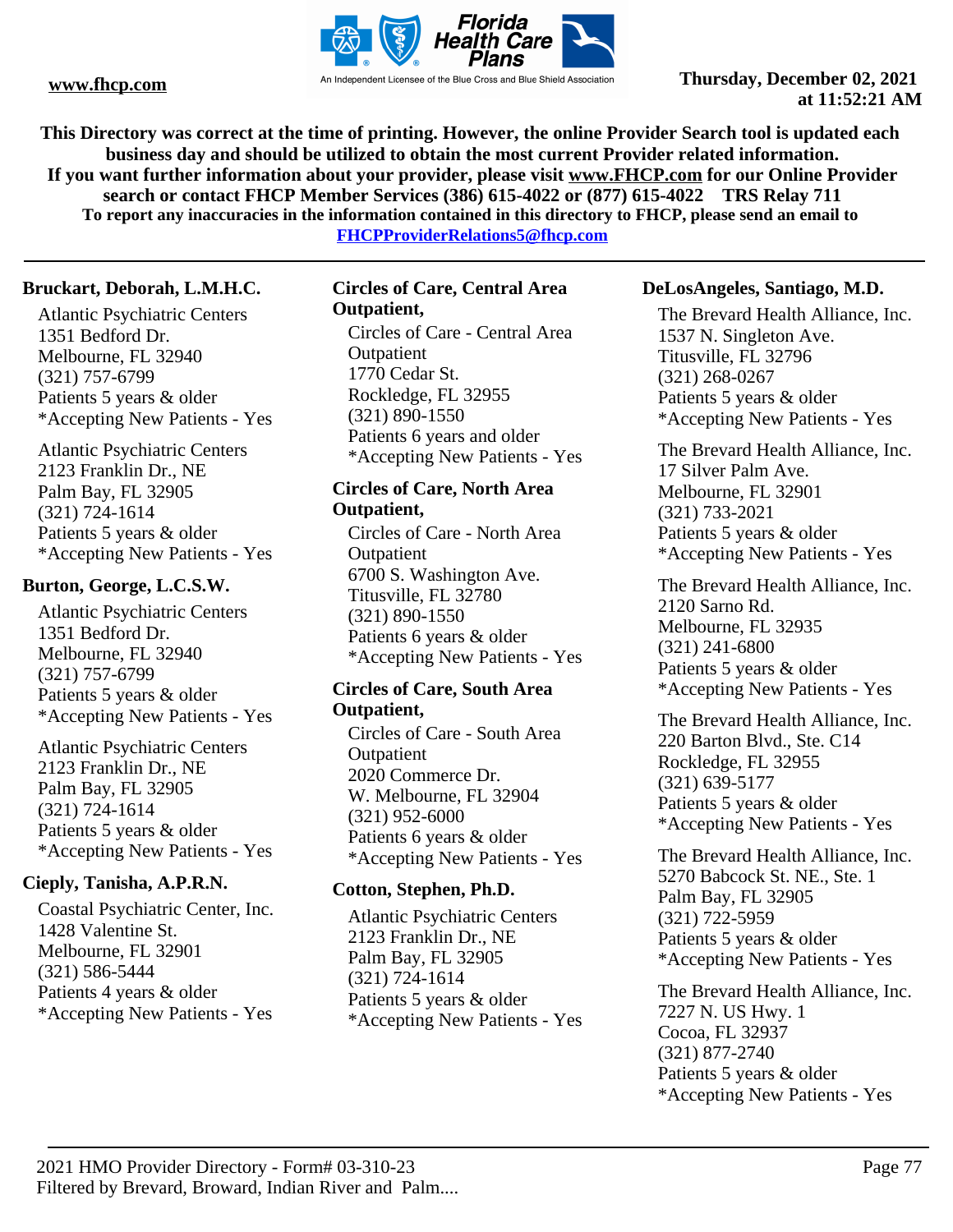

**This Directory was correct at the time of printing. However, the online Provider Search tool is updated each business day and should be utilized to obtain the most current Provider related information. If you want further information about your provider, please visit www.FHCP.com for our Online Provider search or contact FHCP Member Services (386) 615-4022 or (877) 615-4022 TRS Relay 711 To report any inaccuracies in the information contained in this directory to FHCP, please send an email to** 

**FHCPProviderRelations5@fhcp.com**

The Brevard Health Alliance, Inc. 775 Malabar Rd. Malabar, FL 32950 (321) 733-0642 Patients 5 years & older \*Accepting New Patients - Yes

#### **Depelteau, Elizabeth, Psy.D.**

Coastal Psychiatric Center, Inc. 1428 Valentine St. Melbourne, FL 32901 (321) 586-5444 Patients 4 years & older \*Accepting New Patients - Yes

#### **Diaz, Eduardo, Psy.D.**

The Brevard Health Alliance, Inc. 1537 N. Singleton Ave. Titusville, FL 32796 (321) 268-0267 Patients 5 years & older \*Accepting New Patients - Yes

The Brevard Health Alliance, Inc. 17 Silver Palm Ave. Melbourne, FL 32901 (321) 733-2021 Patients 5 years & older \*Accepting New Patients - Yes

The Brevard Health Alliance, Inc. 2120 Sarno Rd. Melbourne, FL 32935 (321) 241-6800 Patients 5 years & older \*Accepting New Patients - Yes

The Brevard Health Alliance, Inc. 220 Barton Blvd., Ste. C14 Rockledge, FL 32955 (321) 639-5177 Patients 5 years & older \*Accepting New Patients - Yes

The Brevard Health Alliance, Inc. 5270 Babcock St. NE., Ste. 1 Palm Bay, FL 32905 (321) 722-5959 Patients 5 years & older \*Accepting New Patients - Yes

The Brevard Health Alliance, Inc. 7227 N. US Hwy. 1 Cocoa, FL 32937 (321) 877-2740 Patients 5 years & older \*Accepting New Patients - Yes

The Brevard Health Alliance, Inc. 775 Malabar Rd. Malabar, FL 32950 (321) 733-0642 Patients 5 years & older \*Accepting New Patients - Yes

### **Doctor on Demand**

Doctor on Demand Video Visits Nationwide, NA 99999 (800) 997-6196 Telemedicine - Face to Face video visits with a board certified doctor. \*Accepting New Patients - Yes

#### **Eusebio, Suzanne, L.M.F.T.**

Atlantic Psychiatric Centers 2123 Franklin Dr., NE Palm Bay, FL 32905 (321) 724-1614 Patients 5 years & older \*Accepting New Patients - Yes

Atlantic Psychiatric Centers 4185 S. US1, Unit 102 Rockledge, FL 32955 (321) 638-0027 Patients 5 years & older \*Accepting New Patients - Yes

#### **Fraser, Mylissa, Psy.D.**

Atlantic Psychiatric Centers 2123 Franklin Dr., NE Palm Bay, FL 32905 (321) 724-1614 Patients 5 years & older \*Accepting New Patients - Yes

Atlantic Psychiatric Centers 4185 S. US1, Unit 102 Rockledge, FL 32955 (321) 638-0027 Patients 5 years & older \*Accepting New Patients - Yes

### **Fuller, DyeAnna, L.M.H.C.**

Positive First-Step Counseling 1600 W. Eau Gallie Blvd., Ste. 201F Melbourne, FL 32935 (561) 740-5350 Patients 18 years & older \*Accepting New Patients - Yes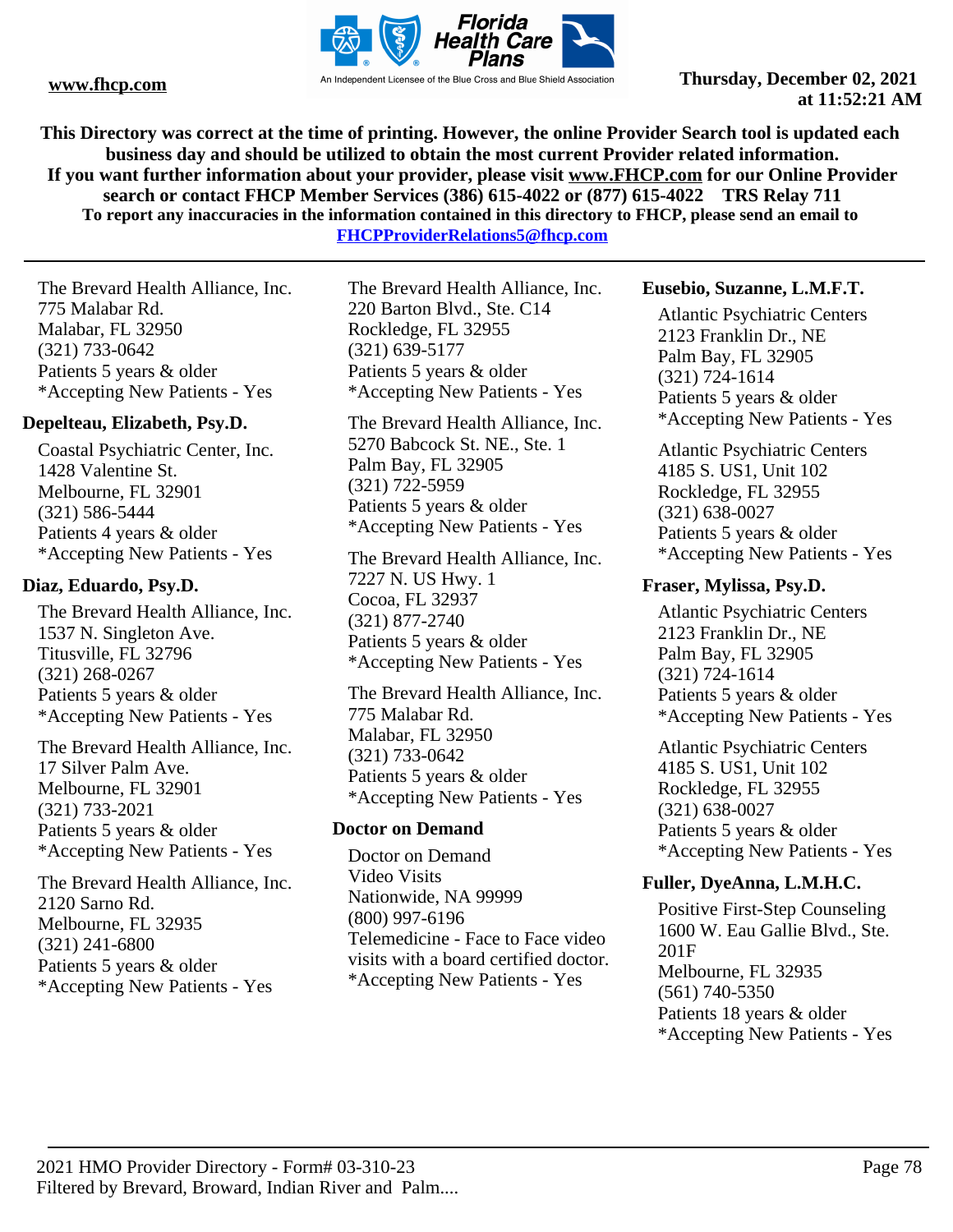

**This Directory was correct at the time of printing. However, the online Provider Search tool is updated each business day and should be utilized to obtain the most current Provider related information. If you want further information about your provider, please visit www.FHCP.com for our Online Provider search or contact FHCP Member Services (386) 615-4022 or (877) 615-4022 TRS Relay 711 To report any inaccuracies in the information contained in this directory to FHCP, please send an email to** 

**FHCPProviderRelations5@fhcp.com**

#### **Gonzalez, Dayana, Psy.D.**

The Brevard Health Alliance, Inc. 1537 N. Singleton Ave. Titusville, FL 32796 (321) 268-0267 Patients 5 years & older \*Accepting New Patients - Yes

The Brevard Health Alliance, Inc. 17 Silver Palm Ave. Melbourne, FL 32901 (321) 733-2021 Patients 5 years & older \*Accepting New Patients - Yes

The Brevard Health Alliance, Inc. 2120 Sarno Rd. Melbourne, FL 32935 (321) 241-6800 Patients 5 years & older \*Accepting New Patients - Yes

The Brevard Health Alliance, Inc. 220 Barton Blvd., Ste. C14 Rockledge, FL 32955 (321) 639-5177 Patients 5 years & older \*Accepting New Patients - Yes

The Brevard Health Alliance, Inc. 5270 Babcock St. NE., Ste. 1 Palm Bay, FL 32905 (321) 722-5959 Patients 5 years & older \*Accepting New Patients - Yes

The Brevard Health Alliance, Inc. 7227 N. US Hwy. 1 Cocoa, FL 32937 (321) 877-2740 Patients 5 years & older \*Accepting New Patients - Yes

The Brevard Health Alliance, Inc. 775 Malabar Rd. Malabar, FL 32950 (321) 733-0642 Patients 5 years & older \*Accepting New Patients - Yes

#### **Guidera, Thomas, Ph.D.**

Thomas F. Guidera, Ph.D., P.A. 1777 Garden St. Titusville, FL 32796 (321) 268-5682 Patients 6 years & older \*Accepting New Patients - Yes

#### **Gutierrez, Armando, A.P.R.N.-C.**

Atlantic Psychiatric Centers 2123 Franklin Dr., NE Palm Bay, FL 32905 (321) 724-1614 Patients 5 years & older \*Accepting New Patients - Yes

### **Henville, Melissa, L.M.H.C.**

Lifetime Counseling Center 2350 Dairy Rd. West Melbourne, FL 32904 (321) 632-5792 Patients 5 years & older Non-Medicare Members only. Prior authorization required for any counseling visits done outside of the office. \*Accepting New Patients - Yes

Lifetime Counseling Center 505 Brevard Ave., Ste. 106 Cocoa, FL 32922 (321) 632-5792 Patients 5 years & older Non-Medicare Members only. Prior authorization required for any counseling visits done outside of the office. \*Accepting New Patients - Yes

#### **Hersing, Walter, L.C.S.W.**

Atlantic Psychiatric Centers 1351 Bedford Dr. Melbourne, FL 32940 (321) 757-6799 Patients 5 years & older \*Accepting New Patients - Yes

Atlantic Psychiatric Centers 4185 S. US1, Unit 102 Rockledge, FL 32955 (321) 638-0027 Patients 5 years & older \*Accepting New Patients - Yes

#### **Jacobson, James, M.D.**

Atlantic Psychiatric Centers 1351 Bedford Dr. Melbourne, FL 32940 (321) 757-6799 Patients 5 years & older \*Accepting New Patients - Yes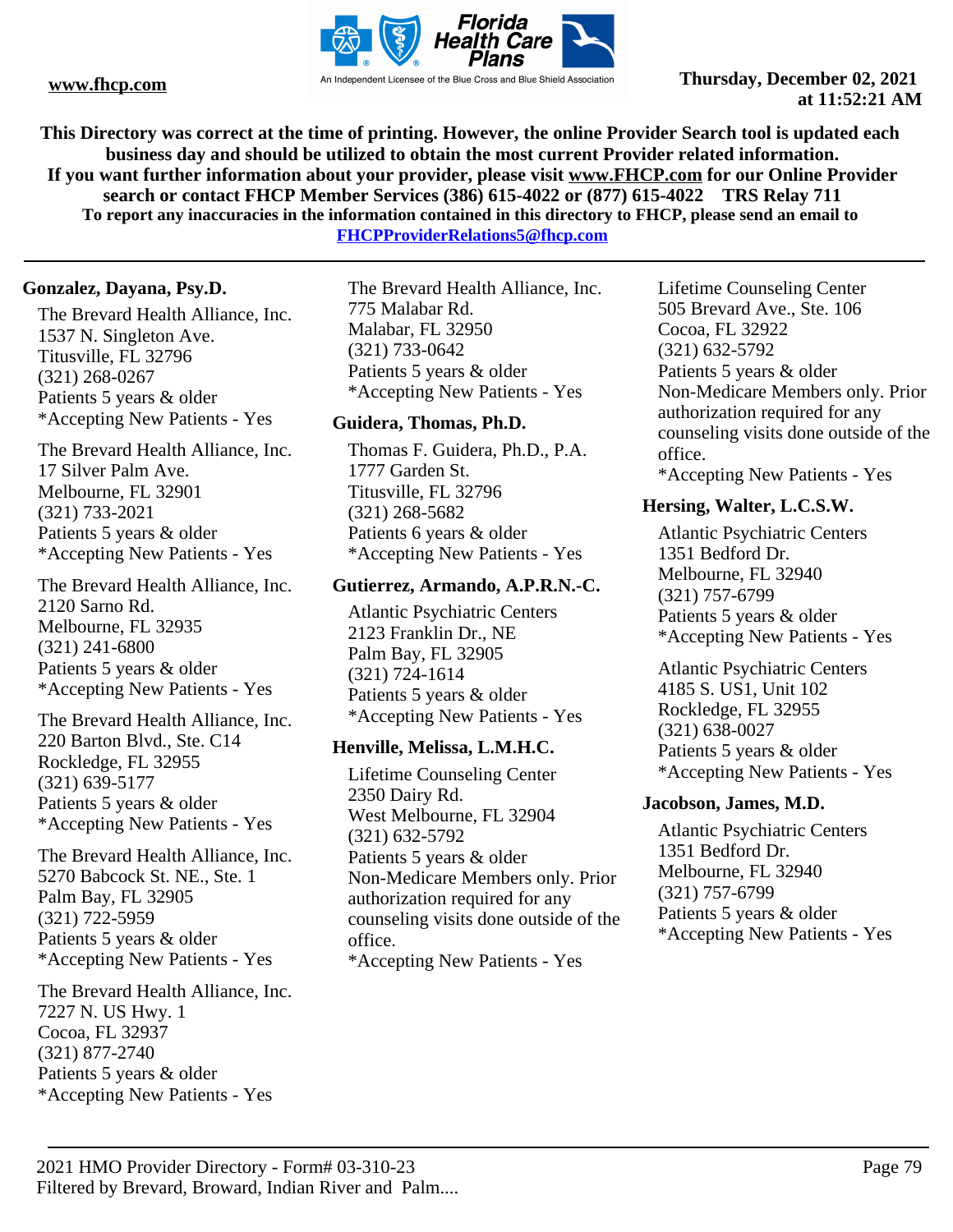

**This Directory was correct at the time of printing. However, the online Provider Search tool is updated each business day and should be utilized to obtain the most current Provider related information. If you want further information about your provider, please visit www.FHCP.com for our Online Provider search or contact FHCP Member Services (386) 615-4022 or (877) 615-4022 TRS Relay 711 To report any inaccuracies in the information contained in this directory to FHCP, please send an email to FHCPProviderRelations5@fhcp.com**

**Kalinyak, Deborah, L.M.H.C.**

Deborah Kalinyak 2194 Highway A1A, Ste. 203 Indian Harbour Beach, FL 32937 (321) 733-1593 Patients 12 years & older Provider offers counseling services only and is not a prescribing physician. \*Accepting New Patients - Yes

#### **Karle, Jessica, Ph.D.**

Coastal Psychiatric Center, Inc. 1428 Valentine St. Melbourne, FL 32901 (321) 586-5444 Patients 4 years & older \*Accepting New Patients - Yes

### **Kessler, Susan, L.C.S.W.**

Atlantic Psychiatric Centers 2123 Franklin Dr., NE Palm Bay, FL 32905 (321) 724-1614 Patients 5 years & older \*Accepting New Patients - Yes

#### **Kolsch, Dennis, L.M.H.C.**

Peace Club, Inc. 1811 S. Orlando Ave. Cocoa Beach, FL 32931 (321) 423-1212 Patients 12 to 65 years Intensive Outpatient Program for Non-Medicare Members \*Accepting New Patients - Yes

#### **Kopuri, Aparna, M.D.**

The Brevard Health Alliance, LLC 1537 N. Singleton Ave. Titusville, FL 32796 (321) 268-0267 Patients 5 years & older \*Accepting New Patients - Yes

The Brevard Health Alliance, LLC 17 Silver Palm Ave. Melbourne, FL 32901 (321) 733-2021 Patients 5 years & older \*Accepting New Patients - Yes

The Brevard Health Alliance, LLC 2120 Sarno Rd. Melbourne, FL 32935 (321) 241-6800 Patients 5 years & older \*Accepting New Patients - Yes

The Brevard Health Alliance, LLC 220 Barton Blvd., Ste. C14 Rockledge, FL 32955 (321) 639-5177 Patients 5 years & older \*Accepting New Patients - Yes

The Brevard Health Alliance, LLC 5270 Babcock St. NE., Ste. 1 Palm Bay, FL 32905 (321) 722-5959 Patients 5 years & older \*Accepting New Patients - Yes

The Brevard Health Alliance, LLC 7227 N. US Hwy. 1 Cocoa, FL 32937 (321) 877-2740 Patients 5 years & older \*Accepting New Patients - Yes

The Brevard Health Alliance, LLC 775 Malabar Rd. Malabar, FL 32950 (321) 733-0642 Patients 5 years & older \*Accepting New Patients - Yes

#### **Kroungold-King, Jessica, L.M.H.C.**

Coastal Psychiatric Center, Inc. 1428 Valentine St. Melbourne, FL 32901 (321) 586-5444 Patients 4 years & older \*Accepting New Patients - Yes

#### **Laburda, Mary Elizabeth, L.M.H.C.**

Atlantic Psychiatric Centers 1351 Bedford Dr. Melbourne, FL 32940 (321) 757-6799 Patients 5 years & older \*Accepting New Patients - Yes

Atlantic Psychiatric Centers 2123 Franklin Dr., NE Palm Bay, FL 32905 (321) 724-1614 Patients 5 years & older \*Accepting New Patients - Yes

Atlantic Psychiatric Centers 4185 S. US1, Unit 102 Rockledge, FL 32955 (321) 638-0027 Patients 5 years & older \*Accepting New Patients - Yes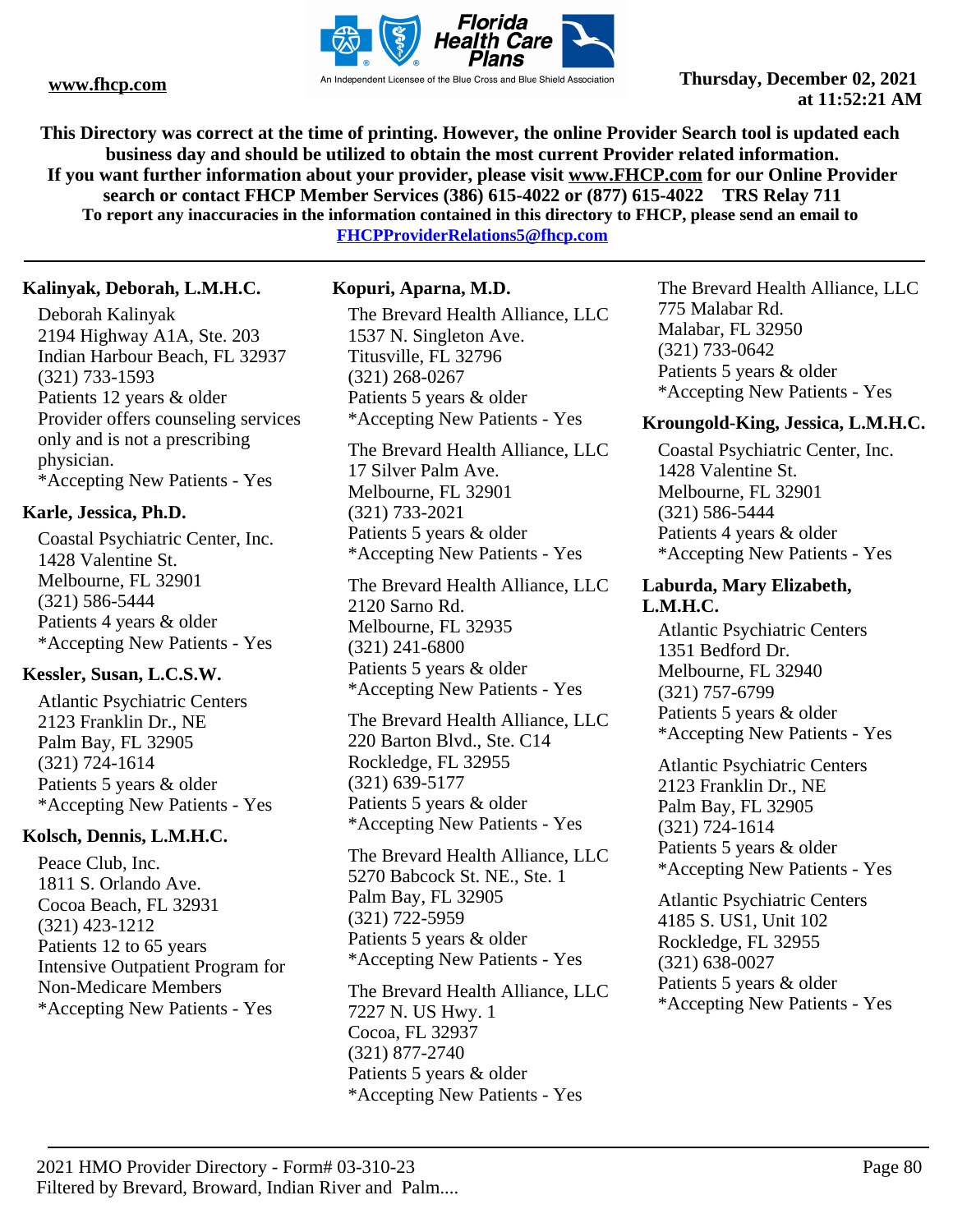

**This Directory was correct at the time of printing. However, the online Provider Search tool is updated each business day and should be utilized to obtain the most current Provider related information. If you want further information about your provider, please visit www.FHCP.com for our Online Provider search or contact FHCP Member Services (386) 615-4022 or (877) 615-4022 TRS Relay 711 To report any inaccuracies in the information contained in this directory to FHCP, please send an email to FHCPProviderRelations5@fhcp.com**

**LeDoux, Lisa, A.P.R.N.-C.**

Atlantic Psychiatric Centers 2123 Franklin Dr., NE Palm Bay, FL 32905 (321) 724-1614 Patients 5 years & older \*Accepting New Patients - Yes

### **Like Schuleman, Emily, L.M.H.C.**

Lifetime Counseling Center 2350 Dairy Rd. West Melbourne, FL 32904 (321) 632-5792 Patients 5 years & older Non-Medicare Members only. Prior authorization required for any counseling visits done outside of the office. \*Accepting New Patients - Yes

Lifetime Counseling Center 505 Brevard Ave., Ste. 106 Cocoa, FL 32922 (321) 632-5792 Patients 5 years & older Non-Medicare Members only. Prior authorization required for any counseling visits done outside of the office. \*Accepting New Patients - Yes

#### **Livingston, Bethany, L.M.H.C.**

Bethany Livingston, LMHC 5095 S. Washington Ave., Ste. 102 Titusville, FL 32780 (321) 252-8485 Patients 12 years & older \*Accepting New Patients - Yes

#### **Mahan, Kailey, L.M.H.C.**

Miracle City Counseling 5095 S. Washington Ave., Ste. 102 Titusville, FL 32780 (407) 917-6828 Patients 2 to 16 years \*Accepting New Patients - Yes

#### **Matos, Jessica, A.P.R.N.**

The Brevard Health Alliance, Inc. 1537 N. Singleton Ave. Titusville, FL 32796 (321) 268-0267 Patients 5 years & older \*Accepting New Patients - Yes

The Brevard Health Alliance, Inc. 17 Silver Palm Ave. Melbourne, FL 32901 (321) 733-2021 Patients 5 years & older \*Accepting New Patients - Yes

The Brevard Health Alliance, Inc. 2120 Sarno Rd. Melbourne, FL 32935 (321) 241-6800 Patients 5 years & older \*Accepting New Patients - Yes

The Brevard Health Alliance, Inc. 220 Barton Blvd., Ste. C14 Rockledge, FL 32955 (321) 639-5177 Patients 5 years & older \*Accepting New Patients - Yes

The Brevard Health Alliance, Inc. 5270 Babcock St. NE., Ste. 1 Palm Bay, FL 32905 (321) 722-5959 Patients 5 years & older \*Accepting New Patients - Yes

The Brevard Health Alliance, Inc. 7227 N. US Hwy. 1 Cocoa, FL 32937 (321) 877-2740 Patients 5 years & older \*Accepting New Patients - Yes

The Brevard Health Alliance, Inc. 775 Malabar Rd. Malabar, FL 32950 (321) 733-0642 Patients 5 years & older \*Accepting New Patients - Yes

### **McCallister, LaKenya, L.C.S.W.**

McCallister Family Counseling 205 Banana River Dr., Ste. 105 Merritt Island, FL 32952 (321) 394-8701 Patients 18 years & older \*Accepting New Patients - Yes

#### **McManus, Sara, L.C.S.W.**

Atlantic Psychiatric Centers 1351 Bedford Dr. Melbourne, FL 32940 (321) 757-6799 Patients 5 years & older \*Accepting New Patients - Yes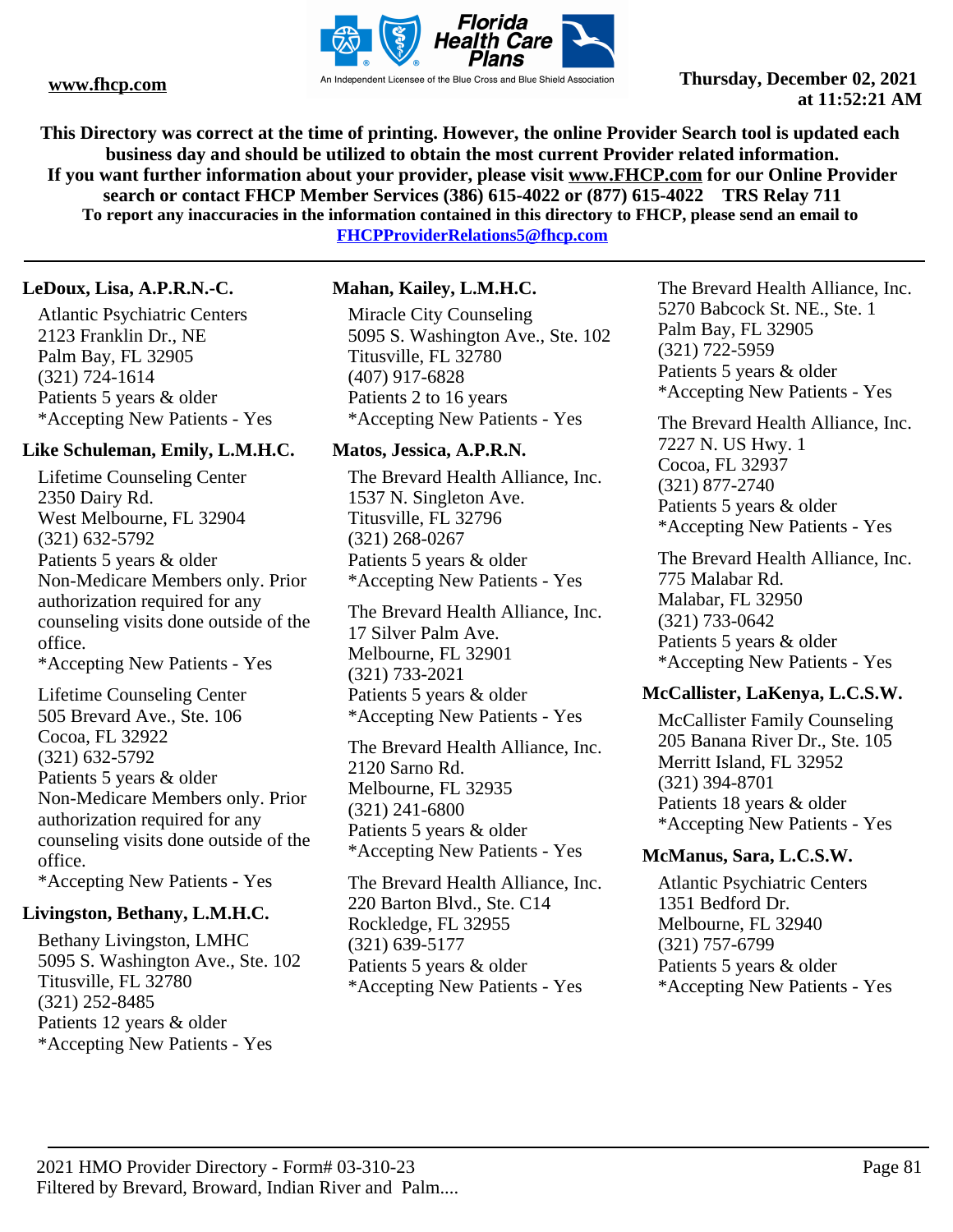

**This Directory was correct at the time of printing. However, the online Provider Search tool is updated each business day and should be utilized to obtain the most current Provider related information. If you want further information about your provider, please visit www.FHCP.com for our Online Provider search or contact FHCP Member Services (386) 615-4022 or (877) 615-4022 TRS Relay 711 To report any inaccuracies in the information contained in this directory to FHCP, please send an email to FHCPProviderRelations5@fhcp.com**

Atlantic Psychiatric Centers 4185 S. US1, Unit 102 Rockledge, FL 32955 (321) 638-0027 Patients 5 years & older \*Accepting New Patients - Yes

#### **McQueen, Bethany, A.P.R.N.-C.**

Coastal Psychiatric Center, Inc. 1428 Valentine St. Melbourne, FL 32901 (321) 586-5444 Patients 4 years & older \*Accepting New Patients - Yes

#### **Myers, Ryan, A.P.R.N.-C**

Atlantic Psychiatric Centers 1351 Bedford Dr. Melbourne, FL 32940 (321) 757-6799 Patients 5 years & older \*Accepting New Patients - Yes

Atlantic Psychiatric Centers 2123 Franklin Dr., NE Palm Bay, FL 32905 (321) 724-1614 Patients 5 years & older \*Accepting New Patients - Yes

Atlantic Psychiatric Centers 4185 S. US1, Unit 102 Rockledge, FL 32955 (321) 638-0027 Patients 5 years & older \*Accepting New Patients - Yes

### **Napoli, Stephanie, Psy.D.**

The Brevard Health Alliance, Inc. 1537 N. Singleton Ave. Titusville, FL 32796 (321) 268-0267 Patients 5 years & older \*Accepting New Patients - Yes

The Brevard Health Alliance, Inc. 17 Silver Palm Ave. Melbourne, FL 32901 (321) 733-2021 Patients 5 years & older \*Accepting New Patients - Yes

The Brevard Health Alliance, Inc. 2120 Sarno Rd. Melbourne, FL 32935 (321) 241-6800 Patients 5 years & older \*Accepting New Patients - Yes

The Brevard Health Alliance, Inc. 220 Barton Blvd., Ste. C14 Rockledge, FL 32955 (321) 639-5177 Patients 5 years & older \*Accepting New Patients - Yes

The Brevard Health Alliance, Inc. 5270 Babcock St. NE., Ste. 1 Palm Bay, FL 32905 (321) 722-5959 Patients 5 years & older \*Accepting New Patients - Yes

The Brevard Health Alliance, Inc. 7227 N. US Hwy. 1 Cocoa, FL 32937 (321) 877-2740 Patients 5 years & older \*Accepting New Patients - Yes

The Brevard Health Alliance, Inc. 775 Malabar Rd. Malabar, FL 32950 (321) 733-0642 Patients 5 years & older \*Accepting New Patients - Yes

### **Nikolayev, Lilia, M.D.**

Atlantic Psychiatric Centers 2123 Franklin Dr., NE Palm Bay, FL 32905 (321) 724-1614 Patients 5 years & older Established patients only. \*Accepting New Patients - No

Atlantic Psychiatric Centers 4185 S. US1, Unit 102 Rockledge, FL 32955 (321) 638-0027 Patients 5 years & older Established patients only. \*Accepting New Patients - No

#### **Nyberg, Elizabeth, L.M.H.C.**

Lifetime Counseling Center 2350 Dairy Rd. West Melbourne, FL 32904 (321) 632-5792 Patients 5 years & older Non-Medicare Members only. Prior authorization required for any counseling visits done outside of the office.

\*Accepting New Patients - Yes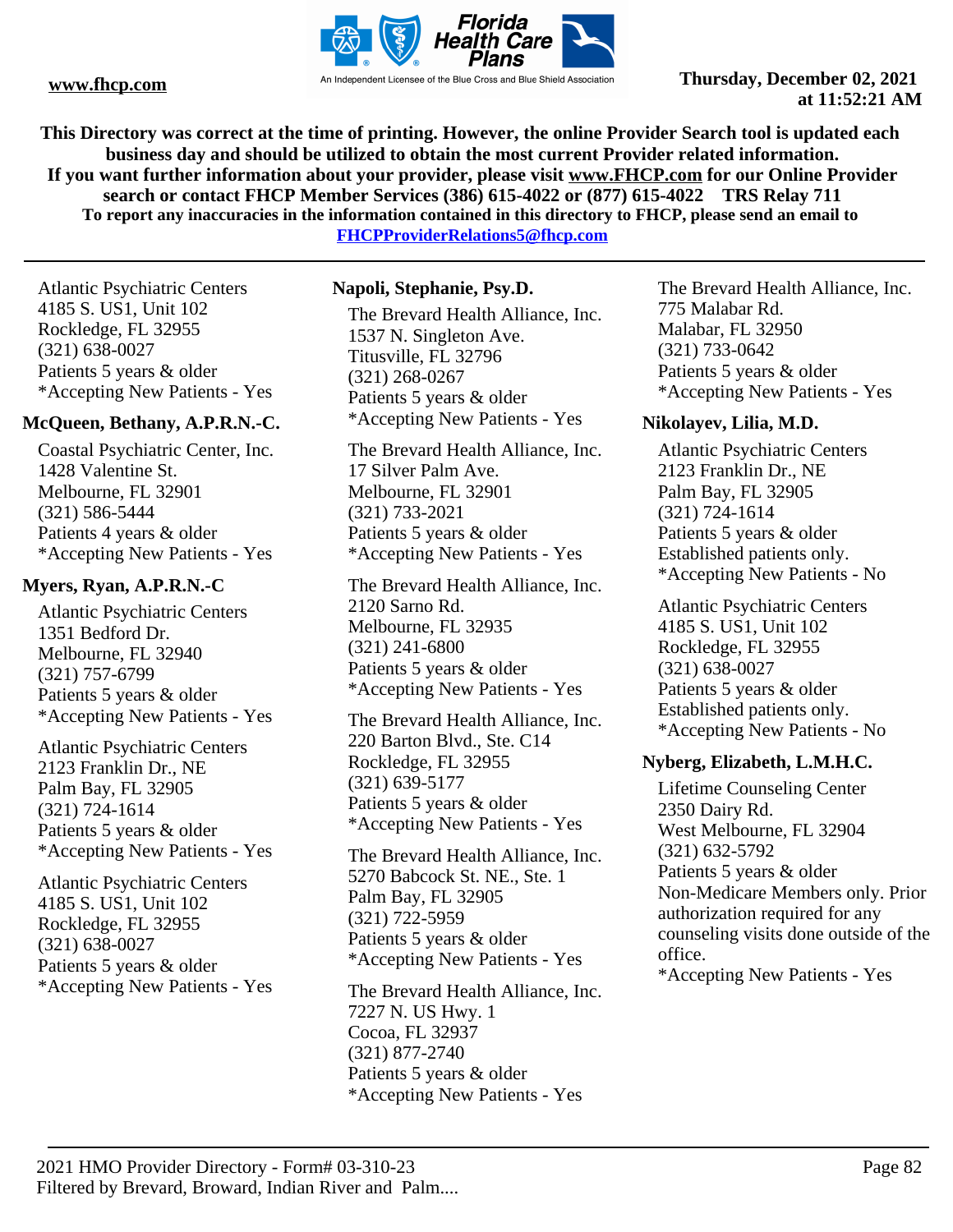

**This Directory was correct at the time of printing. However, the online Provider Search tool is updated each business day and should be utilized to obtain the most current Provider related information. If you want further information about your provider, please visit www.FHCP.com for our Online Provider search or contact FHCP Member Services (386) 615-4022 or (877) 615-4022 TRS Relay 711 To report any inaccuracies in the information contained in this directory to FHCP, please send an email to FHCPProviderRelations5@fhcp.com**

Lifetime Counseling Center 505 Brevard Ave., Ste. 106 Cocoa, FL 32922 (321) 632-5792 Patients 5 years & older Non-Medicare Members only. Prior

authorization required for any counseling visits done outside of the office.

\*Accepting New Patients - Yes

#### **Pack, Diana, L.M.H.C.**

Diana Pack, LMHC 1600 W. Eau Gallie Blvd., Ste. 201D Melbourne, FL 32935 (321) 604-9780 Patients 12 years & older Rapid Trauma Resolution/Therapy and Hypnosis services require Prior Authorization from FHCP Central Referral Department. \*Accepting New Patients - Yes

#### **Pauley, Catrina, L.M.H.C.**

Catrina Pauley LMHC 317 Riveredge Blvd., Ste. 104 Cocoa, FL 32922 (321) 252-8141 Patients 16 years & older \*Accepting New Patients - Yes

### **Pearce, Michelle, M.D.**

Atlantic Psychiatric Centers 2123 Franklin Dr., NE Palm Bay, FL 32905 (321) 724-1614 Patients 5 years & older \*Accepting New Patients - Yes

#### **Pospisil, Vicoria, L.M.H.C.**

Atlantic Psychiatric Centers 2123 Franklin Dr., NE Palm Bay, FL 32905 (321) 724-1614 Patients 5 years & older Non-Medicare Members only \*Accepting New Patients - Yes

#### **Reffner, Thomas, L.C.S.W.**

Atlantic Psychiatric Centers 1351 Bedford Dr. Melbourne, FL 32940 (321) 757-6799 Patients 5 years & older \*Accepting New Patients - Yes

Atlantic Psychiatric Centers 4185 S. US1, Unit 102 Rockledge, FL 32955 (321) 638-0027 Patients 5 years & older \*Accepting New Patients - Yes

### **Regan, Jessica, P.A.**

The Brevard Health Alliance, Inc. 1537 N. Singleton Ave. Titusville, FL 32796 (321) 268-0267 Patients 5 years & older \*Accepting New Patients - Yes

The Brevard Health Alliance, Inc. 17 Silver Palm Ave. Melbourne, FL 32901 (321) 733-2021 Patients 5 years & older \*Accepting New Patients - Yes

The Brevard Health Alliance, Inc. 2120 Sarno Rd. Melbourne, FL 32935 (321) 241-6800 Patients 5 years & older \*Accepting New Patients - Yes

The Brevard Health Alliance, Inc. 220 Barton Blvd., Ste. C14 Rockledge, FL 32955 (321) 639-5177 Patients 5 years & older \*Accepting New Patients - Yes

The Brevard Health Alliance, Inc. 5270 Babcock St. NE., Ste. 1 Palm Bay, FL 32905 (321) 722-5959 Patients 5 years & older \*Accepting New Patients - Yes

The Brevard Health Alliance, Inc. 7227 N. US Hwy. 1 Cocoa, FL 32937 (321) 877-2740 Patients 5 years & older \*Accepting New Patients - Yes

The Brevard Health Alliance, Inc. 775 Malabar Rd. Malabar, FL 32950 (321) 733-0642 Patients 5 years & older \*Accepting New Patients - Yes

#### **Ross Baraket, Trisha, Psy.D.**

The Brevard Health Alliance, Inc. 1537 N. Singleton Ave. Titusville, FL 32796 (321) 268-0267 Patients 5 years & older \*Accepting New Patients - Yes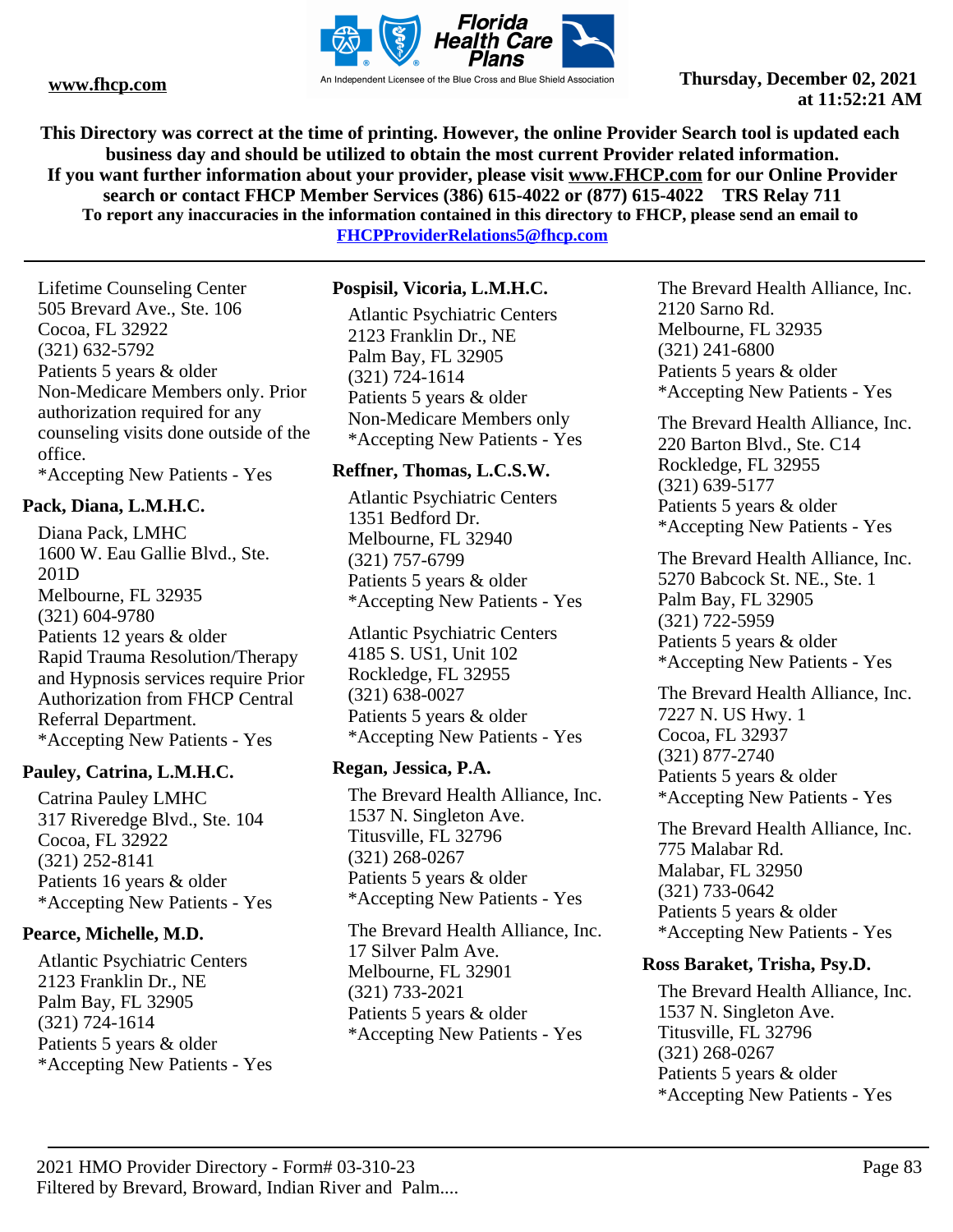

**This Directory was correct at the time of printing. However, the online Provider Search tool is updated each business day and should be utilized to obtain the most current Provider related information. If you want further information about your provider, please visit www.FHCP.com for our Online Provider search or contact FHCP Member Services (386) 615-4022 or (877) 615-4022 TRS Relay 711 To report any inaccuracies in the information contained in this directory to FHCP, please send an email to FHCPProviderRelations5@fhcp.com**

The Brevard Health Alliance, Inc. 17 Silver Palm Ave. Melbourne, FL 32901 (321) 733-2021 Patients 5 years & older \*Accepting New Patients - Yes

The Brevard Health Alliance, Inc. 2120 Sarno Rd. Melbourne, FL 32935 (321) 241-6800 Patients 5 years & older \*Accepting New Patients - Yes

The Brevard Health Alliance, Inc. 220 Barton Blvd., Ste. C14 Rockledge, FL 32955 (321) 639-5177 Patients 5 years & older \*Accepting New Patients - Yes

The Brevard Health Alliance, Inc. 5270 Babcock St. NE., Ste. 1 Palm Bay, FL 32905 (321) 722-5959 Patients 5 years & older \*Accepting New Patients - Yes

The Brevard Health Alliance, Inc. 7227 N. US Hwy. 1 Cocoa, FL 32937 (321) 877-2740 Patients 5 years & older \*Accepting New Patients - Yes

The Brevard Health Alliance, Inc. 775 Malabar Rd. Malabar, FL 32950 (321) 733-0642 Patients 5 years & older \*Accepting New Patients - Yes

**Sarkees, Lisa, L.C.S.W.**

The Brevard Health Alliance, Inc. 1537 N. Singleton Ave. Titusville, FL 32796 (321) 268-0267 Patients 5 years & older \*Accepting New Patients - Yes

The Brevard Health Alliance, Inc. 17 Silver Palm Ave. Melbourne, FL 32901 (321) 733-2021 Patients 5 years & older \*Accepting New Patients - Yes

The Brevard Health Alliance, Inc. 2120 Sarno Rd. Melbourne, FL 32935 (321) 241-6800 Patients 5 years & older \*Accepting New Patients - Yes

The Brevard Health Alliance, Inc. 220 Barton Blvd., Ste. C14 Rockledge, FL 32955 (321) 639-5177 Patients 5 years & older \*Accepting New Patients - Yes

The Brevard Health Alliance, Inc. 5270 Babcock St. NE., Ste. 1 Palm Bay, FL 32905 (321) 722-5959 Patients 5 years & older \*Accepting New Patients - Yes

The Brevard Health Alliance, Inc. 7227 N. US Hwy. 1 Cocoa, FL 32937 (321) 877-2740 Patients 5 years & older \*Accepting New Patients - Yes

The Brevard Health Alliance, Inc. 775 Malabar Rd. Malabar, FL 32950 (321) 733-0642 Patients 5 years & older \*Accepting New Patients - Yes

#### **Shuy, Joel, Psy.D.**

Atlantic Psychiatric Centers 2123 Franklin Dr., NE Palm Bay, FL 32905 (321) 724-1614 Patients 5 years & older \*Accepting New Patients - Yes

Atlantic Psychiatric Centers 4185 S. US1, Unit 102 Rockledge, FL 32955 (321) 638-0027 Patients 5 years & older \*Accepting New Patients - Yes

### **Sikaffy, Leslie, L.C.S.W.**

The Brevard Health Alliance, Inc. 1537 N. Singleton Ave. Titusville, FL 32796 (321) 268-0267 Patients 5 years & older \*Accepting New Patients - Yes

The Brevard Health Alliance, Inc. 17 Silver Palm Ave. Melbourne, FL 32901 (321) 733-2021 Patients 5 years & older \*Accepting New Patients - Yes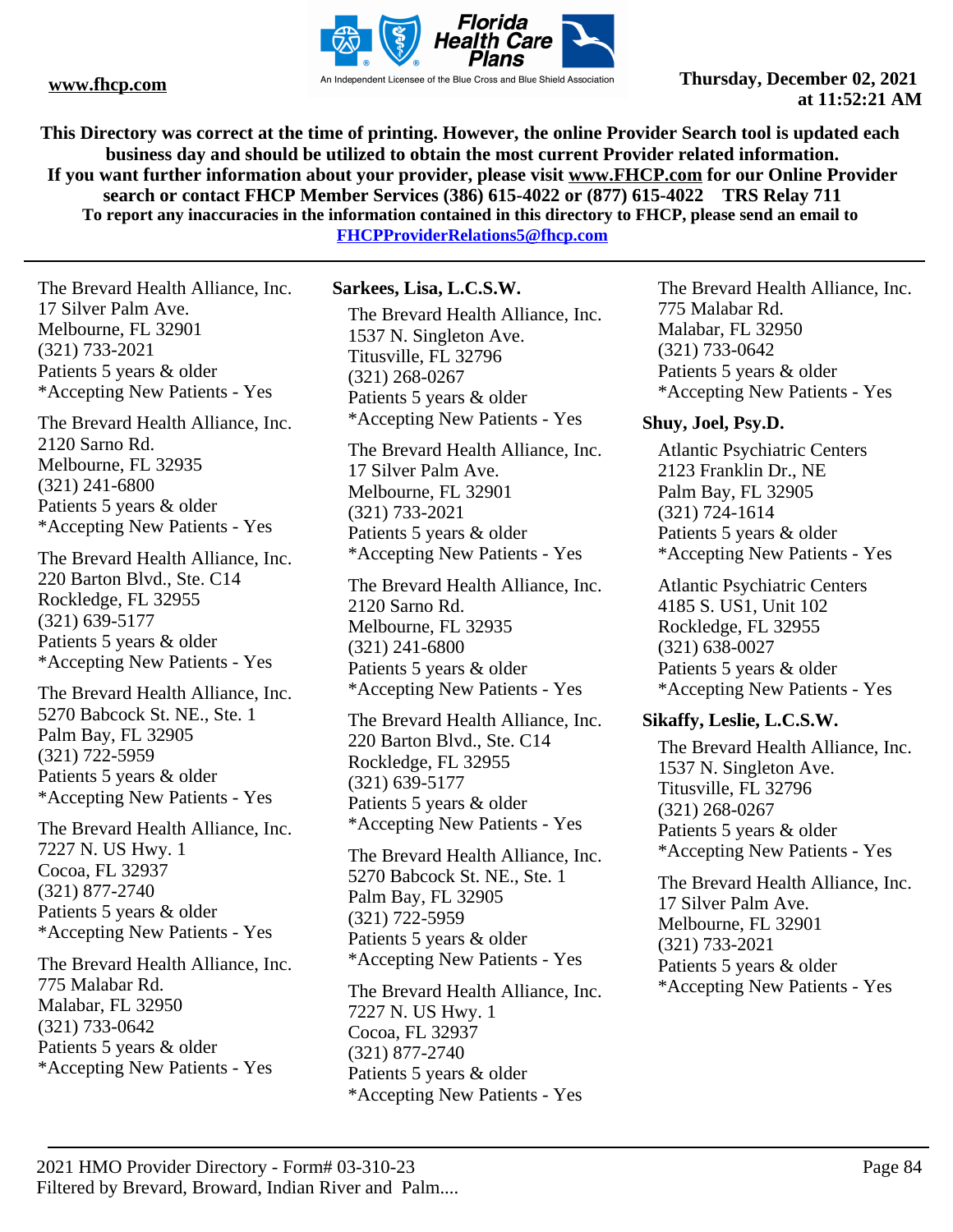

**This Directory was correct at the time of printing. However, the online Provider Search tool is updated each business day and should be utilized to obtain the most current Provider related information. If you want further information about your provider, please visit www.FHCP.com for our Online Provider search or contact FHCP Member Services (386) 615-4022 or (877) 615-4022 TRS Relay 711 To report any inaccuracies in the information contained in this directory to FHCP, please send an email to** 

**FHCPProviderRelations5@fhcp.com**

The Brevard Health Alliance, Inc. 2120 Sarno Rd. Melbourne, FL 32935 (321) 241-6800 Patients 5 years & older \*Accepting New Patients - Yes

The Brevard Health Alliance, Inc. 220 Barton Blvd., Ste. C14 Rockledge, FL 32955 (321) 639-5177 Patients 5 years & older \*Accepting New Patients - Yes

The Brevard Health Alliance, Inc. 5270 Babcock St. NE., Ste. 1 Palm Bay, FL 32905 (321) 722-5959 Patients 5 years & older \*Accepting New Patients - Yes

The Brevard Health Alliance, Inc. 7227 N. US Hwy. 1 Cocoa, FL 32937 (321) 877-2740 Patients 5 years & older \*Accepting New Patients - Yes

The Brevard Health Alliance, Inc. 775 Malabar Rd. Malabar, FL 32950 (321) 733-0642 Patients 5 years & older \*Accepting New Patients - Yes

#### **Star, Tammy, L.M.H.C.**

Kids Theraplay, Inc. 120 Harrison St., Ste. 1 Cocoa, FL 32922 (321) 223-8003 Patients 5 years & older Non-Medicare Members Only \*Accepting New Patients - Yes

Kids Theraplay, Inc. 7777 N. Wickham Rd., Ste. 12-224 Viera, FL 32940 (321) 223-8003 Patients 5 years & older Non-Medicare Members Only \*Accepting New Patients - Yes

#### **Stowers, Jennifer, L.M.H.C.**

Miracle City Counseling 5095 S. Washington Ave., Ste. 102 Titusville, FL 32780 (407) 917-6828 Patients 10 years & older \*Accepting New Patients - Yes

#### **Trossman, Nola, A.P.R.N.-C.**

Coastal Psychiatric Center, Inc. 1428 Valentine St. Melbourne, FL 32901 (321) 586-5444 Patients 4 years & older \*Accepting New Patients - Yes

#### **Tydings, Victoria, Psy.D.**

Atlantic Psychiatric Centers 1351 Bedford Dr. Melbourne, FL 32940 (321) 757-6799 Patients 5 years & older \*Accepting New Patients - Yes

Atlantic Psychiatric Centers 2123 Franklin Dr., NE Palm Bay, FL 32905 (321) 724-1614 Patients 5 years & older \*Accepting New Patients - Yes Atlantic Psychiatric Centers 4185 S. US1, Unit 102 Rockledge, FL 32955 (321) 638-0027 Patients 5 years & older \*Accepting New Patients - Yes

#### **Vermiller, Miriam, L.M.H.C.**

ABC Counseling 1802 S. Fiske Blvd., Ste. 201 Rockledge, FL 32955 (321) 446-2113 Ages accepted 3 to 65 \*Accepting New Patients - Yes

#### **Vermillera, Christa, L.M.H.C.**

ABC Counseling 1802 S. Fiske Blvd., Ste. 201 Rockledge, FL 32955 (321) 446-2113 Ages accepted 3 to 65 \*Accepting New Patients - Yes

#### **Warner, Dawn, L.M.H.C.**

Dawn Warner, LMHC Inc. 421 Orange St. Titusville, FL 32796 (321) 698-6807 Patients 9 years & older Non-Medicare Members only \*Accepting New Patients - Yes

#### **Whittington, Wendy, L.M.H.C.**

Evolve Now Therapy 1700 S. Washington Ave. Titusville, FL 32780 (321) 213-9705 Patients 14 years & older Non-Medicare Members Only \*Accepting New Patients - Yes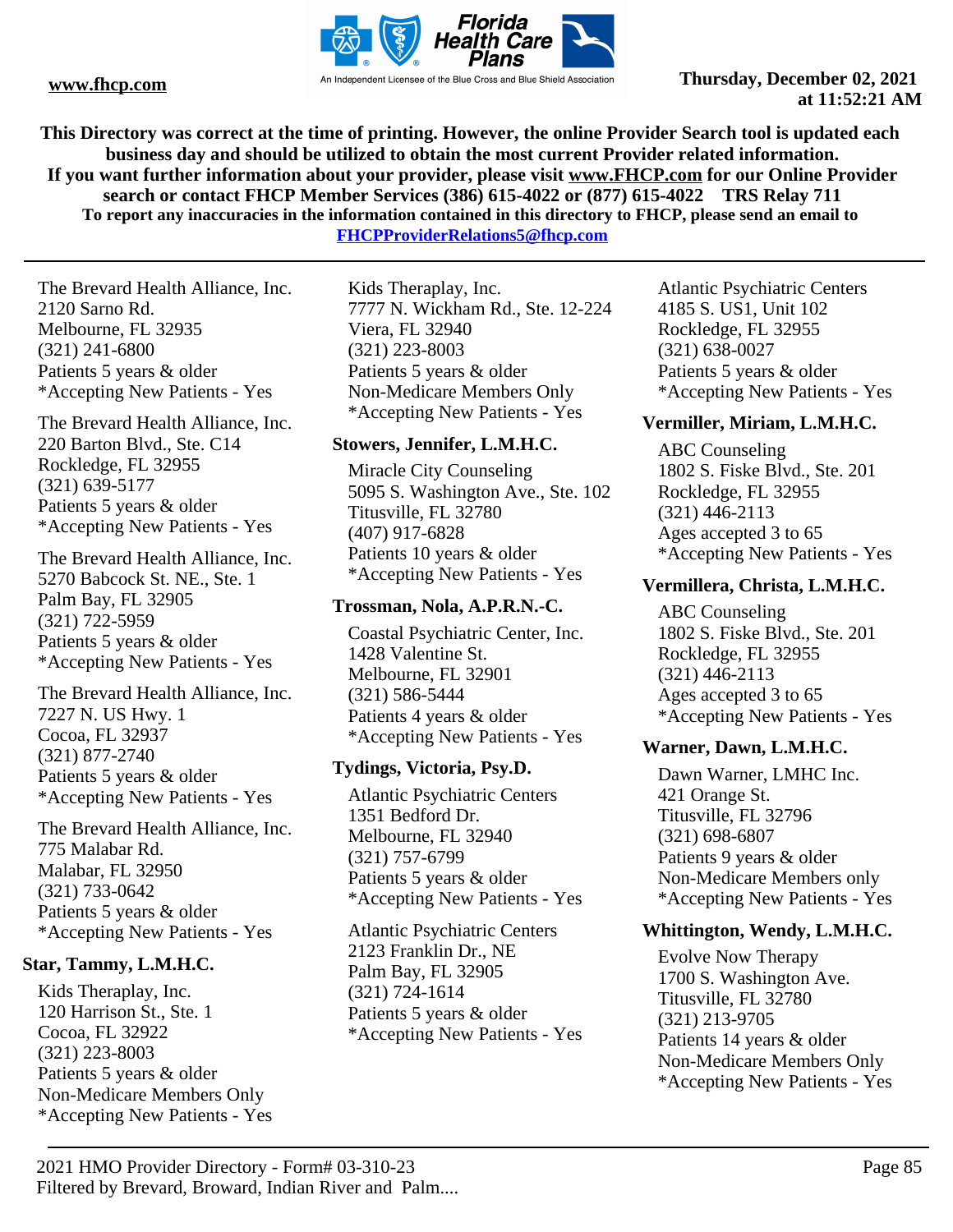

**This Directory was correct at the time of printing. However, the online Provider Search tool is updated each business day and should be utilized to obtain the most current Provider related information. If you want further information about your provider, please visit www.FHCP.com for our Online Provider search or contact FHCP Member Services (386) 615-4022 or (877) 615-4022 TRS Relay 711 To report any inaccuracies in the information contained in this directory to FHCP, please send an email to** 

**FHCPProviderRelations5@fhcp.com**

#### **Wieseler, Jason, Psy.D.**

Space Coast Health Centers 836 Century Medical Dr. Titusville, FL 32980 (321) 268-6836 Patients 18 years & older \*Accepting New Patients - Yes

#### **Woods, Bonnie, Psy.D.**

The Brevard Health Alliance, Inc. 1537 N. Singleton Ave. Titusville, FL 32796 (321) 268-0267 Patients 5 years & older \*Accepting New Patients - Yes

The Brevard Health Alliance, Inc. 17 Silver Palm Ave. Melbourne, FL 32901 (321) 733-2021 Patients 5 years & older \*Accepting New Patients - Yes

The Brevard Health Alliance, Inc. 2120 Sarno Rd. Melbourne, FL 32935 (321) 241-6800 Patients 5 years & older \*Accepting New Patients - Yes

The Brevard Health Alliance, Inc. 220 Barton Blvd., Ste. C14 Rockledge, FL 32955 (321) 639-5177 Patients 5 years & older \*Accepting New Patients - Yes

The Brevard Health Alliance, Inc. 5270 Babcock St. NE., Ste. 1 Palm Bay, FL 32905 (321) 722-5959 Patients 5 years & older \*Accepting New Patients - Yes

The Brevard Health Alliance, Inc. 7227 N. US Hwy. 1 Cocoa, FL 32937 (321) 877-2740 Patients 5 years & older \*Accepting New Patients - Yes

The Brevard Health Alliance, Inc. 775 Malabar Rd. Malabar, FL 32950 (321) 733-0642 Patients 5 years & older \*Accepting New Patients - Yes

## **Pulmonology**

#### *Brevard County*

#### **Aneja, Deepika, M.D.**

Steward Medical Group dba Brevard Pulmonary Specialists 150 N. Sykes Creek Pkwy., Ste. 300 Merritt Island, FL 32953 (321) 986-8887 Patients 18 years & older \*Accepting New Patients - Yes

Steward Medical Group dba Brevard Pulmonary Specialists 5600 Porada Dr., Ste. 104 A Melbourne, FL 32940 (321) 631-5677 Patients 18 years & older \*Accepting New Patients - Yes

#### **Banal, Rodel, M.D.**

Independent Lung Associates, P.A. 1314 Oak St. Melbourne, FL 32901 (321) 727-7992 Patients 18 years & older \*Accepting New Patients - Yes

Independent Lung Associates, P.A. 1326 Malabar Rd., Ste. 5 Palm Bay, FL 32907 (321) 727-7992 Patients 18 years & older \*Accepting New Patients - Yes

Independent Lung Associates, P.A. 220 S. Courtenay Pkwy., Ste. A Merritt Island, FL 32952 (321) 727-7992 Patients 18 years & older \*Accepting New Patients - Yes

Independent Lung Associates, P.A. 3140 Suntree Blvd., Ste. 4 Rockledge, FL 32955 (321) 727-7992 Patients 18 years & older \*Accepting New Patients - Yes

#### **Bansal, Parvesh, M.D.**

Medical Associates of Brevard, L.L.C. 1400 S. Pine St., Ste. A Melbourne, FL 32901 (321) 676-6000 Patients 18 years & older \*Accepting New Patients - Yes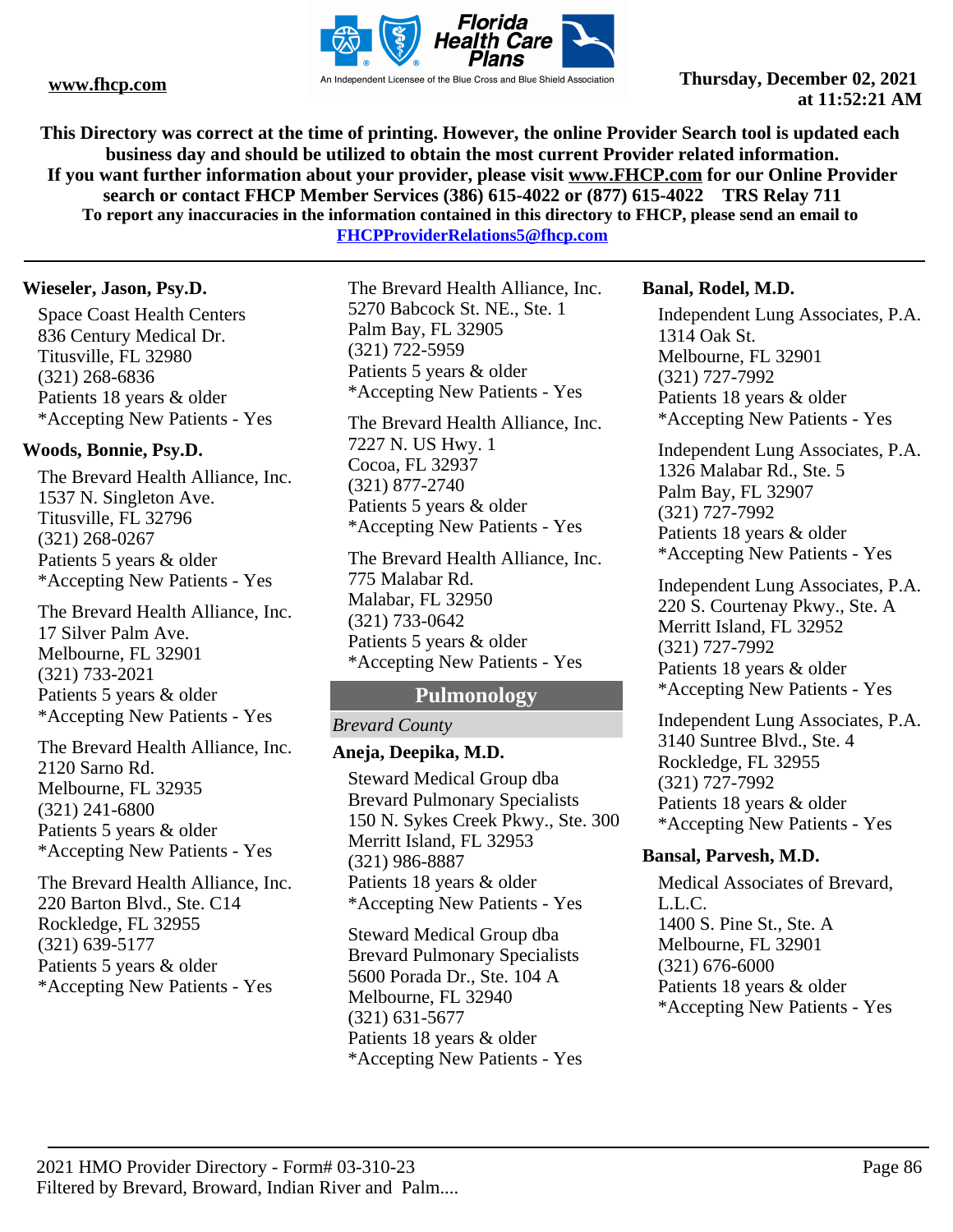

**This Directory was correct at the time of printing. However, the online Provider Search tool is updated each business day and should be utilized to obtain the most current Provider related information. If you want further information about your provider, please visit www.FHCP.com for our Online Provider search or contact FHCP Member Services (386) 615-4022 or (877) 615-4022 TRS Relay 711 To report any inaccuracies in the information contained in this directory to FHCP, please send an email to** 

**FHCPProviderRelations5@fhcp.com**

#### **Brodnan, John, M.D.**

Steward Medical Group dba Brevard Pulmonary Specialists 103 Longwood Ave. Rockledge, FL 32955 (321) 631-5677 Patients 18 years & older \*Accepting New Patients - Yes

#### **Elmaghraby, Zaki, M.D.**

Independent Lung Associates, P.A. 1314 Oak St. Melbourne, FL 32901 (321) 727-7992 Patients 18 years & older \*Accepting New Patients - Yes

Independent Lung Associates, P.A. 1326 Malabar Rd., Ste. 1 Palm Bay, FL 32907 (321) 727-7992 Patients 18 years & older \*Accepting New Patients - Yes

Independent Lung Associates, P.A. 220 S. Courtenay Pkwy., Ste. A Merritt Island, FL 32952 (321) 727-7992 Patients 18 years & older \*Accepting New Patients - Yes

Independent Lung Associates, P.A. 3140 Suntree Blvd., Ste. 4 Rockledge, FL 32955 (321) 727-7992 Patients 18 years & older \*Accepting New Patients - Yes

#### **Furman, Jaime, M.D.**

Steward Medical Group dba Brevard Pulmonary Specialists 103 Longwood Ave. Rockledge, FL 32955 (321) 631-5677 Patients 18 years & older \*Accepting New Patients - Yes

Steward Medical Group dba Brevard Pulmonary Specialists 8075 Spyglass Hill Rd., Ste. 101 Melbourne, FL 32940 (321) 631-5677 Patients 18 years & older \*Accepting New Patients - Yes

#### **Mahindra, Ashish, M.D.**

Independent Lung Associates, P.A. 1314 Oak St. Melbourne, FL 32901 (321) 727-7992 Patients 18 years & older \*Accepting New Patients - Yes

Independent Lung Associates, P.A. 1326 Malabar Rd., Ste. 1 Melbourne, FL 32907 (321) 727-7992 Patients 18 years & older \*Accepting New Patients - Yes

Independent Lung Associates, P.A. 220 S. Courtenay Pkwy., Ste. A Merritt Island, FL 32952 (321) 727-7992 Patients 18 years & older \*Accepting New Patients - Yes

Independent Lung Associates, P.A. 3140 Suntree Blvd., Ste. 4 Rockledge, FL 32955 (321) 727-7992 Patients 18 years & older \*Accepting New Patients - Yes

#### **Mazahir, Usman, M.D.**

Independent Lung Associates, PA 1314 Oak St. Melbourne, FL 32901 (321) 727-7992 Patients 18 years & older \*Accepting New Patients - Yes

Independent Lung Associates, PA 220 S. Courtenay Pkwy., Ste. A Merritt Island, FL 32952 (321) 727-7992 Patients 18 years & older \*Accepting New Patients - Yes

Independent Lung Associates, PA 3140 Suntree Blvd., Ste. D Rockledge, FL 32955 (321) 727-7992 Patients 18 years & older \*Accepting New Patients - Yes

#### **McCullar, Mitchell, M.D.**

Steward Medical Group dba Brevard Pulmonary Specialists 103 Longwood Ave. Rockledge, FL 32955 (321) 631-5677 Patients 18 years & older \*Accepting New Patients - Yes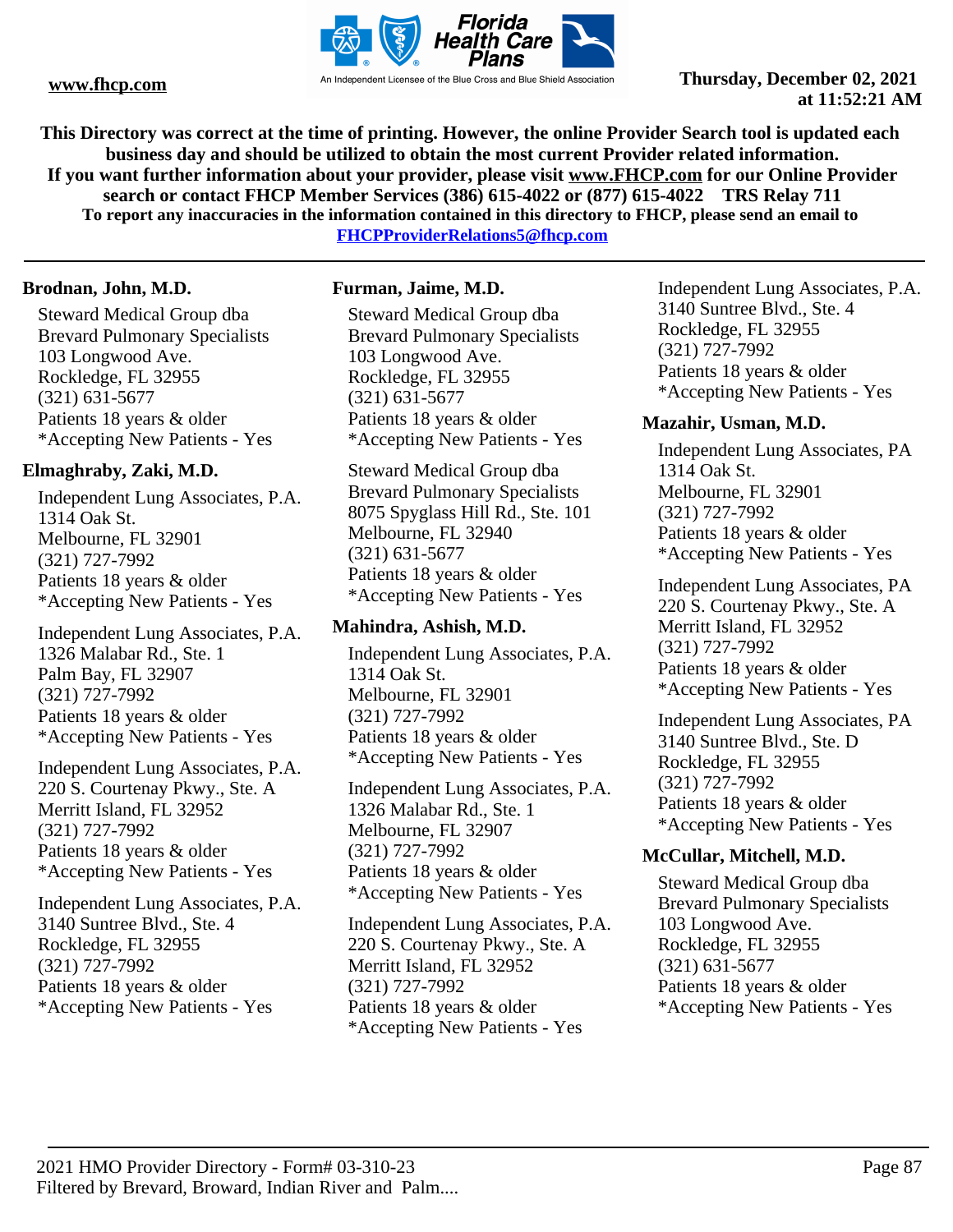

**This Directory was correct at the time of printing. However, the online Provider Search tool is updated each business day and should be utilized to obtain the most current Provider related information. If you want further information about your provider, please visit www.FHCP.com for our Online Provider search or contact FHCP Member Services (386) 615-4022 or (877) 615-4022 TRS Relay 711 To report any inaccuracies in the information contained in this directory to FHCP, please send an email to** 

**FHCPProviderRelations5@fhcp.com**

Steward Medical Group dba Brevard Pulmonary Specialists 150 N. Sykes Creek Pkwy., Ste. 300 Merritt Island, FL 32953 (321) 986-8887 Patients 18 years & older \*Accepting New Patients - Yes

#### **Ochoa, Aluino, M.D.**

Indian River Medical Office, P.A. 3300 Dairy Rd. Titusville, FL 32796 (321) 269-6530 Patients 18 years & older \*Accepting New Patients - Yes

#### **Pinto, Simmy, M.D.**

Medical Associates of Brevard, L.L.C. 402 N. Babcock St., Ste. 102 Melbourne, FL 32935 (321) 241-6540 Patients 18 years & older \*Accepting New Patients - Yes

#### **Podnos, Steven, M.D.**

Steward Medical Group dba Brevard Pulmonary Specialists 103 Longwood Ave. Rockledge, FL 32955 (321) 631-5677 Patients 18 years & older Existing patients only \*Accepting New Patients - No

Steward Medical Group dba Brevard Pulmonary Specialists 150 N. Sykes Creek Pkwy., Ste. 300 Merritt Island, FL 32953 (321) 986-8887 Patients 18 years & older Existing patients only \*Accepting New Patients - No

#### **Rivera-Morales, Ricardo, M.D.**

Perez & Rivera, PL 800 Century Medical Dr., Ste. A Titusville, FL 32796 (321) 269-5101 Patients 18 years & older \*Accepting New Patients - Yes

#### *Indian River County*

#### **Suen, John, M.D.**

John Suen, M.D., P.A. 3735 11th Cir., Ste. 103 Vero Beach, FL 32960 (772) 770-4888 Patients 18 years & older \*Accepting New Patients - Yes

#### **Tonner, Michael, M.D.**

Steward Pulmonary Associates dba Riverside Pulmonary and Internal Medicine 12920 US Hwy. 1, Ste. A Sebastian, FL 32958 (772) 388-8322 Patients 17 years & older \*Accepting New Patients - Yes

#### **Yankovich, Andrei, M.D.**

Steward Pulmonary Associates dba Riverside Pulmonary and Internal Medicine 12920 US Hwy. 1, Ste. A Sebastian, FL 32958 (772) 388-8322 Patients 17 years & older \*Accepting New Patients - Yes

# **Rheumatology**

#### *Brevard County*

#### **Aboyoussef, Mohamed, M.D.**

Space Coast Rheumatology 40 Fortenberry Rd. Merritt Island, FL 32952 (321) 453-0779 Patients 18 years & older \*Accepting New Patients - Yes

Space Coast Rheumatology 4332 S. Hopkins Ave. Titusville, FL 32780 (321) 264-1135 Patients 18 years & older \*Accepting New Patients - Yes

#### **Del Rosario Cabral, Luis, M.D.**

Medical Associates of Brevard, L.L.C. 1535 W. Nasa Blvd., #103 Bldg. C Melbourne, FL 32901 (321) 837-0010 \*Accepting New Patients - Yes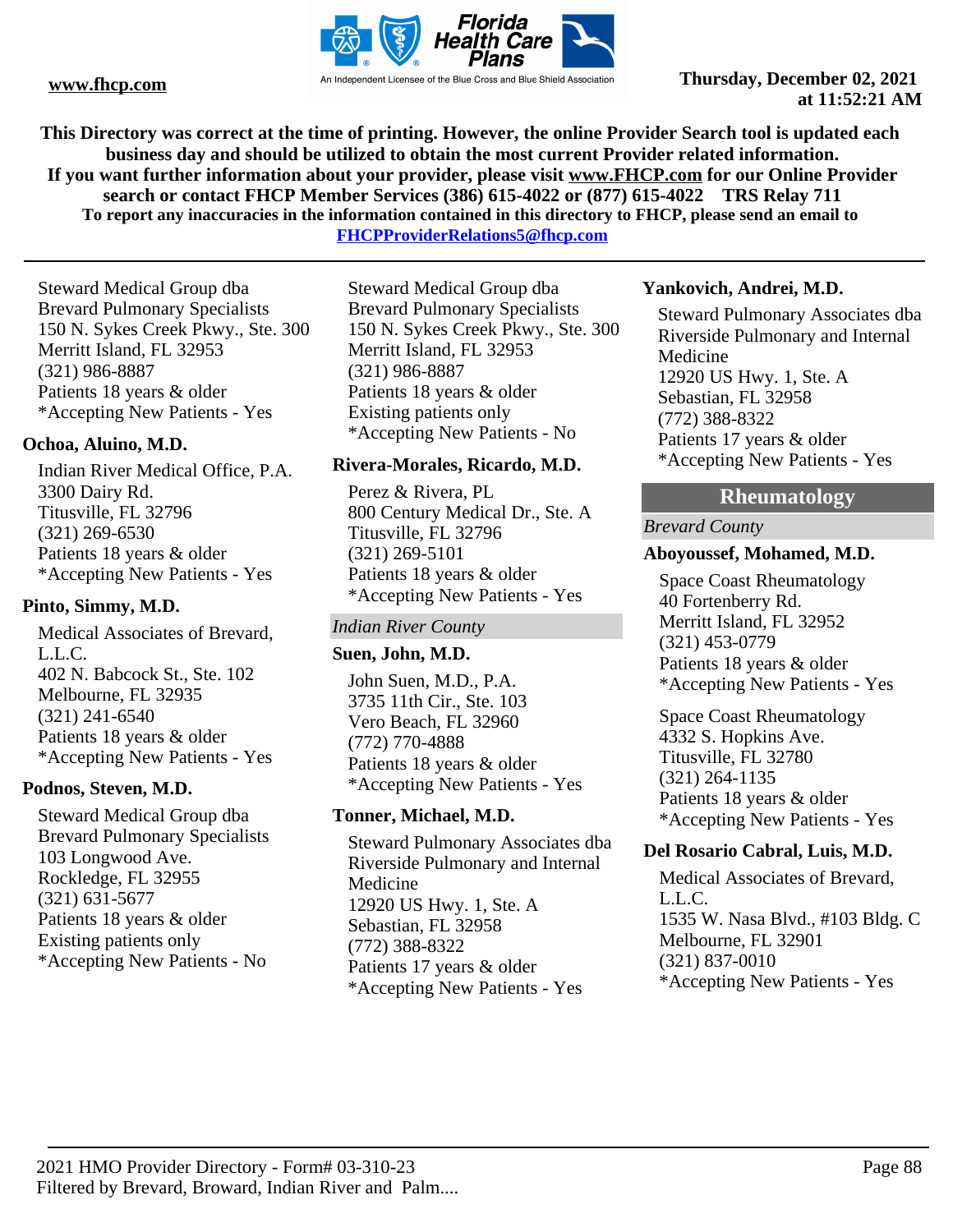

**This Directory was correct at the time of printing. However, the online Provider Search tool is updated each business day and should be utilized to obtain the most current Provider related information. If you want further information about your provider, please visit www.FHCP.com for our Online Provider search or contact FHCP Member Services (386) 615-4022 or (877) 615-4022 TRS Relay 711 To report any inaccuracies in the information contained in this directory to FHCP, please send an email to** 

**FHCPProviderRelations5@fhcp.com**

#### **Ramirez, Hector, M.D.**

Steward Medical Group dba SMG Internal Medicine and Rheumatology 240 N. Wickham Rd., Ste. 110 Melbourne, FL 32935 (321) 541-1714 Patients 18 years & older \*Accepting New Patients - Yes

#### **Salach, Roderick, D.O.**

Space Coast Rheumatology 40 Fortenberry Rd. Merritt Island, FL 32952 (321) 453-0779 Patients 18 years & older \*Accepting New Patients - Yes

Space Coast Rheumatology 4332 S. Hopkins Ave. Titusville, FL 32780 (321) 264-1135 Patients 18 years & older \*Accepting New Patients - Yes

### **Sleep Disorder Providers**

#### *Brevard County*

#### **Bansal, Parvesh, M.D.**

Medical Associates of Brevard, L.L.C. 1400 S. Pine St., Ste. A Melbourne, FL 32901 (321) 676-6000 Patients 18 years & older \*Accepting New Patients - Yes

#### **D'Cruz, Arvind, M.D.**

Parrish Healthcare Center Port Canaveral 390 Challenger Rd. Port Canaveral, FL 32920 (321) 633-8640 Patients 18 years & older \*Accepting New Patients - Yes

#### **Dienst, Frank, M.D.**

Parrish Healthcare Center Port Canaveral 390 Challenger Rd. Port Canaveral, FL 32920 (321) 633-8640 Patients 18 years & older \*Accepting New Patients - Yes

#### **Elmaghraby, Zaki, M.D.**

Independent Lung Associates, P.A. 1314 Oak St. Melbourne, FL 32901 (321) 727-7992 Patients 18 years & older \*Accepting New Patients - Yes

#### **Mahindra, Ashish, M.D.**

Independent Lung Associates, P.A. 1314 Oak St. Melbourne, FL 32901 (321) 727-7992 Patients 18 years & older \*Accepting New Patients - Yes

#### **Ochoa, Aluino, M.D.**

Indian River Medical Office, P.A. 3300 Dairy Rd. Titusville, FL 32796 (321) 269-6530 Patients 18 years & older \*Accepting New Patients - Yes

#### **Pinto, Simmy, M.D.**

Medical Associates of Brevard, L.L.C. 402 N. Babcock St., Ste. 102 Melbourne, FL 32935 (321) 241-6540 Patients 18 years & older \*Accepting New Patients - Yes

#### **Rivera-Morales, Ricardo, M.D.**

Perez & Rivera, PL 800 Century Medical Dr., Ste. A Titusville, FL 32796 (321) 269-5101 Patients 18 years & older \*Accepting New Patients - Yes

*Brevard County*

#### **Parrish Medical Center Sleep Disorders Center**

5005 Port St. John Pkwy. Port St. John, FL 32927 (321) 268-6408 \*The Joint Commission - Accredited - Hospital. http://www.parrishmed.com

#### **Space Coast Sleep Disorders Center, LLC**

640 Classic Court, Ste. 106 Melbourne, FL 32940 (321) 255-9901 \*Accreditation: The American Academy of Sleep Medicine

#### **Total Sleep Management, Inc.**

1978 Rockledge Blvd., Unit 104 Rockledge, FL 32955 (877) 441-2411 Patients 18 years & older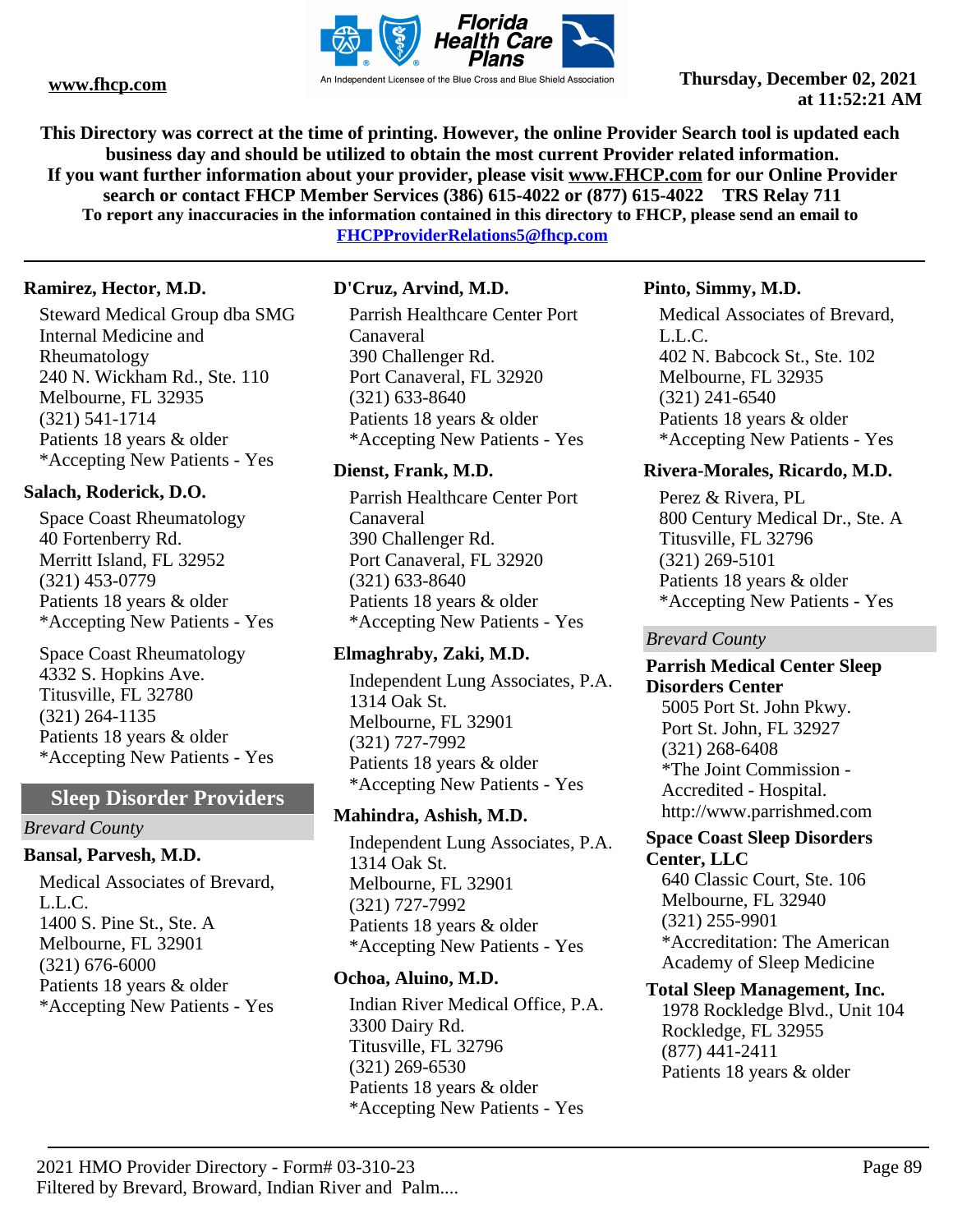

**This Directory was correct at the time of printing. However, the online Provider Search tool is updated each business day and should be utilized to obtain the most current Provider related information. If you want further information about your provider, please visit www.FHCP.com for our Online Provider search or contact FHCP Member Services (386) 615-4022 or (877) 615-4022 TRS Relay 711 To report any inaccuracies in the information contained in this directory to FHCP, please send an email to** 

**FHCPProviderRelations5@fhcp.com**

#### **Total Sleep Management, Inc.**

360 N. Babcock St., Ste. 103 Melbourne, FL 32935 (877) 441-2411 Patients 18 years & older

#### **Substance Abuse**

#### *Brevard County*

#### **Circles of Care - Outreach Services** 4450 W. Eau Gallie Blvd. Melbourne, FL 32934 (321) 726-2860 \*Upon Approved Referral Only Patients 6 to 18 years

#### **Circles of Care - Twin Rivers Treatment Center**

400 E. Sheridan Rd. Melbourne, FL 32901 (321) 722-5200 \*The Joint Commission - Accredited - Behavioral. Upon Approved Referral Only. Patients 18 years and older

#### **Florida Counseling Centers**

100 S. Harbor City Blvd. Melbourne, FL 32901 (321) 259-1662 \*Prior authorization from FHCP Central Referral Department required. IOP and PHP. Non-Medicare Members only Patients 18 years & older http://www.floridacounselingcenter s.com/

#### **Florida Counseling Centers**

1299 Bedford Dr., Ste. A Melbourne, FL 32940 (321) 259-1662 \*Prior authorization from FHCP Central Referral Department required. IOP and PHP. Non-Medicare Members only Patients 18 years & older http://www.floridacounselingcenter s.com/

#### **Lifetime Counseling Center**

505 Brevard Ave., Ste. 106 Cocoa, FL 32922 (321) 632-5792 \*Non-Medicare Members only. Prior authorization required for any counseling visits done outside of the main office location. Patients 5 years & older

# **Palm Point Behavioral Health, LLC**

2355 Truman Scarborough Way Titusville, FL 32796 (321) 603-6550 \*PHP and IOP are also available with prior auth. Patients 5 years & older

# **Thoracic Surgery**

#### *Indian River County*

### **Greene, Michael, M.D.**

Steward Medical Group dba Steward Thoracic Surgery 816 US Hwy. 1 Sebastian, FL 32958 (772) 581-5848 Patients 18 years & older \*Accepting New Patients - Yes

**Ultrasound Testing**

# *Brevard County*

#### **Atlantis Diagnostics**

1344 S. Apollo Blvd., Ste. 102 Melbourne, FL 32901 (321) 777-7888 Mon.-Fri.: 8:00 a.m. to 5:00 p.m.

#### **Atlantis Diagnostics**

6100 Minton Rd., Ste. 100 Palm Bay, FL 32907 (321) 309-2928 Mon.-Fri.: 8:00 a.m. to 5:00 p.m.

#### **FHCP Center**

5151 Babcock Street NE Palm Bay, FL 32905 (321) 567-7760 \*For Ultrasound Testing: Services available for GYN, Cardiac, Vascular, Abdominal & General. Ultrasound Hours - Mon.-Fri. 8:00 a.m. to 4:30 p.m .Closed for Lunch: 12 noon to 1:00 p.m.

### **Florida Diagnostic Imaging, Inc.**

5201 Babcock St. NE, Ste. 5 Palm Bay, FL 32905 (321) 676-5323 All ages accepted

#### **NSI Melbourne**

2222 S. Harbor City Blvd., Ste. 520 Melbourne, FL 32901 (321) 409-9990

#### **NSI Merritt Island**

255 N. Sykes Creek Pkwy., Ste. 102 Merritt Island, FL 32953 (321) 454-6335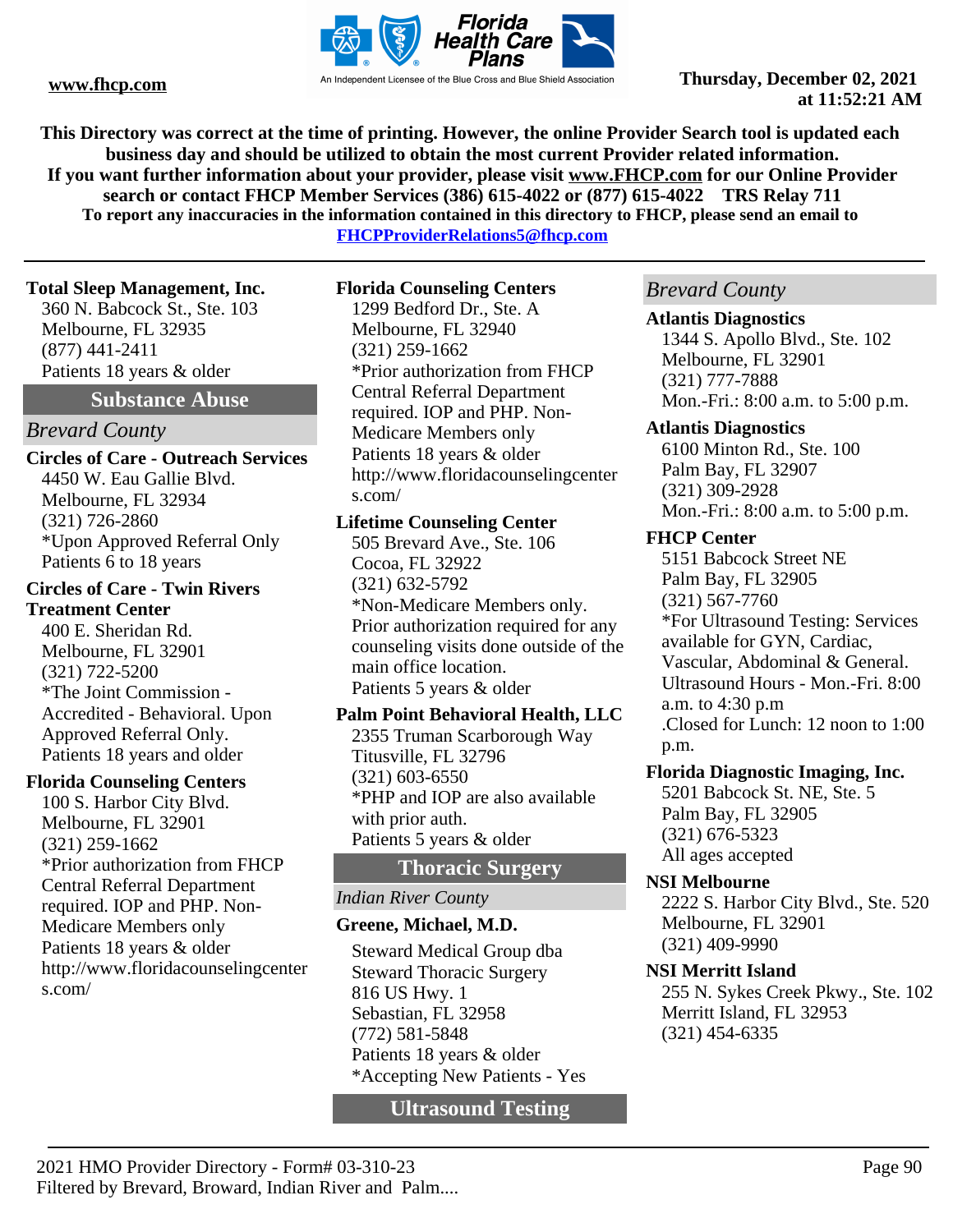

**This Directory was correct at the time of printing. However, the online Provider Search tool is updated each business day and should be utilized to obtain the most current Provider related information. If you want further information about your provider, please visit www.FHCP.com for our Online Provider search or contact FHCP Member Services (386) 615-4022 or (877) 615-4022 TRS Relay 711 To report any inaccuracies in the information contained in this directory to FHCP, please send an email to** 

**FHCPProviderRelations5@fhcp.com**

#### **Parrish Healthcare Center at Port St. John-Outpt. Ultrasound Testing Services**

5005 Port St. John Pkwy. Cocoa, FL 32927 (321) 636-9393 \*The Joint Commission - Accredited - Hospital.

# **Parrish Medical Center-Outpt.**

**Ultrasound Testing Services** 951 N. Washington Ave. Titusville, FL 32796 (321) 268-6111 \*The Joint Commission - Accredited - Hospital.

# **Parrish Medical Group Diagnostic Center - Port Canaveral**

390 Challenger Rd. Cape Canaveral, FL 32920 (321) 633-8640

#### **Rockledge MRI & PET Center**

1910 Rockledge Blvd., Ste. 102 Rockledge, FL 32955 (321) 636-6599 Patients 5 years & older Mon.-Thurs.: 8:00 a.m. to 7:00 p.m. Fri.: 8:00 a.m. to 5:00 p.m.

#### **University Center Imaging**

1800 W. Hibiscus Blvd., Ste. 100 Melbourne, FL 32901 (321) 726-3800 Mon.-Fri.: 7:00 a.m. to 6:00 p.m.

#### **University Center Imaging**

6300 N. Wickham Rd., Ste. 100 Melbourne, FL 32940 (321) 775-7100 Mon.-Fri.: 8:00 a.m. to 5:00 p.m.

#### **Viera Diagnostic Center**

6609 N. Wickham Rd., Ste. 101 Melbourne, FL 32940 (321) 254-7880 All ages accepted

#### **Viera Diagnostic Center**

7000 Spyglass Court, Ste. 260 Viera, FL 32940 (321) 254-7880 All ages accepted

# *Indian River County*

**Sebastian River Medical Center** 13695 US Hwy. 1 Sebastian, FL 32958 (772) 581-2060 \*The Joint Commission - Accredited - Hospital. http://www.sebastianrivermedicalce nter.org

# **Urogynecology/Reconstructive Pelvic Surgery**

#### *Brevard County*

### **Sprock, Marja, M.D.**

Central Florida UroGynecology 101 Eyster Blvd. Rockledge, FL 32955 (321) 806-3929 Patients 18 years & older \*Accepting New Patients - Yes

#### **Urology**

#### *Brevard County*

#### **Abouelleil, Mourad, M.D.**

Steward Medical Group dba Urology Associates of Brevard 8055 Spyglass Hill Rd., Ste. 102 Melbourne, FL 32940 (321) 255-8080 Patients 18 years & older \*Accepting New Patients - Yes

#### **Borboroglu, Prodroms, M.D.**

Prody Urology 575 S. Wickham Rd., Ste. B W. Melbourne, FL 32904 (321) 308-5060 Patients 12 years & older \*Accepting New Patients - Yes

#### **Gonzalez, Justo, M.D.**

Space Coast Urology, LLC 2203 Garden St. Titusville, FL 32796 (321) 268-4693 Patients 18 years & older \*Accepting New Patients - Yes

#### **Joshi, Piyush, M.D.**

OM Urology, L.L.C. 3160 W. Eau Gallie Blvd., Ste. 101 Melbourne, FL 32934 (321) 241-6575 Patients 4 years & older \*Accepting New Patients - Yes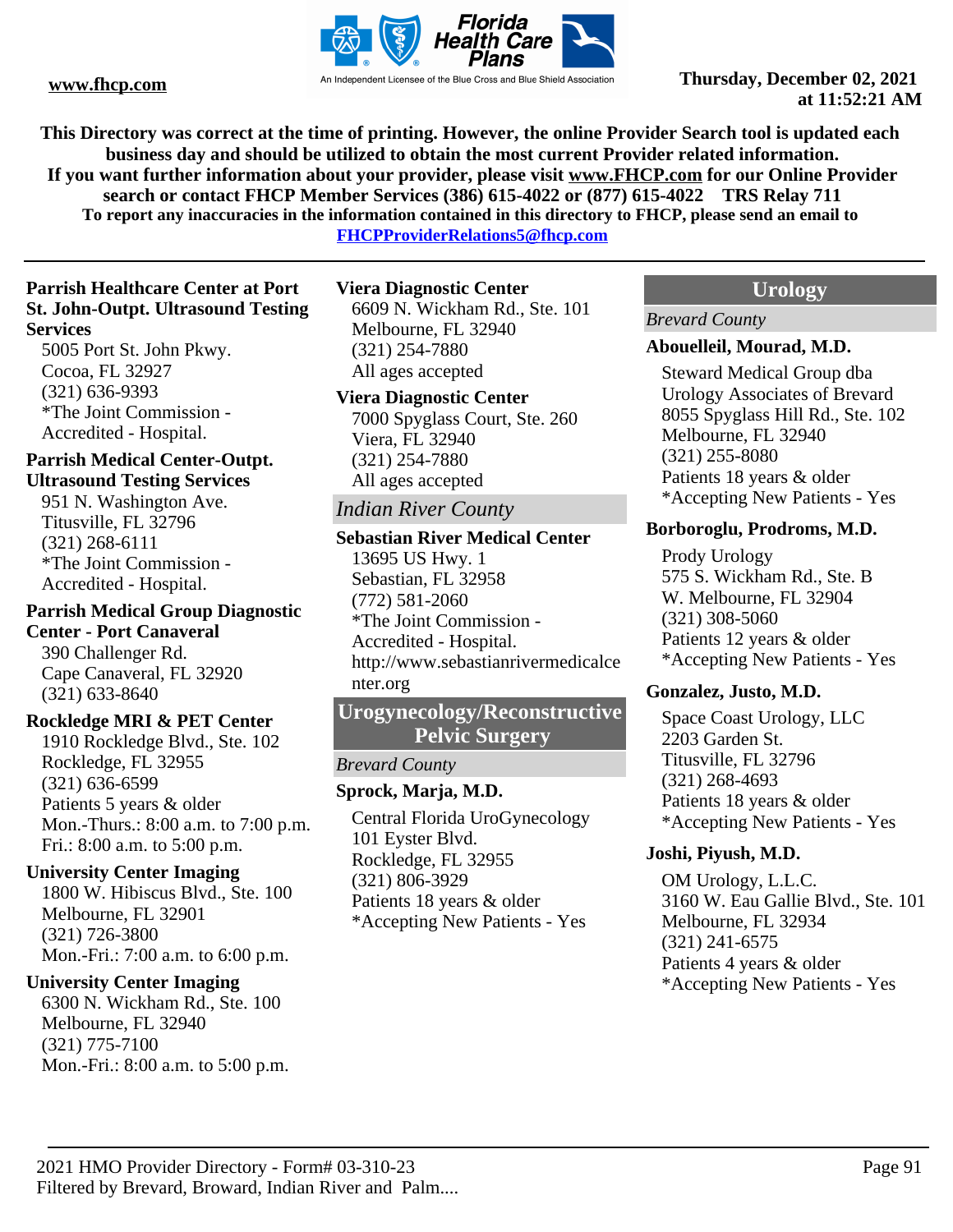

**This Directory was correct at the time of printing. However, the online Provider Search tool is updated each business day and should be utilized to obtain the most current Provider related information. If you want further information about your provider, please visit www.FHCP.com for our Online Provider search or contact FHCP Member Services (386) 615-4022 or (877) 615-4022 TRS Relay 711 To report any inaccuracies in the information contained in this directory to FHCP, please send an email to** 

**FHCPProviderRelations5@fhcp.com**

#### **Leal, Jorge, M.D.**

Jorge J. Leal, M.D. 825 N. Courtenay Pkwy. Merritt Island, FL 32953 (321) 452-2563 Patients 18 years & older \*Accepting New Patients - Yes

#### **Licht, Mark, M.D.**

Parrish Medical Group 825 Century Medical Dr., Ste. B Titusville, FL 32796 (321) 268-6216 Patients 18 years & older \*Accepting New Patients - Yes

#### **Sachdev, Yash, M.D.**

Yash V. Sachdev, M.D. 860 Century Medical Dr. Titusville, FL 32796 (321) 267-8260 Patients 18 years & older \*Accepting New Patients - Yes

#### **Saracino, Anthony, M.D.**

Urologic Specialists of Central Florida 575 S. Wickham Rd., Ste. A W. Melbourne, FL 32904 (321) 727-8940 Patients 12 years & older \*Accepting New Patients - Yes

#### *Indian River County*

#### **Husainy, Taher, M.D.**

Taher Husainy, M.D. 787 37th St., Ste. E210 Vero Beach, FL 32960 (772) 770-0808 Patients 5 years & older \*Accepting New Patients - Yes

# **Vascular Surgery**

# *Brevard County*

#### **Agrama, Hani, M.D.**

Hani M. Agrama, M.D., P.A. 1257 Florida Ave., Ste. 1 Rockledge, FL 32955 (321) 631-2277 \*Accepting New Patients - Yes

#### **Badgett, Dwayne, M.D.**

Steward Medical Group dba Steward Vascular Specialists 7227 N. US Hwy. 1, Ste. 200 Port St. John, FL 32927 (321) 255-8080 Patients 18 years & older \*Accepting New Patients - Yes

Steward Medical Group dba Steward Vascular Specialists 8055 Spyglass Hill Rd., Ste. 102 Melbourne, FL 32940 (321) 255-8080 Patients 18 years & older \*Accepting New Patients - Yes

#### **Dovgan, Peter, M.D.**

Medical Associates of Brevard, L.L.C. 1395 N. Courtenay Pkwy., Ste. 203 Merritt Island, FL 32953 (321) 751-2707 Patients 18 years & older \*Accepting New Patients - Yes

Medical Associates of Brevard, L.L.C. 655 S. Apollo Blvd., Ste. 2 Melbourne, FL 32901 (321) 751-2707 Patients 18 years & older \*Accepting New Patients - Yes

#### **Esemuede, Nowokere, M.D.**

Steward Medical Group dba Steward Vascular Specialists 8055 Spyglass Hill Rd., Ste. 102 Melbourne, FL 32940 (321) 255-8080 Patients 18 years & older \*Accepting New Patients - Yes

#### **Meyer, Christopher, M.D.**

Florida Vein Care Specialists LLC 2955 Pineda Plaza Wy., Ste. 121 Melbourne, FL 32940 (321) 252-0327 Patients 16 years & older Limited appointment availability Varicose Vein Treatment Service \*Accepting New Patients - Yes

#### **Muehlberger, Michael, M.D.**

Vascular Specialists of Central Florida 5005 Port St. John Pkwy., Ste. 2200 Cocoa, FL 32927 (844) 713-8405 Patients 18 years & older Limited appointment availability \*Accepting New Patients - Yes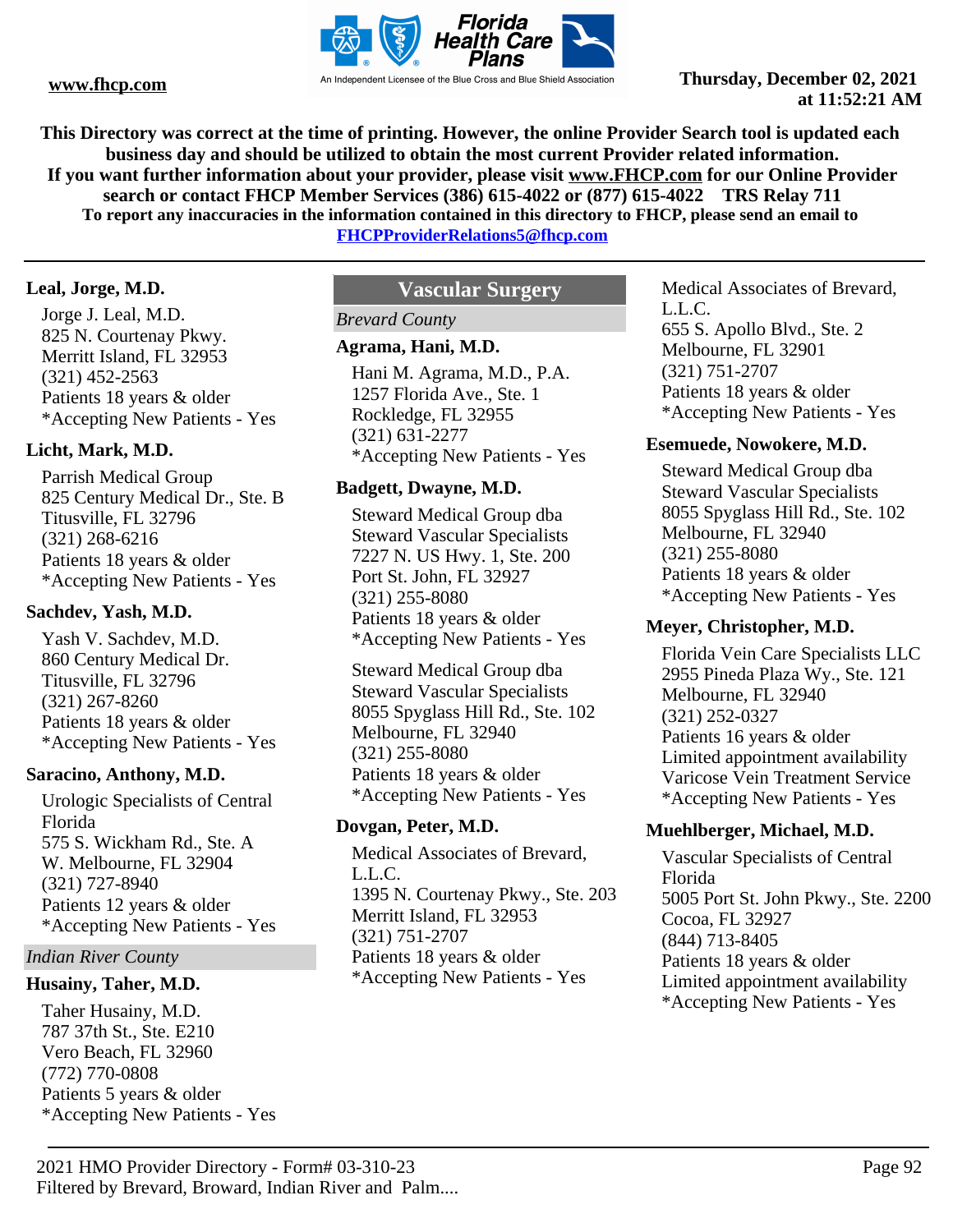

**This Directory was correct at the time of printing. However, the online Provider Search tool is updated each business day and should be utilized to obtain the most current Provider related information. If you want further information about your provider, please visit www.FHCP.com for our Online Provider search or contact FHCP Member Services (386) 615-4022 or (877) 615-4022 TRS Relay 711 To report any inaccuracies in the information contained in this directory to FHCP, please send an email to FHCPProviderRelations5@fhcp.com**

#### **Patel, Rameshbhai, M.D.**

Titusville Surgical Associates 2475 S. Washington Ave. Titusville, FL 32780 (321) 267-4264 Patients 18 years & older \*Accepting New Patients - Yes

#### **Teed, Richard, M.D.**

Vascular Specialists of Central Florida 5005 Port St. John Pkwy., Ste. 2200 Cocoa, FL 32927 (844) 713-8405 Patients 18 years & older Limited appointment availability \*Accepting New Patients - Yes

#### **Thompson, Charles, M.D.**

Vascular Specialists of Central Florida 5005 Port St. John Pkwy., Ste. 2200 Cocoa, FL 32927 (844) 713-8405 Patients 18 years & older Limited appointment availability \*Accepting New Patients - Yes

#### **Wasselle, Joseph, M.D.**

Steward Medical Group dba SMG Gastroenterology and Neurology 240 N. Wickham Rd., Ste. 311 Melbourne, FL 32935 (321) 752-1660 Patient 18 years & older \*Accepting New Patients - Yes

# *Indian River County*

# **Ramdev, Pranay, M.D.**

Vascular Interventional & Vein **Associates** 960 37th Pl., Ste. 104 Vero Beach, FL 32960 (772) 567-8482 Patients 18 years & older \*Accepting New Patients - Yes

# **Well Women's Assessment**

#### **See Direct Access/Self-referred providers in previous section**

### **X-Rays**

*Brevard County*

**Atlantis Diagnostics** 1344 S. Apollo Blvd., Ste. 102 Melbourne, FL 32901 (321) 777-7888 Mon.-Fri.: 8:00 a.m. to 5:00 p.m.

#### **Atlantis Diagnostics**

6100 Minton Rd., Ste. 100 Palm Bay, FL 32907 (321) 309-2928 Mon.-Fri.: 8:00 a.m. to 5:00 p.m.

#### **FHCP Center**

5151 Babcock Street NE Palm Bay, FL 32905 (321) 567-7760 \*For X-Rays: X-Ray Services Only - Patients 600 lbs. & under. No Appt. necessary. Walk-ins welcome. X-Ray Hours: Mon.-Fri.: 8:00 a.m. to 5:00 p.m. Closed for Lunch: 12:00 noon to 1:00 p.m.

#### **Florida Diagnostic Imaging, Inc.**

5201 Babcock St. NE, Ste. 5 Palm Bay, FL 32905 (321) 676-5323 All ages accepted

# **Melbourne Regional Medical**

# **Center**

250 N. Wickham Rd. Melbourne, FL 32935 (321) 637-3030 \*The Joint Commission - Accredited - Hospital. http://www.melbourneregional.org

#### **NSI Melbourne**

2222 S. Harbor City Blvd., Ste. 520 Melbourne, FL 32901 (321) 409-9990

#### **NSI Merritt Island**

255 N. Sykes Creek Pkwy., Ste. 102 Merritt Island, FL 32953 (321) 454-6335

#### **Parrish Healthcare Center at Port St. John-Outpt. X-Ray Services**

5005 Port St. John Pkwy. Port St. John, FL 32927 (321) 636-9393 \*The Joint Commission - Accredited - Hospital.

#### **Parrish Medical Center-Outpt. Xray Services**

951 N. Washington Ave. Titusville, FL 32796 (321) 268-6111 \*The Joint Commission - Accredited - Hospital. http://www.parrishmed.com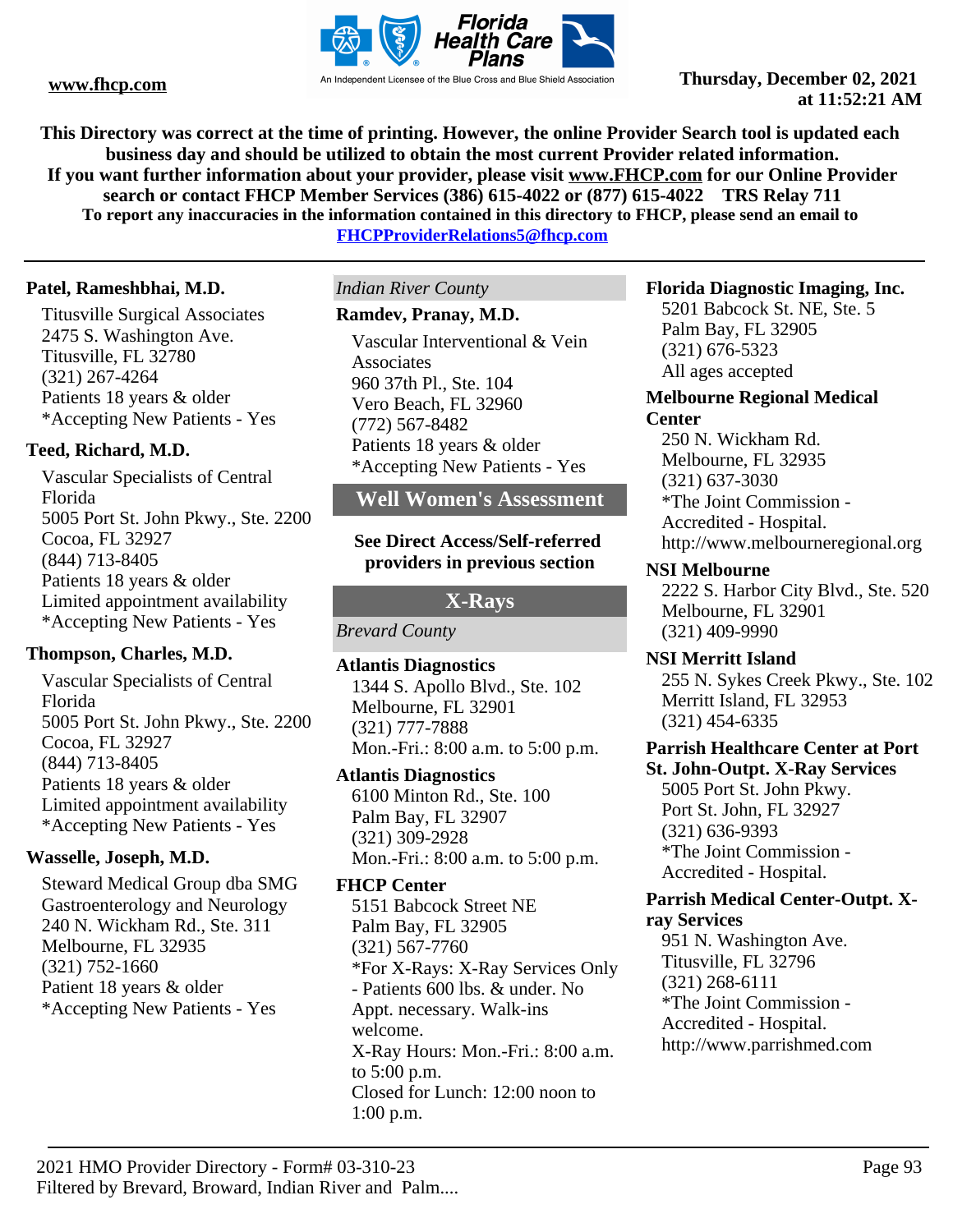

**This Directory was correct at the time of printing. However, the online Provider Search tool is updated each business day and should be utilized to obtain the most current Provider related information. If you want further information about your provider, please visit www.FHCP.com for our Online Provider search or contact FHCP Member Services (386) 615-4022 or (877) 615-4022 TRS Relay 711 To report any inaccuracies in the information contained in this directory to FHCP, please send an email to** 

**FHCPProviderRelations5@fhcp.com**

# **Parrish Medical Group Diagnostic**

# **Center - Port Canaveral**

390 Challenger Rd. Cape Canaveral, FL 32920 (321) 633-8640 All ages

#### **Parrish Medical Group Diagnostic Center - TitusLanding**

250 Harrison St., Ste. 100 Titusville, FL 32780 (321) 268-6674

#### **Rockledge MRI & PET Center**

1910 Rockledge Blvd., Ste. 102 Rockledge, FL 32955 (321) 636-6599 Patients 5 years & older Mon.-Thurs.: 8:00 a.m. to 7:00 p.m. Fri.: 8:00 a.m. to 5:00 p.m.

### **Rockledge Regional Medical Center**

110 Longwood Ave. Rockledge, FL 32955 (321) 637-3030 \*The Joint Commission - Accredited - Hospital.

#### **Rockledge Regional Medical Center**

2400 N. Courtenay Pkwy. (Outpt. X-ray) Merritt Island, FL 32953 (321) 637-3030 \*The Joint Commission - Accredited - Hospital.

#### **Rockledge Regional Medical Center**

7970 N. Wickham Rd. Viera, FL 32940 (321) 637-3030 \*The Joint Commission - Accredited - Hospital.

#### **University Center Imaging** 1800 W. Hibiscus Blvd., Ste. 100 Melbourne, FL 32901

(321) 726-3800 Mon.-Fri.: 7:00 a.m. to 6:00 p.m.

#### **University Center Imaging**

6300 N. Wickham Rd., Ste. 100 Melbourne, FL 32940 (321) 775-7100 Mon.-Fri.: 8:00 a.m. to 5:00 p.m.

#### **Viera Diagnostic Center**

6609 N. Wickham Rd., Ste. 101 Melbourne, FL 32940 (321) 254-7880 All ages accepted

**Viera Diagnostic Center** 7000 Spyglass Court, Ste. 260 Viera, FL 32940

(321) 254-7880 All ages accepted

*Indian River County*

## **Sebastian River Medical Center** 13695 US Hwy. 1 Sebastian, FL 32958

(772) 581-2060 \*The Joint Commission - Accredited - Hospital. http://www.sebastianrivermedicalce nter.org

# **Contract Facilities**

## **Contracted Hospital & Emergency Facilities**

"Emergency Medical Condition" is defined as a condition manifesting itself by acute symptoms of sufficient severity (including severe pain), such that a prudent layperson, with an average knowledge of health and medicine, could reasonably expect the absense of immediate medical attention to result in serious jeopardy to the health of the individual (or in the case of a pregnant woman, the health of the woman or her unborn child), impairment of bodily functions, or dysfunction of any bodily organ or part. FHCP contracts with the listed hospital and emergency facilities, however, for those members requiring emergency services where the time to reach a FHCP contracted facility would mean the risk of jeopardizing the member's health, the member should seek medical care and treatment at the nearest appropriate facility or hospital even if FHCP does not contract with same.

FHCP contracts with the following hospitals for inpatient, outpatient and twenty-four (24) hour emergency services; however, Pediatric admissions are only available at Halifax Health Medical Center, Daytona.

*Brevard County*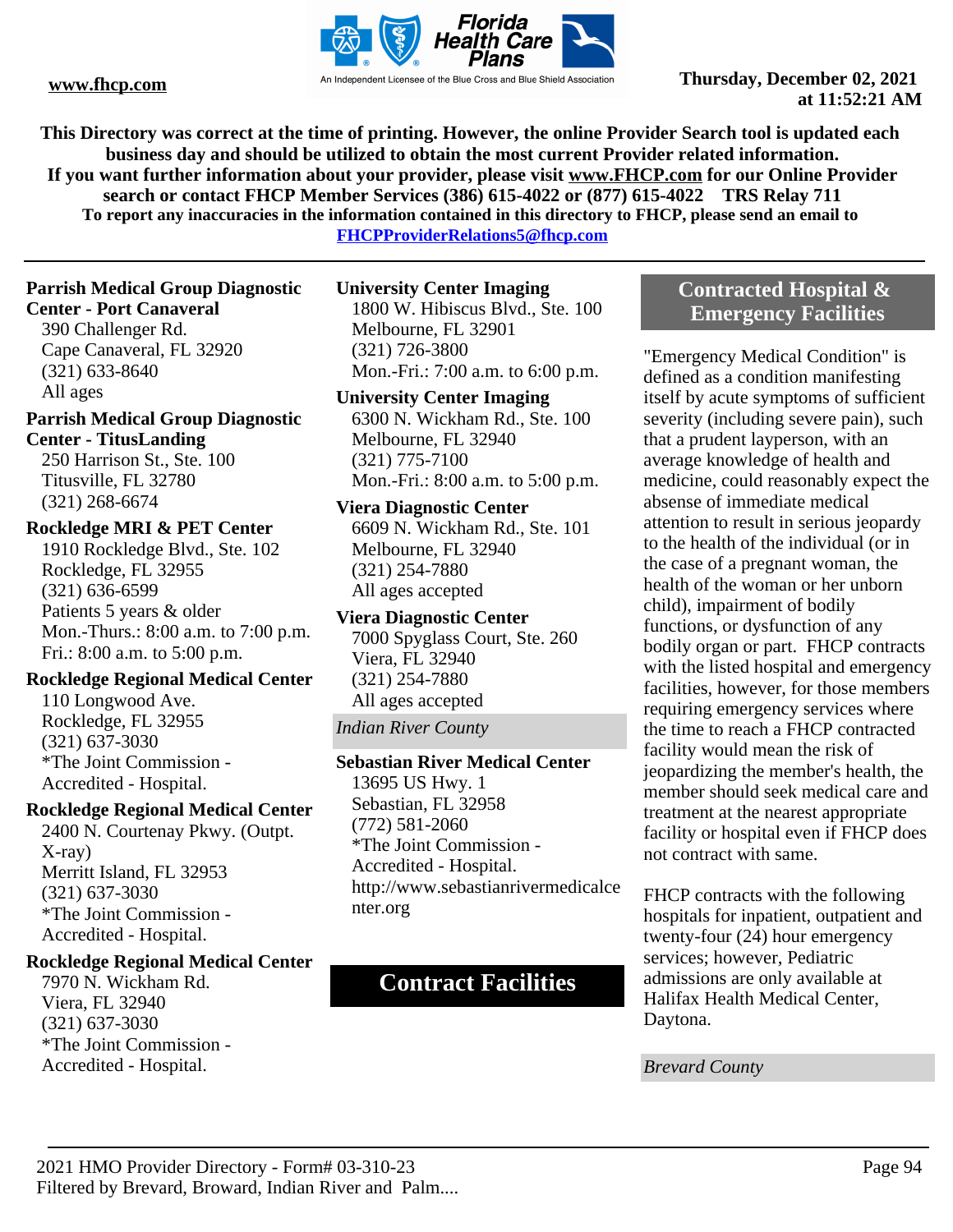

**This Directory was correct at the time of printing. However, the online Provider Search tool is updated each business day and should be utilized to obtain the most current Provider related information. If you want further information about your provider, please visit www.FHCP.com for our Online Provider search or contact FHCP Member Services (386) 615-4022 or (877) 615-4022 TRS Relay 711 To report any inaccuracies in the information contained in this directory to FHCP, please send an email to** 

**FHCPProviderRelations5@fhcp.com**

### **Melbourne Regional Medical**

#### **Center**

250 N. Wickham Rd. Melbourne, FL 32935 (321) 752-1200 \*The Joint Commission - Accredited - Hospital. http://www.melbourneregional.org

### **Parrish Medical Center**

951 N. Washington Ave. Titusville, FL 32796 (321) 268-6111 \*The Joint Commission - Accredited - Hospital. http://www.parrishmed.com

#### **Rockledge Regional Medical Center**

110 Longwood Ave. Rockledge, FL 32955 (321) 636-2211 \*The Joint Commission - Accredited - Hospital. https://rockledgeregional.org

#### *Indian River County*

**Sebastian River Medical Center** 13695 US Hwy. 1 Sebastian, FL 32958 (772) 589-3186 \*The Joint Commission - Accredited - Hospital. http://www.sebastianrivermedicalce nter.org

# **Ambulatory Surgery Centers**

#### *Brevard County*

# **Ambulatory Surgical Care** 1045 N. Courtenay Pkwy. Merritt Island, FL 32953

(321) 452-4448 \*AAAHC Accredited **Apollo Surgery Center, LLC**

375 S. Wickham Rd. W. Melbourne, FL 32904 (321) 726-9393 \*AAAHC Accredited

## **Atlantic Surgery & Laser Center**

8040 N. Wickham Rd. Melbourne, FL 32940 (321) 757-7272 \*AAAHC Accredited

**Brevard Surgery Center** 665 S. Apollo Blvd. Melbourne, FL 32901 (321) 984-3200

\*AAAHC Accredited

**Eye Institute Surgery Center, LLC** 1995 W. Nasa Blvd., Ste. 100 Melbourne, FL 32904 (321) 722-4443

#### **Intracoastal Surgery Center, LLC** 2200 W. Eau Gallie Blvd., Ste. 100 Melbourne, FL 32935 (321) 610-3460

All ages accepted

#### **Melbourne Surgery Center** 95 Bulldog Blvd., Ste. 104 Melbourne, FL 32901 (321) 729-9493 Patients 6 months & older

Patients 6 months & older

**Merritt Island Surgery Center** 220 N. Sykes Creek Pkwy., Ste. 101 Merritt Island, FL 32953 (321) 459-0015

## **Space Coast Endoscopy Center**

1974 Rockledge Blvd., Ste. 102 Rockledge, FL 32955 (321) 806-2230 \*AAAHC Accredited Mon.-Fri.: 6:30 a.m. to 5:00 p.m.

**Space Coast Surgery Center** 595 N. Courtenay Pkwy., Ste. 103 Merritt Island, FL 32953 (321) 890-1800 Patients 18 years & older

#### **The Surgery Center of Melbourne** 1401 S. Apollo Blvd., Ste. B Melbourne, FL 32901 (321) 725-5151 Mon.-Fri.: 7:00 a.m. to 4:00 p.m.

# **Titusville Center for Surgical Excellence**

814 S. Washington Ave. Titusville, FL 32780 (321) 567-6300 \*Accreditation: The Joint Commission

### **Psychiatry/Behavioral Health-Inpatient**

#### *Brevard County*

# **Circles of Care - D'Albora Children's CSU**

400 E. Sheridan Rd. Melbourne, FL 32901 (321) 722-5200 \*The Joint Commission - Accredited - Behavioral. Upon Approved Referral Only. Patients 6 to 17 years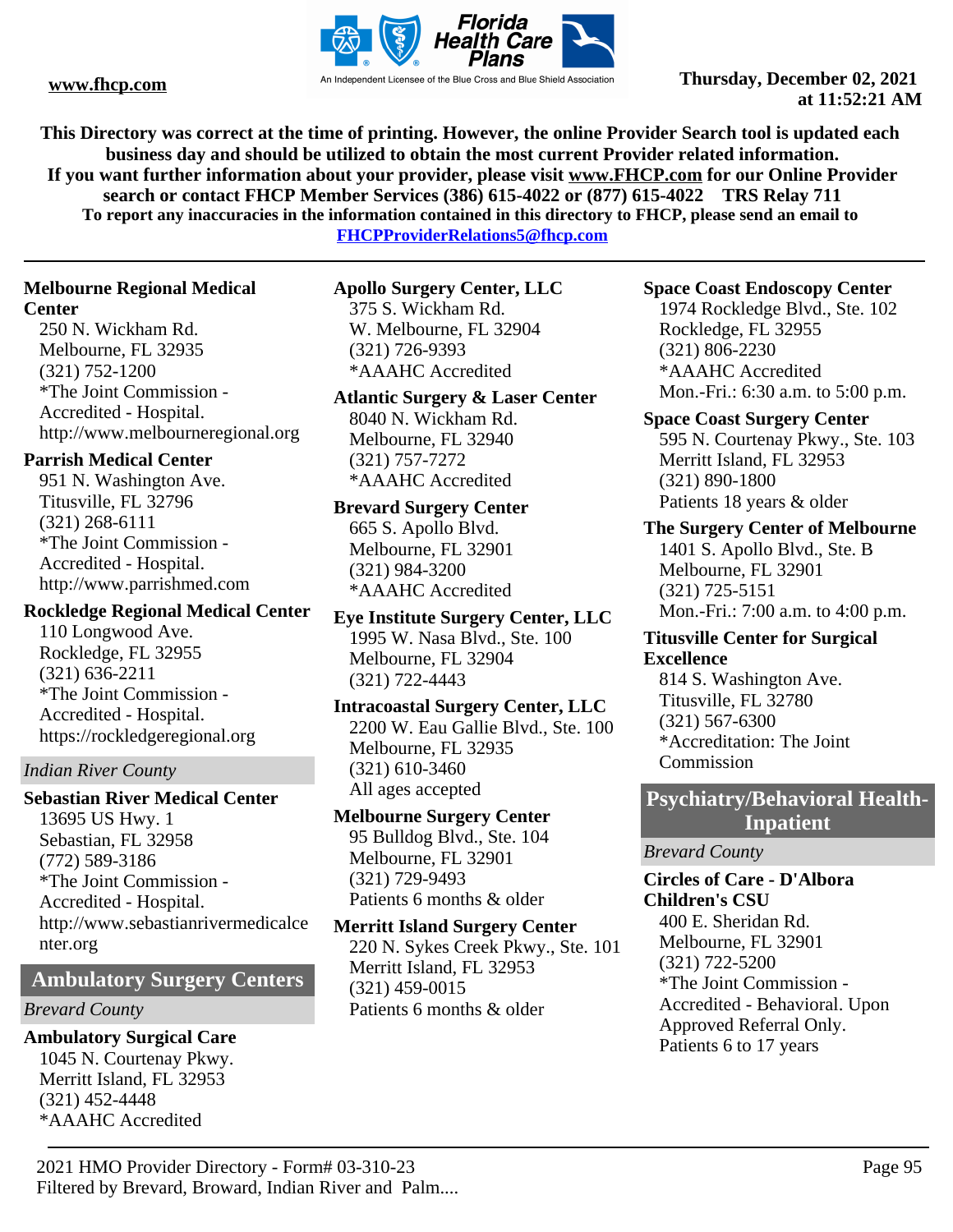

**This Directory was correct at the time of printing. However, the online Provider Search tool is updated each business day and should be utilized to obtain the most current Provider related information. If you want further information about your provider, please visit www.FHCP.com for our Online Provider search or contact FHCP Member Services (386) 615-4022 or (877) 615-4022 TRS Relay 711 To report any inaccuracies in the information contained in this directory to FHCP, please send an email to** 

**FHCPProviderRelations5@fhcp.com**

#### **Circles of Care - Harbor Pines**

880 Airport Rd. Melbourne, FL 32901 (321) 914-0650 \*The Joint Commission - Accredited - Behavioral. Upon Approved Referral Only. Patients 18 years & older

#### **Circles of Care - Sheridan Oaks**

400 E. Sheridan Rd. Melbourne, FL 32901 (321) 722-5200 \*The Joint Commission - Accredited - Behavioral. Upon Approved Referral Only. Patients 18 years and older

#### **Palm Point Behavioral Health, LLC**

2355 Truman Scarborough Way Titusville, FL 32796 (321) 603-6550 \*PHP and IOP are also available with prior auth. Patients 5 years & older

#### **Rockledge Regional Medical Center**

110 Longwood Ave. Rockledge, FL 32955 (321) 636-2211 \*Upon Approved Referral Only. The Joint Commission - Accredited - Hospital. Patients 18 years & older

### **Residential Treatment Facility**

*Brevard County*

#### **Circles of Care - Assisted Living Center**

2000 Commerce Dr. Melbourne, FL 32904 (321) 676-6640 \*Upon Approved Referral Only Patients 18 years and older

#### **Circles of Care - Cedar Village**

1770 Cedar St. Rockledge, FL 32955 (321) 890-1555 \*Upon Approved Referral Only Patients 18 years & older

#### *Broward County*

**Sunrise Detoxification III, LLC** 2331 NE 53rd St. Fort Lauderdale, FL 33308 (954) 491-9700 Patients 18 years & older http://sunrisedetoxftlauderdale.com/

#### *Palm Beach County*

**Sunrise Detoxification Center, LLC** 3185 Boutwell Rd. Lake Worth, FL 33461 (561) 533-0074 Patients 18 years & older http://sunrisedetox.com/

# **Urgent Care Facilities**

\*FHCP urgent care facilities can be used after hours and when the member's primary care physician is unavailable for those medical services required to prevent a serious deterioration of a member's health that results from an unforseen illness or injury.

 Please call these facilities to verify availability prior to your visit.\*:

#### *Brevard County*

#### **Atlantis Urgent Care**

2254 Hwy. A1A Indian Harbour Beach, FL 32937 (321) 777-2273 \*After Hours Care & when PCP is unavailable. Call for availability of hours prior to your visit. All ages accepted Mon.-Fri.:8:00 a.m. to 8:00 p.m. Sat.:9:00 a.m. to 7:00 p.m. Sun.:10:00 a.m. to 5:00 p.m. http://atlantisurgentcare.com/

#### **Dairy Road Urgent Care**

2107 Dairy Rd. Melbourne, FL 32904 (321) 956-8224 Mon.-Fri.: 9:00 a.m. to 7:00 p.m. Sat. & Sun.: 9:00 a.m. to 5:00 p.m. Christmas Eve/New Years Eve:9:00 a.m. to 2:00 p.m. Closed all major holidays

#### **Healthy Minors, LLC**

6525 3rd St., Ste. 106 Rockledge, FL 32955 (321) 307-9400 \*After Hours Care & when PCP is unavailable. Call for availability of hours prior to your visit.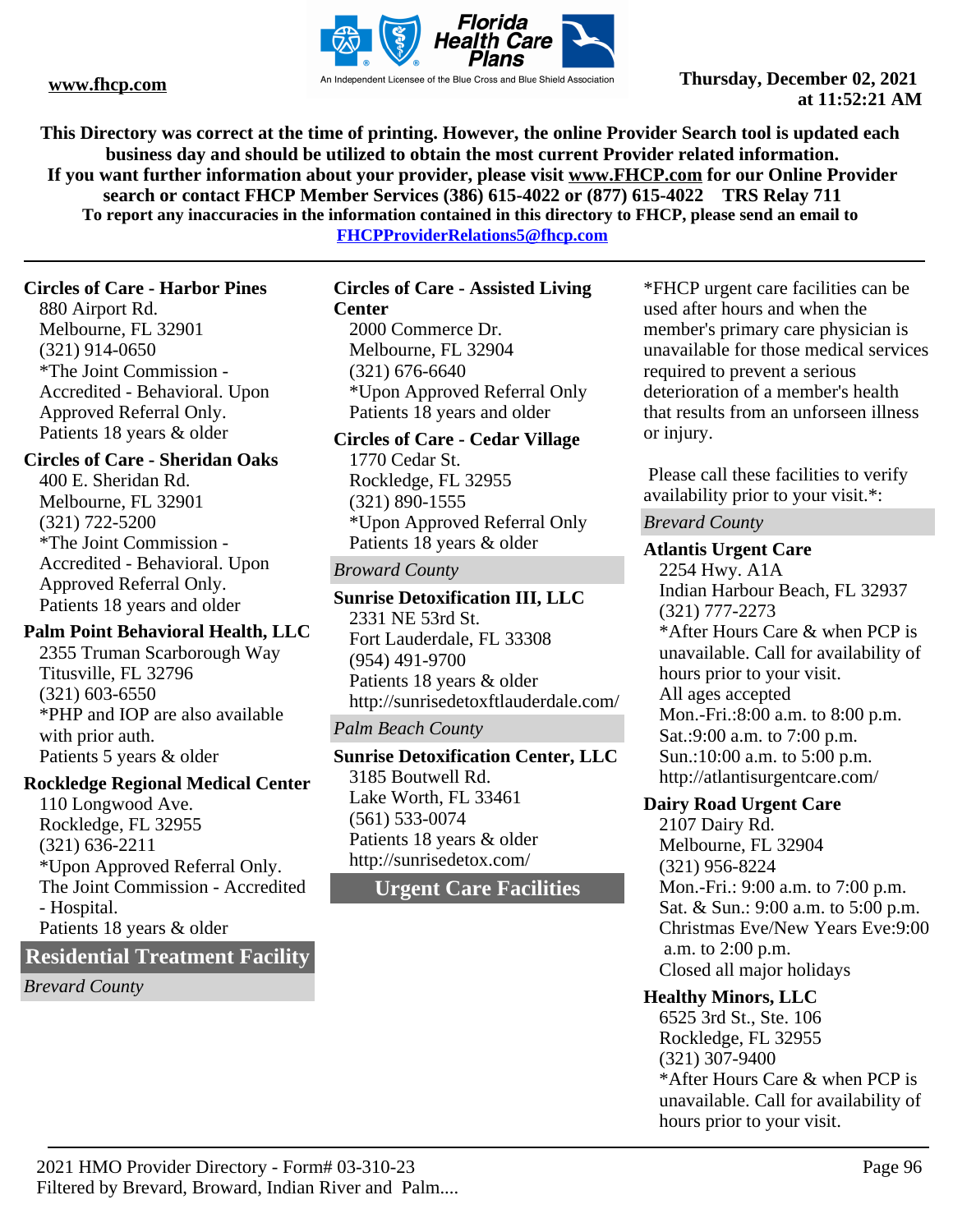

**This Directory was correct at the time of printing. However, the online Provider Search tool is updated each business day and should be utilized to obtain the most current Provider related information. If you want further information about your provider, please visit www.FHCP.com for our Online Provider search or contact FHCP Member Services (386) 615-4022 or (877) 615-4022 TRS Relay 711 To report any inaccuracies in the information contained in this directory to FHCP, please send an email to FHCPProviderRelations5@fhcp.com**

Patients Newborn to 21 years Mon. - Sat. 10:00 a.m. to 9:00 p.m. Sun. 2:00 p.m. to 7:00 p.m.

#### **MedFast Urgent Care**

1400 Rockledge Blvd. Rockledge, FL 32955 (321) 735-8960 \*After Hours Care & when PCP is unavailable. Call for availability of hours prior to your visit. All ages accepted Mon.-Fri.:8:00 a.m. to 7:00 p.m. Sat.-Sun.:8:00 a.m. to 7:00 p.m. Closed Thanksgiving & Christmas Day

#### **MedFast Urgent Care**

1840 S.Washington Ave. Titusville, FL 32780 (321) 360-5577 \*After Hours Care & when PCP is unavailable. Call for availability of hours prior to your visit. All ages accepted Mon.-Fri.:8:00 a.m. to 7:00 p.m. Sat.-Sun.:8:00 a.m. to 7:00 p.m. Closed Thanksgiving & Christmas Day

### **MedFast Urgent Care**

206 E. New Haven Ave. Melbourne, FL 32901 (321) 802-3311 \*After Hours Care & when PCP is unavailable. Call or availability of hours prior to your visit. All ages accepted Mon.-Fri.:8:00 a.m. to 7:00 p.m. Sat.-Sun.:8:00 a.m. to 7:00 p.m. Closed Thanksgiving & Christmas Day

### **MedFast Urgent Care**

2113 Sarno Rd. Melbourne, FL 32935 (321) 676-0558 \*After Hours Care & when PCP is unavailable. Call for availability of hours prior to your visit. All ages accepted Mon.-Fri.:8:00 a.m. to 7:00 p.m. Sat.-Sun.:8:00 a.m. to 7:00 p.m. Closed Thanksgiving & Christmas Day

#### **MedFast Urgent Care**

275 W. Cocoa Beach Cswy. Cocoa Beach, FL 32931 (321) 799-7777

\*After Hours Care & when PCP is unavailable. Call for availability of hours prior to your visit. All ages

Mon.-Fri.:8:00 a.m. to 7:00 p.m. Sat.-Sun.:8:00 a.m. to 7:00 p.m. Closed Thanksgiving & Christmas Day

#### **MedFast Urgent Care**

3045 Columbia Blvd., Ste. A108 Titusville, FL 32780 (321) 264-9176 \*After Hours Care & when PCP is unavailable. Call for availability of hours prior to your visit. All ages accepted Mon.-Fri.:8:00 a.m. to 7:00 p.m. Sat.-Sun.:8:00 a.m. to 7:00 p.m. Closed Thanksgiving & Christmas Day

#### **MedFast Urgent Care**

390 N. Courtenay Pkwy. Merritt Island, FL 32953 (321) 633-3162 \*After Hours Care & when PCP is unavailable. Call for availability of hours prior to your visit. All ages accepted Mon.-Fri.:8:00 a.m. to 7:00 p.m. Sat.-Sun.:8:00 a.m. to 7:00 p.m. Closed Thanksgiving & Christmas Day

#### **MedFast Urgent Care**

490 Centre Lake Dr., NE, Ste. 200 Palm Bay, FL 32907 (321) 821-4950 \*After Hours Care & when PCP is unavailable. Call for availability of hours prior to your visit. All ages accepted Mon.-Fri.:8:00 a.m. to 7:00 p.m. Sat.-Sun.:8:00 a.m. to 7:00 p.m. Closed Thanksgiving & Christmas Day

#### **MedFast Urgent Care**

5005 Port St. John Pkwy. Port St. John, FL 32927 (321) 633-8620 \*After Hours Care & when PCP is unavailable. Call for availability of hours prior to your visit. All ages accepted Mon.-Fri.:8:00 a.m. to 7:00 p.m. Sat.-Sun.:8:00 a.m. to 7:00 p.m. Closed Thanksgiving & Christmas Day

#### **MedFast Urgent Care**

5500 Stadium Pkwy., Ste. 101 Melbourne, FL 32940 (321) 306-5510 \*After Hours Care & when PCP is unavailable. Call for availability of hours prior to your visit. All ages accepted Mon.-Fri.:8:00 a.m. to 7:00 p.m.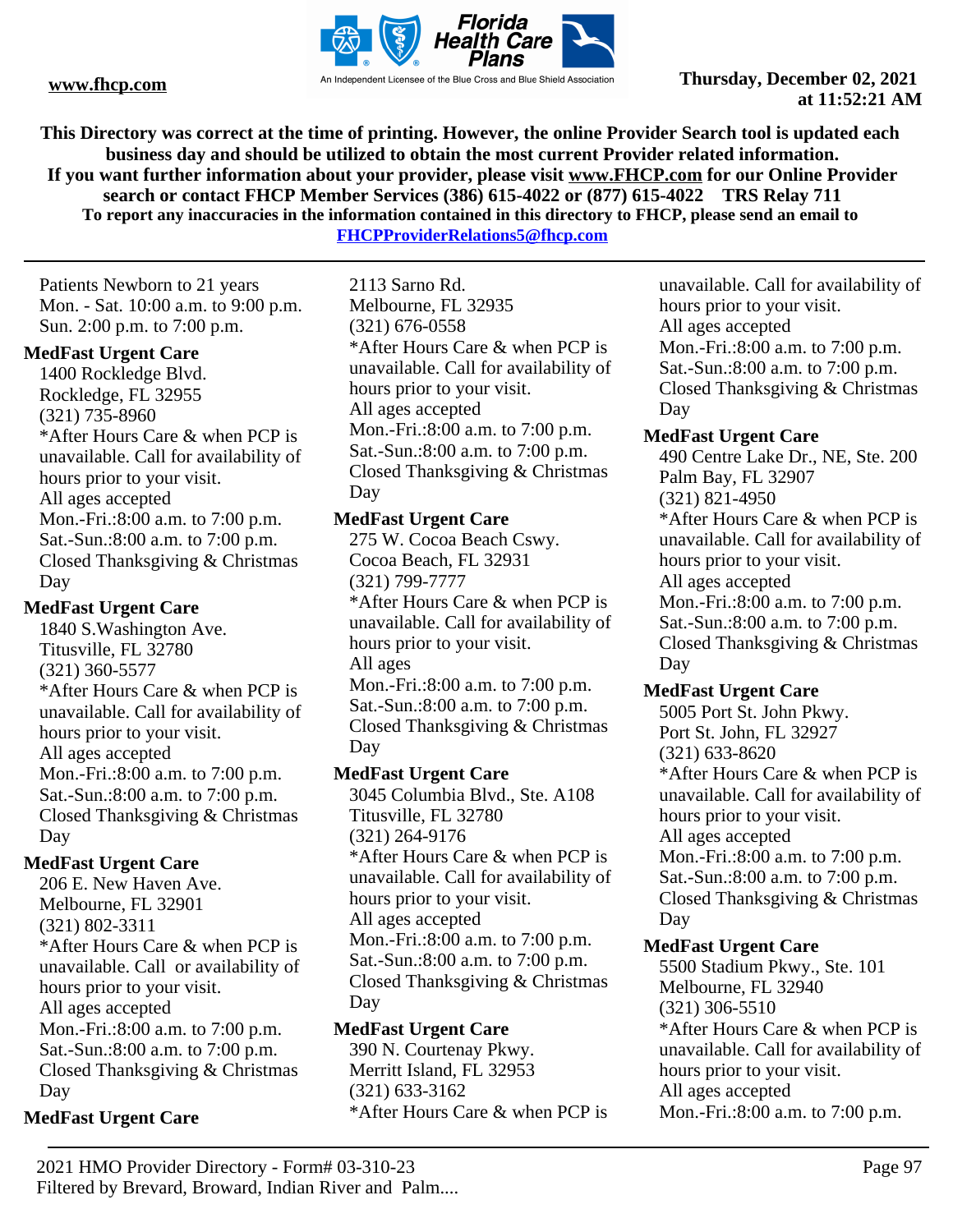

**This Directory was correct at the time of printing. However, the online Provider Search tool is updated each business day and should be utilized to obtain the most current Provider related information. If you want further information about your provider, please visit www.FHCP.com for our Online Provider search or contact FHCP Member Services (386) 615-4022 or (877) 615-4022 TRS Relay 711 To report any inaccuracies in the information contained in this directory to FHCP, please send an email to** 

**FHCPProviderRelations5@fhcp.com**

Sat.-Sun.:8:00 a.m. to 7:00 p.m. Closed Thanksgiving & Christmas Day

#### **MedFast Urgent Care**

7925 N. Wickham Rd., Ste. A Melbourne, FL 32940 (321) 751-7222 \*After Hours Care & when PCP is unavailable. Call for availability of hours prior to your visit. All ages accepted Mon.-Fri.:8:00 a.m. to 7:00 p.m. Sat.-Sun.:8:00 a.m. to 7:00 p.m. Closed Thanksgiving & Christmas Day

#### **Palm Bay Urgent Care**

1155 Malabar Rd., #10 Palm Bay, FL 32907 (321) 723-3627 \*After Hours Care & when PCP is unavailable. Call for availability of hours prior to your visit. Patients 6 months & older http://palmbayurgentcare.com/

#### **Restore Health Urgent Care**

1840 Eldron Blvd., SE, Ste. 1 Palm Bay, FL 32909 (321) 312-4580 Patients 6 months and older Mon.-Fri.: 8:00 a.m. to 8:00 p.m. Sat.: 8:00 a.m. to 5:00 p.m. Sun.: 8:00 a.m. to 5:00 p.m.

### **Surfside Urgent Care**

325 5th Ave., Ste. 204 Indialantic, FL 32903 (321) 821-4889 All ages accepted

# **Extended Hours Care Centers**

\*FHCP has extended the office hours of some primary care physicians for your convenience. These physicians are available for routine illnesses and care of non-urgent nature.

#### *Brevard County*

#### **Doctor on Demand**

(800) 997-6196 \*Telemedicine - Face to Face video visits with a board certified doctor. www.doctorondemand.com/fhcp

#### **MedFast Urgent Care**

1400 Rockledge Blvd. Rockledge, FL 32955 (321) 735-8960 \*\*Also Accepts Workforce Wellness. After Hours Care & when PCP is unavailable. Call for availability of hours prior to your visit. All ages accepted Mon.-Fri.:8:00 a.m. to 7:00 p.m. Sat.-Sun.:8:00 a.m. to 7:00 p.m. Closed Thanksgiving & Christmas Day

### **MedFast Urgent Care**

1840 S. Washington Ave. Titusville, FL 32780 (321) 360-5577 \*\*Also Accepts Workforce Wellness. After Hours Care & when PCP is unavailable. Call for availability of hours prior to your visit. All ages accepted Mon.-Fri.:8:00 a.m. to 7:00 p.m. Sat.-Sun.:8:00 a.m. to 7:00 p.m. Closed Thanksgiving & Christmas Day

#### **MedFast Urgent Care**

206 E. New Haven Ave. Melbourne, FL 32901 (321) 802-3311 \*\*Also Accepts Workforce Wellness. After Hours Care & when PCP is unavailable. Call for availability of hours prior to your visit. All ages accepted Mon.-Fri.:8:00 a.m. to 7:00 p.m. Sat.-Sun.:8:00 a.m. to 7:00 p.m. Closed Thanksgiving & Christmas Day

### **MedFast Urgent Care**

Day

2113 Sarno Rd. Melbourne, FL 32935 (321) 676-0558 \*\*Also Accepts Workforce Wellness. After Hours Care & when PCP is unavailable. Call for availability of hours prior to your visit. All ages accepted Mon.-Fri.:8:00 a.m. to 7:00 p.m. Sat.-Sun.:8:00 a.m. to 7:00 p.m. Closed Thanksgiving & Christmas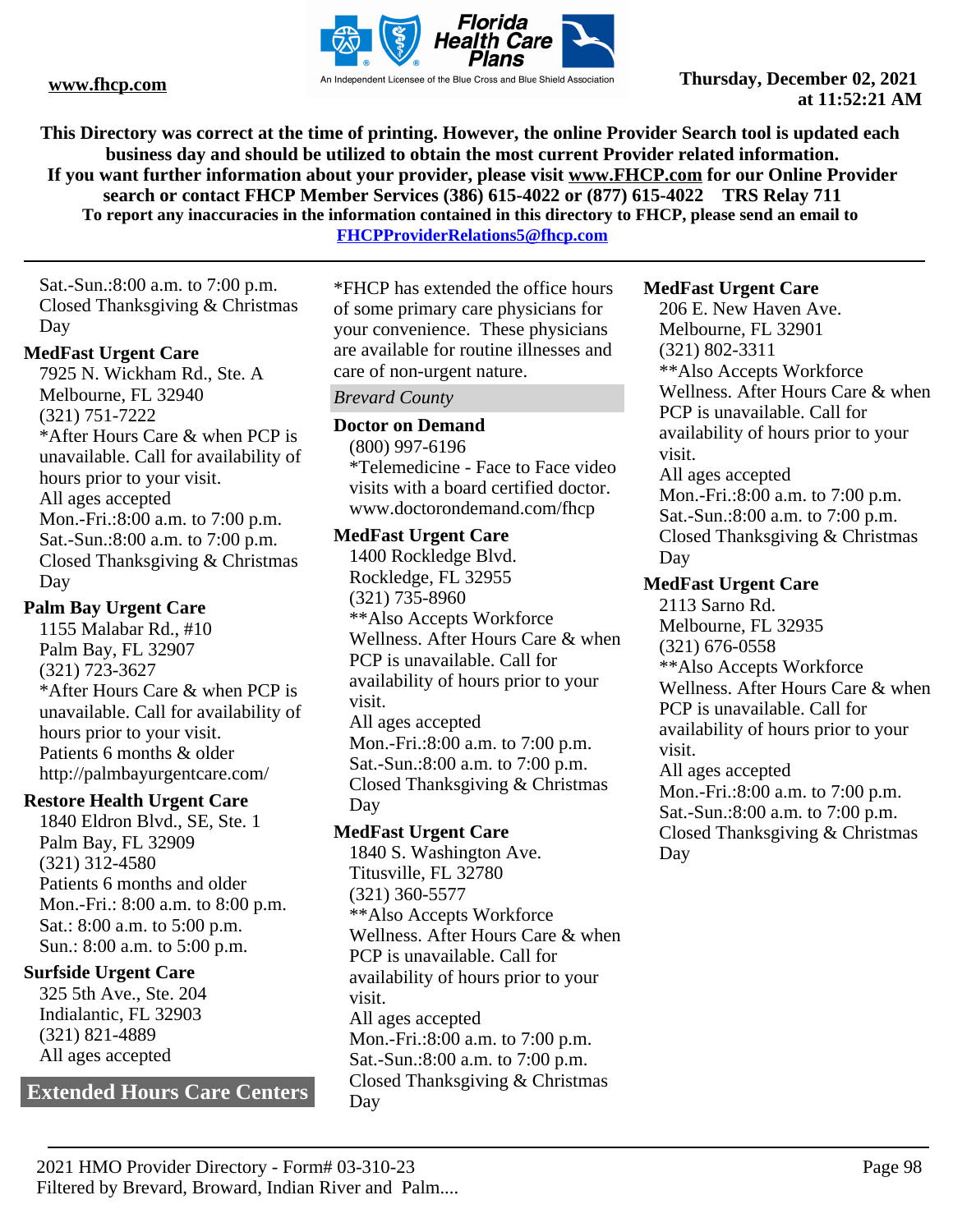

**This Directory was correct at the time of printing. However, the online Provider Search tool is updated each business day and should be utilized to obtain the most current Provider related information. If you want further information about your provider, please visit www.FHCP.com for our Online Provider search or contact FHCP Member Services (386) 615-4022 or (877) 615-4022 TRS Relay 711 To report any inaccuracies in the information contained in this directory to FHCP, please send an email to** 

**FHCPProviderRelations5@fhcp.com**

#### **MedFast Urgent Care**

275 W. Cocoa Beach Cswy. Cocoa Beach, FL 32931 (321) 799-7777 \*\*Also Accepts Workforce Wellness. After Hours Care & when PCP is unavailable. Call for availability of hours prior to your visit. All ages accepted Mon.-Fri.:8:00 a.m. to 7:00 p.m. Sat.-Sun.:8:00 a.m. to 7:00 p.m. Closed Thanksgiving & Christmas Day

#### **MedFast Urgent Care**

3045 Columbia Blvd., Ste. 108A Titusville, FL 32780 (321) 264-9176 \*\*Also Accepts Workforce Wellness. After Hours Care & when PCP is unavailable. Call for availability of hours prior to your visit. All ages accepted Mon.-Fri.:8:00 a.m. to 7:00 p.m. Sat.-Sun.:8:00 a.m. to 7:00 p.m. Closed Thanksgiving & Christmas Day

#### **MedFast Urgent Care**

390 N. Courtenay Pkwy. Merritt Island, FL 32953 (321) 633-3162 \*\*Also Accepts Workforce Wellness. After Hours Care & when PCP is unavailable. Call for availability of hours prior to your visit. All ages accepted Mon.-Fri.:8:00 a.m. to 7:00 p.m. Sat.-Sun.:8:00 a.m. to 7:00 p.m. Closed Thanksgiving & Christmas Day

#### **MedFast Urgent Care**

490 Centre Lake Dr., NE, Ste. 200 Palm Bay, FL 32907 (321) 821-4950 \*\*Also Accepts Workforce Wellness. After Hours Care & when PCP is unavailable. Call for availability of hours prior to your visit. All ages accepted Mon.-Fri.:8:00 a.m. to 7:00 p.m. Sat.-Sun.:8:00 a.m. to 7:00 p.m. Closed Thanksgiving & Christmas Day

#### **MedFast Urgent Care**

5005 Port St. John Pkwy. Port St. John, FL 32927 (321) 633-8620 \*\*Also Accepts Workforce Wellness. After Hours Care & when PCP is unavailable. Call for availability of hours prior to your visit. All ages accepted Mon.-Fri.:8:00 a.m. to 7:00 p.m. Sat.-Sun.:8:00 a.m. to 7:00 p.m. Closed Thanksgiving & Christmas Day

### **MedFast Urgent Care**

Day

5500 Stadium Pkwy., Ste. 101 Melbourne, FL 32940 (321) 306-5510 \*\*Also Accepts Workforce Wellness. After Hours Care & when PCP is unavailable. Call for availability of hours prior to your visit. All ages accepted Mon.-Fri.:8:00 a.m. to 7:00 p.m. Sat.-Sun.:8:00 a.m. to 7:00 p.m. Closed Thanksgiving & Christmas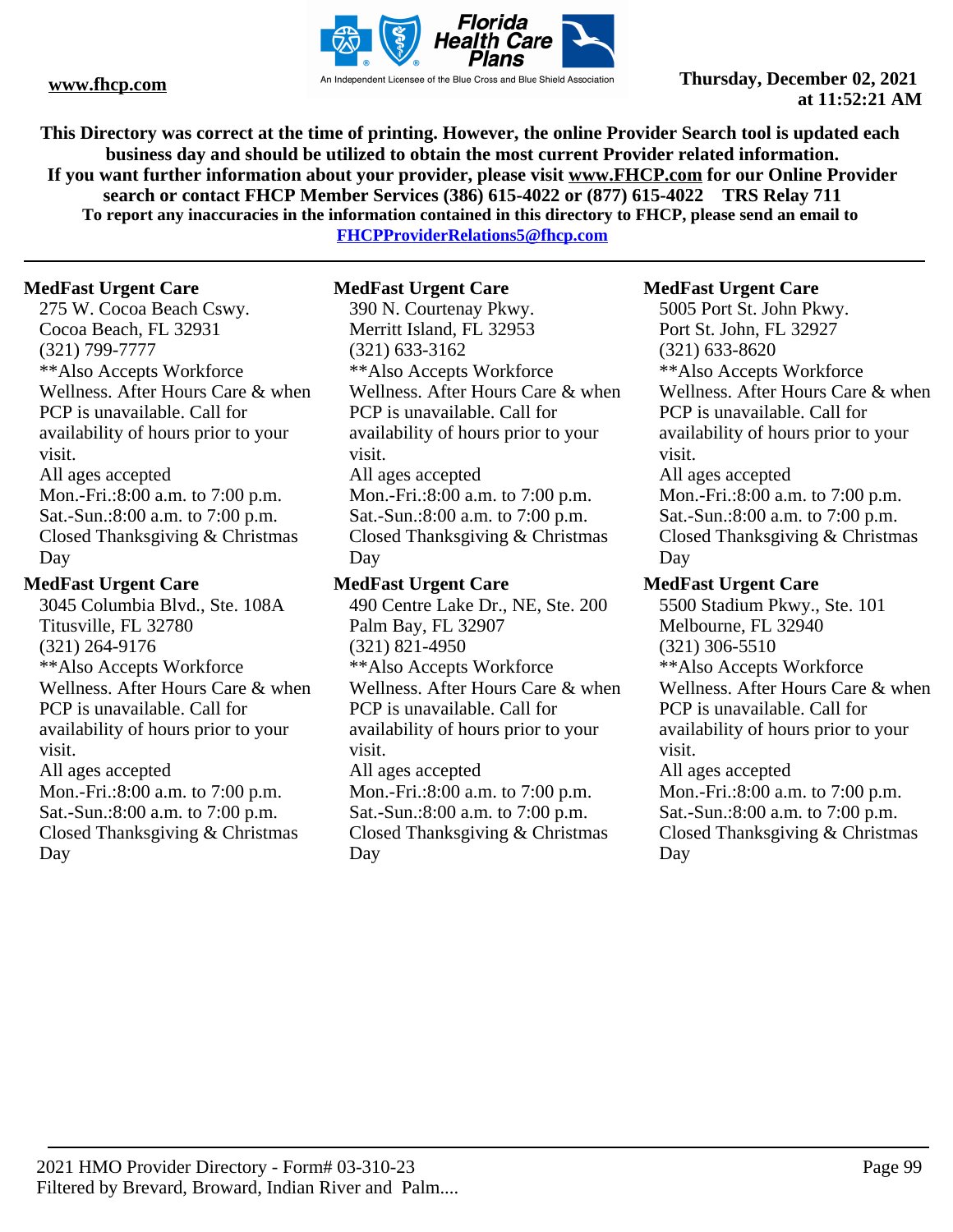![](_page_99_Picture_0.jpeg)

**This Directory was correct at the time of printing. However, the online Provider Search tool is updated each business day and should be utilized to obtain the most current Provider related information. If you want further information about your provider, please visit www.FHCP.com for our Online Provider search or contact FHCP Member Services (386) 615-4022 or (877) 615-4022 TRS Relay 711 To report any inaccuracies in the information contained in this directory to FHCP, please send an email to** 

**FHCPProviderRelations5@fhcp.com**

#### **MedFast Urgent Care**

7925 N. Wickham Rd., Ste. A Melbourne, FL 32940 (321) 751-7222 \*\*Also Accepts Workforce Wellness. After Hours Care & when PCP is unavailable. Call for availability of hours prior to your visit. All ages accepted Mon.-Fri.:8:00 a.m. to 7:00 p.m. Sat.-Sun.:8:00 a.m. to 7:00 p.m. Closed Thanksgiving & Christmas Day

#### **Restore Health Urgent Care**

1840 Eldron Blvd., SE, Ste. 1 Palm Bay, FL 32909 (321) 312-4580 Patients 6 months and older Mon.-Fri.: 8:00 a.m. to 8:00 p.m. Sat.: 8:00 a.m. to 5:00 p.m. Sun.: 8:00 a.m. to 5:00 p.m.

#### **Laboratories**

#### **THESE ARE DRAW STATIONS ONLY**

#### *Brevard County*

### **FHCP Center**

5151 Babcock Street NE Palm Bay, FL 32905 (321) 567-7760 \*For Laboratories: No appt. necessary. Lab Hours - Mon.-Fri. 6:30 a.m. to 4:00 p.m.

#### **Melbourne Medical Lab**

6100 Minton Rd. NW Palm Bay, FL 32907 (321) 802-5956 \*\*Lab Draw Site Only\* Mon.-Fri.: 7:30 a.m. to 11:30 a.m.

#### **Melbourne Medical Lab**

95 Bulldog Blvd., Ste. 103 Melbourne, FL 32901 (321) 722-1766 \*\*Lab Draw Site Only\* Mon.-Fri.: 7:30 a.m. to 5:00 p.m.

# **Parrish Healthcare Center at Port**

**St. John-Laboratory Draw Station** 5005 Port St. John Pkwy. Port St. John, FL 32927 (321) 636-9393 \*The Joint Commission - Accredited - Hospital. \*Lab Draw Site Only\* Mon.-Fri.: 7:00 a.m. to 4:00 p.m. http://www.parrishmed.com

# **Parrish Medical Center Health &**

**Fitness- Laboratory Draw Station** 2210 Hwy. 50 Titusville, FL 32780 (321) 268-6721 \*The Joint Commission - Accredited - Hospital. \*Lab Draw Site Only\* Mon.-Fri.: 6:30 a.m. to 2:45 p.m. http://www.parrishmed.com

#### **Parrish Medical Center-Laboratory Draw Station**

951 N. Washington Ave. Titusville, FL 32796 (321) 268-6134 \*The Joint Commission - Accredited - Hospital. \*Lab Draw Site Only\* Mon.-Fri.: 6:30 a.m. to 6:00 p.m. Sat.: 7:00 a.m. to 12:00 p.m. (noon) http://www.parrishmed.com

#### **Parrish Medical Group Diagnostic Center - Port Canaveral**

390 Challenger Rd. Cape Canaveral, FL 32920 (321) 633-8640 \*\*Lab Draw Site Only\* All ages accepted

#### **Parrish Medical Group Diagnostic Center - TitusLanding**

250 Harrison St., Ste. 100 Titusville, FL 32780 (321) 268-6674 \*\*Lab Draw Site Only\* All ages accepted

#### **Quest Diagnostics - Melbourne Oaks**

1800 W. Hibiscus Blvd., Ste. 125 Melbourne, FL 32901 (866) 697-8378 All ages accepted Mon.-Fri. 7:00 a.m. to 12 p.m. Mon.-Fri. 1:00 p.m. to 4:00 p.m.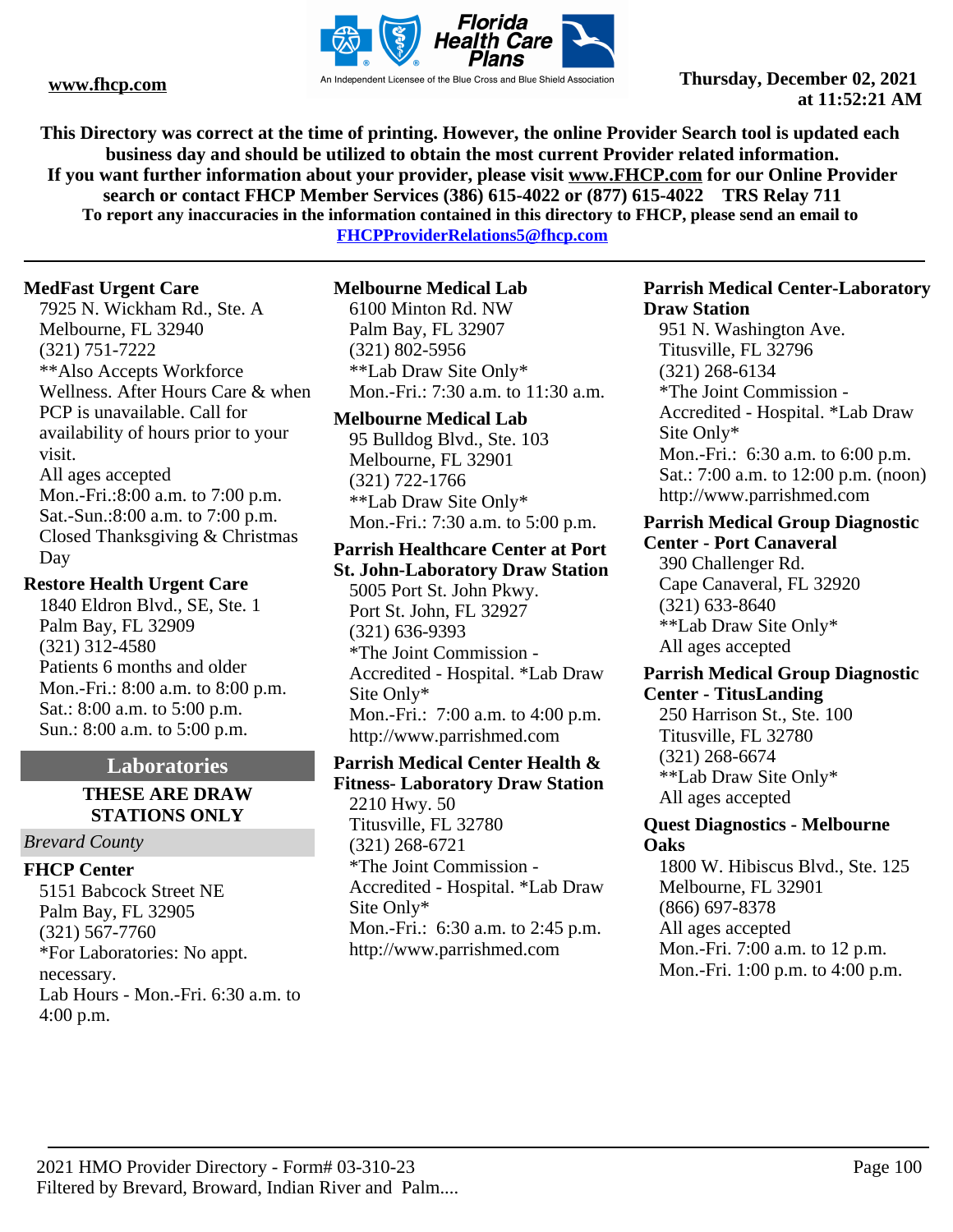![](_page_100_Picture_0.jpeg)

**This Directory was correct at the time of printing. However, the online Provider Search tool is updated each business day and should be utilized to obtain the most current Provider related information. If you want further information about your provider, please visit www.FHCP.com for our Online Provider search or contact FHCP Member Services (386) 615-4022 or (877) 615-4022 TRS Relay 711 To report any inaccuracies in the information contained in this directory to FHCP, please send an email to** 

**FHCPProviderRelations5@fhcp.com**

## **Quest Diagnostics - Melbourne Wickham**

6365 N. Wickham Rd., Ste. 103 Melbourne, FL 32940 (866) 697-8378 All ages accepted Mon.- Fri.: 6:30 a.m. to 3:30 p.m. Sat.: 7:00 a.m. to 11:00 a.m.

#### **Quest Diagnostics - Merritt Island**

915 N. Courtenay Pkwy. Merritt Island, FL 32953 (866) 697-8378 All ages accepted Mon.-Fri.: 7:00 a.m. to 4:00 p.m. Sat.: 7:00 a.m. to 11:00 a.m.

# **Quest Diagnostics-Inside Malabar Rd. SW Walmart Store**

1040 Malabar Rd. SE Palm Bay, FL 32907 (866) 697-8378 All ages accepted Mon.-Fri.: 7:00 a.m. to 4:00 p.m. Sat.: 7:00 a.m. to 2:00 p.m.

#### **Quest Diagnostics-Melbourne Elizabeth**

1515 Elizabeth St. Melbourne, FL 32901 (866) 697-8378 All ages accepted Mon.-Fri.:7:00 a.m. to 4:00 p.m. Sat.: 7:30 a.m. to 11:30 a.m.

### **Quest Diagnostics-Palm Bay**

590 Malabar Rd. SE, Ste. 4 Palm Bay, FL 32907 (866) 697-8378 All ages accepted Mon.-Fri.: 6:30 a.m. to 12:00 p.m. Mon.-Fri.: 1:00 p.m. to 3:00 p.m.

#### **Quest Diagnostics-Rockledge**

1260 US Hwy. 1, Ste. 102 Rockledge, FL 32955 (866) 697-8378 All ages accepted Mon.-Fri.: 6:30 a.m. to 3:00 p.m.

#### **Quest Diagnostics-Titusville**

3233 Garden St., Unit 13 Titusville, FL 32796 (866) 697-8378 All ages accepted Mon.-Fri.: 6:30 a.m. to 3:30 p.m. Sat.: 7:00 a.m. to 11:00 a.m.

**Rockledge Regional Medical Center**

110 Longwood Ave. Rockledge, FL 32955 (321) 255-8020 \*\*Lab Draw Site Only\* The Joint Commission - Accredited - Hospital. Mon.-Fri.: 6:00 a.m. to 4:30 p.m.

#### **Rockledge Regional Medical Center - Eau Gallie**

716 St. Clair St. Melbourne, FL 32935 (321) 255-8020 \*\*Lab Draw Site Only\* The Joint Commission - Accredited - Hospital. Mon., Tues. & Thurs.: 7:30 a.m. to 11:00 a.m.

#### **Rockledge Regional Medical Center - Medical Arts Pavilion**

240 N. Wickham Rd., 3rd Flr., Room 311 Melbourne, FL 32935 (321) 255-8020 \*\*Lab Draw Site Only\* The Joint Commission - Accredited - Hospital. Mon., Tues., Thurs. & Fri.: 7:00 a.m. to Noon

#### **Rockledge Regional Medical Center - Merritt Island**

2400 N. Courtenay Pkwy. Merritt Island, FL 32953 (321) 255-8020 \*\*Lab Draw Site Only\* The Joint Commission - Accredited - Hospital. Mon.-Fri.: 7:00 a.m. to 4:00 p.m.

#### **Rockledge Regional Medical Center - Palm Bay**

1663 Georgia St., NE, Ste. 520 Palm Bay, FL 32907 (321) 255-8020 \*\*Lab Draw Site Only\* The Joint Commission - Accredited - Hospital. Mon., Tues. & Thurs.: 7:30 a.m. to 11:00 a.m.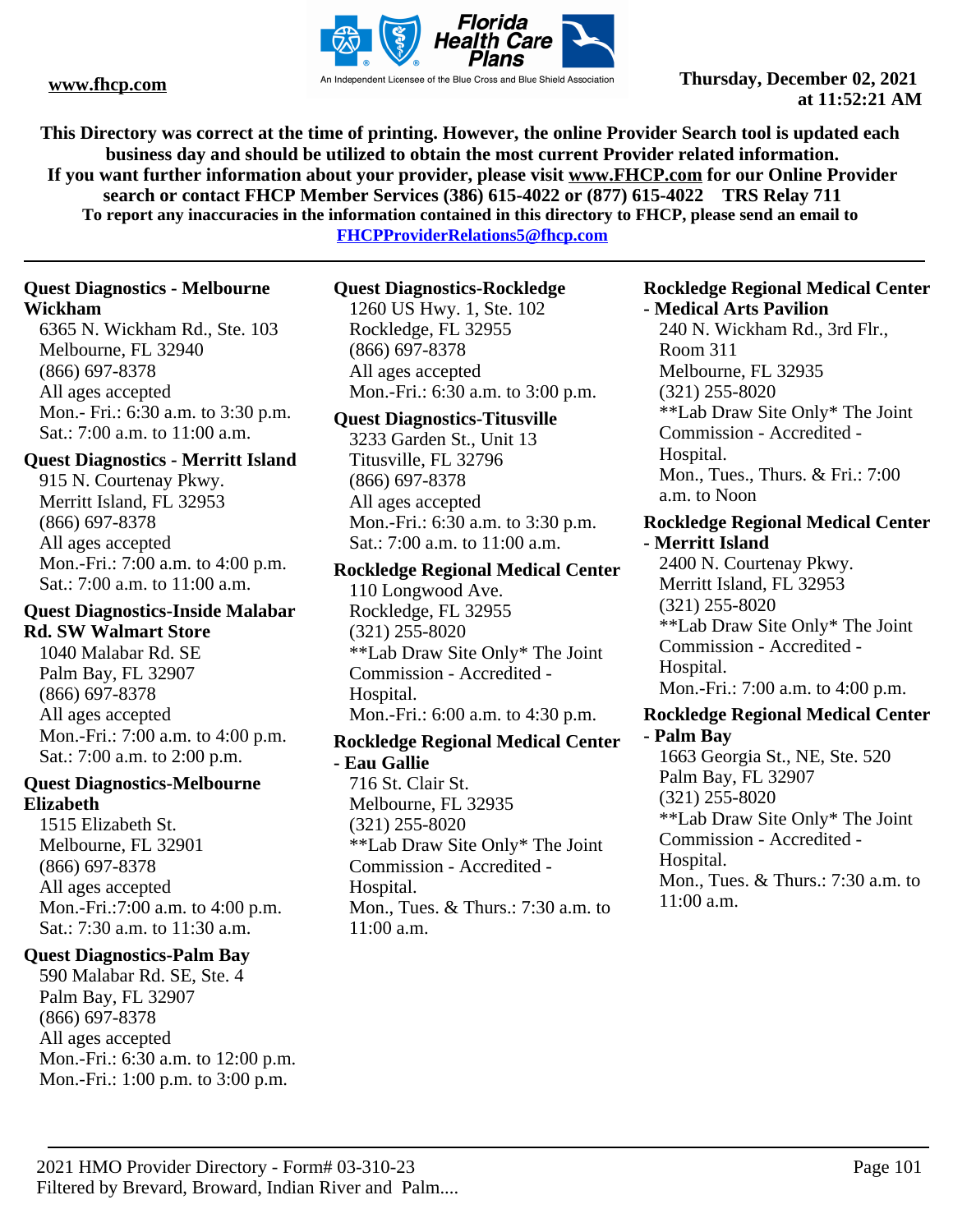![](_page_101_Picture_0.jpeg)

**This Directory was correct at the time of printing. However, the online Provider Search tool is updated each business day and should be utilized to obtain the most current Provider related information. If you want further information about your provider, please visit www.FHCP.com for our Online Provider search or contact FHCP Member Services (386) 615-4022 or (877) 615-4022 TRS Relay 711 To report any inaccuracies in the information contained in this directory to FHCP, please send an email to** 

**FHCPProviderRelations5@fhcp.com**

#### **Rockledge Regional Medical Center**

#### **- Suntree**

6963 N. Wickham Rd. Melbourne, FL 32940 (321) 255-8020 \*\*Lab Draw Site Only\* The Joint Commission - Accredited - Hospital. Mon., Tues., Thurs., Fri.: 7:00 a.m. to 4:00 p.m. Wed.: 7:00 a.m. to 1:00 p.m.

#### *Indian River County*

#### **Quest Diagnostics-Sebastian**

13256 US Hwy. 1, Unit 4 Sebastian, FL 32958 (866) 697-8378 All ages accepted Mon.-Fri.: 6:30 a.m. to 12:00 p.m. Mon.-Fri.: 1:00 p.m. to 3:30 p.m.

#### **Sebastian River Medical Center**

13695 US Hwy. 1 Sebastian, FL 32958 (772) 589-3186 \*The Joint Commission - Accredited - Hospital. http://www.sebastianrivermedicalce nter.org

**Pharmacy-Mail Order**

*Brevard County*

#### **FHCP Mail Order Pharmacy**

P.O. Box 11696 Daytona Beach, FL 32120 (386) 676-7126 (800) 232-0216 \*NOT OPEN TO PUBLIC, MAIL-ORDER ONLY. 93-Day on eligible prescriptions. Limited Medicare Part B medications. Mon.-Fri.: 8:30 a.m. to 5:30 p.m.

## **Pharmacies**

#### *Brevard County*

**FHCP Pharmacy - Melbourne** 785 N. Wickham Rd., Ste. 104 Melbourne, FL 32935 (321) 567-7505 \*Preferred Retail Pharmacy. 93- Day on eligible prescriptions. Limited Medicare Part B medications. Mon.-Fri.: 8:30 a.m. to 6:00 p.m. Sat.: 9:00 a.m. to 1:00 p.m. Sun: Closed

#### **FHCP Pharmacy - Palm Bay**

5151 Babcock Street NE Palm Bay, FL 32905 (321) 567-7765 \*Preferred Retail Pharmacy. 93- Day on eligible prescriptions. Limited Medicare Part B medications. Mon.-Fri.: 8:30 a.m. to 6:00 p.m. Sat.: 9:00 a.m. to 1:00 p.m. Sun.: Closed

#### **FHCP Pharmacy - Rockledge**

1954 Rockledge Blvd., Ste. 107 Rockledge, FL 32955 (321) 567-7503 \*Preferred Retail Pharmacy. 93- Day on eligible prescriptions. Limited Medicare Part B medications. Mon.-Fri.: 8:30 a.m. to 6:00 p.m. Sat.: 9:00 a.m. to 1:00 p.m. Sun: Closed

#### **FHCP Pharmacy - Titusville**

1021 S. Washington Ave. Titusville, FL 32780 (321) 567-7500 \*Preferred Retail Pharmacy. 93- Day on eligible prescriptions. Limited Medicare Part B medications. Mon.-Fri.: 8:30 a.m. to 6:00 p.m. Sat.: 9:00 a.m. to 1:00 p.m. Sun: Closed

#### **Walgreens - Cocoa**

1106 Clearlake Rd. Cocoa, FL 32922 (321) 632-3150 \*Standard Retail Pharmacy.

#### **Walgreens - Cocoa**

7415 N. Hwy. 1 Cocoa, FL 32927 (321) 213-6233 \*Standard Retail Pharmacy.

#### **Walgreens - Cocoa Beach**

4150 N. Atlantic Ave. Cocoa Beach, FL 32931 (321) 799-9112 \*Standard Retail Pharmacy.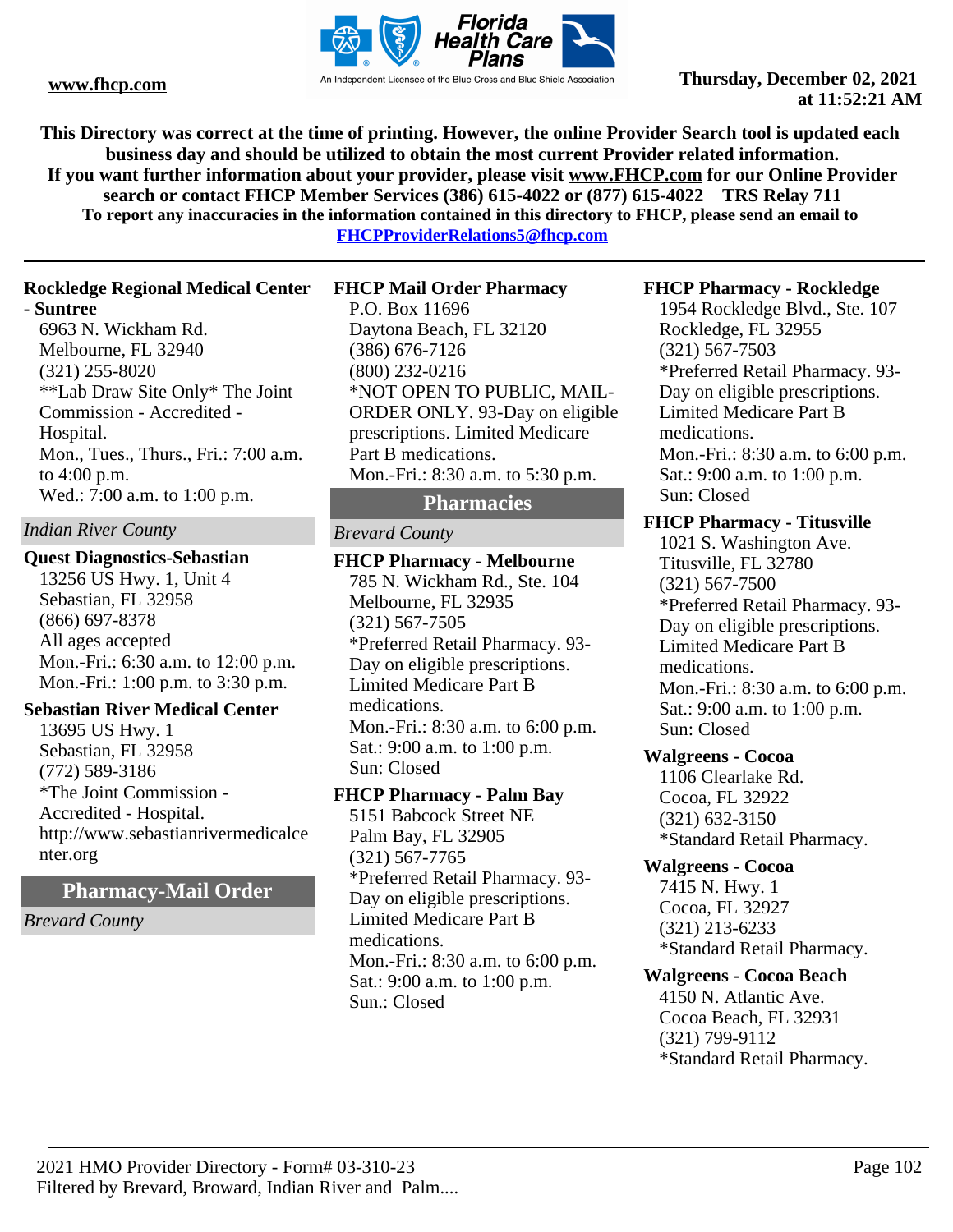![](_page_102_Picture_0.jpeg)

**This Directory was correct at the time of printing. However, the online Provider Search tool is updated each business day and should be utilized to obtain the most current Provider related information. If you want further information about your provider, please visit www.FHCP.com for our Online Provider search or contact FHCP Member Services (386) 615-4022 or (877) 615-4022 TRS Relay 711 To report any inaccuracies in the information contained in this directory to FHCP, please send an email to** 

**FHCPProviderRelations5@fhcp.com**

#### **Walgreens - Melbourne**

1213 Palm Bay Rd. NE Melbourne, FL 32905 (321) 676-4602 \*Standard Retail Pharmacy.

#### **Walgreens - Melbourne**

1350 N. Wickham Rd. Melbourne, FL 32935 (321) 254-5507 \*Standard Retail Pharmacy. **\*\*After hours pharmacy only.** 

#### **Walgreens - Melbourne**

2200 N. Highway A1A Melbourne, FL 32903 (321) 773-2022 \*Standard Retail Pharmacy.

**Walgreens - Melbourne** 7780 N. Wickham Rd. Melbourne, FL 32940 (321) 254-1072 \*Standard Retail Pharmacy.

#### **Walgreens - Merritt Island**

1587 N. Courtenay Pkwy. Merritt Island, FL 32953 (321) 459-1647 \*Standard Retail Pharmacy.

#### **Walgreens - Mims**

2475 US Hwy. 1 Mims, FL 32754 (321) 267-1788 \*Standard Retail Pharmacy. **\*\*After hours pharmacy only.** 

#### **Walgreens - Palm Bay**

1160 Malabar Rd. SE Palm Bay, FL 32907 (321) 956-9626 \*Standard Retail Pharmacy. **Walgreens - Palm Bay** 175 Malabar Rd. NW Palm Bay, FL 32907 (321) 728-4055 \*Standard Retail Pharmacy.

# **Walgreens - Palm Bay**

3495 Bayside Lakes Blvd. SE Palm Bay, FL 32909 (321) 409-2828 \*Standard Retail Pharmacy.

#### **Walgreens - Satellite Beach**

1098 Hwy. A1A Satellite Beach, FL 32937 (321) 779-0019 \*Standard Retail Pharmacy.

**Walgreens - Sebastian** 13613 US Hwy. 1 Sebastian, FL 32958 (772) 589-6477 \*Standard Retail Pharmacy.

**Walgreens - Titusville** 4600 S. Washington Ave. Titusville, FL 32780 (321) 269-7573 \*Standard Retail Pharmacy. **\*\*After hours pharmacy only.** 

# **Pharmacy-Home Infusion**

#### *Brevard County*

**Optum Infusion Services 201, Inc.** 5700 Dot Com Ct., Ste. 1030 Oviedo, FL 32765 (407) 678-2068 (888) 999-8586 \*Prior authorization from FHCP Case Management Department needed.

**Skilled Nursing Facilities**

*Brevard County*

#### **Anchor Care & Rehabilitation Center**

1515 Port Malabar Blvd., NE Palm Bay, FL 32905 (321) 723-1235

#### **Avante at Melbourne** 1420 S. Oak St. Melbourne, FL 32901 (321) 723-3215

#### **Rockledge Health & Rehabilitation Center**

587 Barton Blvd. Rockledge, FL 32955 (321) 632-6300

#### **Royal Oaks Nursing & Rehabilitation Center** 2225 Knox McRae Dr. Titusville, FL 32780 (321) 267-0060

#### **Viera Del Mar Health and Rehabilitation Center**

2355 Vidina Dr. Melbourne, FL 32940 (321) 775-6800 \*Prior Authorization Required Patients 18 years & older

#### **Viera Health & Rehabilitation Center**

8050 Spyglass Hill Rd. Viera, FL 32940 (321) 752-1000

## **Vista Manor**

1550 Jess Parrish Ct. Titusville, FL 32796 (321) 269-2200 All ages accepted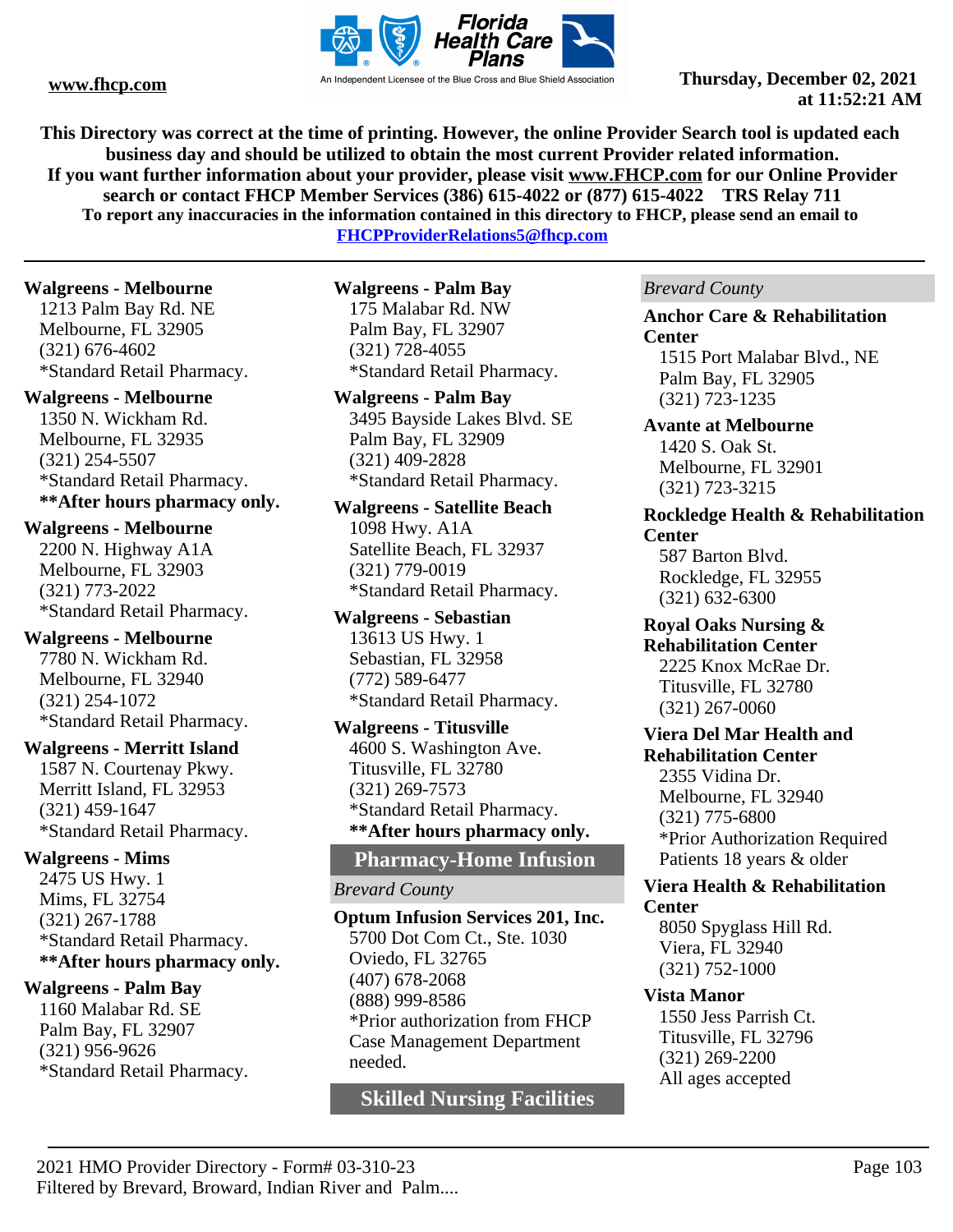![](_page_103_Picture_0.jpeg)

# **INDEX**

# **A**

| A&M Therapy, Inc.                                    | 71  |
|------------------------------------------------------|-----|
| Abbas, Saima, M.D.                                   | 59  |
| Abouelleil, Mourad, M.D.                             | 91  |
| Aboutanos, Angela, M.D.                              | 10  |
| Aboyoussef, Mohamed, M.D.                            | 88  |
| Acharjee, Subroto, M.D.                              | 48  |
| Adeoshun, Abosed, M.D.                               | 10  |
| Aggarwal, Mukesh, M.D.                               | 65  |
| Agrama, Hani, M.D.                                   | 92  |
| Aquilo-Seara, Francisco, M.D.                        | 54  |
| Ahlgren, Robin, L.C.S.W.                             | 74  |
| Aker, Carroll, O.D.                                  | 39  |
| Alexander, Patricia, M.D.                            | 10  |
| Allotta, Anthony, D.O.                               | 43  |
| Alpha Physical Therapy Clinic                        | 71  |
| Altenburg, Ellen, M.D.                               | 18  |
| <b>Ambulatory Surgical Care</b>                      | 95  |
| <b>Anchor Care &amp; Rehabilitation</b><br>Center    | 103 |
| Anderson, Janet, M.D.                                | 50  |
| Anderson, Thomas, D.O.                               | 1   |
| Andrews, Ethel, M.D.                                 | 75  |
| Aneja, Deepika, M.D.                                 | 86  |
| Apollo Surgery Center, LLC                           | 95  |
| Apria Healthcare, LLC.                               | 53  |
| Aquatic Health and<br><b>Rehabilitation Services</b> | 71  |

| Aranibar, Robert, M.D.               | 72                 |
|--------------------------------------|--------------------|
| Arcand, Josee, M.D.                  | 1                  |
| Arias, Erich, M.D.                   | 1                  |
| Arnold, William, M.D.                | 9                  |
| Asch, Joseph, M.D.                   | 48                 |
| Aslam, Muhammad, M.D.                | 48                 |
| Atkinson, Andrew, M.D.               | 10                 |
| Atkinson, Christine, A.P.R.N.-<br>C. | 75                 |
| Atlantic ENT, LLC                    | 37, 70             |
| Atlantic Surgery & Laser<br>Center   | 95                 |
| <b>Atlantis Diagnostics</b>          | 46, 52, 60, 90, 93 |
| Atlantis Urgent Care                 | 96                 |
| Avante at Melbourne                  | 103                |
| Aziz, Nabil, M.D.                    | 11                 |

# **B**

| Bacon, Donna, M.D.    | 1      |
|-----------------------|--------|
| Badgett, Dwayne, M.D. | 92     |
| Badolato, Craig, M.D. | 62     |
| Baez, Raymond, M.D.   | 11     |
| Bakshi, Shakti, M.D.  | 11     |
| Banal, Rodel, M.D.    | 86     |
| Bansal, Parvesh, M.D. | 86, 89 |
| Barbati, Robert, M.D. | 31, 54 |
| Barimo, Douglas, M.D. | 18     |
| Barnard, Thomas, M.D. | 65     |
| Barnett, Ryan, Psy.D. | 75     |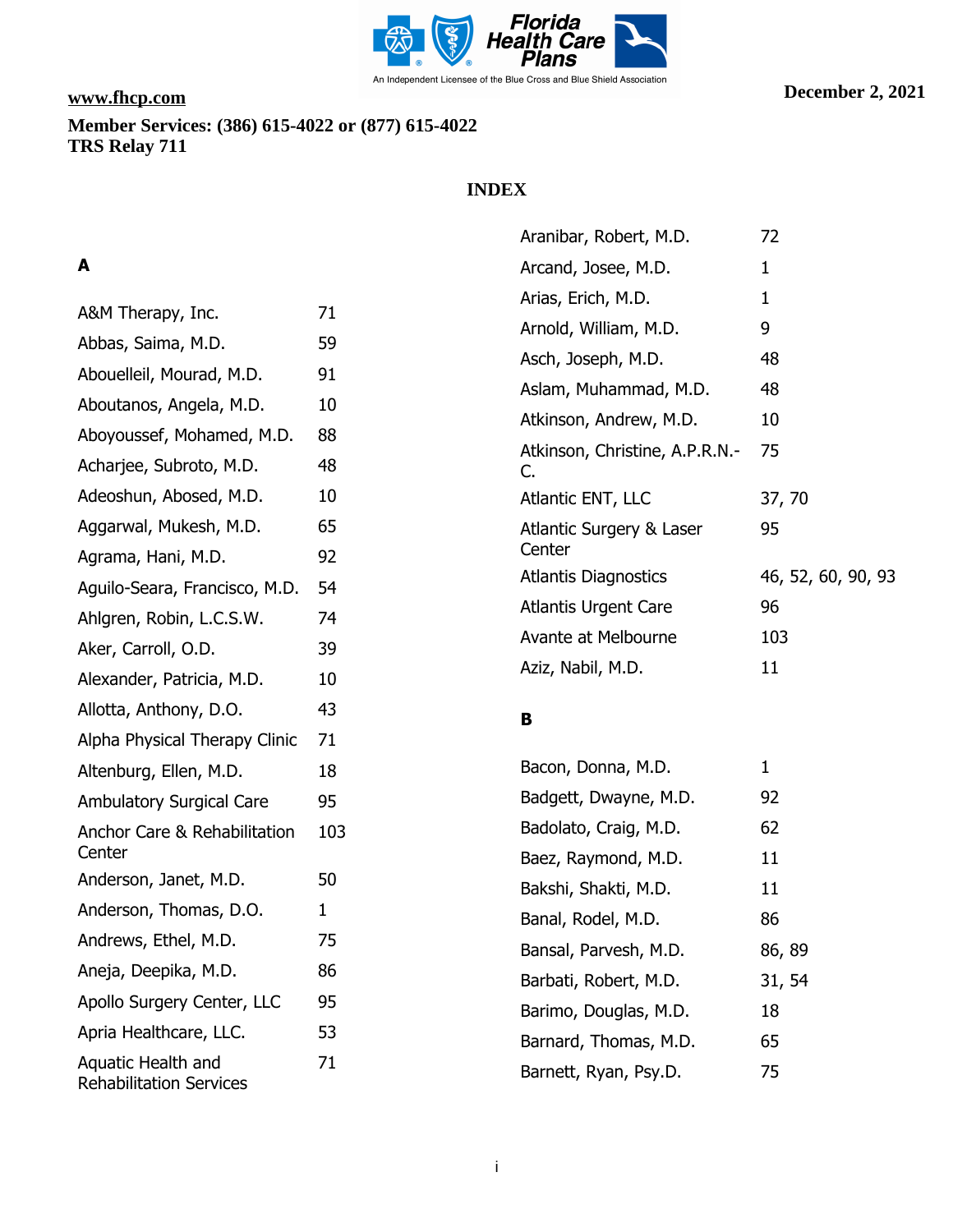![](_page_104_Picture_0.jpeg)

# **INDEX**

| Barrios-Banal, Mary Rose,                             | 18           | <b>Brevard Surgery Center</b>                   | 95           |
|-------------------------------------------------------|--------------|-------------------------------------------------|--------------|
| M.D.<br>Barsoum, Nageh, M.D.                          | 9            | Breznay, Chad, Psy.D.                           | 76           |
|                                                       |              | Brodnan, John, M.D.                             | 87           |
| Bashore, Robert, M.D.                                 | 74           | Brown Jones, Abigail, L.M.F.T.                  | 76           |
| Baudo, Thomas, M.D.                                   | 67           | Brown, Jordan, M.D.                             | 76           |
| Bean, Lewis, M.D.                                     | 48           | Bruce, Lindsey, M.D.                            | 37           |
| Beerelli, Pavana, M.D.                                | 46           | Bruckart, Deborah, L.M.H.C.                     | 77           |
| Begault, Laura, Ph.D.                                 | 75           | Buddha, Chaithanya, M.D.                        | $\mathbf{1}$ |
| Bennett, Marilyn, L.M.H.C.                            | 75           | Burgos-Martir, Melissa, M.D.                    | 73           |
| Benton, Jane, M.D.                                    | 19           | Burk, Ronald, M.D.                              | 70           |
| Berk, Danny, M.D.                                     | 11           | Burrows, Jamie, D.O.                            | 35, 38       |
| Beylin, Mark, D.P.M.                                  | 43           | Burton, George, L.C.S.W.                        | 77           |
| Bhalani, Kantilal, M.D.                               | $\mathbf 1$  | Butler, Porsha, M.D.                            | 20           |
| Bhatt, Ami, M.D.                                      | $\mathbf{1}$ | Buza, Paul, M.D.                                | 45           |
| Bimbrahw, Preeti, M.D.                                | 19           |                                                 |              |
| Black, Janis, D.O.                                    | $\mathbf{1}$ | $\mathbf C$                                     |              |
| Bloom, Joseph, M.D.                                   | 72           |                                                 |              |
| Bloom, Lauren, D.O.                                   | 9            | Caito, Christina, D.O.                          | 35, 38       |
| Borboroglu, Prodroms, M.D.                            | 91           | Callenberger, Mark, D.O.                        | 68           |
| Border, Matthew, L.M.H.C.                             | 75           | Canlas, Ellery, M.D.                            | 60           |
| Borowski, Aniela, M.D.                                | 19           | Cantwell, Ryan, D.P.M.                          | 43           |
| Bradley, Jennifer, O.D.                               | 39           | Carrillo, Carlos, M.D.                          | 56           |
| Bratton, Pamela, Ph.D.                                | 75           | Castro, Arturo, M.D.                            | 53-54        |
| Brennan, Robert, M.D.                                 | 68           | Catena, William, M.D.                           | 59           |
| Brevard Ear, Nose & Throat                            | 38,70        | Celestin-Louis, Ketsia, M.D.                    | $\mathbf{1}$ |
| Center, P.A.                                          |              | Celis, Rene, M.D.                               | 48           |
| Brevard Outpatient Alternative 76<br><b>Treatment</b> |              | Certified Diabetic & Medical<br><b>Services</b> | 47           |
| <b>Brevard Prosthetics &amp;</b><br>Orthotics         | 47           | Chalavarya, Swati, D.O.                         | 54           |
|                                                       |              |                                                 |              |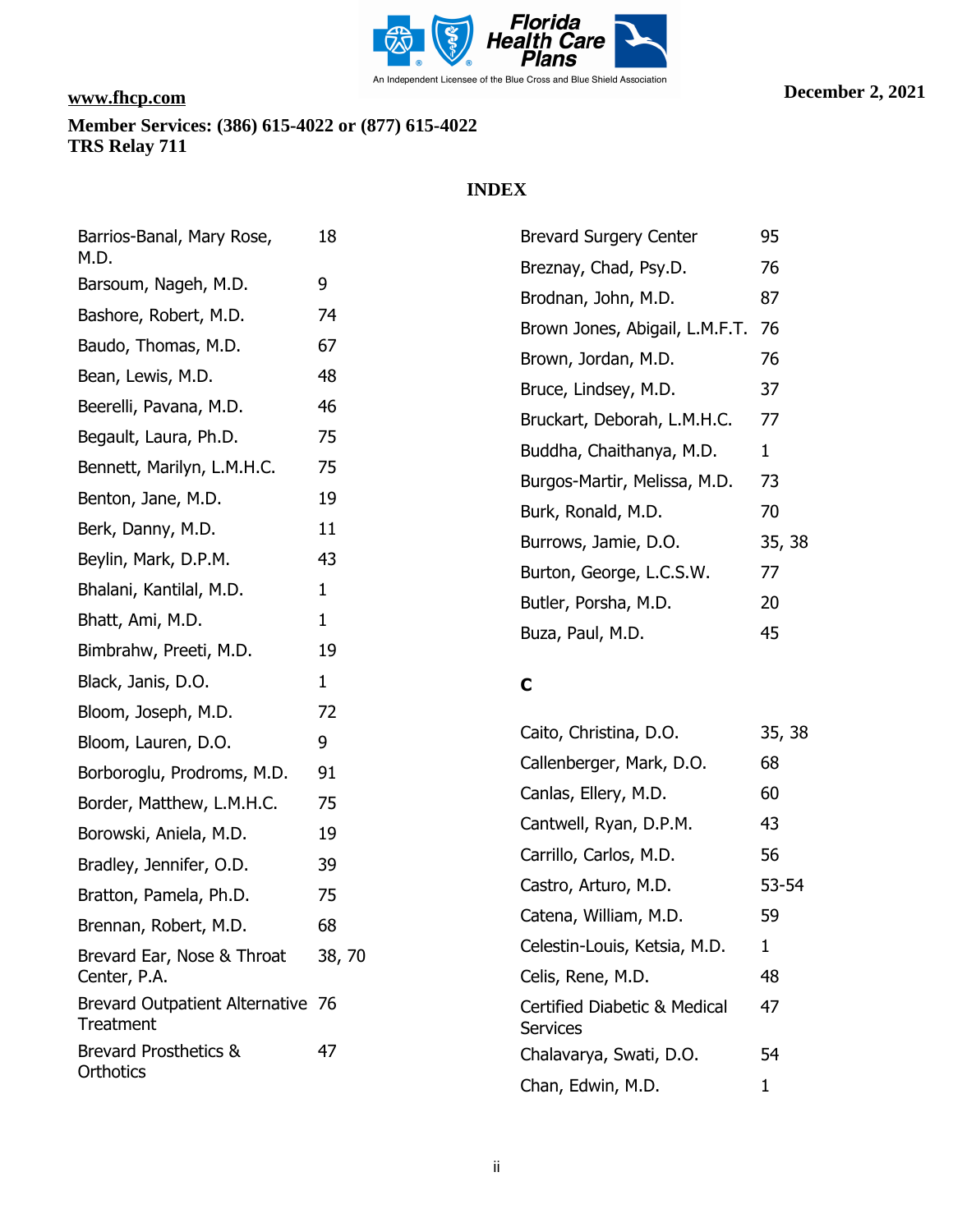![](_page_105_Picture_0.jpeg)

# **INDEX**

| Chandra, Sumeet, M.D.                         | 62 | Clevens, Ross, M.D.                             | 74             |
|-----------------------------------------------|----|-------------------------------------------------|----------------|
| Chapla, Jeram, M.D.                           | 11 | Coast Physical Therapy                          | 71             |
| Chary, Madhavi, M.D.                          | 1  | Cohen, Leon, M.D.                               | $\overline{2}$ |
| Chavez, Edgard, M.D.                          | 17 | Collins, Leslie, O.D.                           | 40             |
| Chavez, Katiusca, M.D.                        | 17 | Cooduvalli, Betsy, D.O.                         | 32             |
| Cheney Kelly, Betty, M.D.                     | 20 | Cordner, Harold, M.D.                           | 73             |
| Chirinos, Rodolfo, M.D.                       | 32 | Cotton, Stephen, Ph.D.                          | 77             |
| Chopra, Rahul, M.D.                           | 64 | Courtney, Amanda, D.C.                          | 30             |
| Christophi, George, M.D.                      | 54 | Crain, Rachel, M.D.                             | 70             |
| Cieply, Tanisha, A.P.R.N.                     | 77 | Cronin, Michael, D.O.                           | 68             |
| Circles of Care - Assisted<br>Living Center   | 96 | Cushmore-Womble, Marie,<br>M.D.                 | $\overline{2}$ |
| Circles of Care - Cedar Village               | 96 |                                                 |                |
| Circles of Care - Central Area<br>Outpatient  | 77 | D                                               |                |
| Circles of Care - Harbor Pines                | 96 | Dairy Road Urgent Care                          | 96             |
| Circles of Care - North Area<br>Outpatient    | 77 | Dalili, Curtis, M.D.<br>Darlington, Jason, M.D. | 17<br>65       |
| Circles of Care - Outreach                    | 90 | Das, Rajive, M.D.                               | 2              |
| <b>Services</b><br>Circles of Care - Sheridan | 96 | Datta, Devin, M.D.                              | 68             |
| Oaks                                          |    | Deisler, Patricia, M.D.                         | 62             |
| Circles of Care - South Area<br>Outpatient    | 77 | Del Rosario Cabral, Luis, M.D.                  | 88             |
| Circles of Care - Twin Rivers                 | 90 | Deligdish, Craig, M.D.                          | 62             |
| <b>Treatment Center</b>                       |    | Delorenzi, Raymond, M.D.                        | 68             |
| Circles of Care, Central Area                 | 77 | DeLosAngeles, Santiago, M.D.                    | 77             |
| Outpatient,<br>Circles of Care, North Area    | 77 | Delvadia, Rasiklal, M.D.                        | 11             |
| Outpatient,                                   |    | DeoNarine, Brian, M.D.                          | 50             |
| Circles of Care, South Area                   | 77 | Depelteau, Elizabeth, Psy.D.                    | 78             |
| Outpatient,                                   |    | Desai, Rajesh, M.D.                             | 54             |
| Clayton, Esther, M.D.                         | 35 | Dewanwala, Akrit, M.D.                          | 55             |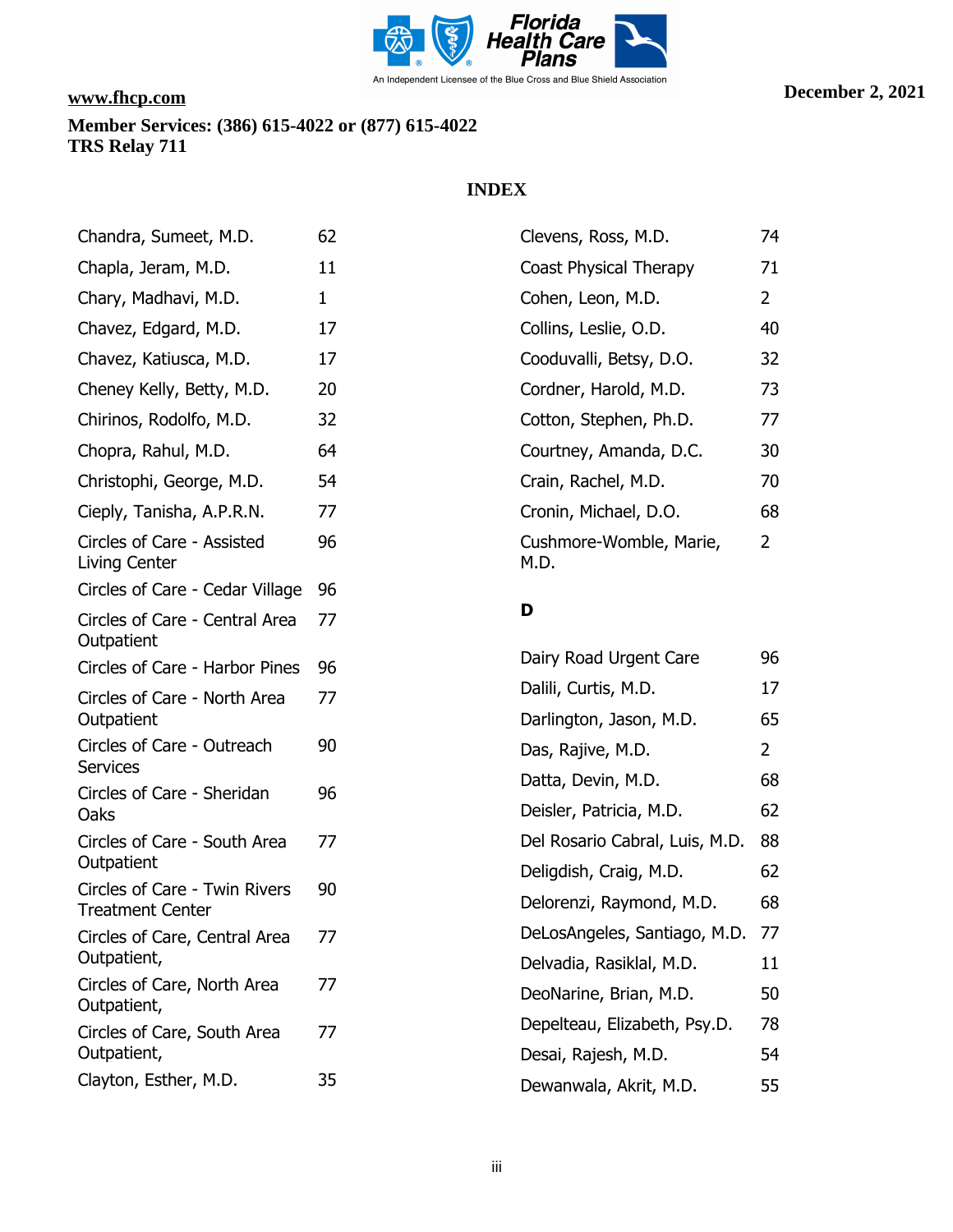![](_page_106_Picture_0.jpeg)

Esposito, Michael, M.D. 72

# **INDEX**

| Dhruv, Nikhita, M.D.                          | 54             | Eusebio, Suzanne, L.M.F.T.           | 78                    |
|-----------------------------------------------|----------------|--------------------------------------|-----------------------|
| Diagnostic & Clinical Care<br><b>Services</b> | 59             | Eye Institute Surgery Center,<br>LLC | 95                    |
| Diaz Mendez, Harry, M.D.                      | $\overline{2}$ |                                      |                       |
| Diaz, Eduardo, Psy.D.                         | 78             | F                                    |                       |
| Dienst, Frank, M.D.                           | 89             | Fair, Susan, D.O.                    | 3                     |
| Dilley, Frances, M.D.                         | 3              | Farid, Maged, M.D.                   | 21                    |
| Dillon, Sharon, M.D.                          | 20             | Fawaz, Samuel, M.D.                  | 17                    |
| Ditz, Frank, M.D.                             | 3              | Fetouh, Sherin, M.D.                 | 72                    |
| Dobson, Howard, M.D.                          | 51, 56         | <b>FHCP Center</b>                   | 1, 7, 59, 90, 93, 100 |
| Doctor on Demand                              | 78, 98         | FHCP Mail Order Pharmacy             | 102                   |
| Domkowski, Patrick, M.D.                      | 57             | FHCP Pharmacy - Melbourne            | 102                   |
| Dotres-Martinez, Maritza, M.D. 11             |                | FHCP Pharmacy - Palm Bay             | 102                   |
| Dovgan, Peter, M.D.                           | 92             | FHCP Pharmacy - Rockledge            | 102                   |
| Dozier-Thornton, Kimberly,<br>M.D.            | 21             | FHCP Pharmacy - Titusville           | 102                   |
| Duong, Raymond, M.D.                          | 17             | Figueras, Brenda, M.D.               | 21                    |
|                                               |                | Figueroa, Edgar, M.D.                | 57                    |
| Е                                             |                | Fillion, Katie, M.D.                 | 11                    |
|                                               |                | Fisher, Mark, O.D.                   | 40                    |
| Eagerton Ehret, Jeanna, O.D.                  | 40             | Florescu, Lucian, M.D.               | 12                    |
| Eggen, Steven, M.D.                           | 21             | Florida Combined Life Dental         | 30                    |
| Ehret, Shea, O.D.                             | 40             | <b>Florida Counseling Centers</b>    | 90                    |
| El Kommos, Hani, M.D.                         | 68             | Florida Diagnostic Imaging,          | 46, 52, 60, 90, 93    |
| Elmaghraby, Zaki, M.D.                        | 87, 89         | Inc.                                 |                       |
| Elmer, James, M.D.                            | 35             | Fogarty, Kevin, D.C.                 | 30                    |
| Esemuede, Nefertari, M.D.                     | 36, 38         | Forcier, Tara, M.D.                  | 22                    |
| Esemuede, Nowokere, M.D.                      | 92             | Fotopoulos, Evangelia, M.D.          | 3                     |
| Espat, Pedro, D.O.                            | 17             | Fraser, Mylissa, Psy.D.              | 78                    |

Fresenius Medical Care Brevard Home Therapies

53

iv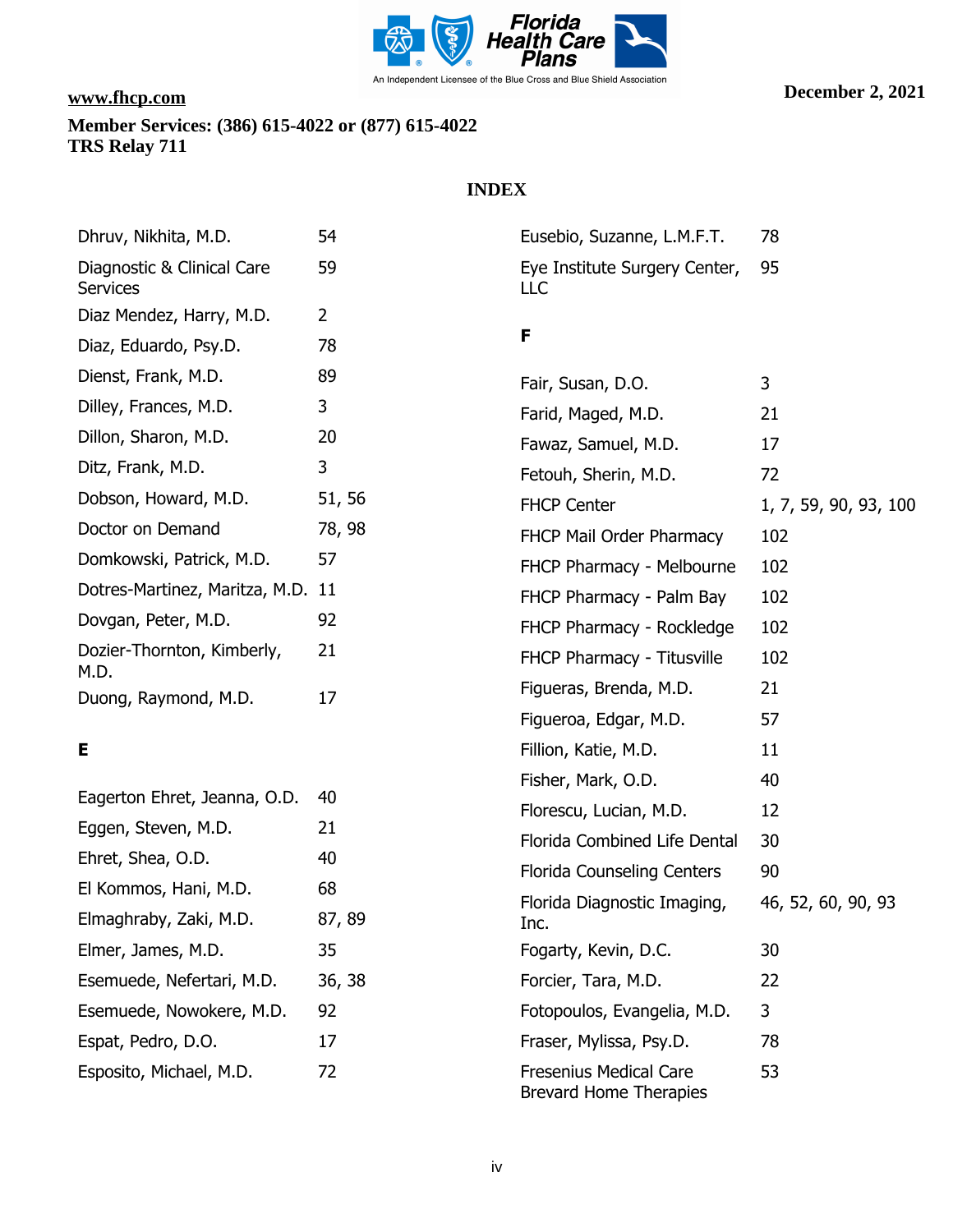![](_page_107_Picture_0.jpeg)

George, Khalid, M.D. 31, 55

Giebink, James, M.D. 64 Gioradano, Nicholas, M.D. 73 Girgis, Christopher, M.D. 60

Girgis, Hany, M.D. 60 Go Popat, Darlene, M.D. 48

Go, Eugene, M.D. 54

Gonzalez, Dayana, Psy.D. 79

Gomez, Justin, M.D. 31, 55

# **INDEX**

| Fresenius Medical Care of              | 53 | Gonzalez, Justo, M.D.         | 91     |
|----------------------------------------|----|-------------------------------|--------|
| Palm Bay                               |    | Gonzalez, Luis, M.D.          | 22     |
| Fresenius Medical Care Space<br>Coast  | 53 | Goodman, Lindsay, M.D.        | 37     |
| Frye, Brandon, D.O.                    | 58 | Gorthi, Kalpana, M.D.         | 12     |
| Fuller, DyeAnna, L.M.H.C.              | 78 | Grammenos, Alexandra, D.O.    | 32     |
| <b>Functionally Fit Fitness Center</b> | 71 | Graziano, Kimberly, M.D.      | 30     |
| Furman, Jaime, M.D.                    | 87 | Greene, Michael, M.D.         | 51, 90 |
| Fyzical Therapy & Balance              | 71 | Grenevicki, Lance, D.D.S.     | 68     |
| Center - Mel Bch                       |    | Guidera, Thomas, Ph.D.        | 79     |
| G                                      |    | Guirgis, Hany, M.D.           | 48     |
|                                        |    | Guirguis, Hany, M.D.          | 12     |
| Gadallah, Shireen, M.D.                | 55 | Gutierrez, Armando, A.P.R.N.- | 79     |
| Gadodia, Gopal, M.D.                   | 48 | C.                            |        |
| Galfo, Mark, M.D.                      | 3  | Gutierrez, Michael, M.D.      | 32     |
| Galili, Meghan, M.D.                   | 12 | Н                             |        |
| Gallo, Taryn, M.D.                     | 37 |                               |        |
| Ganiban, Gary, M.D.                    | 65 | Hanger Prosthetics &          | 47     |
| Garcia, Joven, M.D.                    | 12 | Orthotics, Inc.               | 68     |
| Gayed, Esmat, M.D.                     | 3  | Hanna, Ramy, M.D.             |        |
| Geiger, Ralph, M.D.                    | 17 | Hansen, Lauren, O.D.          | 40     |

| − 7    |
|--------|
| 68     |
| 40     |
| 71     |
| 12     |
| 12     |
| 12     |
| 69     |
| 35     |
| 35     |
| 36, 38 |
| 96     |
|        |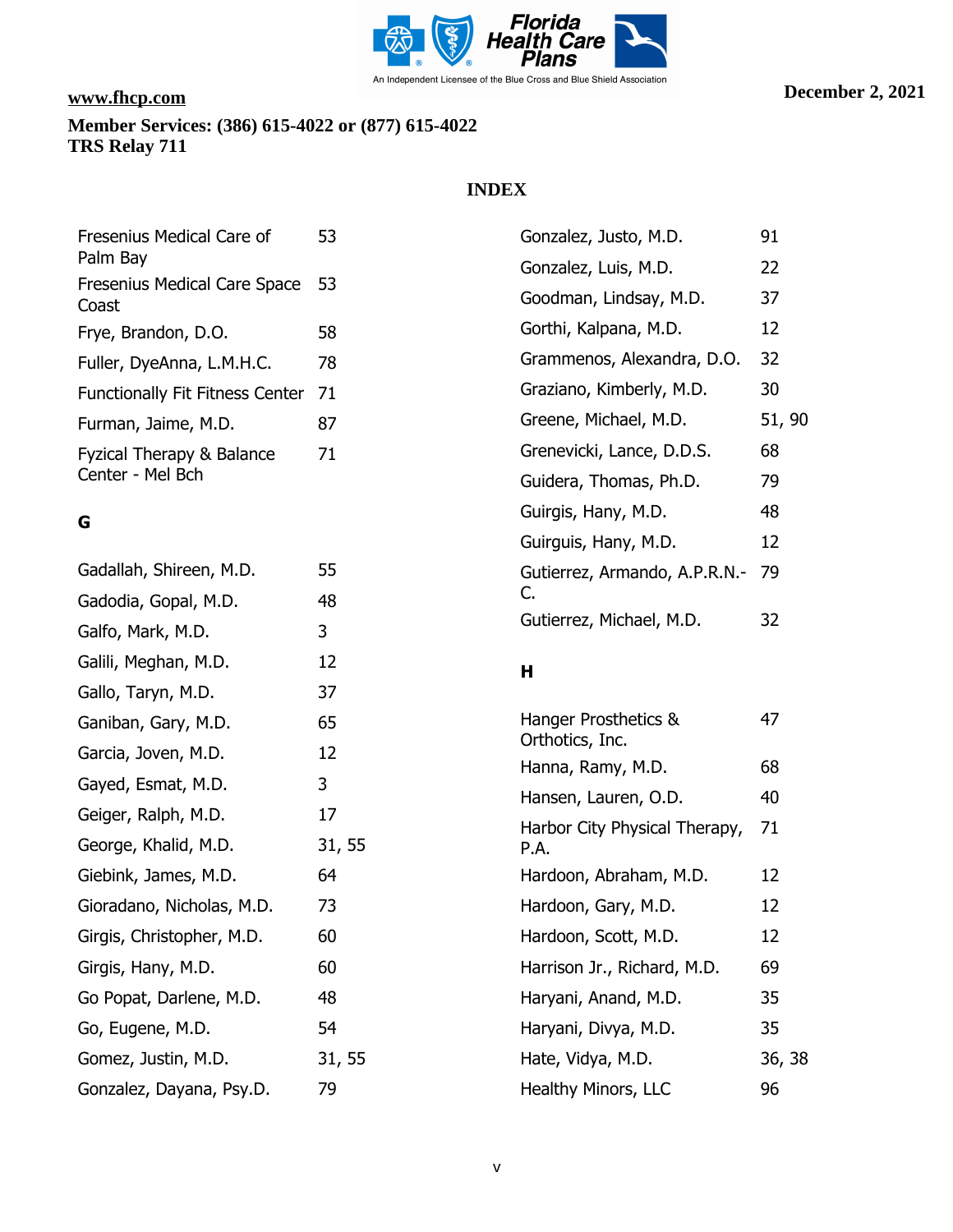

# **INDEX**

| Hebert, Michelle, O.D.            | 40     |
|-----------------------------------|--------|
| Hendrix, David, O.D.              | 41     |
| Henry, Rosanne, M.D.              | 36, 38 |
| Henville, Melissa, L.M.H.C.       | 79     |
| Hernandez, Gabriel, M.D.          | 22     |
| Hernandez-Perez, Miciara,<br>M.D. | 9      |
| Herrera Soto, Marta, M.D.         | 12     |
| Hersing, Walter, L.C.S.W.         | 79     |
| Hinckson, Vanessa, M.D.           | 22     |
| Ho, Kaukwok, M.D.                 | 65     |
| Ho, Steven, M.D.                  | 70     |
| Hoang, Gregory, M.D.              | 62     |
| Hoggard, Adreanne, M.D.           | 3      |
| Holt, Thomas, M.D.                | 70     |
| Htay, Zaw, M.D.                   | 59     |
| Husainy, Taher, M.D.              | 92     |
| Hynes, Richard, M.D.              | 69     |

# **I**

| 95<br>LLC<br>3<br>3<br>23<br>48<br>12 | Imami, Emran, M.D.           | 51, 56 |
|---------------------------------------|------------------------------|--------|
|                                       | Intracoastal Surgery Center, |        |
|                                       | Ireland, Brian, D.O.         |        |
|                                       | Ireland, Mark, D.O.          |        |
|                                       | Isales, Ramon, M.D.          |        |
|                                       | Isenbarger, Paul, M.D.       |        |
|                                       | Itani, Nabil, D.O.           |        |

# **J**

| Jacob, Viola, M.D.    | 13     |
|-----------------------|--------|
| Jacobson, James, M.D. | 79     |
| Jaffry, Saatiah, M.D. | 61     |
| Jain, Rita, M.D.      | 54     |
| Jain, Tarun, M.D.     | 23     |
| Jathal, Adwait, M.D.  | 31, 55 |
| Jeong, Hong, M.D.     | 48     |
| Joshi, Piyush, M.D.   | 91     |

# **K**

| Kaba, Drahmane, M.D.          | 73     |
|-------------------------------|--------|
| Kalinyak, Deborah, L.M.H.C.   | 80     |
| Kancharla, Venkat, M.D.       | 63     |
| Kanellopoulos, Nikolaos, M.D. | 3      |
| Karle, Jessica, Ph.D.         | 80     |
| Kazemfar, Kristy, D.O.        | 36, 39 |
| Kearney, James, M.D.          | 13     |
| Kennedy, John, M.D.           | 23     |
| Kessler, Susan, L.C.S.W.      | 80     |
| Khawaja, Farhat, M.D.         | 50     |
| Khelemsky, Renata, M.D.       | 74     |
| Kimmel, Murray, D.O.          | 4      |
| Kindred at Home               | 58     |
| Kirkpatrick, Richard, M.D.    | 33     |
| Kishore, Patsamatla, M.D.     | 13     |
| Klenz, Ana, M.D.              | 13     |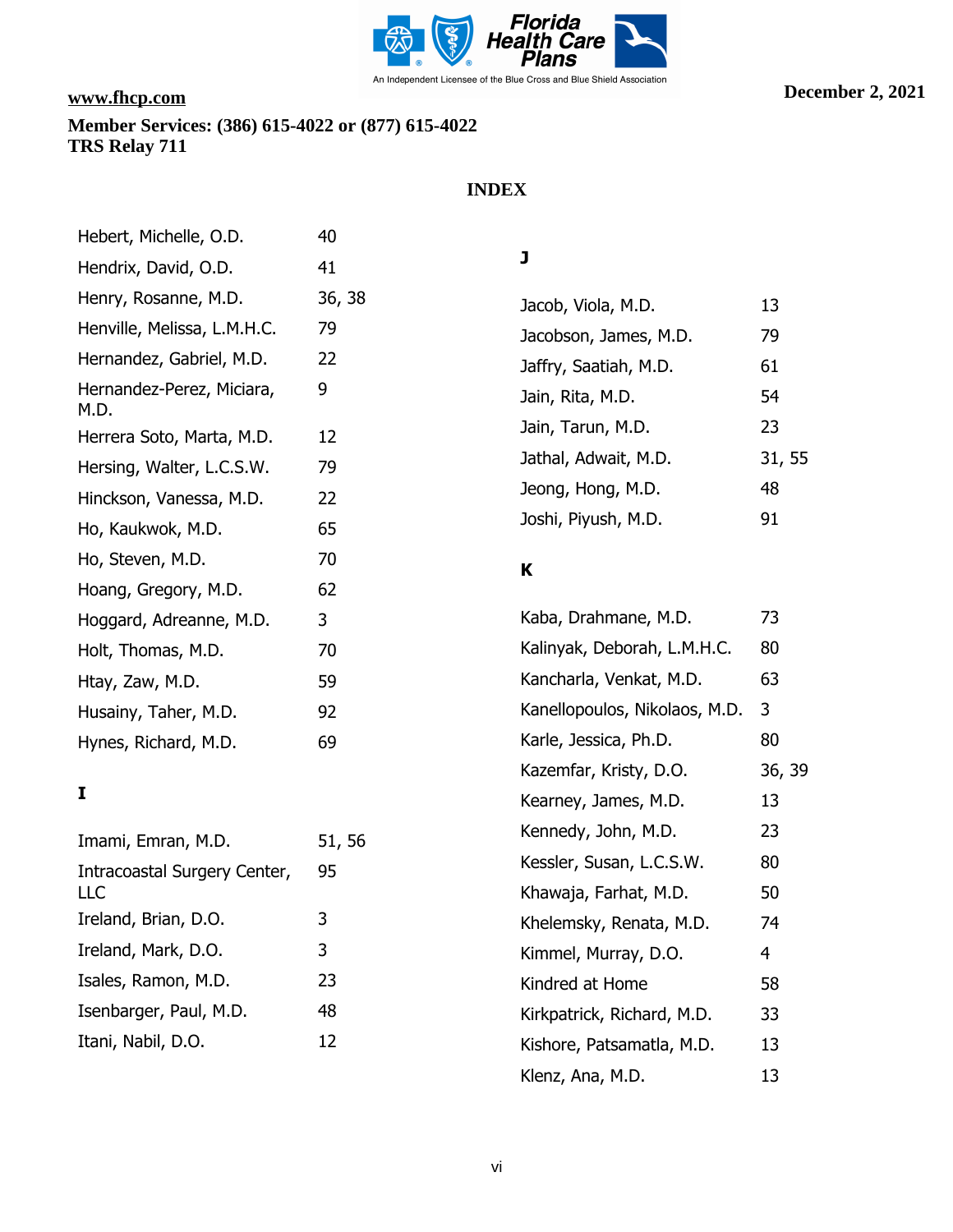

### **INDEX**

| 49-50          | LeDoux, Lisa, A.P.R.N.-C.     | 81                                                                                                                                                           |
|----------------|-------------------------------|--------------------------------------------------------------------------------------------------------------------------------------------------------------|
| 4              | Leiba, Robert, M.D.           | 24                                                                                                                                                           |
| 24             | Leifer, Kent, M.D.            | 46                                                                                                                                                           |
| $\overline{4}$ | Lenoci, Martin, D.P.M.        | 44                                                                                                                                                           |
| 41             | Lewis, Thomas, M.D.           | 17                                                                                                                                                           |
| 80             | Licht, Mark, M.D.             | 92                                                                                                                                                           |
| 80             | Lifetime Counseling Center    | 75-76, 79, 81-83, 90                                                                                                                                         |
| 31, 55         | Like Schuleman, Emily,        | 81                                                                                                                                                           |
| 31, 55         |                               |                                                                                                                                                              |
| 80             | Livingston, Bethany, L.M.H.C. | 55<br>81                                                                                                                                                     |
| 61             | Lockhart, Wendy, M.D.         | 24                                                                                                                                                           |
| 13             | Lockridge, Jason, M.D.        | 33                                                                                                                                                           |
| 13             | Loftis, Jordan, M.D.          | 4                                                                                                                                                            |
| 13             | Lombardo, Anthony, M.D.       | 69                                                                                                                                                           |
| 13             | Lopez, Tania, D.O.            | 56                                                                                                                                                           |
| 65             |                               | 13                                                                                                                                                           |
|                |                               | 44                                                                                                                                                           |
|                |                               | 44                                                                                                                                                           |
|                |                               | 13                                                                                                                                                           |
| 80             |                               | 44                                                                                                                                                           |
| 65             |                               |                                                                                                                                                              |
| 13             | Mabry Jr., George, D.P.M.     | 44                                                                                                                                                           |
| 61             | Maes, Kirk, M.D.              | 69                                                                                                                                                           |
| 4              | Mahan, Kailey, L.M.H.C.       | 81                                                                                                                                                           |
| 92             | Mahindra, Ashish, M.D.        | 87, 89                                                                                                                                                       |
|                | 55                            | L.M.H.C.<br>Lipka, Seth, M.D.<br>Lorente, Miguel, M.D.<br>Love, Susan, D.P.M.<br>Lubitz, Jonathan, D.P.M.<br>Luthra, Venu, M.D.<br>Lynch, Kevin, D.P.M.<br>M |

Leathers-Murmer, Andrea, M.D. 4 Malik, Uzma, M.D. 64 Malis, David, M.D. 70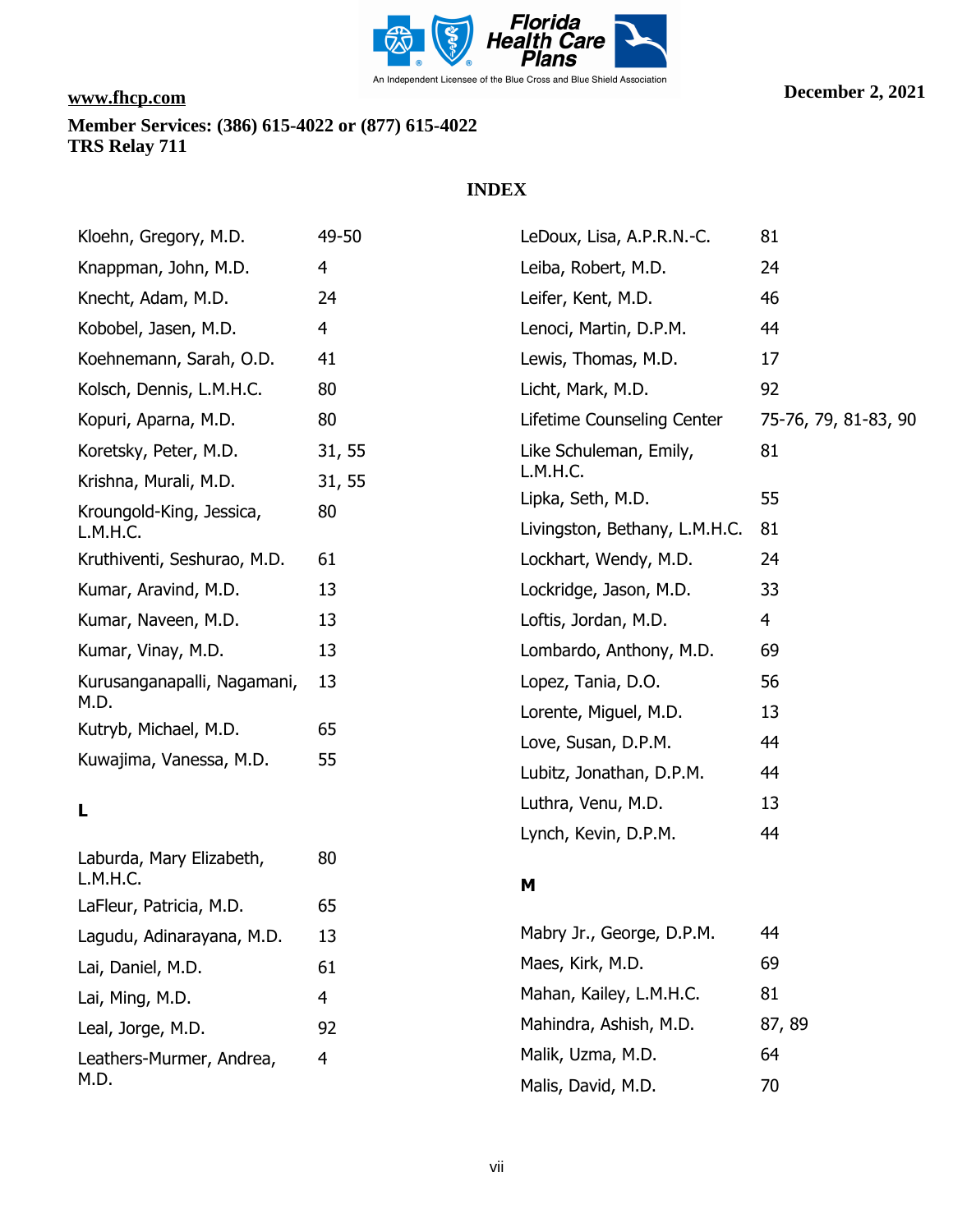

| Mandese, Michael, O.D.               | 41                    | Merritt Island Surgery Center | 95 |
|--------------------------------------|-----------------------|-------------------------------|----|
| Mariano, Erin, M.D.                  | 69                    | Messersmith, Donald, M.D.     | 49 |
| Marshall, Benjamin, M.D.             | 4                     | Meyer, Christopher, M.D.      | 92 |
| Marshall, Brittany, M.D.             | 4                     | Miller, Jill, M.D.            | 61 |
| Martinez, Armando, M.D.              | 4                     | Miner, Andrew, M.D.           | 33 |
| Martling, Ana Milena, M.D.           | 24                    | Minor, Mark, M.D.             | 46 |
| Mas, Dassy, M.D.                     | 25                    | Mishra, Poonam, D.O.          | 4  |
| Mateos-Mora, Miguel, M.D.            | 59                    | Mitra, Shivani, M.D.          | 25 |
| Mathews, Biju, M.D.                  | 49                    | Mitra, Sudeshna, M.D.         | 14 |
| Matos, Jessica, A.P.R.N.             | 81                    | Moak Williams, Lauren, M.D.   | 5  |
| Mayor-Davies, Judy, M.D.             | 4                     | Modh, Brinda, M.D.            | 14 |
| Mazahir, Usman, M.D.                 | 87                    | Modi, Dixitkumar, M.D.        | 5  |
| McCallister, LaKenya, L.C.S.W. 81    |                       | Modi, Kiran, M.D.             | 49 |
| McCorquodale, Donald, M.D.           | 61                    | Mody, Naresh, M.D.            | 49 |
| McCullar, Mitchell, M.D.             | 87                    | Montalvo-Fitzpatrick, Jose,   | 51 |
| McGrath, Kimberly, M.D.              | 13                    | M.D.                          |    |
| McManus, James, M.D.                 | 66                    | Montie, Dwayne, D.O.          | 33 |
| McManus, Sara, L.C.S.W.              | 81                    | Moreno, Ruben, M.D.           | 33 |
| McQueen, Bethany, A.P.R.N.-          | 82                    | Morris Solis, Regina, M.D.    | 73 |
| C.                                   |                       | Morrison, Jillian, M.D.       | 74 |
| McShane, Robert, M.D.                | 69                    | Moss, Marilyn, M.D.           | 5  |
| MedFast Urgent Care                  | 97-100                | Moyles, Jared, D.P.M.         | 44 |
| Melbourne Dialysis                   | 53                    | Moyles, Kyle, M.D.            | 58 |
| Melbourne Kidney Center              | 53                    | Muehlberger, Michael, M.D.    | 92 |
| Melbourne Medical Lab                | 100                   | Myers, Ryan, A.P.R.N.-C       | 82 |
| Melbourne Regional Medical<br>Center | 46, 52, 59-60, 93, 95 | N                             |    |
| Melbourne Surgery Center             | 95                    |                               |    |
| Merida, Migdalia, M.D.               | 46                    | Naoumoff, Stephane, M.D.      | 5  |
|                                      |                       | Napoli, Stephanie, Psy.D.     | 82 |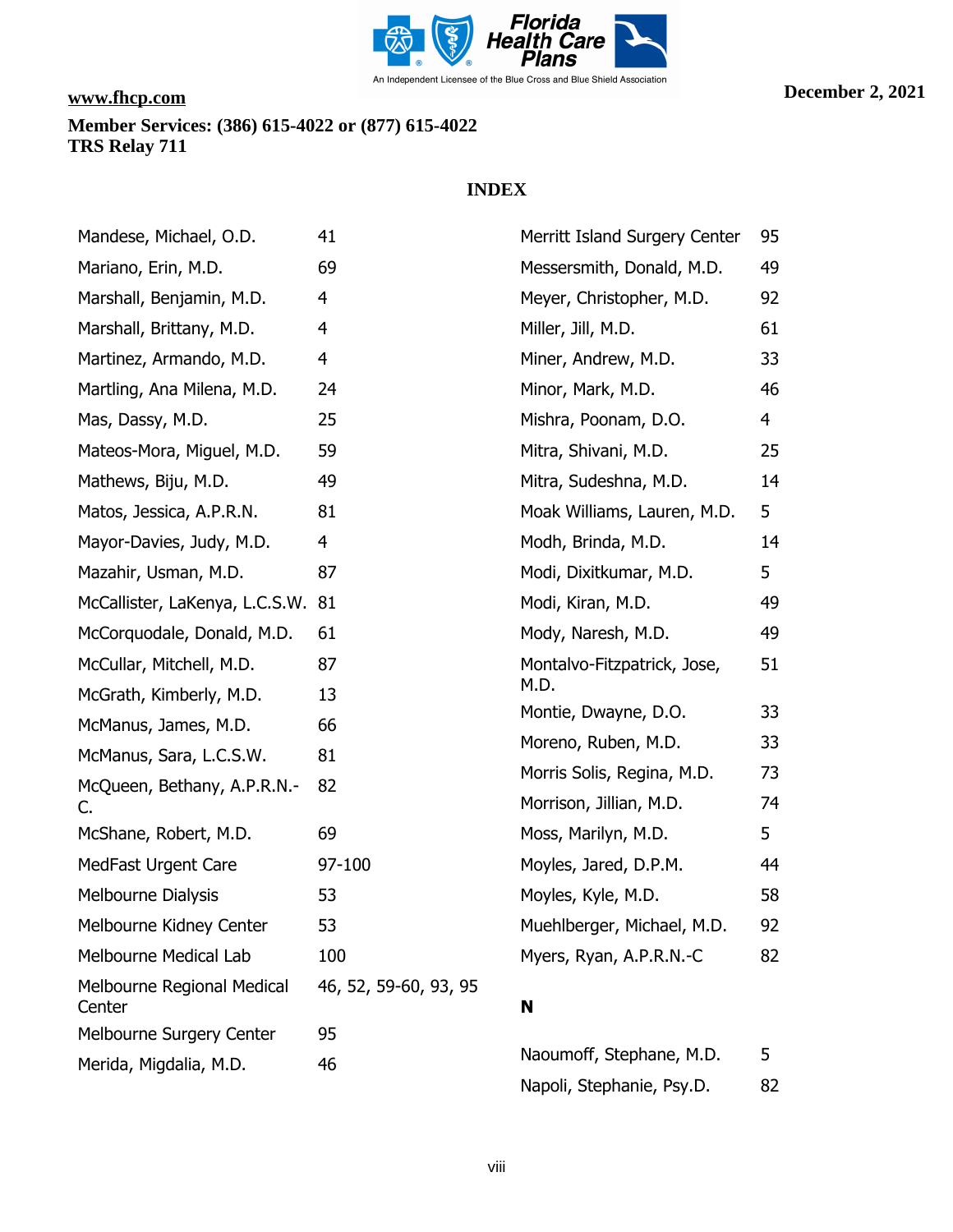

## **INDEX**

| Nath, Dwarka, M.D.                   | 55         | Paduano, Robert, M.D.                                                                | 26     |
|--------------------------------------|------------|--------------------------------------------------------------------------------------|--------|
| Navas Micheo, Manuel, M.D.           | 37, 39     | Page, Ralph, M.D.                                                                    | 14     |
| Nazario-Matos, Cindy, M.D.           | 25         | Palaniyandi, Ravindran, M.D.                                                         | 49     |
| Nelson, Lawrence, M.D.               | 5          | Palermo, Giuseppe, M.D.                                                              | 63     |
| Nguyen, Hiep, M.D.                   | 26         | Palm Bay Kidney Center                                                               | 53     |
| Nguyen, Thaiduc, D.O.                | 73         | Palm Bay Urgent Care                                                                 | 98     |
| Niazi, Wasim, M.D.                   | 61         | Palm Point Behavioral Health,                                                        | 90, 96 |
| Nikolayev, Lilia, M.D.               | 82         | LLC                                                                                  |        |
| North Brevard Dialysis               | 53         | Panarese, Todd, M.D.                                                                 | 64     |
| North Melbourne Dialysis             | 53         | Pappas, Alexandros, D.O.                                                             | 66     |
| <b>NSI Melbourne</b>                 | 52, 90, 93 | Pappas, Regine, M.D.                                                                 | 66     |
| <b>NSI Merritt Island</b>            | 52, 90, 93 | Parrish Healthcare Center at<br>Port St. John                                        | 47, 52 |
| Nunes, Christopher, M.D.             | 14         | Parrish Healthcare Center at                                                         | 100    |
| Nyberg, Elizabeth, L.M.H.C.          | 82         | Port St. John-Laboratory Draw<br><b>Station</b>                                      |        |
| O                                    |            | Parrish Healthcare Center at<br>Port St. John-Mammograms                             | 60     |
| Ochoa, Aluino, M.D.                  | 14, 88-89  | Parrish Healthcare Center at<br>Port St. John-Outpt.                                 | 71     |
| Ochoa, Karin, M.D.                   | 14         | Rehabilitation                                                                       |        |
| Olinde, John, M.D.                   | 51, 56     | Parrish Healthcare Center at                                                         | 93     |
| Oni, Monisola, M.D.                  | 14         | Port St. John-Outpt. X-Ray<br><b>Services</b>                                        |        |
| Optum Infusion Services 201,<br>Inc. | 103        | Parrish Healthcare Center Port 71, 89<br>Canaveral                                   |        |
| Orthotic & Prosthetic Center of 47   |            | Parrish Home Health                                                                  | 58     |
| Melbourne<br>Oskouei, Behzad, M.D.   | 49         | Parrish Medical Center                                                               | 95     |
| P                                    |            | <b>Parrish Medical Center Health</b><br>& Fitness- Laboratory Draw<br><b>Station</b> | 100    |
|                                      |            | Parrish Medical Center Port St. 43                                                   |        |

Pack, Diana, L.M.H.C. 83 Packey, David, M.D. 61

John-Pelvic HealthProgram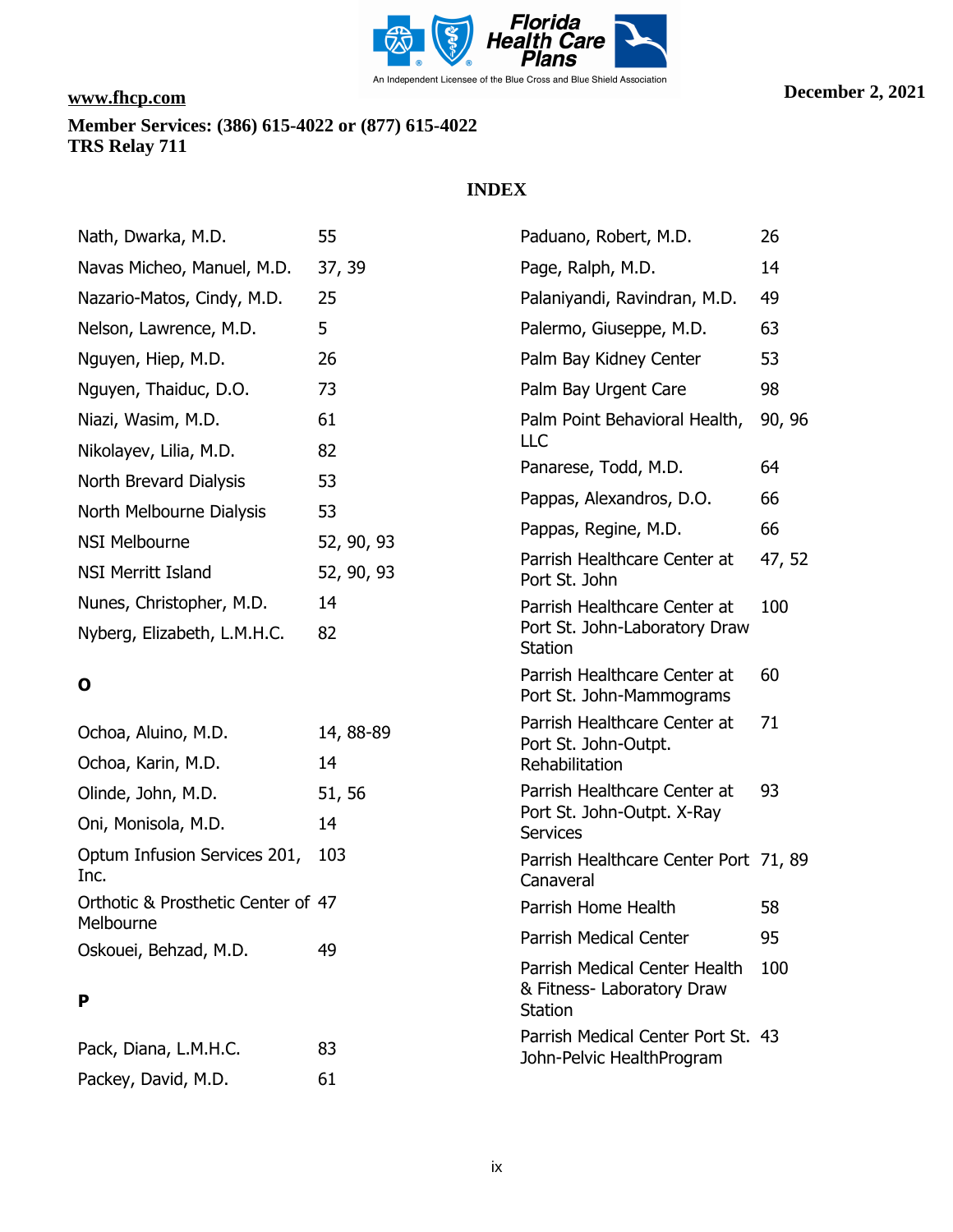

| Parrish Medical Center Sleep                          | 89          | Patterson, Shawnna, M.D.                   | 61     |
|-------------------------------------------------------|-------------|--------------------------------------------|--------|
| <b>Disorders Center</b>                               |             | Paul, Rajee, M.D.                          | 6      |
| Parrish Medical Center-Bone<br><b>Density Studies</b> | 47          | Pauley, Catrina, L.M.H.C.                  | 83     |
| Parrish Medical Center-                               | 100         | Pearce, Michelle, M.D.                     | 83     |
| Laboratory Draw Station                               |             | Pecoraro, Alphonse, M.D.                   | 57     |
| Parrish Medical Center-<br>Mammograms                 | 60          | Pefkaros, Nicholas, M.D.                   | 66     |
| Parrish Medical Center-Outpt.                         | 52          | Pena, Monica, M.D.                         | 27     |
| Diagnostic Imaging                                    |             | Pena, Paul, D.O.                           | 6      |
| Parrish Medical Center-Outpt.<br>Rehabilitation       | 71          | Penny, Marza, M.D.                         | 30     |
| Parrish Medical Center-Outpt.                         | 91          | Peoples Physical Therapy, Inc.             | 71     |
| <b>Ultrasound Testing Services</b>                    |             | Peretta, Dariya, D.P.M.                    | 44     |
| Parrish Medical Center-Outpt.<br>X-ray Services       | 93          | Perez, Alejandro, D.O.                     | 56     |
| Parrish Medical Dialysis Center 53                    |             | Perez, Denis, M.D.                         | 37, 39 |
| Parrish Medical Group                                 | 91, 94, 100 | Perry, Theodore, M.D.                      | 57     |
| Diagnostic Center - Port                              |             | Pinsky, Mark, D.O.                         | 6      |
| Canaveral                                             |             | Pinto, Simmy, M.D.                         | 88-89  |
| Parrish Medical Group<br>Diagnostic Center -          | 52, 94, 100 | Pipek, Ruben, M.D.                         | 54     |
| TitusLanding                                          |             | Pizarro Lopez, Sandra, M.D.                | 27     |
| Parrish Medical Health &                              | 71          | Podnos, Steven, M.D.                       | 88     |
| Fitness-Outpt. Rehabiliation                          |             | Pospisil, Vicoria, L.M.H.C.                | 83     |
| Parrish Medical Infusion<br>Center                    | 60          | Prasad, Srinivas, M.D.                     | 49     |
| Parrish Wound Healing Center                          | 45          | Premier Orthotics &                        | 47     |
| Patel, Dineshkumar, M.D.                              | 49          | Prosthetics, LLC<br>Priyanka, Geetha, M.D. | 14     |
| Patel, Jayesh, D.O.                                   | 70          |                                            | 14     |
| Patel, Pratik, M.D.                                   | 14          | Psarakis, Mark, M.D.                       |        |
| Patel, Rakesh, M.D.                                   | 49          | Q                                          |        |
| Patel, Rameshbhai, M.D.                               | 56, 93      |                                            |        |
| Patel, Tanmay, M.D.                                   | 14          | Quest Diagnostics - Melbourne 100<br>Oaks  |        |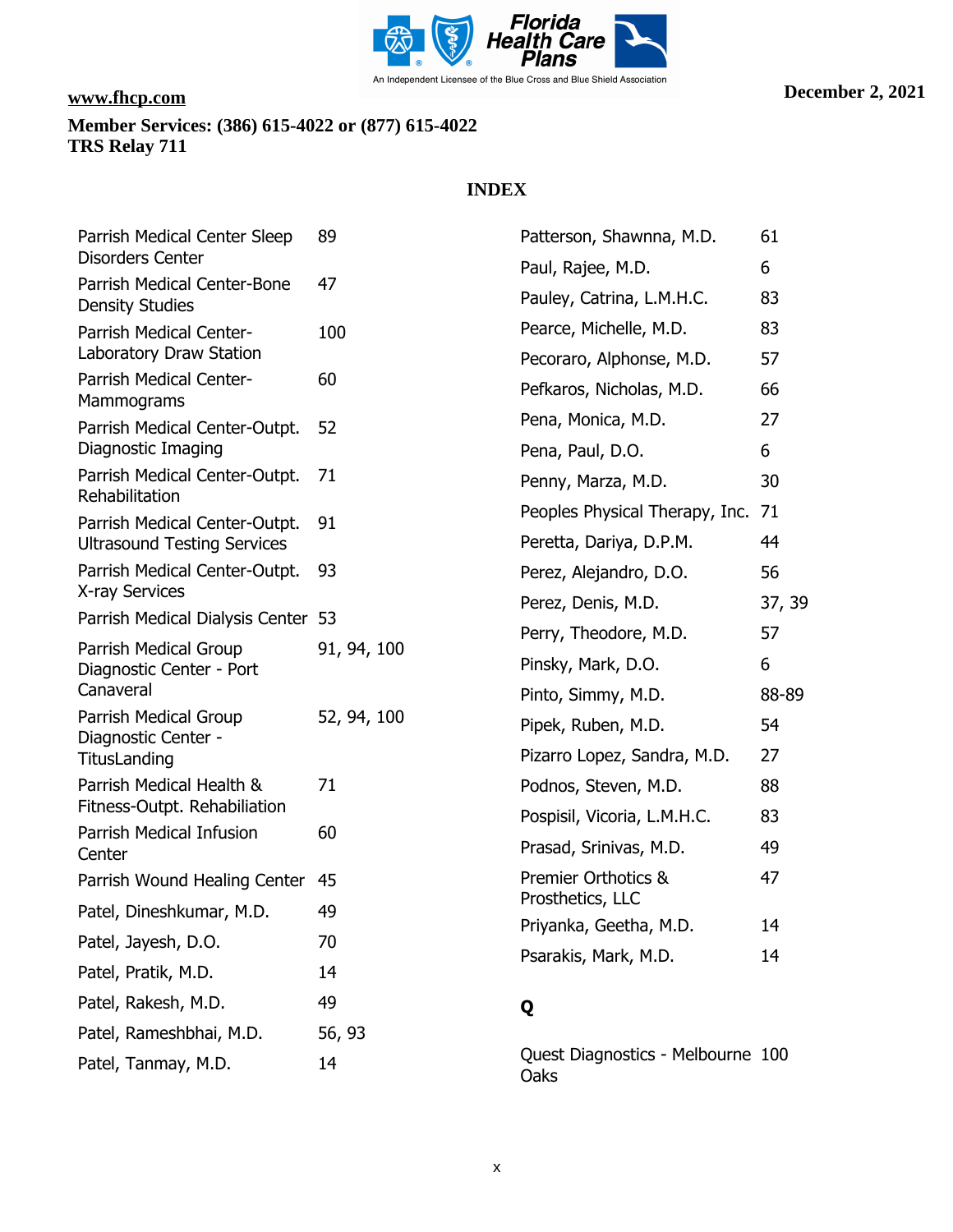

### **INDEX**

| Quest Diagnostics - Melbourne 101<br>Wickham |     | Rawal, Ramagavri, M.D.                                          | 28                                           |
|----------------------------------------------|-----|-----------------------------------------------------------------|----------------------------------------------|
| Quest Diagnostics - Merritt                  | 101 | Reddy, Manohar, M.D.                                            | 15                                           |
| Island                                       |     | Reffner, Thomas, L.C.S.W.                                       | 83                                           |
| <b>Quest Diagnostics-Inside</b>              | 101 | Regan, Jessica, P.A.                                            | 83                                           |
| Malabar Rd. SW Walmart<br><b>Store</b>       |     | Renal Care Group Brevard                                        | 53                                           |
| Quest Diagnostics-Melbourne                  | 101 | Restore Health Urgent Care                                      | 98, 100                                      |
| Elizabeth                                    |     | Riehl Jr., William, O.D.                                        | 41                                           |
| Quest Diagnostics-Palm Bay                   | 101 | Rigdon, Randall, M.D.                                           | 15                                           |
| Quest Diagnostics-Rockledge                  | 101 | Rivera-Jimenez, Jose, M.D.                                      | 51                                           |
| Quest Diagnostics-Sebastian                  | 102 | Rivera-Morales, Ricardo, M.D.                                   | 88-89                                        |
| <b>Quest Diagnostics-Titusville</b>          | 101 | Robinson, Lawrence, M.D.                                        | 69                                           |
| Quintyne, David, D.O.                        | 6   | Rockledge Health &<br><b>Rehabilitation Center</b>              | 103                                          |
| R                                            |     | Rockledge MRI & PET Center                                      | 53, 60, 91, 94                               |
| Radecke, Jason, M.D.                         | 57  | Rockledge Regional Medical<br>Center                            | 43, 45-47, 52, 60, 71-<br>72, 94-96, 101-102 |
| Radu, Mihai, M.D.                            | 27  | Rockledge Regional Medical                                      | 101                                          |
| Raguindin, Rhu-Jade, M.D.                    | 14  | Center - Eau Gallie                                             |                                              |
| RAI S. Courtenay - Merritt<br>Island         | 53  | Rockledge Regional Medical<br>Center - Medical Arts Pavilion    | 101                                          |
| Raman, Ravi, M.D.                            | 27  | Rockledge Regional Medical<br>Center - Merritt Island           | 101                                          |
| Ramdev, Pranay, M.D.                         | 93  | Rockledge Regional Medical                                      | 101                                          |
| Ramirez, Hector, M.D.                        | 89  | Center - Palm Bay                                               |                                              |
| Ramsower, Jennifer, O.D.                     | 41  | Rockledge Regional Medical<br>Center - Suntree                  | 102                                          |
| Ranganathan, Samanaicker,<br>M.D.            | 15  | Rockledge Regional Medical<br><b>Center Diagnostic Services</b> | 52                                           |
| Rao, Ravi, M.D.                              | 50  | Rockledge Regional Medical                                      | 43, 71-72                                    |
| Rashid, Ayesha, M.D.                         | 27  | <b>Center Rehabilitation Services</b>                           |                                              |
| Rachid Imran M D                             | 61  | Rocourt, Marissa, M.D.                                          | 15                                           |

Rojas, Joseph, M.D. 69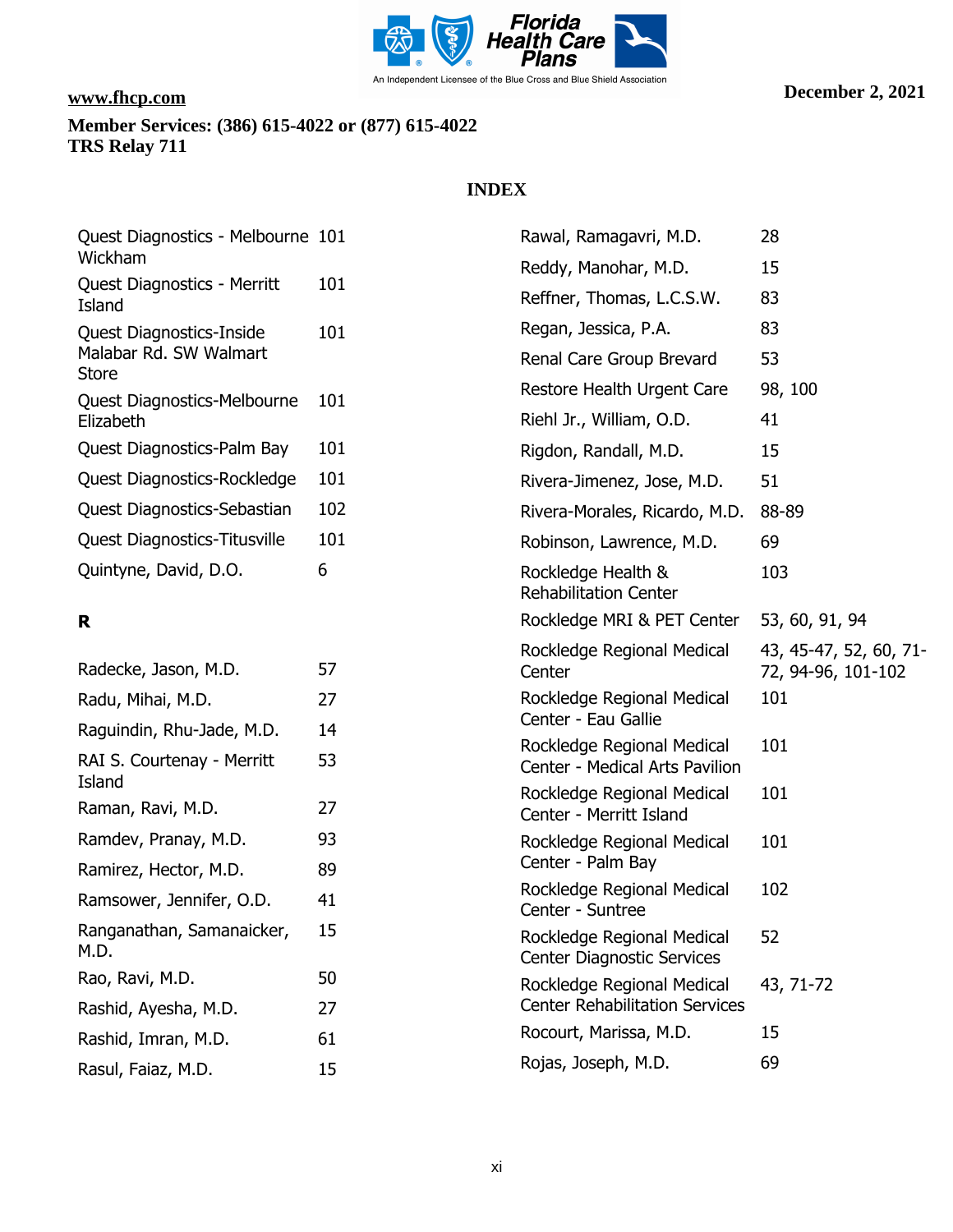

| 62  | Sciortino, Vincent, M.D.                             | 8                                                                                                                                                                                                                                                                                                                                                                                                                                                      |
|-----|------------------------------------------------------|--------------------------------------------------------------------------------------------------------------------------------------------------------------------------------------------------------------------------------------------------------------------------------------------------------------------------------------------------------------------------------------------------------------------------------------------------------|
| 44  | Scridon, Tudor, M.D.                                 | 51                                                                                                                                                                                                                                                                                                                                                                                                                                                     |
| 83  | Sebastian River Medical Center 46-47, 52, 91, 94-95, |                                                                                                                                                                                                                                                                                                                                                                                                                                                        |
| 63  |                                                      | 102                                                                                                                                                                                                                                                                                                                                                                                                                                                    |
| 42  |                                                      |                                                                                                                                                                                                                                                                                                                                                                                                                                                        |
| 103 | Sedaros, Robert, M.D.                                | 69                                                                                                                                                                                                                                                                                                                                                                                                                                                     |
| 56  |                                                      | 28                                                                                                                                                                                                                                                                                                                                                                                                                                                     |
| 42  |                                                      | 34                                                                                                                                                                                                                                                                                                                                                                                                                                                     |
|     | Serrano, Ricardo, M.D.                               | 8                                                                                                                                                                                                                                                                                                                                                                                                                                                      |
|     | Shah, Ashok, M.D.                                    | 15                                                                                                                                                                                                                                                                                                                                                                                                                                                     |
|     | Shah, Vaibhav, M.D.                                  | 61                                                                                                                                                                                                                                                                                                                                                                                                                                                     |
|     | Shaikh, Shahbaaz, M.D.                               | 51                                                                                                                                                                                                                                                                                                                                                                                                                                                     |
| 15  | Shankar, Ravi, M.D.                                  | 64                                                                                                                                                                                                                                                                                                                                                                                                                                                     |
| 92  | Shapiro, David, M.D.                                 | 15                                                                                                                                                                                                                                                                                                                                                                                                                                                     |
| 17  | Sharma, Amit, M.D.                                   | 50                                                                                                                                                                                                                                                                                                                                                                                                                                                     |
| 18  |                                                      | 62, 73                                                                                                                                                                                                                                                                                                                                                                                                                                                 |
| 15  |                                                      | 67                                                                                                                                                                                                                                                                                                                                                                                                                                                     |
| 28  |                                                      | 84                                                                                                                                                                                                                                                                                                                                                                                                                                                     |
| 89  |                                                      | 84                                                                                                                                                                                                                                                                                                                                                                                                                                                     |
| 15  |                                                      | 44                                                                                                                                                                                                                                                                                                                                                                                                                                                     |
| 7   |                                                      | 62                                                                                                                                                                                                                                                                                                                                                                                                                                                     |
| 69  |                                                      | 15                                                                                                                                                                                                                                                                                                                                                                                                                                                     |
| 92  |                                                      | 8                                                                                                                                                                                                                                                                                                                                                                                                                                                      |
| 54  |                                                      | 34                                                                                                                                                                                                                                                                                                                                                                                                                                                     |
| 84  |                                                      | 42                                                                                                                                                                                                                                                                                                                                                                                                                                                     |
| 33  |                                                      | 50                                                                                                                                                                                                                                                                                                                                                                                                                                                     |
| 30  |                                                      | 28                                                                                                                                                                                                                                                                                                                                                                                                                                                     |
| 7   |                                                      | 16                                                                                                                                                                                                                                                                                                                                                                                                                                                     |
| 44  |                                                      |                                                                                                                                                                                                                                                                                                                                                                                                                                                        |
|     | 32, 56                                               | Sebastian River Medical Center 46<br><b>Wound Care</b><br>Sepulveda, Arleene, M.D.<br>Sequeira, Mario, M.D.<br>Shenoy, Sachin, M.D.<br>Shumake, Christopher, M.D.<br>Shuy, Joel, Psy.D.<br>Sikaffy, Leslie, L.C.S.W.<br>Simonson, David, D.P.M.<br>Skirk, Diana, M.D.<br>Slattery, Charles, M.D.<br>Slomin, Glenn, D.O.<br>Smallwood, Kristin, M.D.<br>Smith, Dillon, O.D.<br>Somasundaram, Porur, M.D.<br>Soni, Mahesh, M.D.<br>Soriano, Victor, M.D. |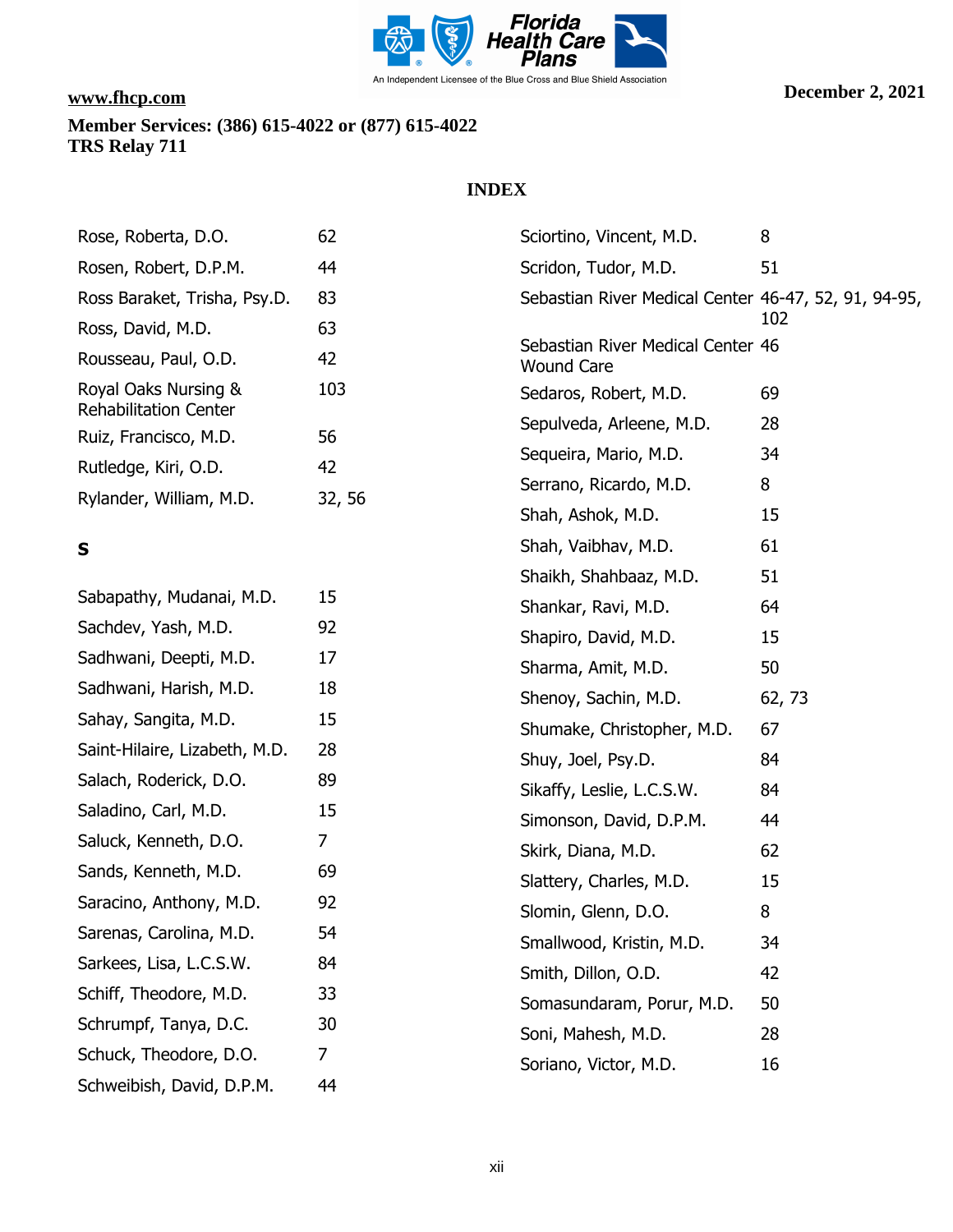

| Sosa, Felix, M.D.                              | 16     | Sweeney, John, D.O.                                 | 16      |
|------------------------------------------------|--------|-----------------------------------------------------|---------|
| Sosinski, Michael, D.P.M.                      | 45     | Szoke, Ervin, M.D.                                  | 54      |
| Soto, Javier, M.D.                             | 37, 39 |                                                     |         |
| South Beach Orthotics and<br>Prosthetics, Inc. | 47     | T                                                   |         |
| Space Coast Endoscopy Center 95                |        | Taival, Tanya, D.O.                                 | 37      |
| Space Coast Sleep Disorders<br>Center, LLC     | 89     | Talbert, Mark, M.D.<br>Taraschi, Peter, D.O.        | 57<br>8 |
| Space Coast Surgery Center                     | 95     | <b>Taylor Made Therapies</b>                        | 46      |
| Spears, Mark, M.D.                             | 16     | Tebbe, Paul, M.D.                                   | 29      |
| Speech Works Pediatric                         | 72     | Teed, Richard, M.D.                                 | 93      |
| Therapy<br>Spicer, Michael, M.D.               | 34     | Tepas Breast Center, LLC                            | 60      |
| Sprock, Marja, M.D.                            | 91     | Teurlings, Luc, M.D.                                | 69      |
|                                                |        | Thareja, Shalini, M.D.                              | 34      |
| St. Francis Reflections<br>Lifestage Care      | 58     | Thareja, Sumeet, M.D.                               | 34      |
| Standup MRI of Brevard                         | 53     | The Surgery Center of                               | 95      |
| Star, Tammy, L.M.H.C.                          | 85     | Melbourne                                           |         |
| Starr, Daniel, M.D.                            | 16     | Thiha, San, M.D.                                    | 16      |
| Stember, Arthur, M.D.                          | 29     | Thomas, Lizzy, M.D.                                 | 16      |
| Stigliano, Randall, D.O.                       | 9      | Thomas-St. Cyr, Aisha, M.D.                         | 59      |
| Stowers, Jennifer, L.M.H.C.                    | 85     | Thompson, Charles, M.D.                             | 93      |
| Strater, Janaina, D.C.                         | 31     | Thompson, Paul, M.D.                                | 51, 57  |
| Strater, Joseph, D.C.                          | 31     | Thu, Kyaw, M.D.                                     | 16      |
| Straut, Eric, O.D.                             | 42, 67 | Tinsley III, Robert, D.P.M.                         | 45      |
| Styperek, Andrew, M.D.                         | 34     | <b>Titus Landing Home Training</b>                  | 53      |
| Suen, John, M.D.                               | 88     | <b>Titusville Center for Surgical</b><br>Excellence | 95      |
| Sunrise Detoxification Center,<br>LLC          | 96     | Tobkes, Andrew, M.D.                                | 32, 56  |
| Sunrise Detoxification III, LLC                | 96     | Todd, David, D.O.                                   | 8       |
| Surfside Urgent Care                           | 98     | Todd, Karen, M.D.                                   | 67      |
|                                                |        |                                                     |         |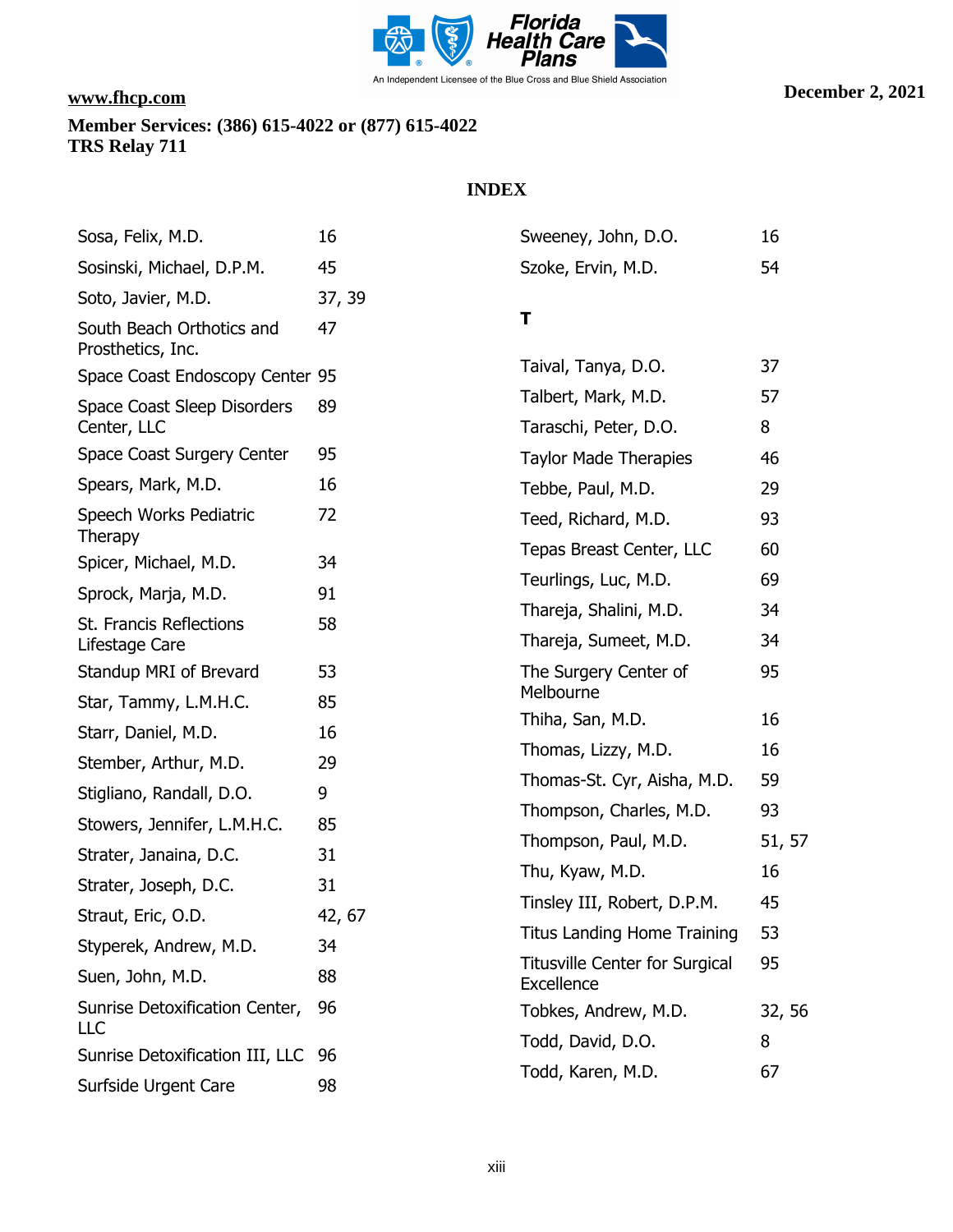

### **INDEX**

**W**

| Tonner, Michael, M.D.        | 88     | Venazio, Michael, M.D.              | 18                 |
|------------------------------|--------|-------------------------------------|--------------------|
| Top Tier Sports Medicine     | 72     | Venzara, Frank, M.D.                | 74                 |
| Total Sleep Management, Inc. | 89-90  | Vermiller, Miriam, L.M.H.C.         | 85                 |
| Trastelis, Nicholas, D.C.    | 31     | Vermillera, Christa, L.M.H.C.       | 85                 |
| Trespalacios, Rafael, M.D.   | 66     | Viera Del Mar Health and            | 103                |
| Tronetti, Pamela, D.O.       | 58     | <b>Rehabilitation Center</b>        |                    |
| Trossman, Nola, A.P.R.N.-C.  | 85     | Viera Diagnostic Center             | 47, 53, 60, 91, 94 |
|                              |        | Viera Health & Rehabilitation       | 103                |
| Trout, Ronald, M.D.          | 9      | Center                              |                    |
| Tudor, Timothy, D.O.         | 70     | Vista Manor                         | 103                |
| Turbay, Tamid, M.D.          | 16     | <b>Vitas Healthcare Corporation</b> | 59                 |
| Turse, John, M.D.            | 32, 56 | of Florida                          |                    |
| Tydings, Victoria, Psy.D.    | 85     | Vlasii, Olena, M.D.                 | 16                 |
|                              |        | Vu, Binh, D.O.                      | 29                 |
|                              |        |                                     |                    |

# **U**

| U.S. Renal Care Viera Dialysis 53 |                |
|-----------------------------------|----------------|
| Udeshi, Ashish, M.D.              | 73             |
| Ulrich, Mary, M.D.                | 29             |
| University Center Imaging         | 53, 60, 91, 94 |

### **V**

| Vaishnav, Hetal, M.D.   | 66 |
|-------------------------|----|
| Van, Chaunhi, M.D.      | 66 |
| Vargas, Charlene, M.D.  | 29 |
| Varghese, Shery, M.D.   | 34 |
| Vaughn, Mark, D.P.M.    | 45 |
| Velarde, Diego, M.D.    | 57 |
| Velasco, Choi Ken, M.D. | 16 |
| Vellody, Raj, M.D.      | 16 |

| Walgreens - Cocoa           | 102 |
|-----------------------------|-----|
| Walgreens - Cocoa Beach     | 102 |
| Walgreens - Melbourne       | 103 |
| Walgreens - Merritt Island  | 103 |
| Walgreens - Mims            | 103 |
| Walgreens - Palm Bay        | 103 |
| Walgreens - Satellite Beach | 103 |
| Walgreens - Sebastian       | 103 |
| Walgreens - Titusville      | 103 |
| Wallace, Wilson, M.D.       | 67  |
| Walters, Staci, O.D.        | 42  |
| Ware, Anthony, M.D.         | 70  |
| Warner, Dawn, L.M.H.C.      | 85  |

Vyas, Sharad, M.D. 30